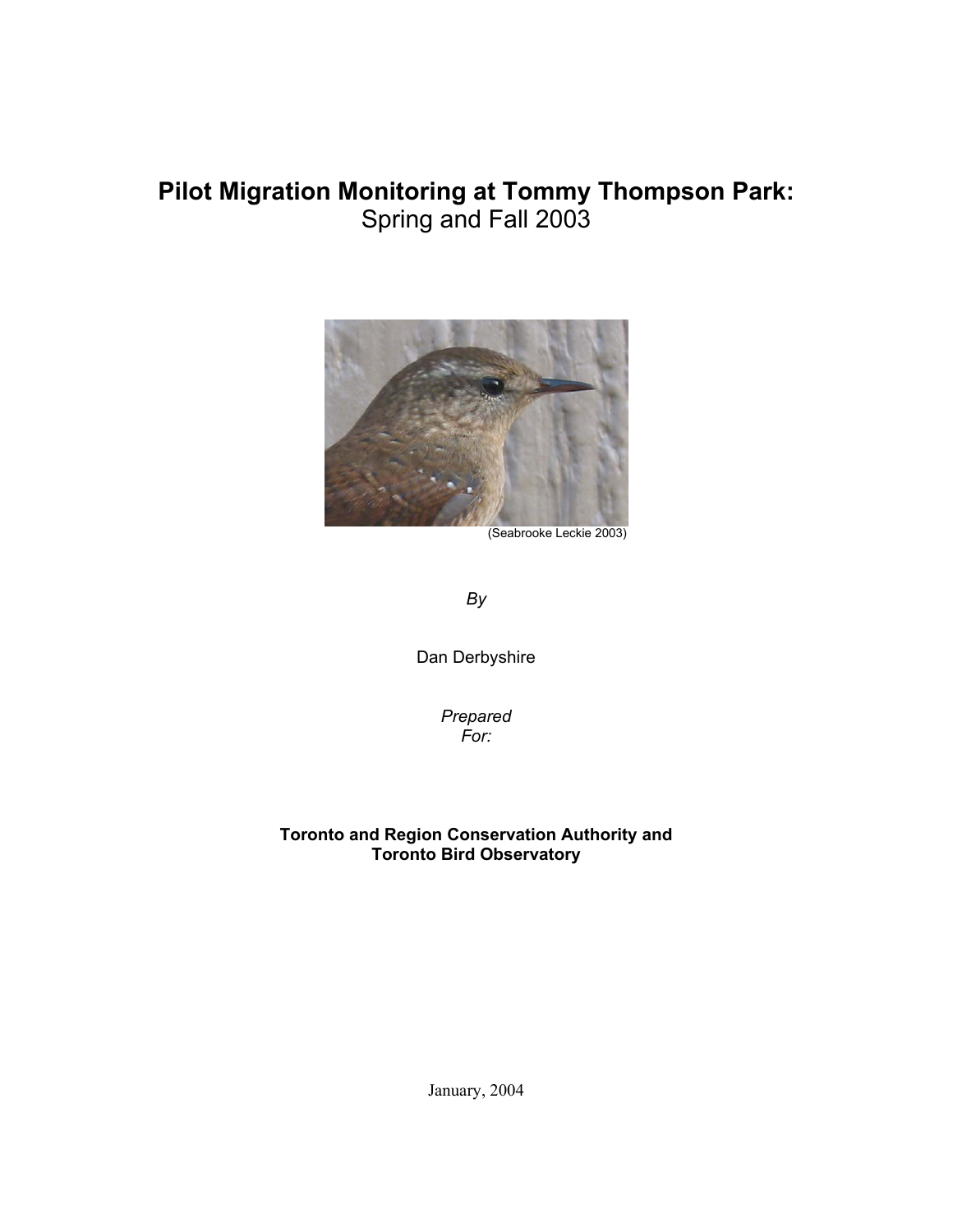# **Table of Contents**

| <b>Section</b> | Page<br>1                                        |
|----------------|--------------------------------------------------|
| 1              | 2<br>$\overline{2}$<br>$\overline{2}$<br>3       |
| $\overline{2}$ | 4<br>4<br>6<br>6<br>7<br>8<br>8<br>8             |
| 3              | 9<br>9<br>13<br>13<br>14<br>15<br>16<br>17<br>18 |
| 4              | 18<br>19                                         |
| 5<br>6<br>7    | 20<br>22<br>22<br>25<br>26                       |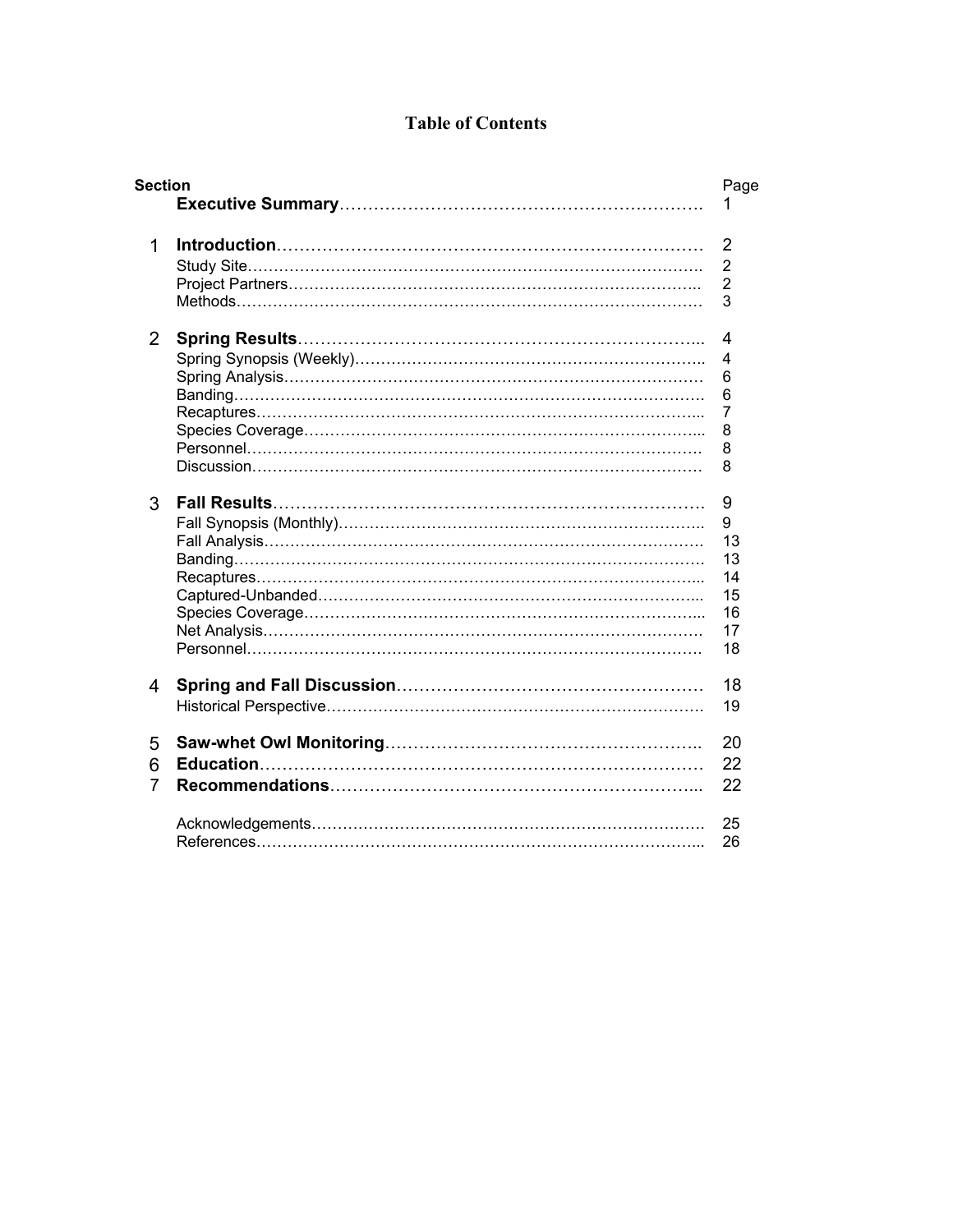### **List of Tables**

| 8                                                                                                                        |
|--------------------------------------------------------------------------------------------------------------------------|
| 8                                                                                                                        |
| 10                                                                                                                       |
| 11                                                                                                                       |
| 13                                                                                                                       |
| 13                                                                                                                       |
| 13                                                                                                                       |
| 15                                                                                                                       |
| 15                                                                                                                       |
| 16                                                                                                                       |
| 17                                                                                                                       |
| 18                                                                                                                       |
| 19                                                                                                                       |
| 19                                                                                                                       |
| 20                                                                                                                       |
| 20                                                                                                                       |
| 21                                                                                                                       |
| 21                                                                                                                       |
| Top Ten Species Banded During Spring, Mugg's Island and TTP<br>Top Ten Species Banded During Fall, Mugg's Island and TTP |

# **Appendices**

| A            | 28  |
|--------------|-----|
| B            | 29  |
| C            | -30 |
| D            | 31  |
| E            | -32 |
| F.           | 33  |
| G            | 35  |
| H            | 36  |
| $\mathbf{L}$ | 38  |
| J            | 40  |
| K            | -43 |

## **Suggested Citation:**

Derbyshire, D.G. January, 2004. Pilot Migration Monitoring at Tommy Thompson Park, Spring and Fall 2003. Unpublished.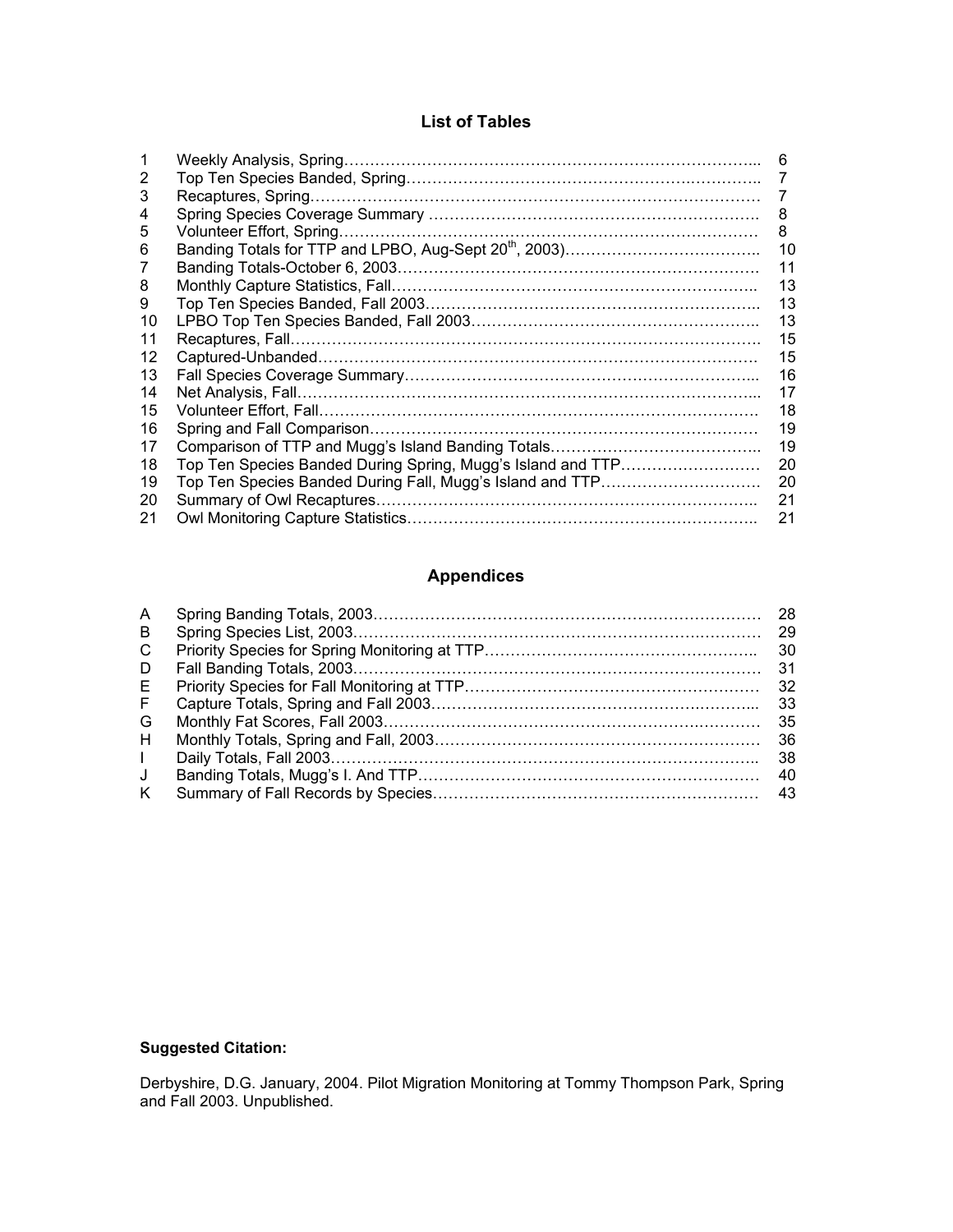### **EXECUTIVE SUMMARY**

 In April of 2003, Toronto and Region Conservation Authority (TRCA) and Toronto Bird Observatory (TBO) established a partnership to steer and develop a pilot migration monitoring station at Tommy Thompson Park (TTP). The objective of this endeavour was to accurately assess the significance of the park for migrating birds through research and also to increase awareness of migrant ecology and conservation through education.

Spring migration monitoring was conducted from May  $3^{\text{rd}}$ -June  $8^{\text{th}}$ . The May  $3^{\text{rd}}$ start date was late. In the future, spring fieldwork will start on April 1<sup>st</sup> to maximize coverage. In addition to many partial gaps in netting coverage, 7 days were entirely lost to weather and or lack of personnel. Coverage in spring 2003 was only 29% of the spring target in years to come. In total 870 birds of 66 species were banded from 30 days of coverage. The captures per net hour rate was .51. 163 birds were recaptured for the spring season, which includes a foreign recovery of a Common Grackle. Overall, spring species coverage was low, however this is attributable to low net hours and the lack of a census. Thirty-one volunteers contributed 727 total person hours to the spring fieldwork.

Fall migration was conducted on 84 of 91 target days (92%). Seven days of 91 target days were lost to weather. 3,327 birds were banded from standard net hours (falling within daily 6 hour boundaries). 5 birds were banded from supplementary net hours. 6, 726 net hours were logged (88% completed for attempted dates). The birds banded/net hour rate was .49 for the fall season. October was easily the busiest period of the fall season, both for new bands and recaptures. Two foreign recoveries were encountered, a Hermit Thrush and a Sharp-shinned Hawk. The ratio of Hatch-years (HY) to After-hatch years (adult) was 5/1 or 82% HY. Fall species coverage was very good but can still be improved with adjustments to methods and timing. Twenty-four volunteers contributed 1285 hours to the fall project.

Analysis of fat deposit scores revealed a positive correlation between fat levels and increased abundances for several species in October 2003. This suggests that October migrants have distinctive stopover needs with respect to greenspace in the Greater Toronto Area (GTA).

Historical Toronto Bird Observatory data from Mugg's Island migration monitoring provided a broader view of landbird migration on Toronto's waterfront. Analysis here is limited by variation in coverage between sites. Overall, species composition is consistent with some exceptions.

A pilot Saw-whet Owl Monitoring Project was initiated in October 2003. Owl banding was conducted on 18 evenings from October  $20<sup>th</sup>$ -November  $20<sup>th</sup>$ . 179 Northern-Saw-whets and 1 Long-eared were banded and 4 Saw-whets were recaptured. Three of the four recaptures were foreign recoveries (originally banded elsewhere).

The pilot year at Tommy Thompson Park revealed that the site is appropriate for education. Numbers of visitors are high and will be higher in the near future when the park is open on a daily basis. Overall, the pilot year of migration monitoring was a success in light of both the ability to perform effective research and achieve educational mandate.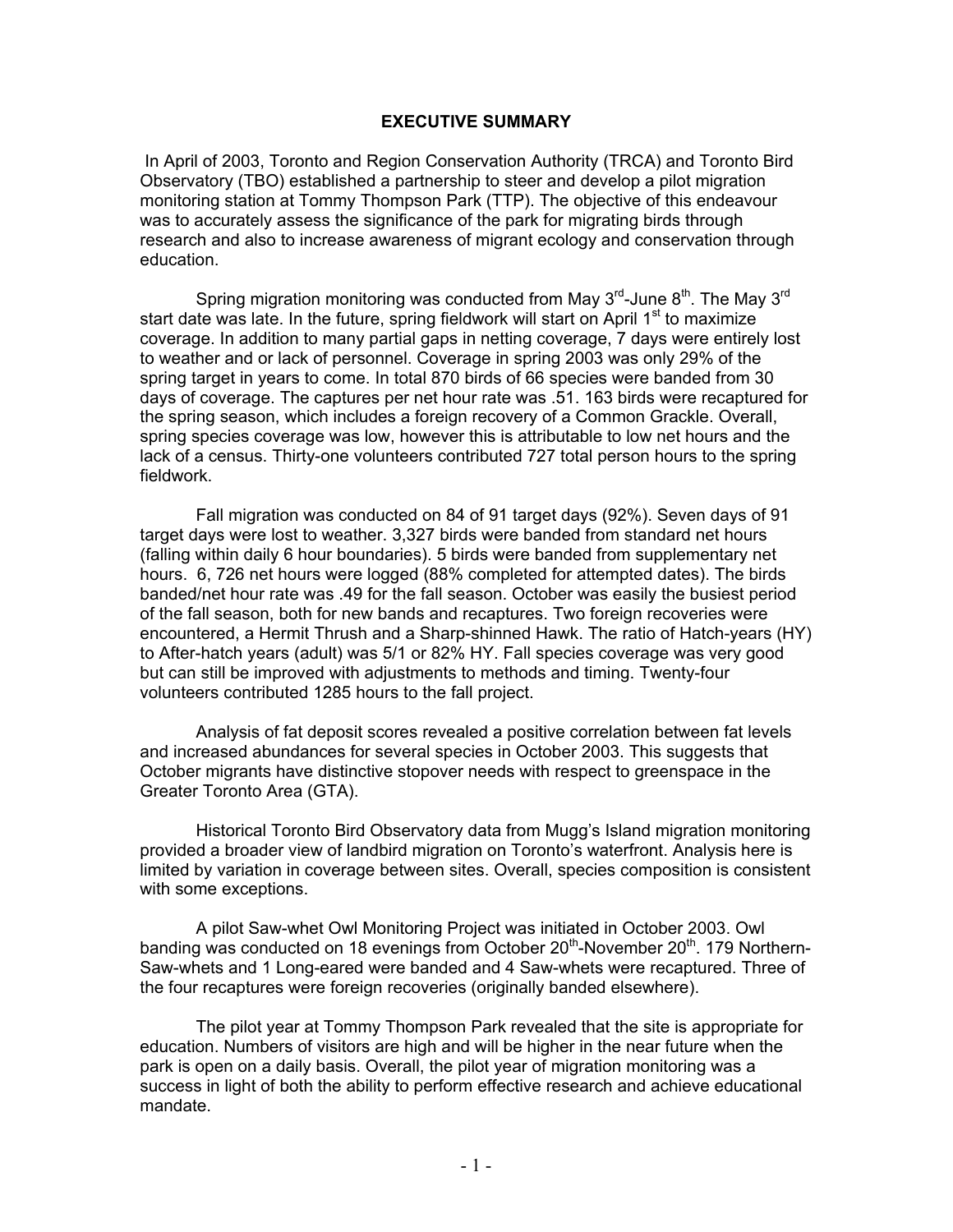### **INTRODUCTION**

### **Study Site**

Tommy Thompson Park (TTP) is located on Toronto's waterfront, which is situated on the northwestern shore of Lake Ontario. The park (formerly Leslie Street Spit) is a man made peninsula, which extends 5 kilometers in a southwestern direction into Lake Ontario. The Toronto Harbour Commission (now known as the Toronto Port Authority (TPA) began construction of a landbase at the base of Leslie Street in the late 1950's to expand port facilities in anticipation of increased shipping activity in the Great Lakes. From the late 1950's until present day, a combination of lakefilling and dredging activities created the current configuration of TTP. TTP has a total land base of approximately 160 hectares and a water surface area of 100 hectares composed of the western embayments and the inner disposal cells.

Much of the land area of TTP has, through natural succession processes, been colonized by a variety of plant and animal communities. The geographical situation of the park and also its natural features, make it very suitable for large numbers of colonial waterbirds and migrating landbirds. Overall, the Park represents the largest area of existing natural habitat on the Toronto waterfront. Tommy Thompson Park has been designated as an Environmentally Significant Area (ESA) and was designated as an Important Bird Area (IBA) by Birdlife International in 2001.

The site selected for migration monitoring is located on peninsula D (one of many peninsulas which branch off the main spine of the spit). The habitat consists of early succession cottonwood, willow and birch. Silver Maple, alder and cedar are interspersed in low density.

### **Project Partners**

The Toronto and Region Conservation Authority (TRCA) was formed in 1957 for the management and conservation of natural resources in the Greater Toronto Area (GTA). Since its formation Toronto and Region Conservation has prepared and delivered programs for the management of the renewable natural resources within its watersheds. Thanks to the support of all levels of government and the valuable partnerships we have established, the Authority provides:

- protection, enhancement, and regeneration of natural resources on a watershed basis
- sound environmental information and advice to promote good land management practices
- community action on environmental projects
- outdoor recreation opportunities on 13,000 hectares of open space, forest lands, and Conservation Areas
- conservation education and heritage programs through our outreach education programs, residential and day-use Outdoor Education Centres and Black Creek Pioneer Village

Objectives of TRCA and the Living City Campaign include the maintenance of healthy rivers and shorelines, regional biodiversity, sustainable communities and business excellence. Migration monitoring at Tommy Thompson Park was born out of the objectives of TRCA's Living City vision.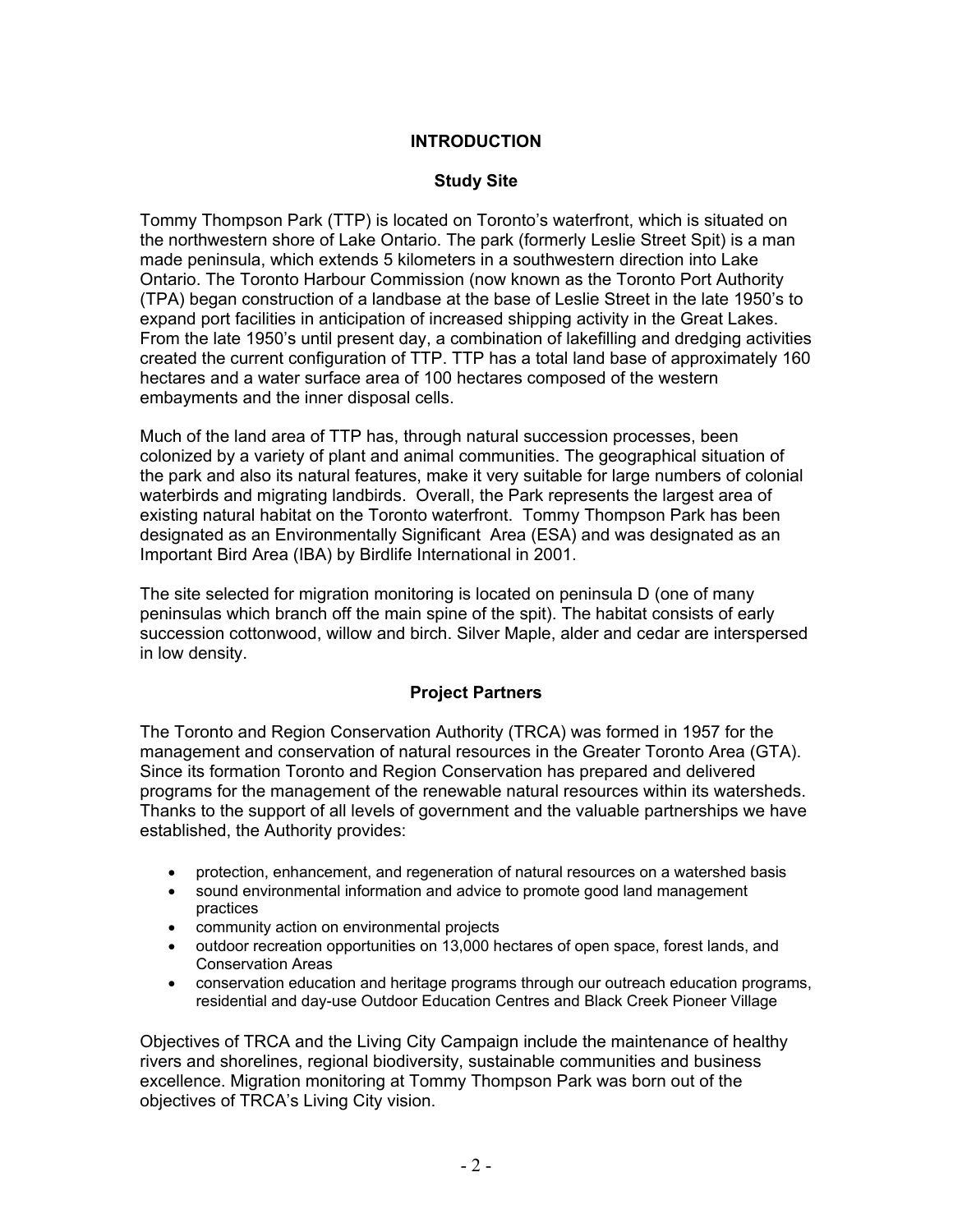Toronto Bird Observatory (TBO) is a non-profit organization dedicated to bird monitoring in the Toronto region. Formed in 1978, TBO was principally active on the Toronto Islands (adjacent to TTP), where through volunteer support, migration monitoring was the main objective.

TRCA and TBO are partners in the development and management of the Tommy Thompson Park Migration Monitoring Program. The objective for the partnership is to collect quality scientific data that can be used for the monitoring of population changes in migratory landbirds, and also to foster awareness through education. The partnership is contingent upon the results of the first year pilot study summarized in this report.

### **Methods**

### Migration Monitoring Overview

The Breeding Bird Survey (BBS) is the principle method employed by conservation organizations to monitor bird populations. This method is effective only where breeding populations are accessible by roadside data collection. The remoteness of northern Canada preclude such survey methods. It is therefore necessary to monitor these populations on their south and northward movements during migration. The Canadian Migration Monitoring Network (CMMN) is a national initiative headed by Bird Studies Canada (BSC), enacted to assess changes in populations of migratory landbirds at the continental level. Migration monitoring in Canada began in the 1960's at Long Point in southern Ontario and has since spread across the country from coast to coast.

### **Standardization**

To be an effective tool for population monitoring, data collection at migration monitoring station must be carefully considered. Adherence to set guidelines and rules are essential for the production of quality population indices. However, the initial pilot year or years at a migration monitoring station should be experimental with shifting net arrangements and approaches in order to deduce the most effective protocol. Spring, 2003 featured a basic approach (banding and casual observations) with rotating net setups. During the fall phase of the project at Tommy Thompson Park, staff employed a standard census and capture program to derive a detected total (DT) for each species. Analysis in this document is weighted towards the fall for this reason.

### Census (Fall)

Census was conducted daily during the fall and consisted of a fixed route, fixed duration line transect. The census was executed by a single experienced observer who is not permitted to stray from the transect path and is not permitted to use pishing, owl calls or other means of attracting birds. Census began at 1 hour after sunrise and ran for a minimum and maximum of 60 minutes. The census does not employ distance estimation as in standard point count protocols (unlimited radius).

### Banding (Spring and Fall)

The capture program was composed of a range of total nets and net locations in order to arrive at an appropriate setup for long term monitoring. Nets were operated from one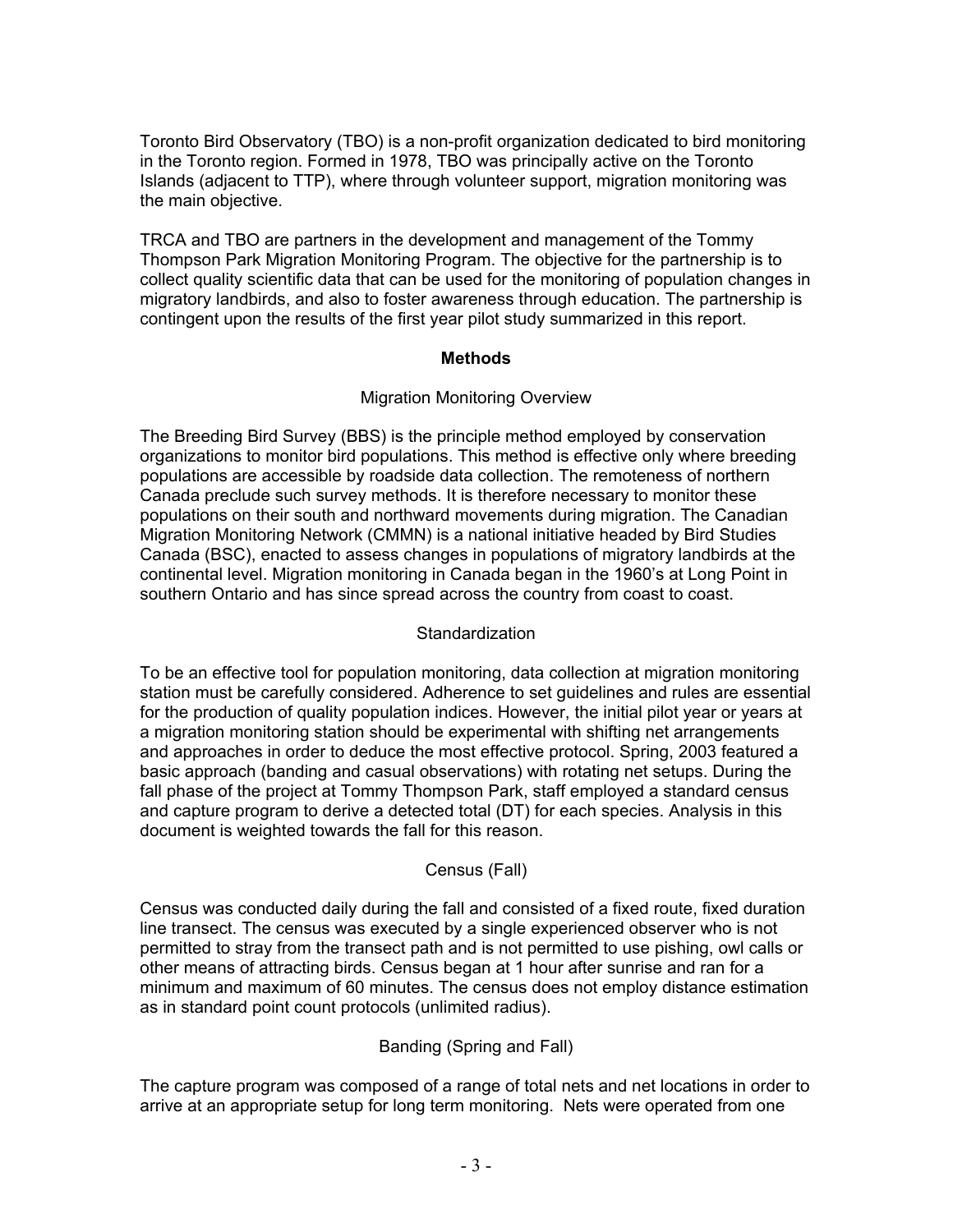half hour before sunrise and were run (weather permitting) for six hours. Nets were brand new, avinet, 30mm mesh, 9m lengths. Nets were held in place with 1 inch diameter electrical conduit. In 2003, we tested 20 net locations but will decide before spring 2004 where nets will be permanently located.

### Detected Totals (Fall)

The detected total (DT) is the figure used for trend analysis by Bird Studies Canada. The DT is an estimation of the number of individuals present on a given day per species. This estimation was based on totals derived from the census and capture surveys. The detected total varies from the estimated total (ET) used elsewhere in that it does not require more subjective estimations beyond what is actually detected. The DT cannot be a larger figure than the sum of census and capture totals whereas the ET often is due to the belief that not all individuals are sampled.

### Casual Observations (Spring and Fall)

The census only comprises 60 minutes of the count period (6 hours, beginning  $\frac{1}{2}$  half before sunrise). Naturally, observations are made in the remaining 5 hours. This data is called casual observations and is treated as non-standard. Casual observations are not considered for the calculation of detected totals because there is considerable variation in day-to-day effort, area covered and observer skill. Casual Observations are factored into the daily species total (DST) which accounts for all of the non-standard data plus the DT.

### Count Period (Spring and Fall)

The count period is the standard 6-hour period within which all standard data collection occurs. The count period begins one half hour before sunrise and continues for 6 hours.

Count Area (Fall)

The count area refers to boundaries, within which data can be recorded for the DT. Census, mist nets, and observations take place within the Count area only.

Protocol

The protocol used in 2003 was summarized above. A comprehensive protocol is described in: "Operations Manual: Tommy Thompson Park Bird Research Station", which will be completed by spring 2004.

### **SPRING RESULTS**

### **Spring Synopsis (Weekly)**

May 3<sup>rd</sup>-May 9<sup>th</sup>

Spring coverage began on May  $3<sup>rd</sup>$  with twelve mist nets in operation. Paolo Viola was the Migration Monitoring Coordinator for the spring migration monitoring. Numbers of birds in early May were low, possibly a reflection of the weather patterns which were clear and cold with unfavourable winds. However, species diversity was increasing by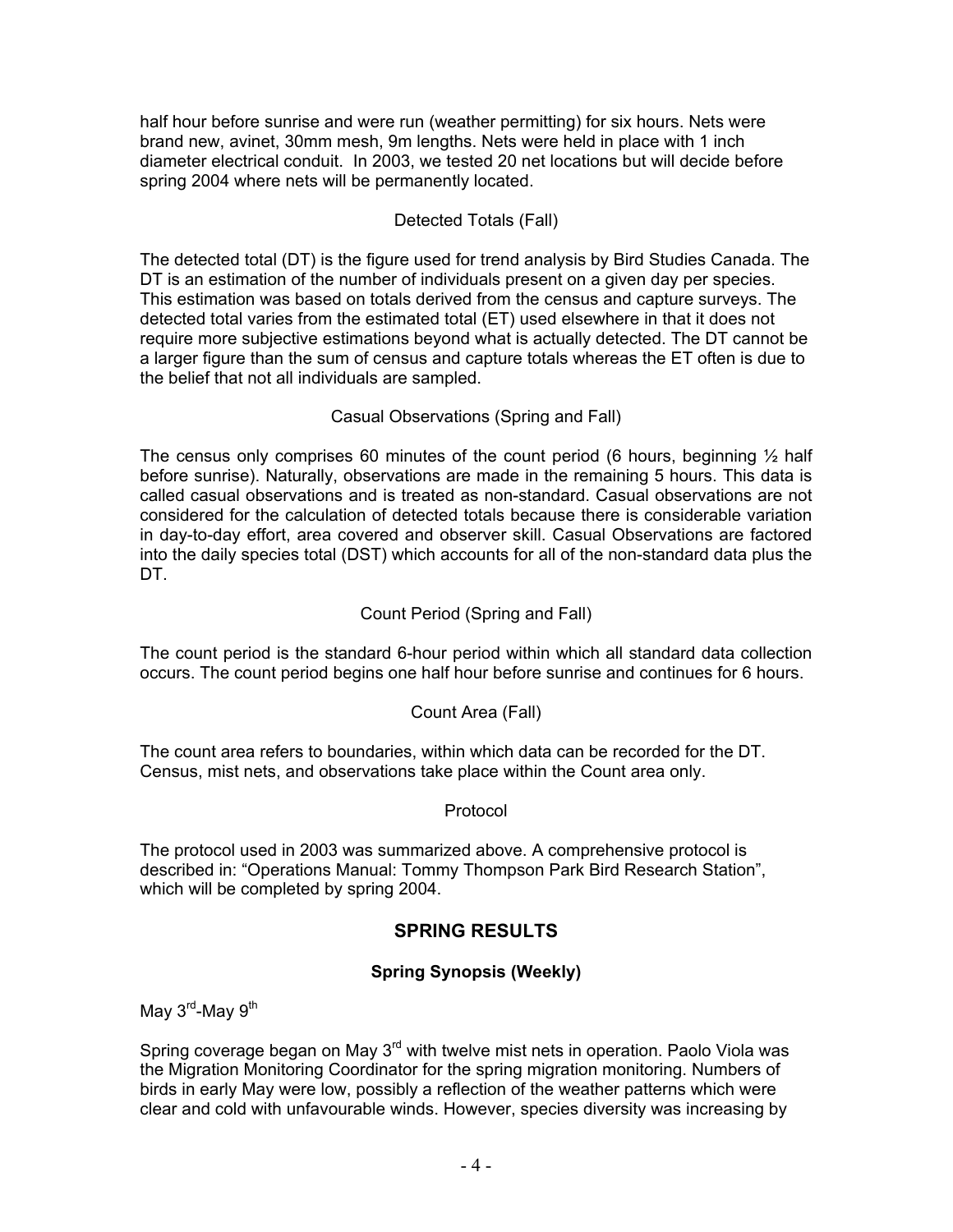the day as flycatchers, warblers and sparrows began to come through. Species detected in the highest concentration were, Palm Warbler, Myrtle Warbler, White-throated and White-crowned Sparrow and Hermit Thrush. The biggest day of the first week of spring monitoring was May  $7<sup>th</sup>$  when 52 birds were banded comprising 16 species. Seventeen species were captured the following day of the  $8<sup>th</sup>$  including the following new arrivals for the season: Gray Catbird, Brown Thrasher, Chestnut-sided Warbler, Magnolia Warbler, Northern Waterthrush and Lincoln's and Swamp Sparrow.

May  $10^{th}$ -May  $16^{th}$ 

While diversity thus far was in keeping with the "norm", species density was still quite low. This pattern wasn't helped in the second week of coverage, as total net hours were the lowest of the spring. However, capture rates (captures/net hour) were the highest of the season. The mid-late part of May is widely considered the peak of spring migration in this region. Weather limited capture effort for the first half of the period but resumed to full operation on the  $14<sup>th</sup>$ , which resulted in only 29 new birds in the nets. Fifty-six birds were banded on the 15<sup>th</sup>.

Mav  $17^{\text{th}}$ -23 $^{\text{rd}}$ 

An average of 29 birds were banded during the  $3<sup>rd</sup>$  week of spring coverage. Given that this should have been the peak period, numbers were disappointing. Of interest was the observation of very few catharus thrushes for the period (e.g. Swainson's, Veery, Wood, Gray-cheeked). Several species seemed to be late. Fifty-six and 49 birds were banded on the 17<sup>th</sup> and 18<sup>th</sup> respectively. Least Flycatcher was the most numerous species banded on the 18<sup>th</sup> (5 banded) which is inconsistent with typical patterns at a migration station in mid-May. Warblers should have been present in the largest numbers.

May  $24^{\text{th}}$ -31st

The period of May  $24<sup>th</sup>$ -30<sup>th</sup> was the peak for migration monitoring at TTP in spring 2003 as 287 birds were banded in the 7 day period at an average rate of 41 birds per day. Many species reached season high one-day abundance levels including; Swainson's and Grey-cheeked Thrush, American Redstart, Common Yellowthroat, and Wilson's Warbler. Eighty-five birds banded on the  $29<sup>th</sup>$  was a season high one-day banding tally.

June 1<sup>st</sup>-8<sup>th</sup>

Typically, the first two weeks of June feature a much weaker migration although the period is often the key window for flycatchers, vireos and Blackpoll Warblers. 106 birds were banded for this period, which had reduced banding coverage due to personnel shortage. Staff and volunteers noticed higher than normal concentrations of migrants including the thrushes, which appeared to be late this spring, at least at TTP. The last day of coverage was June  $8<sup>th</sup>$  of what was a quiet but incomplete pilot season.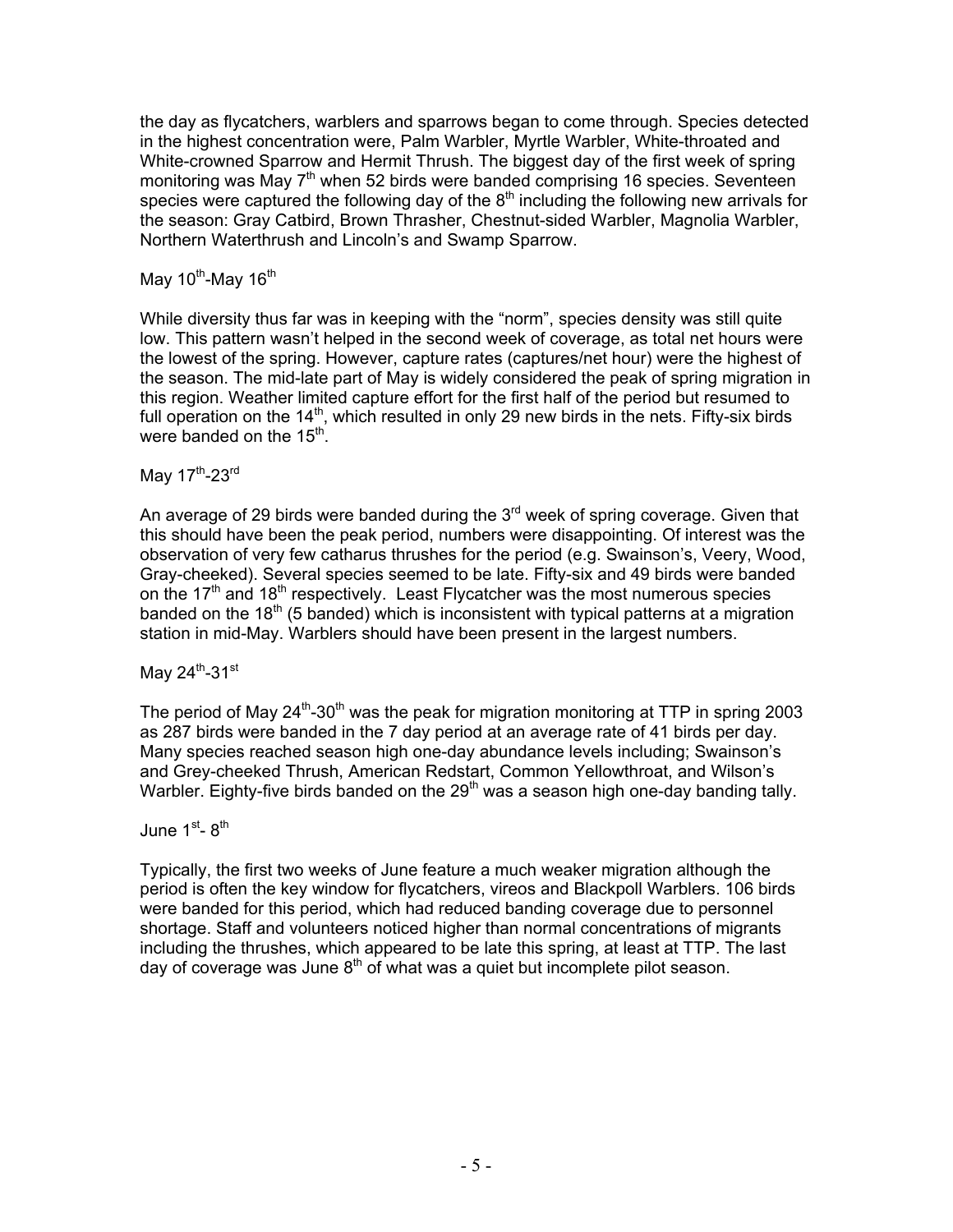|             | .             |                  |                          |
|-------------|---------------|------------------|--------------------------|
| <b>Week</b> | <b>Banded</b> | <b>Net Hours</b> | <b>Captures/net hour</b> |
| May 3-9     | 151           | 366.75           | .41                      |
| May 10-16   | 120           | 159              | .75                      |
| May 17-23   | 206           | 447.5            | .46                      |
| May 24-31   | 287           | 488              | .59                      |
| June 1-8    | 106           | 258              | .41                      |
| Total       | 870           | 1719.25          | .51                      |

**Table 1.** Weekly Analysis, Spring.

### **Spring Analysis**

### Banding

Analysis of data from spring migration monitoring includes only banding data. Some casual observations were noted but cannot be treated as a statistically viable data set.

Looking at the weekly breakdown of capture rates in Table 1, it is clear that captures/net hour were higher than expected when considering the overall banding total. In fact, out of a possible 3,108 net hours for the season (84 net hours/day x 37 days), only 1, 719 were completed (55%). Weather and lack of personnel led to this loss of net hours. The projected coverage period for 2004, beginning April 1<sup>st</sup> and ending June  $8<sup>th</sup>$ , comprises a possible 5,880 net hours for 70 days of maximum coverage. Therefore, spring 2003 was only 29% of the spring target in years to come. A smaller sample such as this is adequate for a pilot season where the aim is to attain a snapshot of the migration season.

Banding totals presented in Table 2 and Appendix A, provide insight into the character of spring migration at Tommy Thompson Park in 2003. Swainson's Thrush (86 banded) was the most commonly banded species of the spring, which is highly unusual for a banding station in the Great Lakes. Banding totals for Lincoln's Sparrow (27), Least Flycatcher (36) and Gray-cheeked Thrush (29) are quite high relative to totals for several warbler species, which normally appear in the top ten for spring seasons elsewhere. Banding totals for Chestnut-sided (8), Tennessee (1), Black-and-white (4), Blackthroated Green (4) and Black-throated Blue Warbler (11) are especially low considering coverage was reasonable throughout the migration window of these species. Very low totals were also recorded for Chipping (2) and Savannah Sparrow (1) as well as Redeyed Vireo (6).

Several commonly captured species were not sampled at all by the mist nets. These species include: Blue-headed Vireo, Blue Jay, Cedar Waxwing, Blue-gray Gnatcatcher, Golden-crowned Kinglet, Winter Wren, Yellow-bellied Flycatcher, Cape May Warbler, Slate-coloured Junco, and Fox Sparrow. Either an earlier start date or the addition of a daily census in 2004 will monitor most if not all of these species.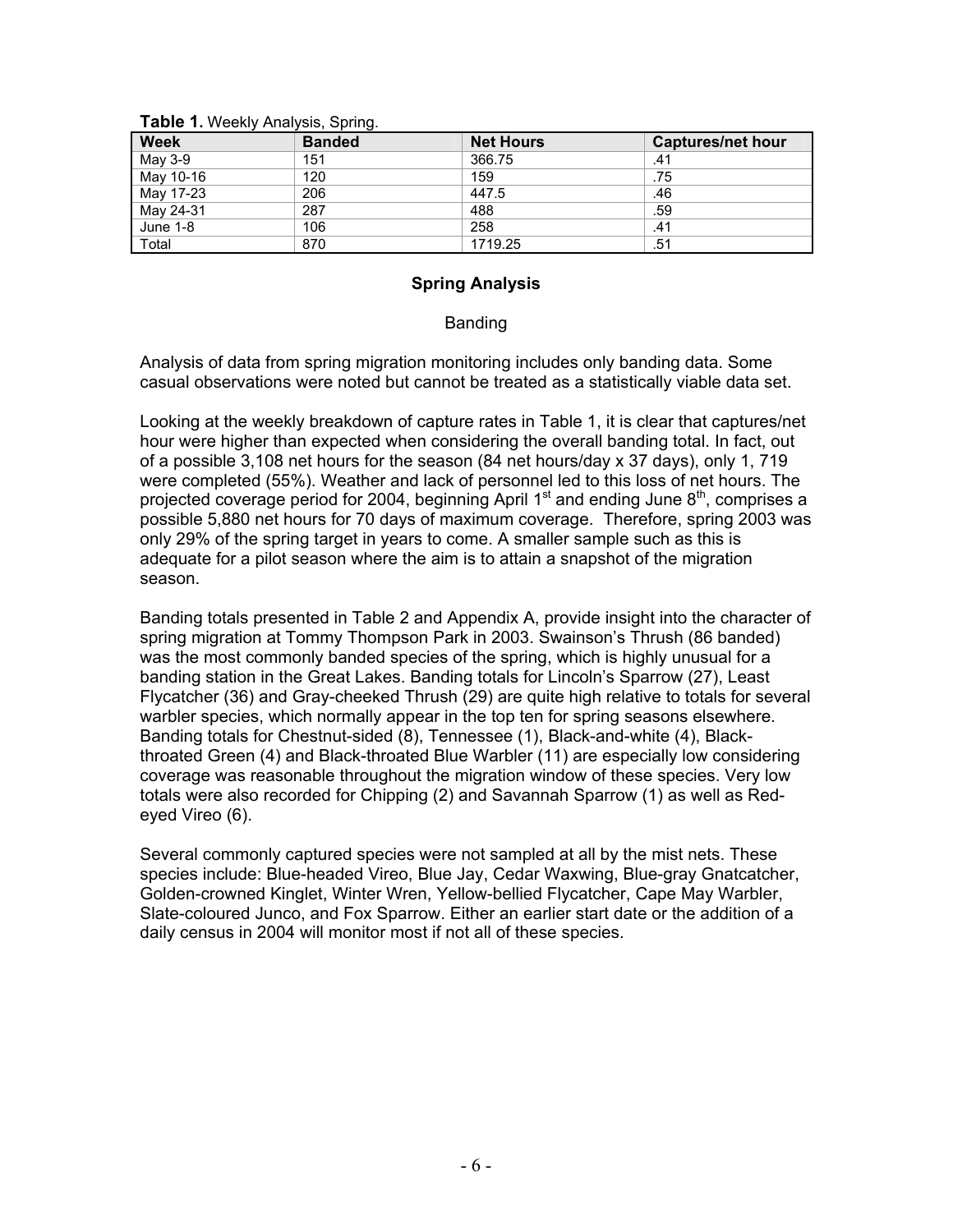| <b>Rank</b>    | <b>Species</b>         | <b>Total Banded</b> |
|----------------|------------------------|---------------------|
|                | Swainson's Thrush      | 86                  |
| $\overline{2}$ | <b>Yellow Warbler</b>  | 51                  |
| 3              | Magnolia Warbler       | 48                  |
| 4              | White-throated Sparrow | 47                  |
| 5              | Gray Catbird           | 43                  |
| 6              | Common Yellowthroat    | 41                  |
|                | American Goldfinch     | 37                  |
| 8              | Least Flycatcher       | 36                  |
| 9              | Myrtle Warbler         | 29                  |
|                | Gray-cheeked Thrush    |                     |
| 10             | Lincoln's Sparrow      | 27                  |
|                | Total                  | 474                 |

#### **Table 2.** Top Ten Species Banded, Spring.

### **Recaptures**

There were 163 recaptures in spring, 2003. Of this total figure, 162 were repeats and 1 was a foreign recovery. There are three types of recaptures: repeat, return and foreign recovery. A repeat is a recapture of a bird banded and recaptured in the same season at the same site. A return is a recapture of a bird banded in a prior season at the same site. Lastly, a foreign recovery is a recapture of a bird banded at a different site from any season. The foreign recovery from spring 2003 was of a Common Grackle, believed to have been originally banded on Mugg's Island by Toronto Bird Observatory (further details to come). Table 3 presents a summary of recapture totals by species in order of abundance.

| <b>Species</b>                | <b>Repeat</b>  | Foreign | <b>Species</b>              | <b>Repeat</b>  | Foreign |
|-------------------------------|----------------|---------|-----------------------------|----------------|---------|
| <b>Yellow Warbler</b>         | 51             |         | Black-throated Blue Warbler | $\overline{2}$ |         |
| <b>Gray Catbird</b>           | 17             |         | Chestnut-sided Warbler      | $\overline{2}$ |         |
| American Goldfinch            | 9              |         | Nashville Warbler           | $\overline{2}$ |         |
| Magnolia Warbler              | 8              |         | Northern Cardinal           | 2              |         |
| Song Sparrow                  | 8              |         | Red-winged Blackbird        | $\overline{2}$ |         |
| <b>Black-capped Chickadee</b> | 7              |         | Veery                       | $\overline{2}$ |         |
| Eastern White-crown. Sparrow  | 7              |         | White-throated Sparrow      | 2              |         |
| Common Yellowthroat           | 6              |         | Hermit Thrush               |                |         |
| Brown-headed Cowbird          | 5              |         | Least Flycatcher            | 1              |         |
| Black-and-White Warbler       | 4              |         | Lincoln's Sparrow           |                |         |
| Warbling Vireo                | 4              |         | Myrtle Warbler              |                |         |
| American Redstart             | 3              |         | Ovenbird                    |                |         |
| Wilson's Warbler              | 3              |         | Ruby-crowned Kinglet        |                |         |
| Western Palm Warbler          | 3              |         | Swainson's Thrush           | 1              |         |
| American Robin                | $\overline{2}$ |         | Common Grackle              |                |         |
| <b>Baltimore Oriole</b>       | $\overline{2}$ |         |                             |                |         |
| <b>Brown Thrasher</b>         | 2              |         | Total                       | 162            |         |

### **Table 3. Recaptures, Spring.**

| Foreign Recovery:   |                |  |  |      |                             |          |  |  |
|---------------------|----------------|--|--|------|-----------------------------|----------|--|--|
| <b>Band</b> Species |                |  |  |      | Age Sex Day Month Year Area |          |  |  |
| 1383-77976          | Common Grackle |  |  | - 29 | - 5                         | 2003 TTP |  |  |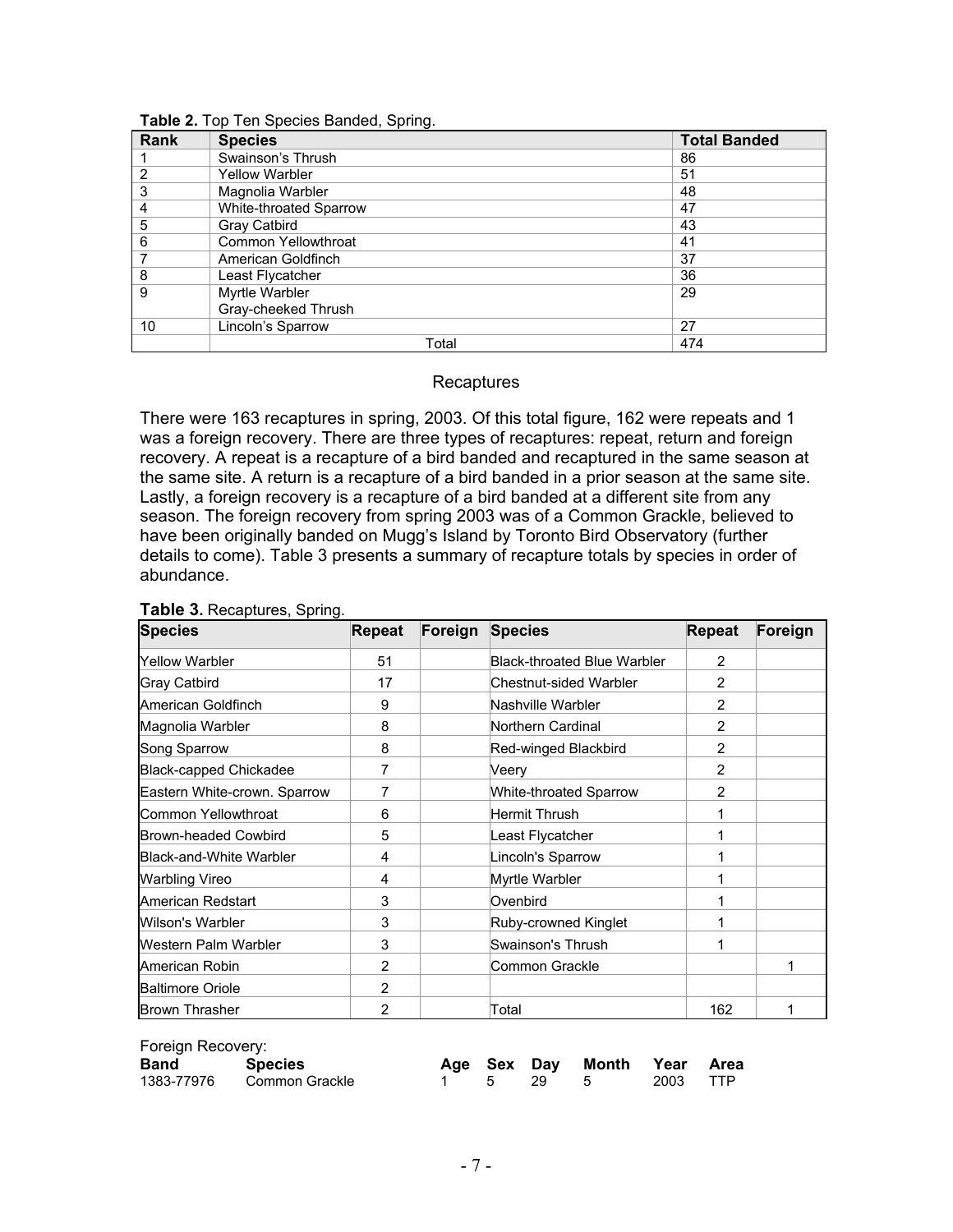### Species Coverage

Species coverage is a significant factor in the evaluation of a pilot migration monitoring site. Bird Studies Canada uses a system that ranks each landbird species according to conservation priority. The rankings are based on the percentage of a species range that is covered by Breeding Bird Survey. Therefore, priority A species (highest priority) are species whose range is covered the least by the Breeding Bird Survey because of the remoteness of territories in northern Canada and Alaska.

Given that analysis can only include banding data from the spring, species coverage is incomplete and does not provide an accurate assessment of the significance of Tommy Thompson Park for spring migration monitoring. Subsequent spring seasons with a fully standardized monitoring regime and a broader coverage window will provide this. Table 4 lists the species covered based on banding data alone. A more complete picture of species coverage is provided in Appendix C. A species is considered covered when at least 10 (preferably 20) individuals are recorded in a season on an average of 5 dates.

| <b>Priority A</b>   | <b>Priority B</b>      | <b>Priority C</b>     | <b>Priority D</b>    |
|---------------------|------------------------|-----------------------|----------------------|
| Gray-cheeked Thrush | Myrtle Warbler         | American Redstart     | Eastern Phoebe       |
| Lincoln's Sparrow   | Ruby-crowned Kinglet   | Common Yellowthroat   | <b>Hermit Thrush</b> |
| Magnolia Warbler    | Palm Warbler           | Least Flycatcher      | Red-winged Blackbird |
| Swainson's Thrush   | White-throated Sparrow | Ovenbird              | Song Sparrow         |
| Wilson's Warbler    | White-crowned Sparrow  | <b>Yellow Warbler</b> |                      |

|  |  |  | Table 4. Spring Species Coverage Summary (successfully monitored). |
|--|--|--|--------------------------------------------------------------------|
|  |  |  |                                                                    |

### Personnel

Thirty-one volunteers contributed 727 hours to the spring effort. Paola Viola, TRCA staff member, was the Migration Monitoring Coordinator of the spring operation. The volunteers are essential for the completion of the field program at Tommy Thompson Park Bird Research Station. An initiative has been taken to ensure that there is a skilled base of volunteers on hand to assist with the program. A summary of volunteer effort is provided below (Table 5).

| <b>Name</b>          | <b>Hours</b> | <b>Name</b>           | <b>Hours</b> | <b>Name</b>                  | <b>Hours</b> |
|----------------------|--------------|-----------------------|--------------|------------------------------|--------------|
| Mary Boswell         | 101          | Attila Fust           | 18           | <b>Richard Joos</b>          | 12           |
| Lori Nicholls        | 71           | <b>Burt Vanderzon</b> | 18           | Greg Sadowski                | 9            |
| lan Sturdee          | 54           | John Brett            | 18           | Merrilea Shields             | 9            |
| Tove Christensen     | 50           | Prabha Khosla         | 18           | Cindy Pyves                  | 6            |
| Larissa Neuman       | 35           | Larysa Struk          | 16           | Jeff Nichols                 | 6            |
| Dan Zabelishensky    | 30           | Roxanne Struk         | 16           | Sean Hollis                  | 6            |
| Diego Garcia-Bellido | 30           | Leanne Pancer         | 14           | Theresa Hollosi              | 5            |
| Corina Nagy          | 28           | Paul Prior            | 14           | <b>Patrick Scanlon</b>       | 3            |
| Sandra Znajda        | 28           | Kara Lefevre          | 12           | Sue Hayes                    | 3            |
| <b>Graham Smith</b>  | 27           | Knud Rasmussen        | 12           |                              |              |
| Dave Rayner          | 26           | Norma Vanderzon       | 12           |                              |              |
|                      |              |                       |              | <b>Total Volunteer Hours</b> | 707          |

### **Table 5.** Volunteer Effort, Spring

### **Discussion**

Migration monitoring began on May  $3<sup>rd</sup>$ , which was significantly later than the norm for a migration station in Ontario. Spring coordinator Paolo Viola observed very high landbird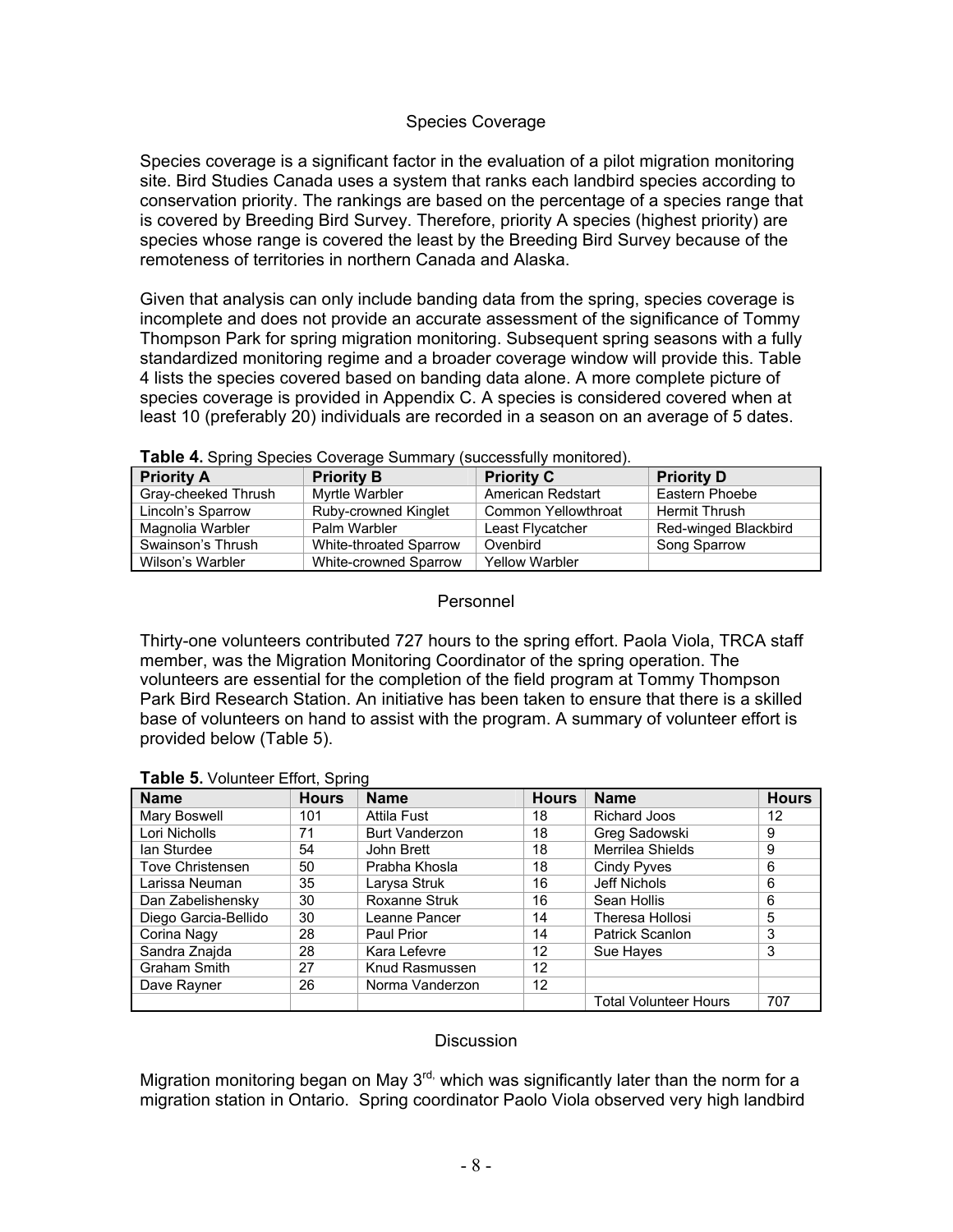concentrations in the latter part of April, the highest of the entire season! This anecdotal report of heavy migration in April 2003, suggests that weather may have been more conducive to grounding migrants in early spring as opposed to later in May (Paolo Viola pers. comm.). Subsequent seasons (complete) will be instructive for the understanding of spring migration at Tommy Thompson Park. Species which peak in April include; Hermit Thrush, Northern Flicker, Golden and Ruby-crowned Kinglet, Fox Sparrow, Darkeyed "Slate coloured" Junco and American Robin. The bulk of these species were missed in spring 2003. Spring coverage in 2004 will commence on April  $1<sup>st</sup>$  to ensure that these species are monitored appropriately.

In total 870 birds of 66 species were banded from 30 days of coverage between May  $3<sup>rd</sup>$ and June  $8<sup>th</sup>$ . In addition to many partial gaps in netting coverage, 7 days were entirely lost to weather and or lack of personnel. 163 birds were recaptured for the spring season, which includes a foreign recovery of a Common Grackle. Thirty-one volunteers contributed 727 total person hours to the spring fieldwork.

The geography of Tommy Thompson Park is such that migrants reaching landfall there have several options for diurnal orientation. Peninsula D (banding site) is one such option. The tip or base of the spit may well be higher concentration points, however these locations are unsuitable for reasons of site security and access. It is reasonable to conclude that the banding station on peninsula D is accounting for a small portion of what is migrating through and stopping over at Tommy Thompson Park. This differs from most stations in Ontario that are located on the apex of prominent peninsulas (Long Point-LPBO, Thunder Cape-TCBO, Prince Edward Point-PEPBO). A larger sample size is beneficial for the generation of accurate population trends, however a smaller sample can be equally useful if data collection is consistent year to year. A more rigorous survey approach (observation and capture) planned for 2004 will greatly improve species detection.

### **FALL RESULTS**

### **Fall synopsis (Monthly)**

### August

Fall migration monitoring began on August  $13<sup>th</sup>$  with 16, 9-meter length mist nets and a standard census. TRCA and TBO personnel were once again anxious to discover what lay ahead for the fall period. It was immediately apparent that bird movement was light as banding totals for the first week were made up of mostly lingering breeders, juveniles and residents. Yellow Warbler is perhaps the most noticeable migrant of August. The species typically peaks in the first week August and as such we only managed to catch the tail end of their migration. The season high for Yellow Warbler was reached on August  $16<sup>th</sup>$  (13 Detected Total). Empidonax Flycatchers also peaked during the first week of fall coverage with Traill's on the 16<sup>th</sup> (6 DT) and Yellow-bellied Flycatcher (3 DT) on the  $18^{th}$ .

Weather in August was hot and dry with little or no wind. As a result, there was no significant migration recorded on the ground during the period. The 37 birds banded on the 23<sup>rd</sup> of August represented the highest one-day banding total for August. Of the 37 banded, 18 were warblers (12 species) including the only Blackburnian Warbler banded for the fall. Therefore, diversity was good but numbers were still very low. TTP bird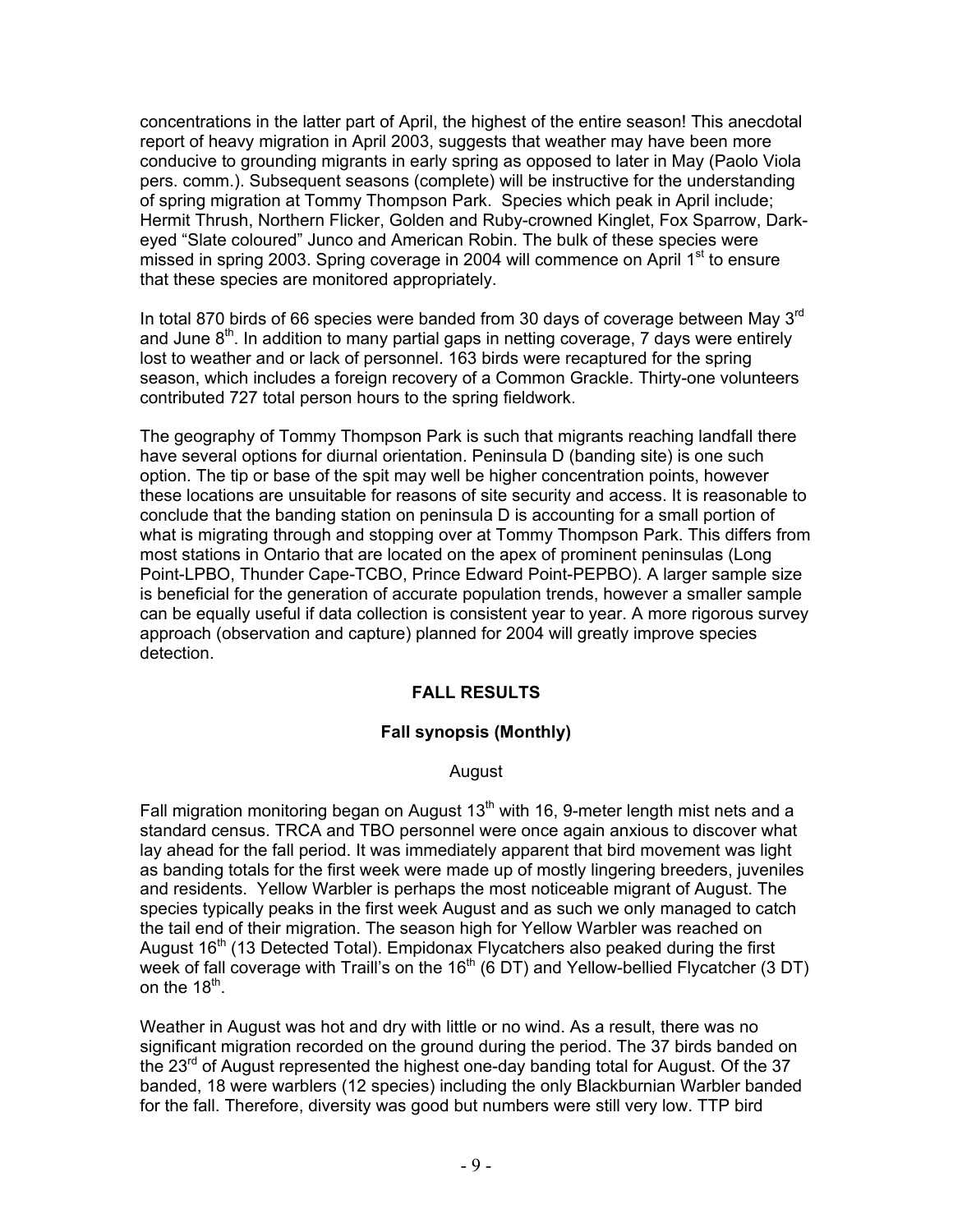research station staff and volunteers were not concerned, as September is the month when high concentrations of migrant warblers occur. A single Blue-winged Warbler was observed on the morning of August 29<sup>th</sup>.

In retrospect, August fell neatly into the norm as weather was hot and clear and bird numbers were low. 293 birds were banded at an average rate of 16 birds/day. Fifty-nine birds were recaptured. From 20 monitoring days, 17 days were covered with census and/or banding. 1433 net hours were logged. Captures/net hour for August was .20.

### **September**

September is a critical period for fall migration, as numbers and diversity are the highest at that time for neo-tropical migrants. Weather for September was hot and dry with highpressure systems dominating. This weather pattern tends to reduce observation and banding totals of nocturnal migrants

Season high detected totals were established for several species in the first two days of September, including: Veery (4), Cedar Waxwing (55), Blackburnian Warbler (3) and American Redstart (5). Only 2 Mourning Warblers were recorded for the fall: single individuals were found on September  $2^{nd}$  and the following morning of the  $3^{rd}$ , probably representing a single bird.

Weather during the week of September  $3<sup>rd</sup>-9<sup>th</sup>$  was again clear and hot with merely a trickle of migrants observed. A Connecticut Warbler banded on the  $7<sup>th</sup>$  was notable, as this cryptic species is not effectively sampled by migration monitoring in Canada. The highlight (or lowlight) of the  $9<sup>th</sup>$  was a meager season high for Magnolia Warbler (8 DT).

Continuing high pressure for the week of September  $10<sup>th</sup>$ -16<sup>th</sup> did little to improve numbers of birds at TTP. Blackpoll Warblers were beginning to show signs of a significant push during this period. Swainson's Thrush peaked on the 16<sup>th</sup> (11 DT). An impressive 1,700 Blue Jays were observed moving southwest along the spit in small groups on the  $16<sup>th</sup>$ . The figure of 1,700 includes non-standard casual observations (DST).

Building southeast winds associated with hurricane Isabel led to a "fallout", on the morning of the  $20<sup>th</sup>$  as 80 birds were banded of which 32 were Blackpoll Warblers (season high 55 DT). Comparisons to nearby migration monitoring stations on the southern Great Lakes revealed that our data was consistent with low density recorded elsewhere (up to this point). By this time, two of the three stations on Long Point, breakwater and the tip, were at ~50% of their totals in 2002.

|      | <b>TWO O.</b> Dailaring Totals for Till and Li DO, Alay Ocpt 20, 2000 |                          |      |                                |  |  |  |  |
|------|-----------------------------------------------------------------------|--------------------------|------|--------------------------------|--|--|--|--|
| Year | Old Cut (LPBO) $\parallel$                                            | <b>Breakwater (LPBO)</b> |      | Tip (LPBO) Tommy Thompson Park |  |  |  |  |
| 2003 | 991                                                                   | 411                      | 751  | 701                            |  |  |  |  |
| 2002 | 1250                                                                  | 814                      | 1404 | -                              |  |  |  |  |

**Table 6.** Banding Totals for TTP and LPBO, Aug- Sept 20<sup>th</sup>, 2003.

The arrival of several late fall species seemed to immediately have an impact on numbers of birds detected. Ruby and Golden-crowned Kinglet, White-throated Sparrow, Myrtle Warbler and Hermit Thrush had all arrived by the  $3<sup>rd</sup>$  week of September. The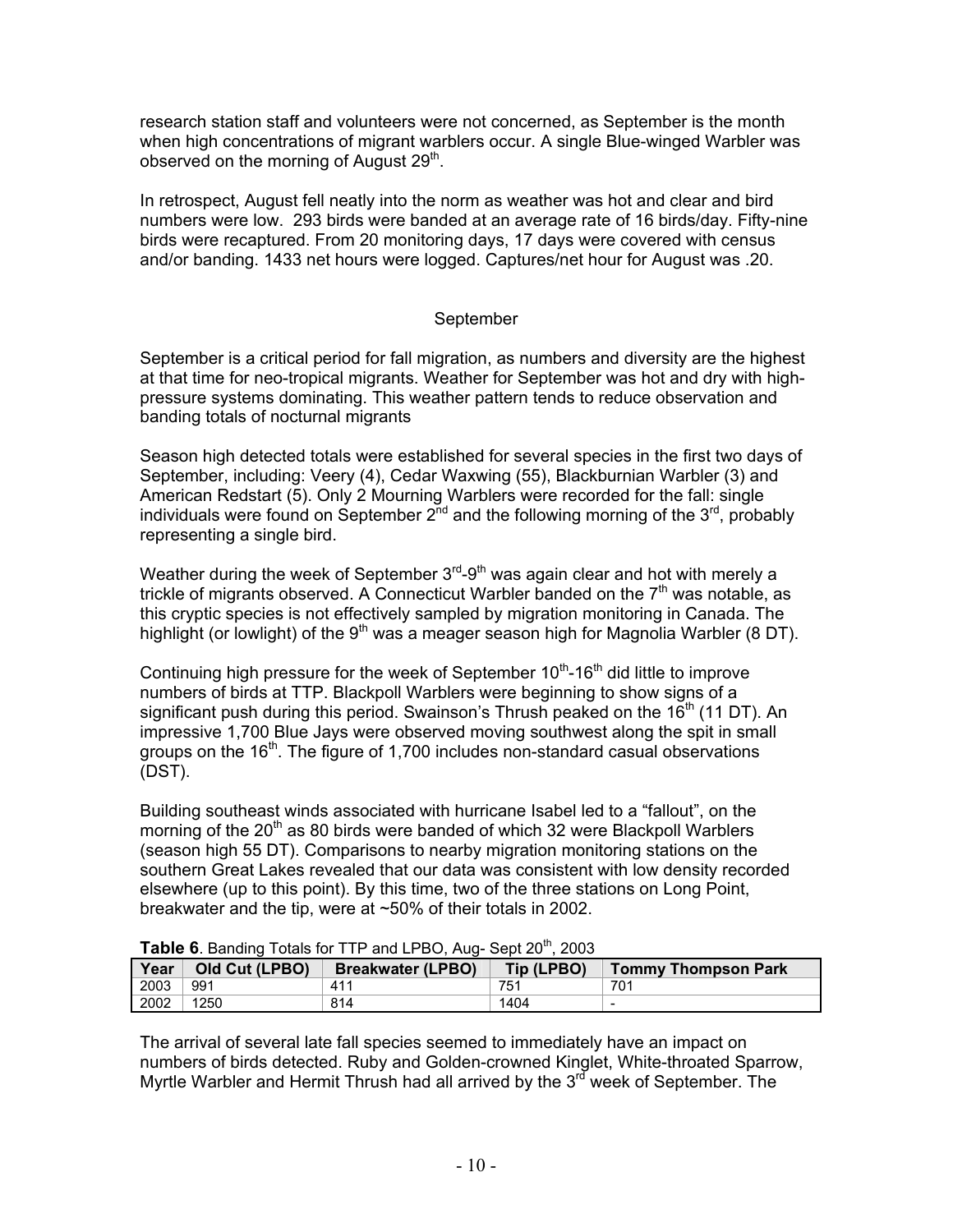only records for Indigo Bunting and Wood Thrush occurred on the 26<sup>th</sup> and 28<sup>th</sup> respectively.

The final week of September was a busy one, 312 birds were banded which was a significant increase in net productivity versus the previous weeks of the fall period. 105 birds were banded on the morning of the  $29<sup>th</sup>$ . On this date, season high totals were recorded for Nashville (24 DT) and Black-throated Green Warbler (7 DT). However, White-throated Sparrow was the most abundant species on the day.

Overall, September was an average month, balanced by the lows of the first half and the highs of the latter half. In total, 795 birds were banded, at an average of 28 birds/day. There were 79 recapture records. Coverage was very good as 28 of 30 days were covered with banding and/or census. 2,344 net hours were logged which places the captures/net hour rate at .34.

### **October**

During October, Sparrows, Thrushes and Kinglets are the defining families of migrants. All of these families, especially kinglets, kept us very busy in October. Weather in October is normally more inclement than August and September, which can contribute greatly to overall bird numbers.

October started off on a high note, when in the first week, 661 birds were banded. Many season highs were set in the first week including, Black-throated Blue Warbler on the  $5<sup>th</sup>$ (5 DT), and Golden-crowned Kinglet (150 DT) and Myrtle Warbler (65 DT) on the  $6<sup>th</sup>$ . Hermit Thrush peaked on the  $7<sup>th</sup>$  with 44 detected on the day. Also of note were two sightings of Red-bellied Woodpecker (first on September  $28<sup>th</sup>$  and last on October 1<sup>st</sup>).

October  $6<sup>th</sup>$  was a significant day for the fall and for the pilot year at TTP as 245 birds were banded, 9 recaptured and 25 captured and released unbanded (279 total captures). The cold snap of the previous night was likely responsible. Fortunately, we were well staffed to ensure that birds were safely released. Banding totals by species for October  $6<sup>th</sup>$  are presented below in Table 7.

| <b>Species</b>           | <b>Banded</b> | <b>Species</b>                | <b>Banded</b> |
|--------------------------|---------------|-------------------------------|---------------|
| Black-and-White Warbler  |               | Nashville Warbler             | 9             |
| <b>Blue-headed Vireo</b> |               | Orange-crowned Warbler        | 3             |
| Blue Jay                 | 4             | Ruby-crowned Kinglet          | 39            |
| <b>Brown Creeper</b>     | 5             | Slate-colored Junco           |               |
| Downy Woodpecker         |               | Song Sparrow                  |               |
| Eastern Phoebe           | 2             | Sharp-shinned Hawk            |               |
| Golden-crowned Kinglet   | 82            | Swamp Sparrow                 |               |
| <b>Hermit Thrush</b>     | 26            | Western Palm Warbler          | 3             |
| Lincoln's Sparrow        | 2             | <b>White-throated Sparrow</b> | 14            |
| Magnolia Warbler         |               |                               |               |
| <b>Myrtle Warbler</b>    | 42            | Total                         | 245           |

**Table 7.** Banding totals-October 6, 2003

Weather conditions on the  $7<sup>th</sup>$  continued clear and cold and as a result, 108 birds were banded. Another busy morning was experienced on October  $10<sup>th</sup>$  as 111 birds were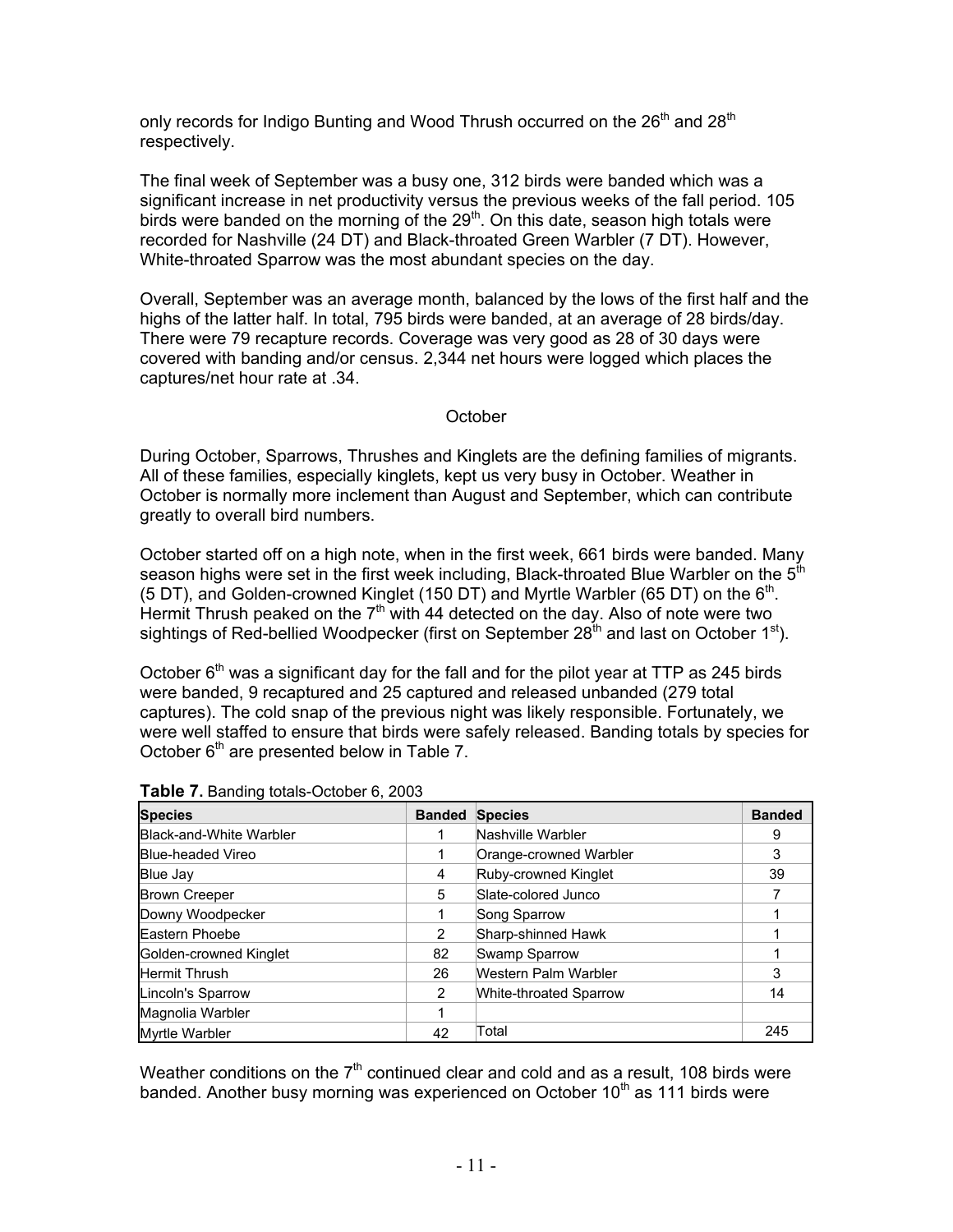banded. Lincoln's sparrow peaked on this day (5 DT). The last of just 3 records of Chipping Sparrow was recorded on the 10<sup>th</sup>. The absence of this species had been a recurring concern since the beginning of the field season. 175 birds were banded on the 11<sup>th</sup>, which consisted of an impressive 96 White-throated Sparrows (160 DT). Winter Wren, a species, which turned up in good numbers throughout October, peaked at 21 detected on the 11<sup>th</sup>. The lone Savannah Sparrow of the fall was captured in net 1 on the  $13^{\text{th}}$ .

The period of the 12<sup>th</sup> to the 17<sup>th</sup> was less hectic than days previous, which allowed staff and volunteers to catch their breath! On many mornings in October, the presence of high numbers of birds was evident before sunrise as birds could be heard calling back and forth. The events leading to an October fallout at Tommy Thompson Park are not yet understood. A plausible scenario is not easily discernible from our weather log. Further investigation will follow.

The pre-dawn cacophony of sparrows and thrushes was evident once again on the 18<sup>th</sup>. 139 birds were banded on this day, which included 21 Slate-coloured Junco's. Despite the persistent clear and cool weather pattern, 78 and 194 were banded on the 19<sup>th</sup> and  $20<sup>th</sup>$  respectively. Heavy movement was again sampled on the  $22<sup>nd</sup>$  (110 banded). Between the 18<sup>th</sup> and  $22^{nd}$  of October, 622 birds were banded and recapture rates were unusually high (e.g. 66 on the  $21<sup>st</sup>$ ). The species responsible for the influx of stopovers were Ruby and Golden-crowned Kinglets. These birds were clearly using the insects available at Tommy Thompson Park to re-fuel. The overall recapture picture for the fall shows that birds were much more inclined to stopover for longer periods of time in October than any other month of the year.

The final week of October was far less busy as banding totals averaged 16 birds per day. A Marsh Wren was banded on the  $27<sup>th</sup>$  and American Pipit peaked for the season at 119 detected on the 31<sup>st</sup>.

October provided a stark contrast to previous months of migration monitoring. In total, 2,111 birds were banded at a rate of 71 birds banded per day. An additional 5 birds were banded from non-standard net hours. 466 birds were recaptured. The captured/net hour rate for October was .81. Remarkably the higher detection rates were not due to a preponderance of storm fronts, as one would expect. Only 1 day of coverage was lost to weather in October as weather was for the most part quite settled.

### November

Weather did finally take a turn for the worse in November as only 4 of 10 attempted dates received mist netting coverage. Wet and cold conditions made for sparse net hours. Census was completed on 8 of the 10 days. The most obvious migrant of the period was American Tree Sparrow, which is one of the first to reach Canada in the spring and one of the last to leave in the fall. American Tree Sparrow peaked at 22 detected on November 1<sup>st</sup>. Small numbers of northern finches and sparrows appeared at TTP in November, including: Pine Siskin, Common Redpoll, Lapland Longspur and Snow Bunting.

As for waterbirds, Long-tailed Ducks were gathering en masse in the harbour, over 4,000 were counted during census on November  $10<sup>th</sup>$ , the final day of migration monitoring for 2003.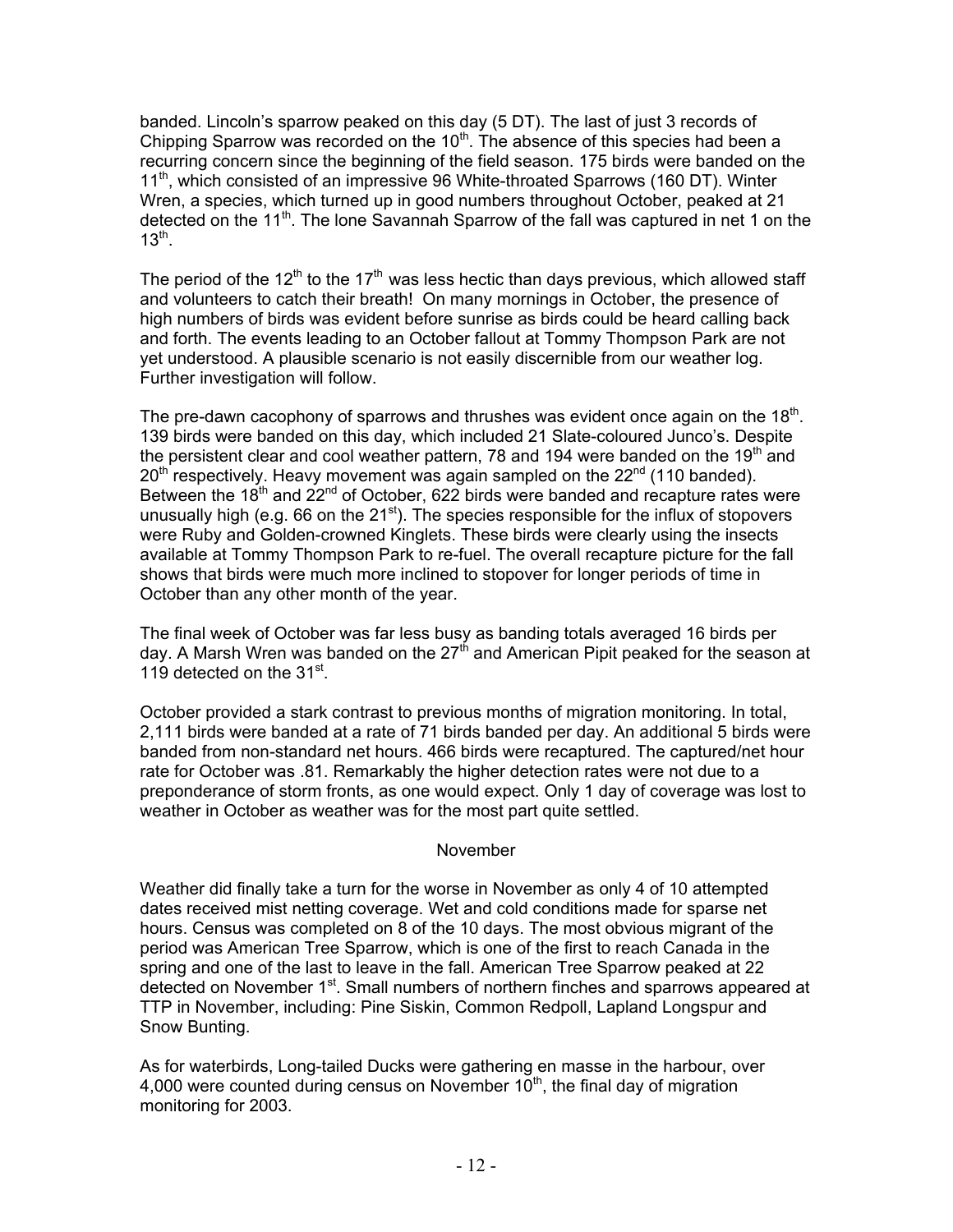### **Fall Analysis**

### Banding

Overall, migration was surveyed on 84 of 91 attempted days (92%). Seven of the 91 days were lost to weather. 3,327 birds were banded from standard net hours (falling within daily 6 hour boundaries). 5 birds were banded from supplementary net hours. 6, 726 net hours were logged (88% of target). The birds/net hour capture rate was .49 for the fall season. The monthly summary of capture statistics presented in Table 8, shows some dramatic variation between months. October was easily the busiest period of the fall season, both for new bands and recaptures.

|  |  |  | Table 8. Monthly Capture Statistics (Excludes 5 non-standard captures) |  |
|--|--|--|------------------------------------------------------------------------|--|
|--|--|--|------------------------------------------------------------------------|--|

| <b>Month</b> | <b>Banded</b> | <b>Net Hours</b> | <b>Banded/net hour</b> | <b>Recaptures</b> |
|--------------|---------------|------------------|------------------------|-------------------|
| August       | 293           | 1433             | .20                    | 59                |
| September    | 795           | 2344             | .34                    | 79                |
| October      | 2111          | 2597             | .81                    | 466               |
| November     | 128           | 352              | .36                    | 19                |
| Total        | 3327          | 6726             | .49                    | 623               |

Of the top ten species banded for the fall (Table 9), 7 are late fall October migrants (rank 1-7). Furthermore, the top ten species comprise 67% of the fall total. Tommy Thompson Park is an important stopover site for these species, particularly kinglets, White-throated Sparrow and Hermit Thrush. Banding data from Long Point Bird Observatory show a similar pattern as 8 of the their top ten are October/November migrants (Table 10).

**Table 9**. TTP Top Ten Species Banded, Fall 2003

| Rank           | <b>Species</b>         | <b>Total</b> |
|----------------|------------------------|--------------|
|                | Golden-crowned Kinglet | 526          |
| $\overline{2}$ | Ruby-crowned Kinglet   | 399          |
| 3              | White-throated Sparrow | 394          |
| 4              | Hermit Thrush          | 186          |
| 5              | <b>Brown Creeper</b>   | 140          |
| 6              | Myrtle Warbler         | 137          |
|                | Slate-coloured Junco   | 132          |
| 8              | Blue Jay               | 123          |
| 9              | Nashville Warbler      | 112          |
| 10             | Swainson's Thrush      | 93           |

|  | Table 10. LPBO Top Ten Species Banded, Fall 2003. Totals are from 3 stations. (Bird Studies Canada) |
|--|-----------------------------------------------------------------------------------------------------|
|--|-----------------------------------------------------------------------------------------------------|

| Rank           | <b>Species</b>         | <b>Total</b> |
|----------------|------------------------|--------------|
|                | Myrtle Warbler         | 1587         |
| $\overline{2}$ | Ruby-crowned Kinglet   | 731          |
| 3              | Slate-coloured Junco   | 683          |
| 4              | White-throated Sparrow | 661          |
| 5              | Northern-Saw Whet Owl  | 488          |
| 6              | Golden-crowned Kinglet | 413          |
|                | American Goldfinch     | 392          |
| 8              | <b>Brown Creeper</b>   | 365          |
| 9              | White-crowned Sparrow  | 329          |
| 10             | Swainson's Thrush      | 294          |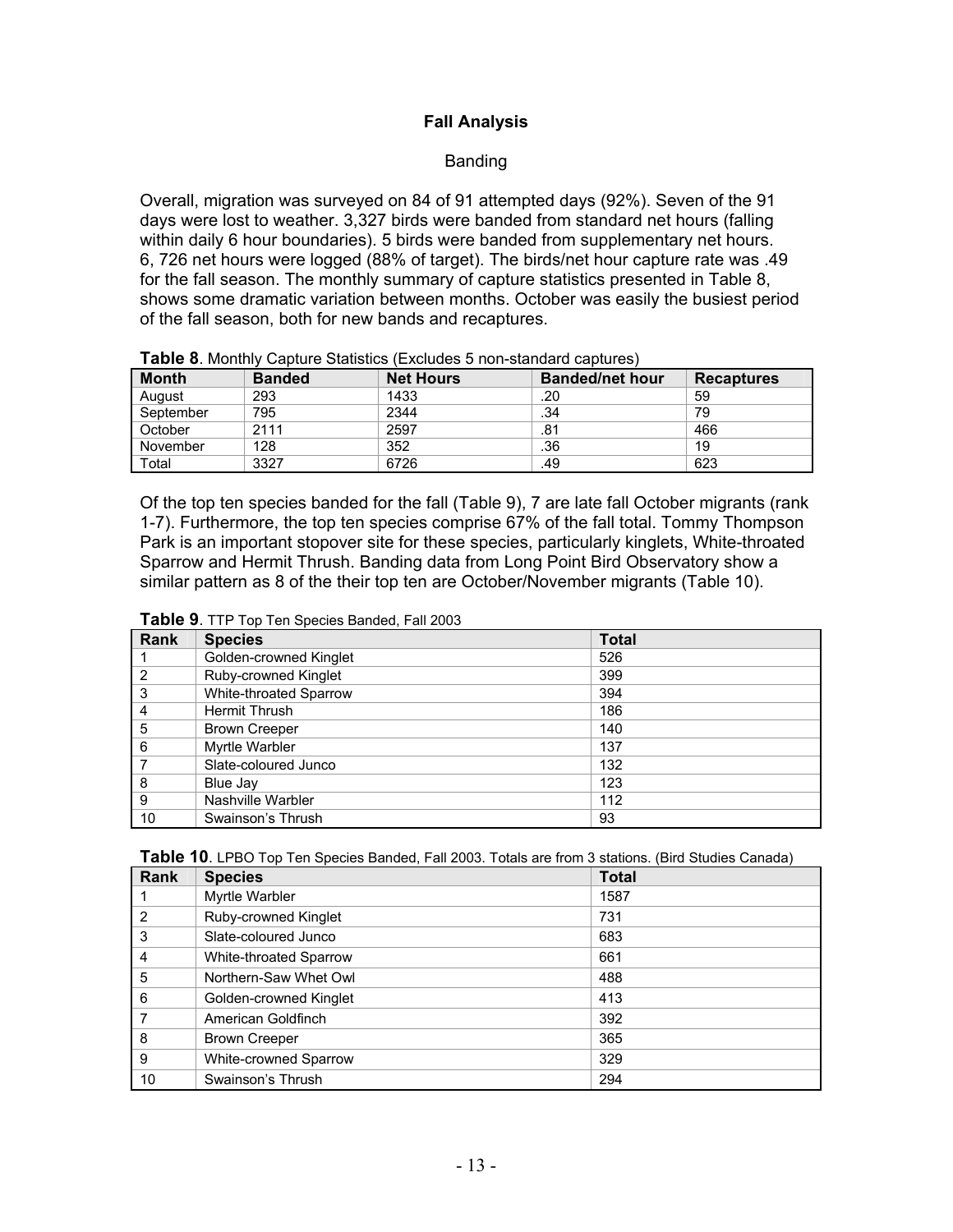Ageing and Sexing is determined (where possible) on each bird, banded or recaptured. Age classes range from HY (1<sup>st</sup> calender year) to SY (2<sup>nd</sup> year) and so on. By filtering the banding data set, one can derive a ratio of young birds to adult birds. This ratio is thought to be an indicator of nest productivity for the prior summer. Young or hatch year birds are always heavily favoured in this ratio, however the year-to-year fluctuations are the indicator of breeding success. At TTP, 2,790 hatch year birds were banded, versus 498 after hatch years (82% HY). There were 44 birds, which could not be aged.

There is a positive correlation between high banding totals and high fat scores in October vs. August and September. Appendix G, shows that there were significantly higher percentages of 2 and 3 fat scores in October. This was often apparent on the days where a "fallout" had occurred (an influx of new migrants usually associated with frontal systems). The new arrivals showed very high fat scores, which is unusual as new arrivals are normally fat depleted due to the previous evenings long distance flight. This suggests that these birds staged and re-fuelled somewhere locally but got grounded for any number of reasons. This would explain the high rate of recapture, which was unique to October. October migrants are likely using the urban greenspace in the GTA as primary staging areas prior to crossing the great lakes. Of course, all migrant species are using local habitats for staging but probably not to the extent or manner shown by these species. The fragmented chain of greenspace along the Don River Valley would provide the means by which this may happen. Suitable habitat for stopover is especially critical in the southern Great Lakes along shorelines, because these are crossing points. Stopover habitat is described as such:

The term "Stopover Habitat" describes the set of habitats that birds select during migration. Ideal stopover sites provide accessible water, protection, and food so that birds can not only survive but also regain energy lost during their travels. Spatial distribution of such sites at a continental scale is important (Duncan et.al.2002).

Compared to breeding and wintering habitats, little has been investigated with respect to environments that migrants use en route. An instructive example is that of the Blackthroated Blue Warbler which was found to have an 85% adult mortality rate during migration (Sillett and Holmes 2002).

#### **Recaptures**

There were 623 recaptures in fall, 2003. 621 were recaptures of birds banded either in spring (return) or fall (repeat). 293 of these recaptures were kinglets. With the colder weather in October, Ruby-crowned and Golden-crowned Kinglets were especially prone to linger at TTP to regenerate their fat stores. There were two encounters of birds banded elsewhere (foreign recoveries), a Hermit Thrush and a Sharp-shinned Hawk. Information on the origins of the Hermit Thrush encounter is not yet available.

| Banded<br>Recapture | <b>Species</b><br>Sharp-shinned Hawk<br>" | <b>Band</b><br>1152-12933 | Age<br>HY<br>ASY | Sex<br>М<br>М | <b>Date</b><br>30/8/2000<br>24/10/2003 | Location<br>Hurricane Mount., NY<br>Tommy Thompson Park, ON |
|---------------------|-------------------------------------------|---------------------------|------------------|---------------|----------------------------------------|-------------------------------------------------------------|
| Banded              | <b>Species</b><br>Hermit Thrush           | <b>Band</b><br>1871-44255 | Age<br><b>SY</b> | Sex<br>U      | <b>Date</b><br>1/5/2003                | Location<br>Rocky Ridge, Ohio                               |
| Recapture           | 66                                        | $^{12}$                   | AHY              | U             | 7/10/2003                              | Tommy Thompson Park, ON                                     |

#### Foreign Recoveries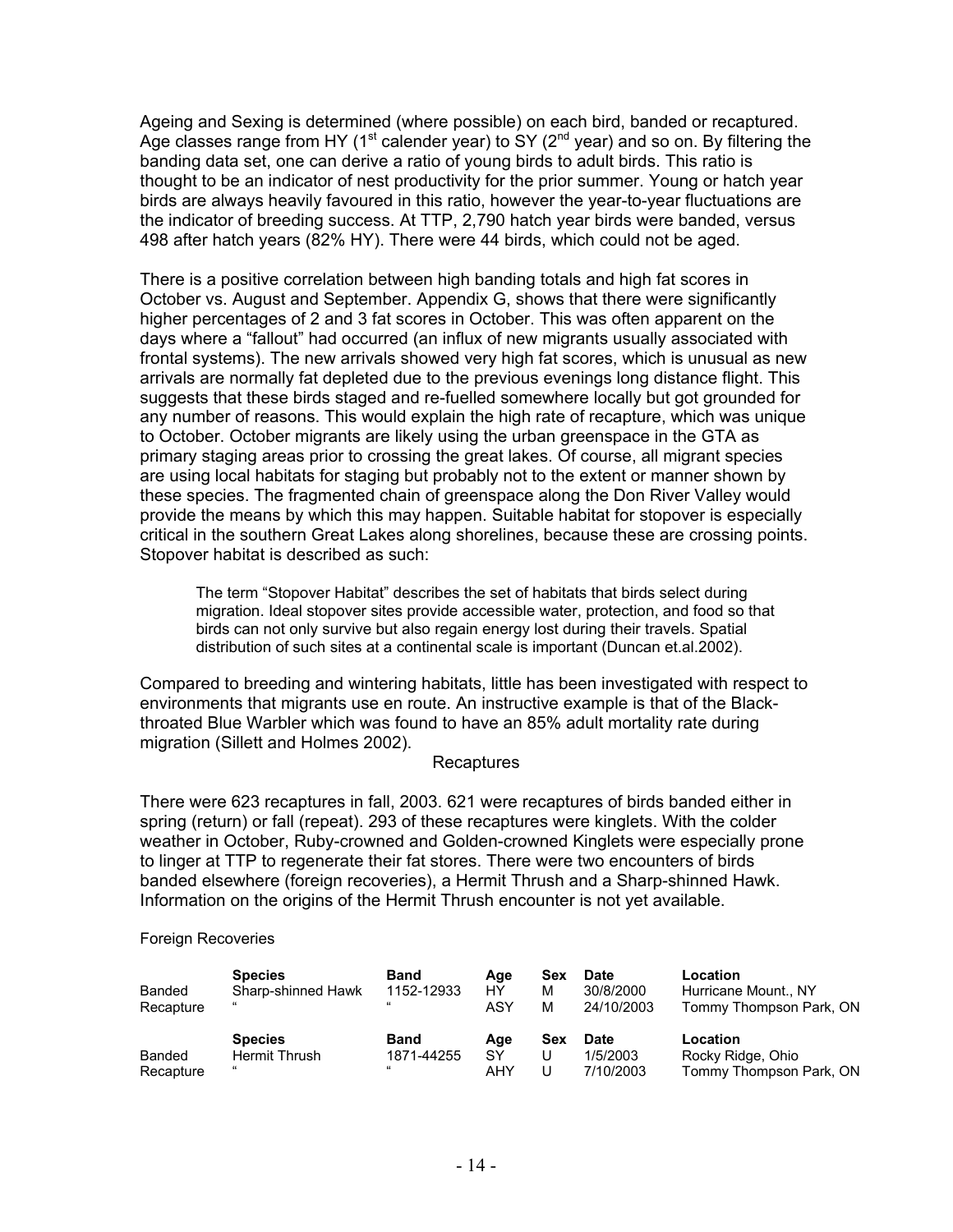| <b>Species</b>                      | Recap          | <b>Foreign Species</b> | Recap          | Foreign        |
|-------------------------------------|----------------|------------------------|----------------|----------------|
| American Goldfinch                  | 3              | Hermit Thrush          | 51             |                |
| American Redstart                   | 6              | Magnolia Warbler       | 14             |                |
| American Robin                      | 3              | Myrtle Warbler         | 6              |                |
| <b>Black-and-White Warbler</b>      | 3              | Nashville Warbler      | 6              |                |
| Bay-breasted Warbler                | 3              | Northern Cardinal      | 3              |                |
| <b>Black-capped Chickadee</b>       | 55             | Orange-crowned Warbler | $\overline{2}$ |                |
| <b>Blue-headed Vireo</b>            | 1              | Ovenbird               | 1              |                |
| Blue Jay                            | $\overline{2}$ | Ruby-crowned Kinglet   | 110            |                |
| <b>Blackpoll Warbler</b>            | 1              | Slate-colored Junco    | 4              |                |
| <b>Brown Creeper</b>                | 18             | Song Sparrow           | 11             |                |
| <b>Brown Thrasher</b>               | 1              | Sharp-shinned Hawk     | 1              | 1              |
| <b>Black-throated Blue Warbler</b>  | 5              | Swainson's Thrush      | 18             |                |
| <b>Black-throated Green Warbler</b> | $\overline{2}$ | Traill's Flycatcher    | $\overline{2}$ |                |
| Cedar Waxwing                       | $\overline{2}$ | Veery                  | 6              |                |
| Common Yellowthroat                 | 1              | <b>Warbling Vireo</b>  | 4              |                |
| <b>Chestnut-sided Warbler</b>       | 3              | Wilson's Warbler       | 6              |                |
| Downy Woodpecker                    | 1              | Winter Wren            | 4              |                |
| Eastern Phoebe                      | $\overline{2}$ | Western Palm Warbler   | $\overline{2}$ |                |
| Eastern Wood-Pewee                  | 1              | White-throated Sparrow | 37             |                |
| Fox Sparrow                         | 3              | Yellow-shafted Flicker | $\overline{2}$ |                |
| Golden-crowned Kinglet              | 183            | <b>Yellow Warbler</b>  | 8              |                |
| Gray-cheeked Thrush                 | 2              |                        |                |                |
| <b>Gray Catbird</b>                 | 22             | Total                  | 621            | $\overline{2}$ |

**Table 11.** Recaptures, Fall 2003

### Captured-Unbanded

Captured-Unbanded is a category of captured birds that are released without a band. These individuals are released due to either: stress, injury, excessive capture volume, or accidentally due to escape. Table 12 presents a summary of captured-unbanded totals. Significant portions of the total are kinglets and Myrtle Warblers, which were released on busy days because of excessive capture. When necessary, birds are released according to relative sample size. Ruby-throated Hummingbirds require a special banding permit and are therefore released at the time of capture.

| <b>Species</b>                      | <b>Number</b> | <b>Species</b>            | <b>Number</b>  |
|-------------------------------------|---------------|---------------------------|----------------|
| American Tree Sparrow               |               | Myrtle Warbler            | 12             |
| <b>Black-capped Chickadee</b>       |               | Ruby-crowned Kinglet      | 33             |
| <b>Blue Jay</b>                     | 5             | Ruby-throated Hummingbird | 17             |
| <b>Brown Creeper</b>                | 3             | Slate-coloured Junco      | 9              |
| <b>Black-throated Blue Warbler</b>  |               | Sharp-shinned Hawk        | 6              |
| <b>Black-throated Green Warbler</b> |               | Tennessee Warbler         |                |
| Common Yellowthroat                 |               | Veerv                     |                |
| Eastern Phoebe                      |               | White-crowned Sparrow     | 3              |
| European Starling                   | 2             | Winter Wren               | $\overline{2}$ |
| <b>Field Sparrow</b>                |               | White-throated Sparrow    | 5              |
| Golden-crowned Kinglet              | 39            | Yellow-shafted Flicker    |                |
| <b>Hermit Thrush</b>                | 3             | Yellow Warbler            | 2              |
| Magnolia Warbler                    |               | Total                     | 152            |

**Table 12**. Captured-unbanded, Fall 2003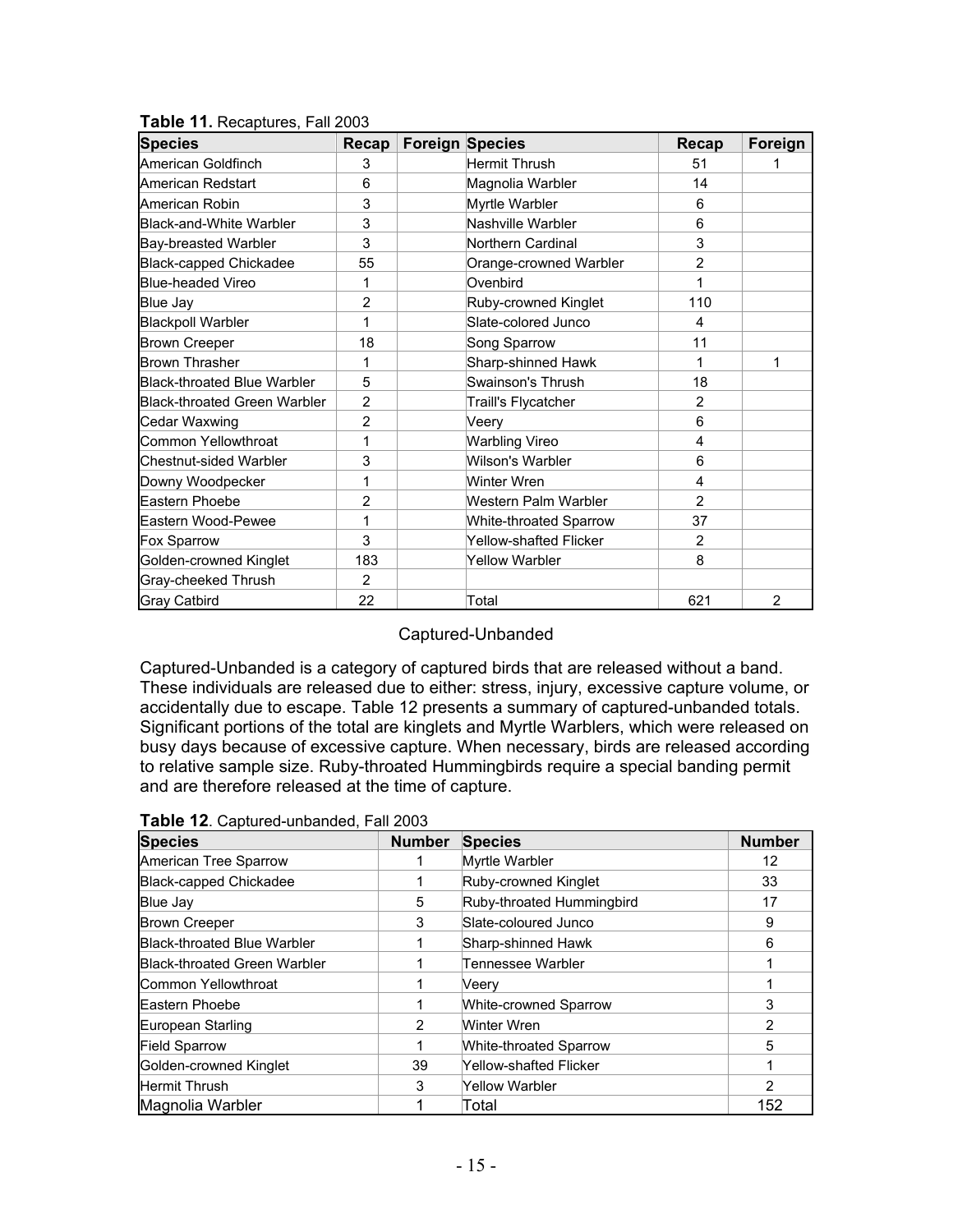### Species Coverage

Fall migration monitoring was successful with respect to species coverage. The inclusion of a daily census was integral for this success. Based on Bird Studies Canada's species priority ranking, 14 of 17 priority A, 10 of 20 priority B, 11 of 22 priority B, and 19 of 24 priority D species were monitored. Furthermore, few of these species are considered perennial breeders or long-term residents at Tommy Thompson Park. This is important for species trends, as it becomes difficult to distinguish between local and transient populations where this conflict occurs.

There were some gaps in species coverage, some of which can be addressed by adjustments in length of coverage (starting two weeks earlier in August). Several of the species not monitored in fall, 2003 are either species only covered by northern stations (8 species) or species not successfully monitored at any CMMN member station (Leconte's Sparrow, Connecticut Warbler).

Savannah Sparrow and Cape May Warbler are the two priority A species that are being monitored on the southern great lakes but not at TTP. There was only 1 record of Savannah Sparrow in fall, 2003. This species is known to breed locally. There were 7 records of Cape May Warbler on 7 dates this past fall. The addition of another standard survey could improve detection of this species.

Priority B species which could be monitored at TTP include: Common Redpoll, Snow Bunting and Lapland Longspur. Extending coverage into November and/or survey adjustments could improve this.

There are 6 priority B species that could be monitored at TTP in the future. Three species, Mourning Warbler, Chipping Sparrow and Common Nighthawk are not likely to be found in sufficient quantities for monitoring. Adjusting monitoring approach can monitor some or all of: Canada Warbler, Eastern Kingbird, Cliff Swallow, Philadelphia Vireo, Tree Swallow, and Bank Swallow.

It is unlikely that any of the priority D species not monitored by fall 2003 data, could be monitored by changes to approach.

Therefore, there are 11 species that could be monitored in subsequent fall migration seasons by adjusting the monitoring regime. These changes will not affect current status of other species already monitored successfully. Changes to the protocol will be additive rather than reductive. This will be carefully considered for next year

| <b>TUDIO TO:</b> I all Opecico Ouverage Odifficity |                   |                   |                   |                   |              |  |  |  |
|----------------------------------------------------|-------------------|-------------------|-------------------|-------------------|--------------|--|--|--|
| Criteria                                           | <b>Priority A</b> | <b>Priority B</b> | <b>Priority C</b> | <b>Priority D</b> | <b>Total</b> |  |  |  |
| Great Lakes target species                         |                   | 20                |                   | 24                |              |  |  |  |
| Species monitored at TTP (fall)                    |                   | 10                |                   | 19                | 54           |  |  |  |
| Breeders/residents                                 |                   |                   |                   |                   |              |  |  |  |

**Table 13. Fall Species Coverage Summary**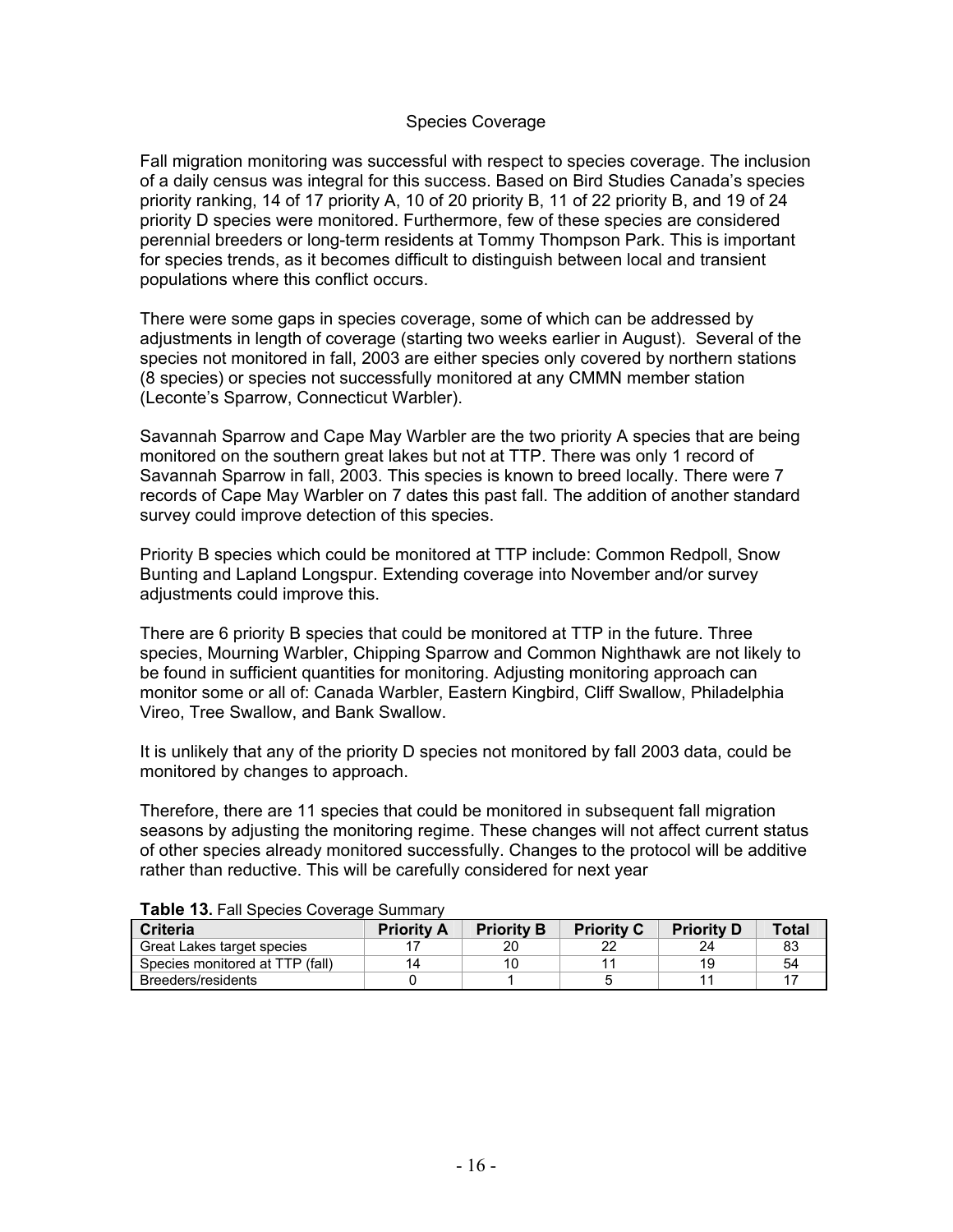### Net Analysis

Eighteen net locations were tested in fall, 2003. This section will assess individual productivity for each net location.

The net assemblage is located in a relatively uniform habitat, early succession cottonwood, birch and willow. There are moderate shifts in age and density between net locations. A comprehensive habitat assessment is available at TRCA offices for the monitoring of any habitat changes over time.

There is some polarity in the data presented in Table 14, in terms of individual net location productivity. The banded/net hour percentages are highest for nets: A (1.01/hour), one (.86), B (.81/hour) ten (.75) and net two (.71). Nets 1, 10 and A, were new locations. Net 1 and 10 were installed in August (during fall setup) and A and B were installed on September 26<sup>th</sup>. Nets 1 and 2  $(1,2)$  and nets 10, A, and B (10, A, B) are located at opposite ends of the count area. The habitats at each end are distinct from each other. Nets 1-2 are located in more open meadow habitat with mid succession cottonwood, birch and stunted willow. Nets 10, A and B are located in more mature cottonwood stand with red osier dogwood under story. Some silver maple is interspersed which is a reflection of higher soil quality in the area.

The high capture rates of net 10 and the prevalence of warblers detected in the area on census led to the addition of nets A and B in late September. However, by this time, the majority of the warbler species had moved south. It is believed that the operation of these nets in August and September, will aid in improving totals for warblers.

The ideal number of nets is 12-15, and therefore, some of the net locations detailed below will be retired. This will likely be 7, 11 and 16 as the rate of capture for these nets is too low to be effective.

| <b>Net</b>       | <b>Hours of Operation</b> | <u>.</u><br><b>Total Captured</b> | <b>Captured/Net Hour</b> |
|------------------|---------------------------|-----------------------------------|--------------------------|
| 1                | 451                       | 387                               | .86                      |
| $\boldsymbol{2}$ | 445                       | 317                               | .71                      |
| $\overline{3}$   | 452                       | 208                               | .46                      |
| 4                | 451                       | 159                               | .35                      |
| 5                | 452                       | 138                               | .31                      |
| 6                | 452                       | 157                               | .35                      |
| 7                | 444                       | 130                               | .29                      |
| 8                | 451                       | 188                               | .42                      |
| 9                | 452                       | 235                               | .52                      |
| 10               | 443                       | 334                               | .75                      |
| 11               | 73                        | 3                                 | .04                      |
| 12               | 447                       | 150                               | .34                      |
| 13               | 445                       | 177                               | .40                      |
| 14               | 447                       | 154                               | .34                      |
| 15               | 448                       | 256                               | .57                      |
| 16               | 3.5                       | 2                                 | .57                      |
| A                | 187                       | 188                               | 1.01                     |
| B                | 185                       | 149                               | .81                      |
| Totals           | 6728.5                    | 3332                              | .495                     |

**Table 14.** Net Analysis, Fall (Total Captured includes 5 NSB records)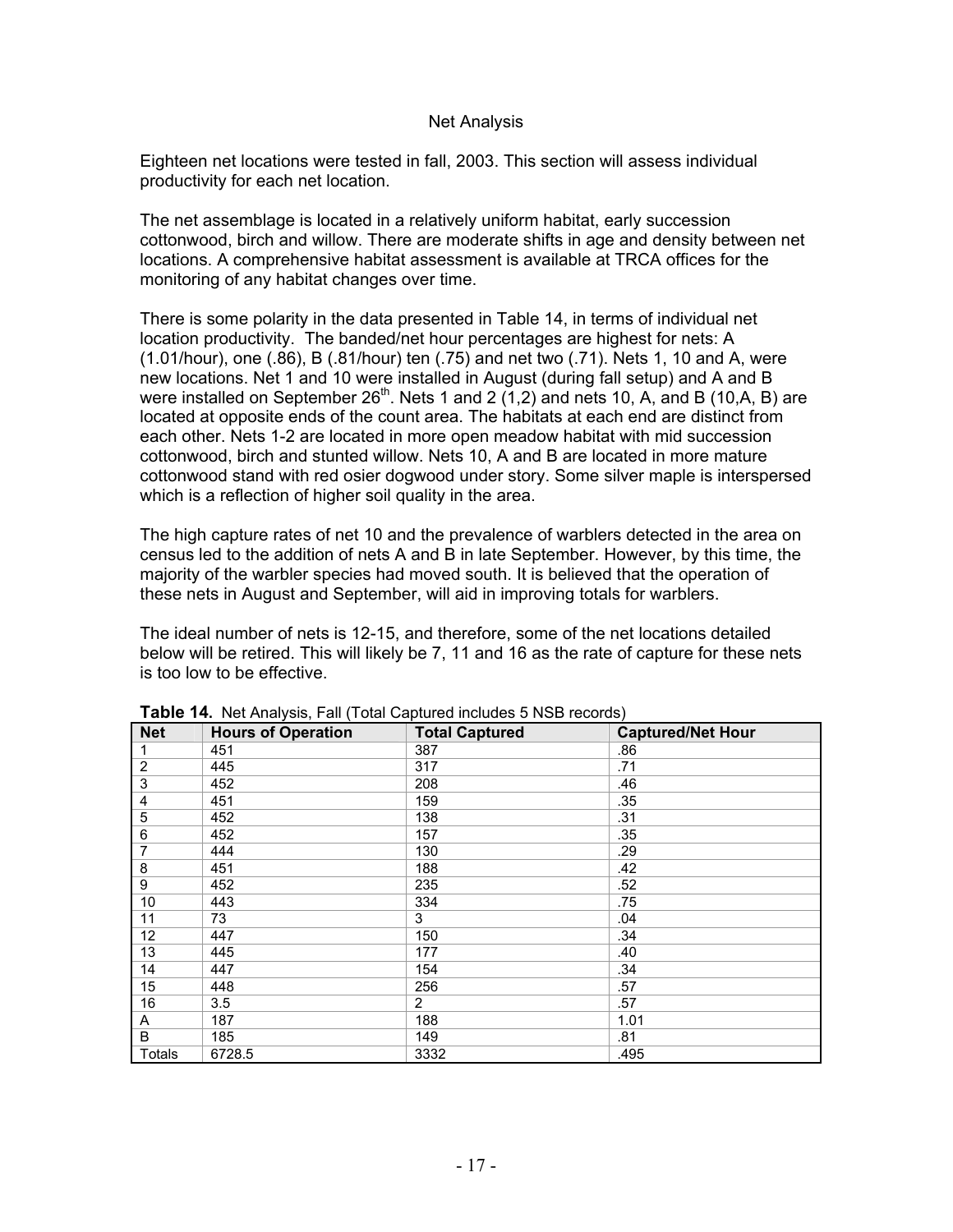### Personnel

Twenty-four volunteers contributed 1,285 volunteer hours to fall migration monitoring. This was an exceptional group of people to work with and I thank them for their efforts. Most of the volunteers were new to bird banding and as such, received training when desired. This is part of the education initiative taken by TRCA and TBO to provide an opportunity for amateur birders and naturalists to be exposed to and participate in ornithological research.

TRCA and TBO were very pleased to receive so many requests to assist with operations at Tommy Thompson Park Bird Research Station. This is a reflection of the public's appreciation for birds and the health of their populations.

| <b>Name</b>          | <b>Hours</b> | <b>Name</b>             | <b>Hours</b> | <b>Name</b>        | <b>Hours</b> |
|----------------------|--------------|-------------------------|--------------|--------------------|--------------|
| Seabrooke Leckie     | 275          | Larissa Neumann<br>46   |              | Patrick Scanlon    | 13           |
| Mike Boyd            | 165          | Michelle Nelson         | 38           | John Brett         | 13           |
| lan Sturdee          | 126          | <b>Barbara Myers</b>    | 36           | <b>Attila Fust</b> | 11           |
| Mary Boswell         | 90           | Paul Prior              | 35           | Steve Stockton     | 11           |
| Shuang Xu            | 82           | <b>Tove Christensen</b> | 35           | Jan MacDonald      | 10           |
| Monica Awasthy       | 73           | Sandra Znajda           | 32           | Jamie Good         | 9            |
| Diego Garcia-Bellido | 70           | <b>Richard Joos</b>     | 25           | Tania Havelka      | 6            |
| Knud Rasmussen       | 64           | Emma Followes           | 14           | Dan Zabelishensky  | 6            |
|                      |              |                         |              | Total              | 1285         |

**Table 15.** Volunteer Effort, Fall

## **SPRING AND FALL DISCUSSION**

The pilot migration monitoring project at Tommy Thompson Park was positive in light of the data collected and the prospects for long-term research and education.

In 2003, some 4,202 birds were banded and 786 were recaptured, including 3 foreign recoveries. The combined capture rate per net hour for spring and fall was .50.

Spring, 2003 was promising in terms of species coverage, however the season was actually a small sample of what can be done in the future. An earlier start date (April  $1<sup>st</sup>$ ) and the necessary adjustments in protocol (census) will ensure that spring coverage is comprehensive. Table 16, presents a summary of statistics for both seasons, side by side. Surprisingly, the capture rate was higher in the spring than in the fall. As mentioned earlier, net hours were sparse in the spring (55% completed on attempted dates). Improved coverage in future years will hopefully result in higher detection rates for priority species.

The spring was a success in terms of the number of volunteers that set aside time to assist with the project. This enthusiasm will ensure that there will be sufficient personnel available to run the program in the future.

Fall 2003 was very positive in terms of overall coverage. Species coverage is quite strong, but as with the spring, can still be improved with changes to monitoring approach. Banding coverage was good as only 12% was lost to bad weather. The fall capture rate of .49 vs. .80 for October is an indicator of the dearth of birds in August and most of September.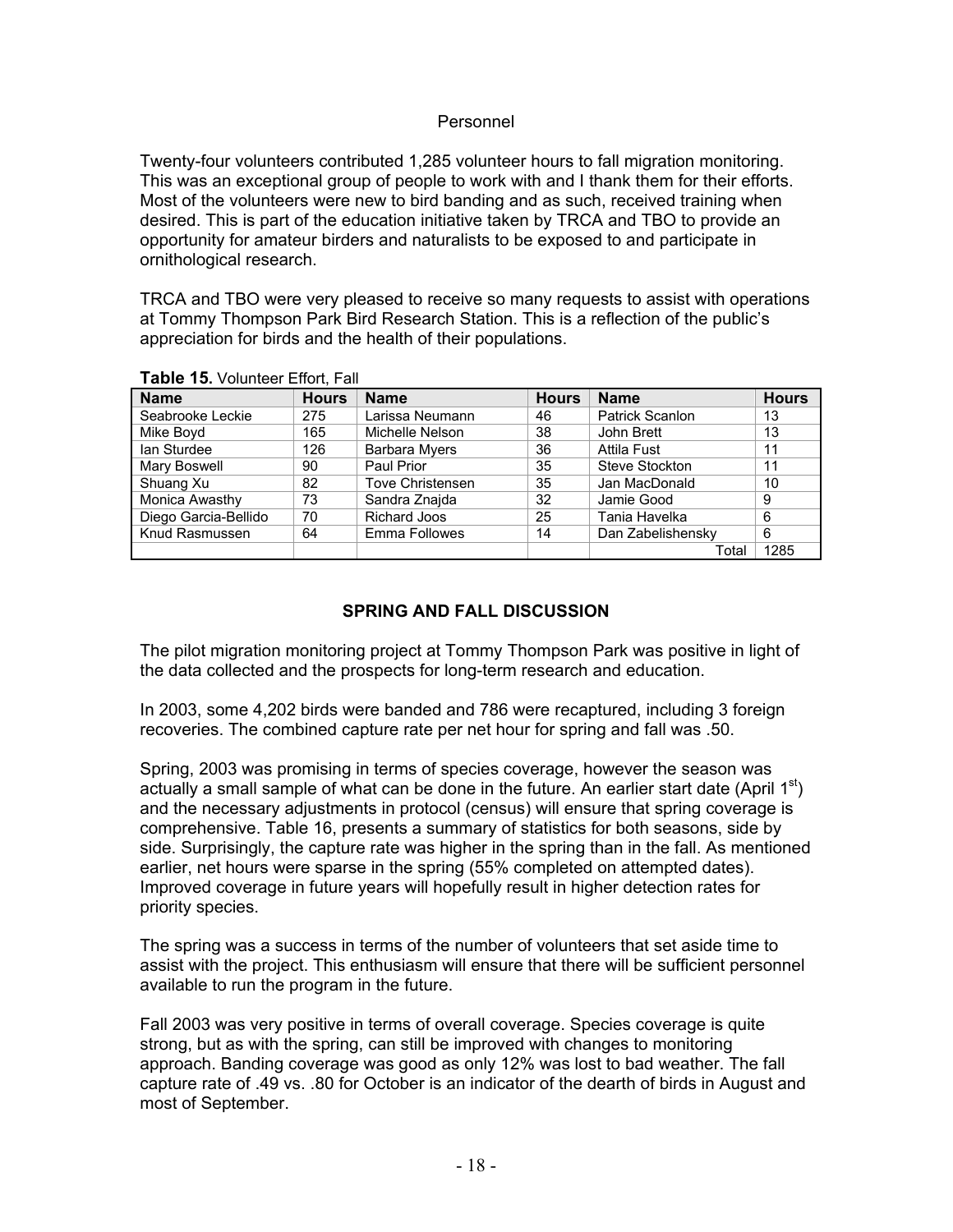|        |                        |               |       | <b>Fable Te.</b> Opiniq and Fail companion (Oaplarcomot noal included banding lolalo Only) |                   |
|--------|------------------------|---------------|-------|--------------------------------------------------------------------------------------------|-------------------|
|        | <b>Volunteer Hours</b> | <b>Banded</b> | Recap | ∣ Captures/net hour                                                                        | % Of Net Coverage |
| Sprina | 727                    | 870           | 163   | .51                                                                                        | 55                |
| Fall   | 1285                   | 3327          | 623   | .49                                                                                        | 88                |
| Totals | 2012                   | 4202          | 786   | .50                                                                                        | 72                |

|  |  | Table 16. Spring and Fall comparison (Captures/net hour includes banding totals only) |
|--|--|---------------------------------------------------------------------------------------|
|  |  |                                                                                       |

The outlook for next year is encouraging as monitoring in 2003 has established a baseline by which comparisons can be made. During the off season, a protocol for migration monitoring, an operations manual and education materials will be in place to firmly establish methodology. TRCA and TBO have created a joint management committee to enable appropriate communication and delegation of tasks to both parties. Both parties are enthusiastic about the developments of the past year and wish to work diligently towards achieving project goals.

### Historical Perspective

Toronto Bird Observatory has been collecting data on migrant landbirds on the Toronto lakeshore since 1978. This data provides a valuable comparison for migration monitoring results at TTP in 2003 and previous years on Mugg's Island. Analysis presented here is limited by the variation in effort and protocol between data sets. However, the comparison offers a broader perspective of landbird migration on Toronto's waterfront.

Table 17 is a multi-year summary of banding statistics from Mugg's Island for comparison to TTP in 2003. It is rather dubious to make any assumptions here with respect to migrant abundance, however, the capture rates average higher for Mugg's Island in both spring and fall. This is especially significant for spring analysis where the effort is relatively consistent. However, data for spring migration monitoring at Mugg's spans March-June, a range not yet attained at TTP. Conversely, the range in fall sample size is too great for a meaningful comparison.

| <b>Season</b> | Year       | <b>Banded</b> | <b>Species</b><br><b>Banded</b> | <b>Net Hours</b> | <b>Captured per</b><br><b>Net Hour</b> |
|---------------|------------|---------------|---------------------------------|------------------|----------------------------------------|
| Spring        | 2000       | 1138          | 63                              | 1619             | .70                                    |
|               | 2001       | 367           | 50                              | 937              | .39                                    |
|               | 2002       | 1257          | 71                              | 2146             | .59                                    |
|               | 2003 (TTP) | 870           | 66                              | 1719             | .51                                    |
| Fall          | 1999       | 650           | 64                              | 1238             | .53                                    |
|               | 2000       | 1003          | 73                              | 1600             | .63                                    |
|               | 2003 (TTP) | 3327          | 81                              | 6726             | .49                                    |

**Table 17**. Comparison of TTP and Mugg's Island Banding Totals

Tables 18 and 19 reveal some interesting similarities and contrasts in terms of species representation. White-throated Sparrow, Ruby and Golden-crowned Kinglets and Hermit Thrush are the most abundant species migrating through both locations (exception of spring 2003 due to late start date). Magnolia Warbler appears to be more numerous on the Toronto Islands than at Tommy Thompson Park. Brown Creeper, Blue Jay, Myrtle Warbler, Gray-cheeked Thrush and American Goldfinch are featured in the top ten for either the spring or fall at TTP but not Mugg's Island. There are no banding records of Cape May Warbler from Mugg's island, while 5 were banded at TTP in fall 2003.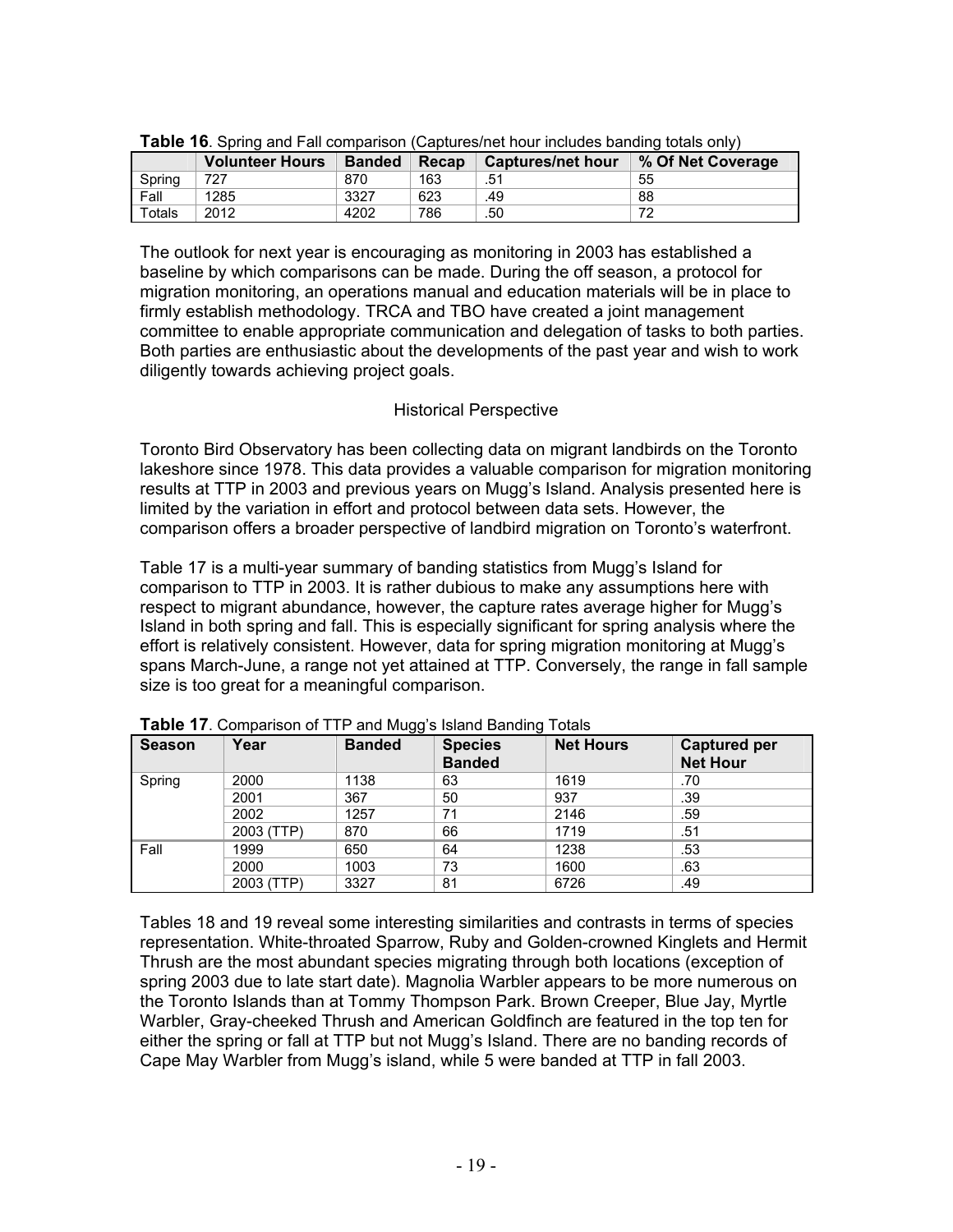Chipping, Savannah and White-crowned Sparrow are not represented well at either site. This is unusual given the relatively high population size of these species. It is reasonable to assume that these species are selecting stopover habitats not found at either banding location (more flat, open habitats are widely available locally).

|                |                      | Mugg's Island |             |             | <b>Tommy Thompson Park</b> |             |  |  |
|----------------|----------------------|---------------|-------------|-------------|----------------------------|-------------|--|--|
| <b>Rank</b>    | 2000                 | <b>Band</b>   | 2002        | <b>Band</b> | 2003                       | <b>Band</b> |  |  |
|                | <b>WTSP</b>          | 230           | <b>WTSP</b> | 317         | <b>SWTH</b>                | 86          |  |  |
| $\overline{2}$ | <b>HETH</b>          | 116           | <b>MAWA</b> | 83          | <b>YWAR</b>                | 51          |  |  |
| 3              | <b>MAWA</b>          | 87            | <b>HETH</b> | 80          | <b>MAWA</b>                | 48          |  |  |
| 4              | <b>SWTH</b>          | 76            | <b>RCKI</b> | 76          | <b>WTSP</b>                | 47          |  |  |
| 5              | <b>RCKI</b>          | 72            | <b>COYE</b> | 73          | <b>GRCA</b>                | 43          |  |  |
| 6              | <b>GCKI</b>          | 48            | <b>YWAR</b> | 50          | <b>COYE</b>                | 41          |  |  |
| 7              | <b>AMRE</b>          | 37            | <b>GRCA</b> | 49          | AMGO                       | 37          |  |  |
| 8              | SCJU                 | 30            | <b>SWTH</b> | 43          | LEFL                       | 36          |  |  |
| 9              | <b>GRCA and BTBW</b> | 29            | <b>AMRE</b> | 30          | <b>GCTH and MYWA</b>       | 29          |  |  |
| 10             | COYE                 | 27            | <b>SWSP</b> | 27          | LISP                       | 27          |  |  |

**Table 18.** Top Ten Species Banded During Spring, Mugg's and TTP

|  | Table 19. Top Ten Species Banded During Fall, Mugg's and TTP |
|--|--------------------------------------------------------------|
|  |                                                              |

|      | Mugg's Island |             | <b>Tommy Thompson Park</b> |             |  |  |  |  |
|------|---------------|-------------|----------------------------|-------------|--|--|--|--|
| Rank | 2000          | <b>Band</b> | 2003                       | <b>Band</b> |  |  |  |  |
| 4    | <b>GCKI</b>   | 143         | <b>GCKI</b>                | 526         |  |  |  |  |
| 2    | <b>HETH</b>   | 117         | <b>RCKI</b>                | 399         |  |  |  |  |
| 3    | <b>RCKI</b>   | 88          | <b>WTSP</b>                | 394         |  |  |  |  |
| 4    | WTSP          | 77          | <b>HETH</b>                | 186         |  |  |  |  |
| 5    | <b>MAWA</b>   | 67          | <b>BRCR</b>                | 140         |  |  |  |  |
| 6    | <b>NAWA</b>   | 64          | <b>MYWA</b>                | 137         |  |  |  |  |
| ⇁    | <b>SWTH</b>   | 32          | SCJU                       | 132         |  |  |  |  |
| 8    | <b>AMRO</b>   | 27          | <b>BLJA</b>                | 123         |  |  |  |  |
| 9    | SCJU          | 25          | <b>NAWA</b>                | 112         |  |  |  |  |
| 10   | <b>AMRE</b>   | 24          | <b>SWTH</b>                | 93          |  |  |  |  |

A thorough picture of diversity at both sites is presented in Appendix j.

### **SAW-WHET OWL MONITORING**

A pilot Saw-whet Owl monitoring project was launched in October 2003. The purpose of this project was to assess the abundance of migrating Northern Saw-whet Owls at Tommy Thompson Park. We chose the existing banding location on peninsula D for this project.

Owl monitoring is facilitated by nocturnal mist netting during migration. An audio lure, playing looped Saw-whet calls is required to produce an adequate sample size. The lure was placed in the center of a triangular net arrangement. Two of the nets in the triangle were 60mm mesh diameter and one was 30mm. A variable number of "passive" nets (30mm) were used in conjunction with the triangle. The standard capture period was for four hours, all captures beyond this limit were recorded as non-standard.

Monitoring was conducted on 18 evenings, starting on October 20<sup>th</sup> and ending on November 21<sup>st</sup>. Paolo Viola spearheaded this project with the assistance of several volunteers. In total, 179 Northern Saw-whets and 1 Long-eared were banded. There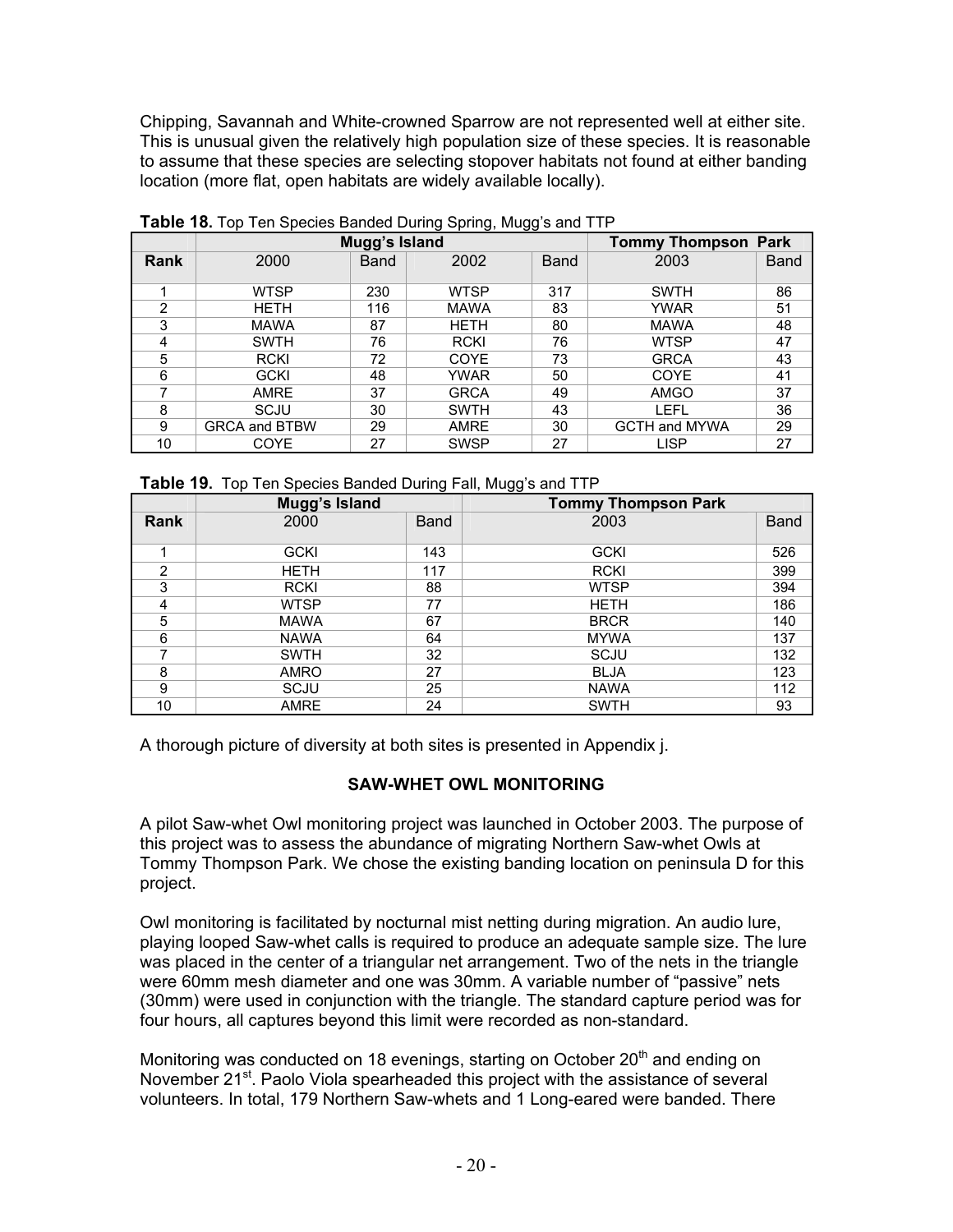were four recaptures encountered, 3 of which were foreign recoveries. The incidence of foreign recovered Saw-whets is much higher than that for smaller landbirds. A summary of owl recaptures is presented in Table 20.

| <b>Status Band</b> |                  |                |    |     |           |              |    |     |         | Species Age Sex Wing Wt. Fat Day Month Year Trap Type Trap # |     |
|--------------------|------------------|----------------|----|-----|-----------|--------------|----|-----|---------|--------------------------------------------------------------|-----|
| IF                 | 0924-06286 INSWO |                | 10 | 130 | 84.8      | $\mathbf{3}$ |    |     | 2003    | <b>IMN</b>                                                   | 10  |
| IF                 | 1204-27346 INSWO | $\overline{2}$ | 5  | 139 | $107.7$ 2 |              |    | '11 | 2003    | <b>IMN</b>                                                   | 10  |
| ΙR                 | 0844-30250 NSWO  | 16             | 10 | 135 | 84.1      | 12           | 19 | 11  | 2003 MN |                                                              | A   |
| IF                 | 0764-35217 INSWO | $\overline{2}$ | 10 | 133 | 83.2      | 12           |    | 11  | 2003    | <b>IMN</b>                                                   | 108 |

**Table 20**. Summary of Owl Recaptures

Owls were captured on 16 of the 18 attempted nights and the peak abundance was reached on November  $1<sup>st</sup>$  when 61 Saw-whets were banded at a rate of 2 per net hour (or 200 per 100 net hours)! Weather was the most significant determinant of Saw-whet abundance on any given night. Calm and clear conditions are ideal for Saw-whet Owl migration.

| <b>Date</b>   | No. of $ $<br><b>Nets</b> | <b>Standard</b><br>hours | <b>Non-Standard</b><br>hours | <b>Total Hours</b> | <b>Total Captures</b> | <b>Captures/net</b><br>hour |
|---------------|---------------------------|--------------------------|------------------------------|--------------------|-----------------------|-----------------------------|
| Oct-20        | $\overline{7}$            | 28                       |                              | 28                 | $\overline{2}$        | 0.07                        |
| Oct-21        | $\overline{7}$            | 28                       | 8.75                         | 36.75              | 1                     | 0.03                        |
| Oct-22        | $\overline{7}$            | 28                       | 31.5                         | 59.5               | 26                    | 0.44                        |
| Oct-23        | $\overline{7}$            | 28                       |                              | 28                 | 33                    | 1.18                        |
| Oct-24        | $\overline{7}$            | 28                       |                              | 28                 | $\,6\,$               | 0.21                        |
| Oct-25        | $\overline{7}$            | 10.5                     |                              | 10.5               |                       | 0                           |
| Oct-29        | $\overline{7}$            | 10.5                     |                              | 10.5               | 1                     | 0.09                        |
| Oct-30        | $\overline{7}$            | 28                       |                              | 28                 | $\overline{2}$        | 0.07                        |
| Nov-01        | 8                         | 30.5                     |                              | 30.5               | 61                    | $\overline{2}$              |
| Nov-05        | 9                         | 36                       | 25                           | 61                 | 14                    | 0.23                        |
| Nov-06        | 9                         | 36                       |                              | 36                 | 4                     | 0.11                        |
| Nov-08        | 9                         | 36                       |                              | 36                 | 18                    | 0.5                         |
| <b>Nov-09</b> | 11                        | 42.5                     |                              | 42.5               | 3                     | 0.07                        |
| <b>Nov-10</b> | 9                         | 36                       |                              | 36                 | 1                     | 0.03                        |
| <b>Nov-14</b> | 9                         | 35                       | 1                            | 36                 | $\overline{2}$        | 0.05                        |
| <b>Nov-15</b> | 9                         | 36                       |                              | 36                 | $\boldsymbol{9}$      | 0.25                        |
| <b>Nov-20</b> | 9                         | 36                       | 9                            | 45                 | 1                     | 0.02                        |
| <b>Nov-21</b> | 9                         | 36                       |                              | 36                 |                       | 0                           |
|               |                           | 549                      | 75.25                        | 624.25             | 184                   | 0.29                        |

**Table 21.** Owl Monitoring Capture Statistics (Captures/net hour includes all captured birds)

The results of the Saw-whet Owl Monitoring project indicate that Tommy Thompson Park is an important stopover site for migrating owls on their southward migration. Therefore, the prospect of long term monitoring is optimistic, however at the time of this writing, it is unclear as to whether this objective will be taken by the Management Committee.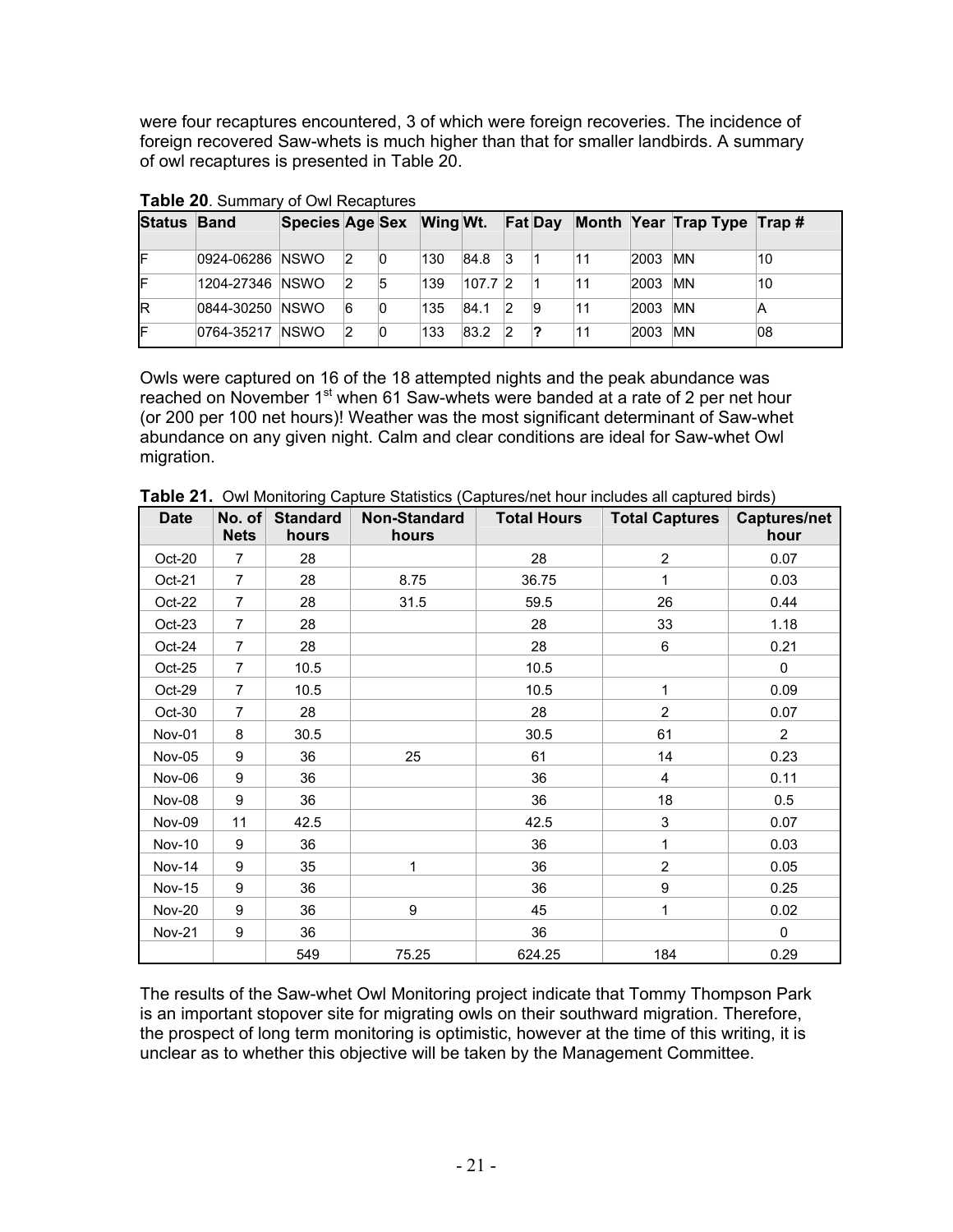### **EDUCATION**

Tommy Thompson Park Bird Research Station has considerable potential for public education. Close proximity to a major urban center is unique among the current roster of CMMN migration monitoring stations. Tommy Thompson Park is currently open to the public on weekends, but will be a daily access park within 10 years. Many visitors use the main road of the spit for recreational activities, including the exploration of the park's natural history. Plans are in place for a fully organized education program at the research station. This plan includes interpretive displays and tiered curriculums for school groups.

### **RECOMMENDATIONS**

### **Protocols**

- Prior to the start of migration monitoring in 2004, a protocol entitled "Operations Manual: Tommy Thompson Park Bird Research Station" will be prepared. A thorough protocol will ensure that staff and volunteers understand the migration monitoring routine (migration monitoring protocol section).
- The document will also contain procedures for the safe and efficient management of the research station (operations section).

### **Staffing**

-In 2003, we were fortunate to have two experienced staff running the station (Viola and Derbyshire). This enabled us to focus more attention on the volunteer training. The volunteer base is not yet established and therefore, extra staffing is required in 2004 to continue training initiative and also manage station operations. This is particularly important now as the education directive kicks into gear this coming May. I recommend a Migration Monitoring Coordinator (station supervisor) as well as a paid assistant who has significant banding and birding experience. The wage for an assistant bander position in Canada ranges from 600(stipend) to 2000+ for more experienced candidates. The opportunity to gain experience is an incentive here although the trend towards inadequate living wages for field technicians is damaging. At the time of this writing, field technicians are evaluating positions for the upcoming field year. It is crucial that a decision be made as soon as possible with respect to future staffing arrangements.

### **Education**

Education is a key component of activities at Tommy Thompson Park Bird Research Station. In order to successfully balance research and education, it is critical that the station is well staffed and that there is substantial communication and planning with respect to scheduled events. The creation of the Management Committee is the first step towards this aim. The following points need to be considered by the committee.

- Education Interpreters must be trained in bird handling in April 2004.
- Banding lab is off limits to large groups (5 max).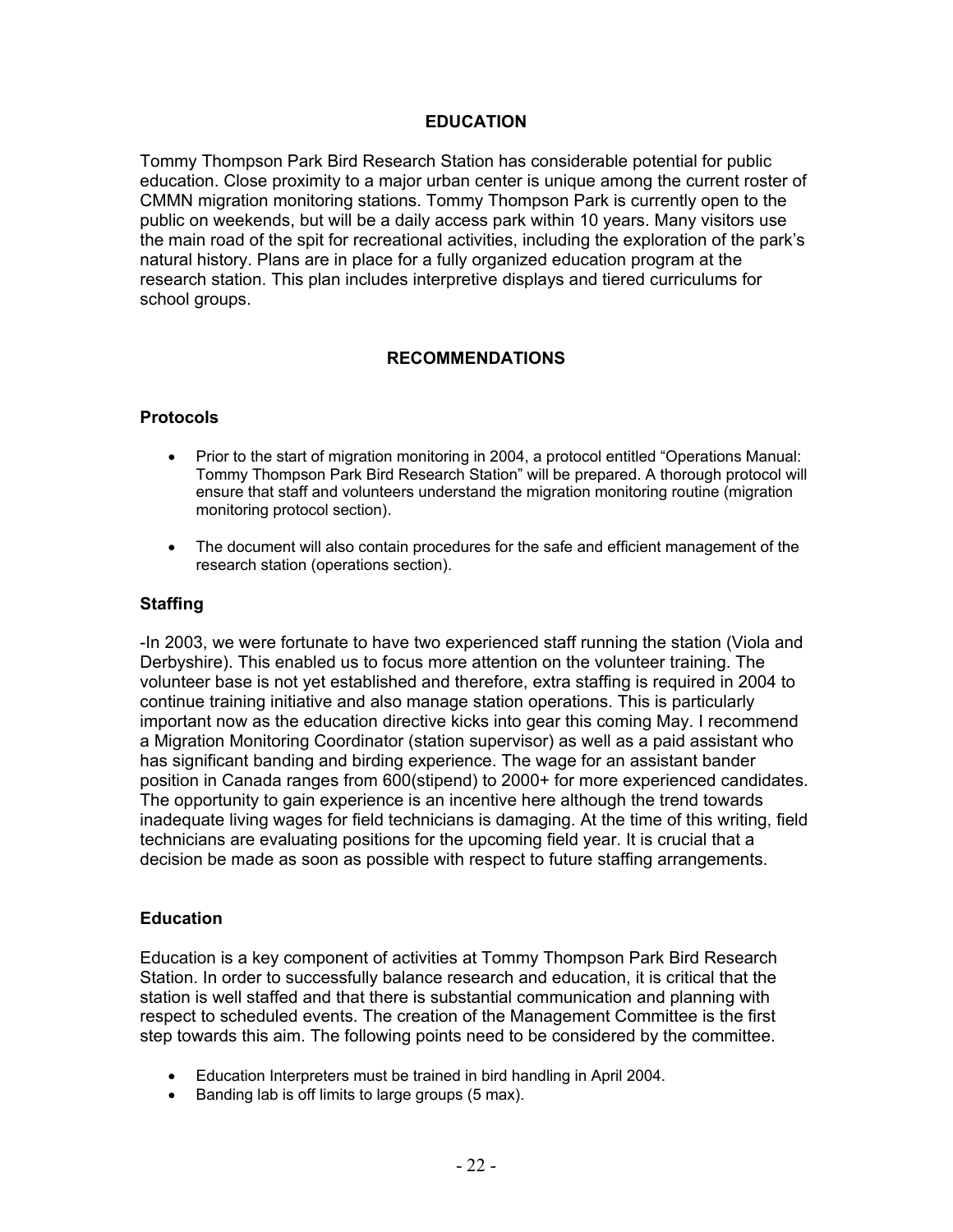- A mobile interpretive display should be employed to aid interpreters. The display should emphasize bird populations and role of migration monitoring and bird banding for that goal. Little or no emphasis on band recoveries.
- Banding is cancelled on days with precipitation, very high wind or extreme hot or cold temperatures.
- From August-late September in the fall and mid-May-June in the spring, educators should plan to be at the research station as early as possible. From mid-September-November and from April-early May, plan to be at the station later in the morning.
- Netting area is off-limits (except for main path) to large groups. Visitation to a net can be pre-arranged through Migration Monitoring Coordinator only. Heavy traffic in the netting area improperly affects bird movement and detection.
- Groups should see the banding as the first activity on the day. Seeing birds in the hand before binoculars is essential for overall impact.
- Noise kept to a minimum inside banding lab and when walking near net lanes.
- Emphasize the contemporary purposes of banding at migration monitoring station. Recoveries are the smallest part.
- Talks are primarily conducted outside the banding lab. Interpreters or a volunteer (if available) will hold birds for demonstration.
- Birds cannot be kept longer than a few minutes for demonstration.
- Use of the photographers grip in demonstrations will be minimal. Migration Monitoring Coordinator will decide whether or not it can be used and for how long. It is preferable to use banders grip as much as possible.
- Birds will not be kept waiting in a bag longer than 15 minutes after banding.
- Some species won't be used for demonstration based on availability of appropriate staff (some species require significant handling experience).

### **Interpretative signs**

Signs will be beneficial for both education and site security. Tommy Thompson Bird Research Station is located within a public park and is therefore at risk of vandalism, theft and misuse. To discourage such acts, signs should be installed at major trailheads centered on the parking loop. The signs should be informative rather than dismissive. They should effectively portray the aim of the research and the importance and sensitivity of the equipment.

### **Equipment/Facilities updates**

The following would be useful in 2004.

- 5 avinet 9m. (30 mm)
- Weed whacker
- Jenni and Winkler
- Digital camera
- Owl nets
- Flooring
- Signs (see above)
- Screening for windows to prevent indoor bird strikes.
- Improved lighting (electrical)
- Change outside shutters
- Band spreaders
- Checklist for banding lab entrance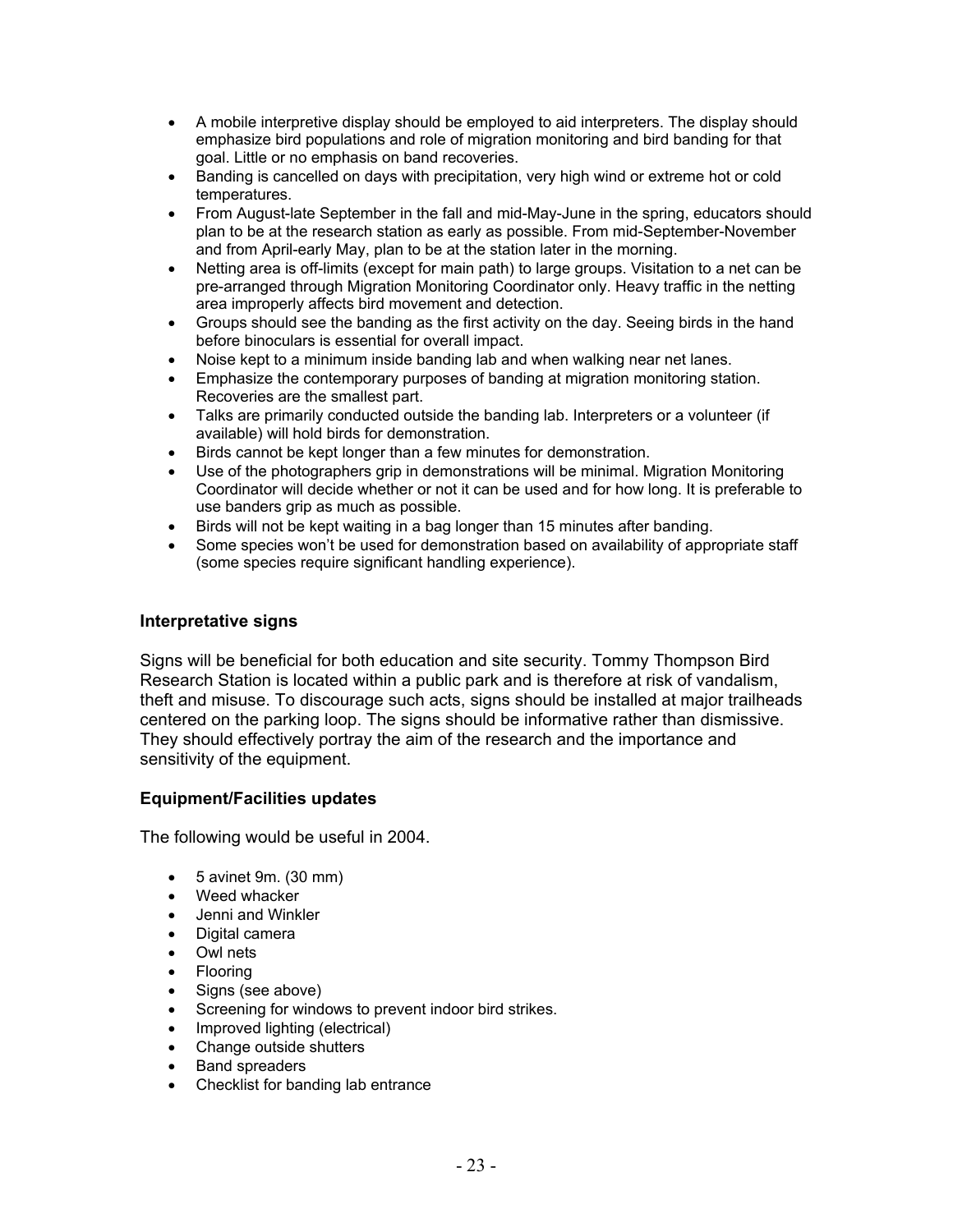### **Volunteer recruitment, co-ordination and training**

- Recruiting volunteers will be an ongoing process for the partnership. A screening process should be utilized to maximize projected coverage. An online application is necessary for this. The author designed such an application for Rocky Point Bird Observatory in 2000. Volunteers will be evaluated based on skills and availability and will receive training accordingly. Advertising and recruitment should begin immediately for the approaching spring and fall seasons.
- The Migration Monitoring Coordinator should co-ordinate volunteer schedules.
- Volunteer training procedures will be extensively detailed in "Operations Manual: Tommy Thompson Park Bird Research Station."

### **Website**

The TBO website provides an excellent base from which to inform and promote our objectives. The following are recommendations for website development:

- More pictures of the site, birds and banding activities.
- Detail current projects (migration monitoring, owl monitoring)
- Volunteer application form in pdf format
- Information on what volunteers can expect by participating.
- Table of gate meeting times for the entire spring and fall 2004 season.
- Brief reports on migration seasons.
- Sightings page
- Map of how to get to the station (driving, bus, etc.)
- Current website is not on search engine radar. Key words (Toronto, bird, banding, observatory, spit, Tommy Thompson Park, migration monitoring etc.)

### **Promotion**

The TTP Bird Research Station should be promoted to various ornithological organizations. This will serve to attract outside interest (volunteers, researchers) and also to initiate dialogue between key organizations. The following are some organizations that could be targeted:

- Bird Studies Canada
- Canadian Wildlife Service
- Ontario Bird Banding Association
- Toronto Field Naturalists
- Toronto Ornithological Club
- Friends of the Spit
- American Birding Association
- Sailing Club
- Universities (U of T, York, Guelph, Waterloo)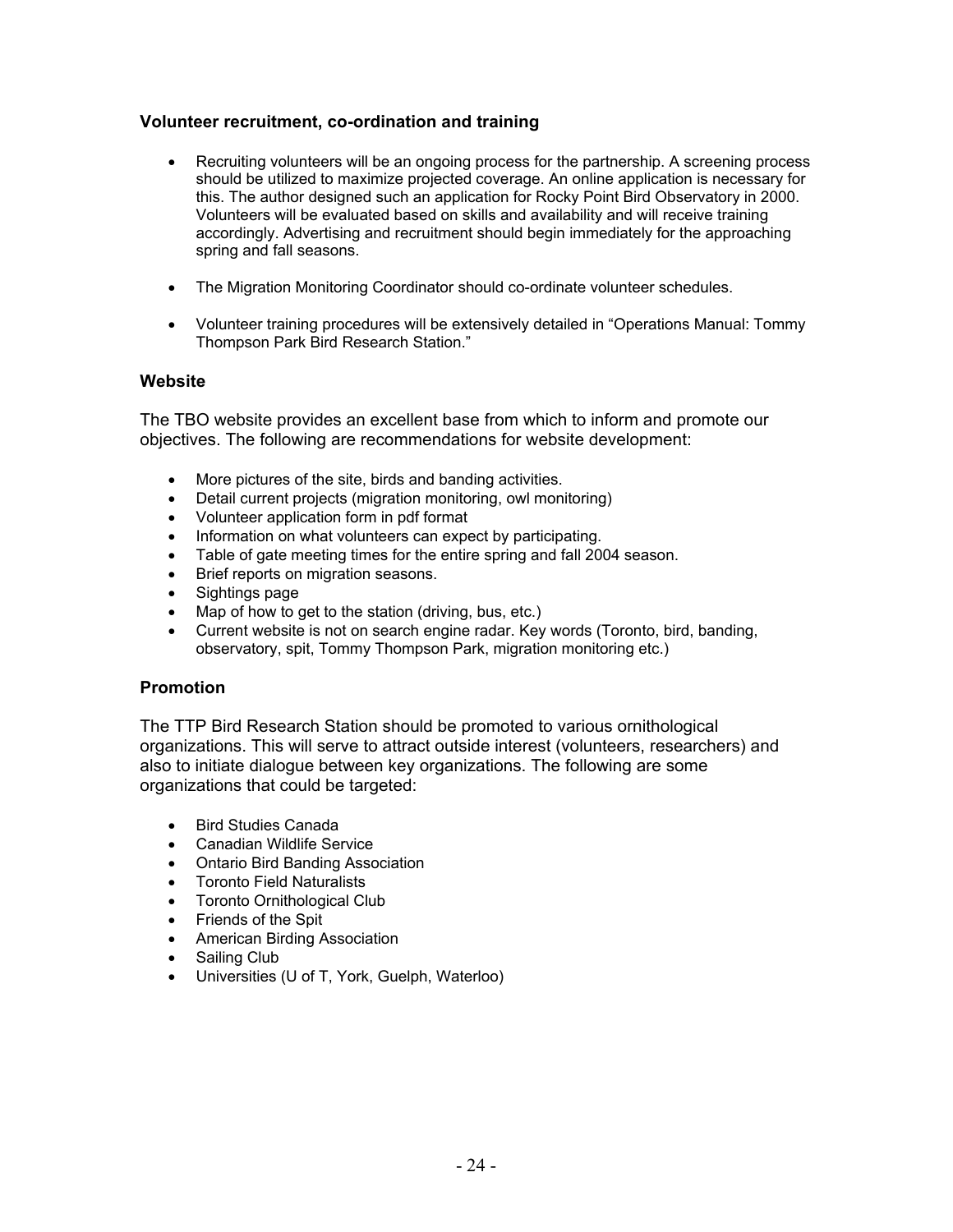### **ACKNOWLEDGEMENTS**

The following are to be acknowledged for their contributions to the Tommy Thompson Park Migration Monitoring Program in 2003.

- Toronto and Region Conservation Authority for initiating the project and for their indispensable stewardship and financial assistance.
- Toronto Bird Observatory for their financial and managerial support. The TBO board is: Mary Boswell, Richard Joos, Larissa Neumann, Knud Rasmussen, Ian Sturdee, Sandra Znajda (chair) and Dan Zabelishensky.
- The forty volunteers for allowing us to reach and sustain a high level of coverage.

I would like to thank the following for their assistance with the preparation of this report: Tamara Chipperfield (TRCA), Larissa Neumann (TBO), Greg Sadowski (TRCA), Ian Sturdee (TBO), Ralph Toninger (TRCA), Paolo Viola (TRCA), and Sandra Znajda (TBO).

Thanks to Bird Studies Canada for permission to use LPBO data.

The author especially thanks the following: Mary Boswell, Mike Boyd, Seabrooke Leckie, Ian and Marg Sturdee, Ralph Toninger, and Paolo Viola.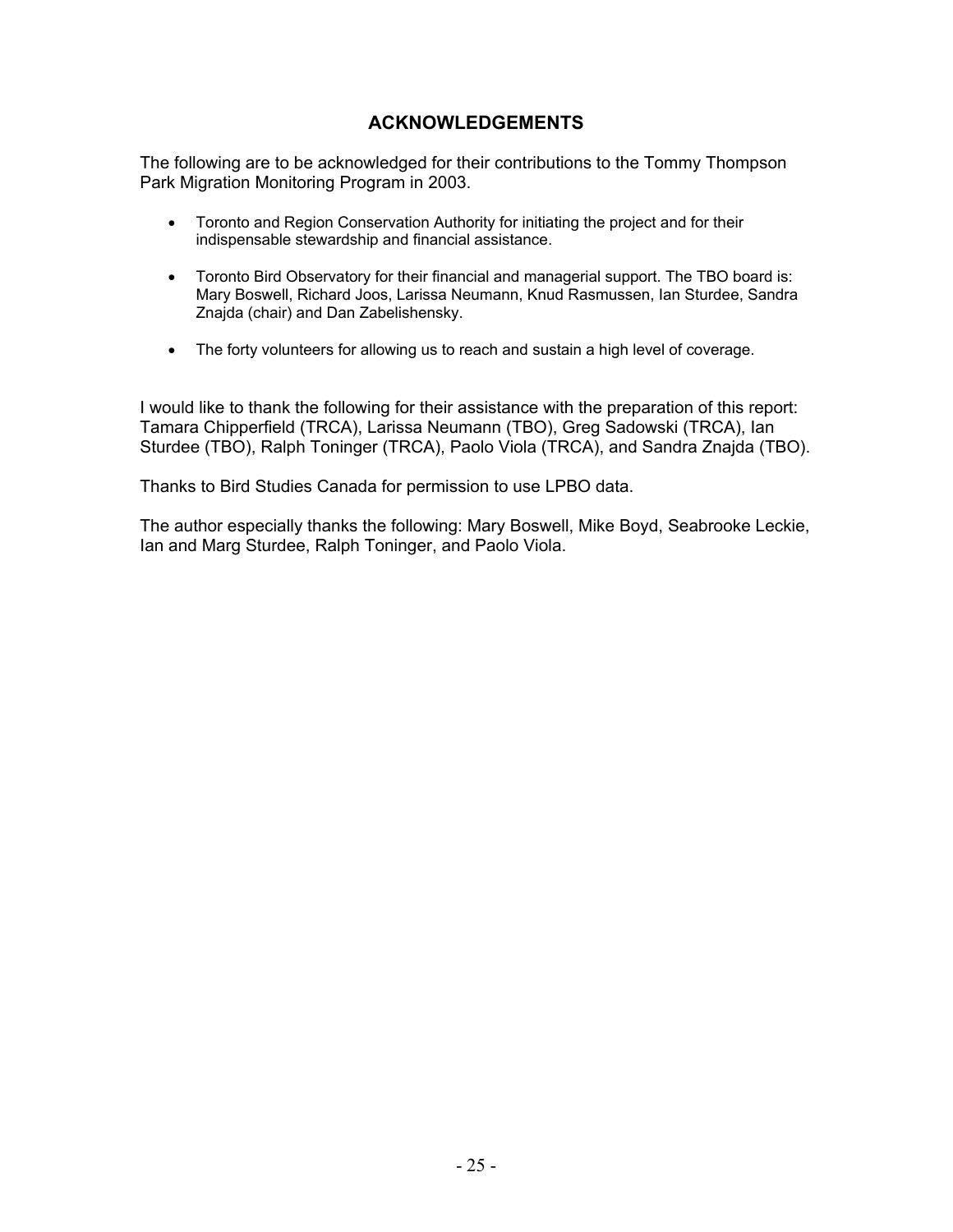### **References**

Badzinski, D.S. and C.M.Francis. 2000. *An Evaluation of Species Coverage by the Canadian Migration Monitoring Network*. Unpublished report by Bird Studies Canada.

Derbyshire, D.G. 2002. *Report on Migration Monitoring at Cabot Head, Spring, 2002*. Unpublished report by Bruce Peninsula Bird Observatory.

Duncan, C., B. Abel, D.Ewert, M.L. Ford, S, Mabey, D, Mehlman, P. Patterson, R.Sutter and M. Woodrey. 2002. *Protecting stopover sites for forest-dwelling migratory landbirds*. The Nature Conservancy, Arlington, Va. Unpublished report.

Friss, Christian. LPBO Station Report-Fall 2003. Distributed to CMMN listserv

Hussell, D.J.T. and C.J.Ralph. *Recommended Methods for Monitoring Bird Populations by Countng and Capure of Migrants*. Report of Intensive Sites Technical Committee of the US/Canada Migration Monitoring Council.

Long Point Bird Observatory Website.http://www.bsc-eoc.org/lpbo/sightings.html

Sillet, T.S., and R.T.Holmes. 2002. Variation *in survivorship of a migratory songbird throughout its annual cycle*. J. Animal Ecology. 296-308.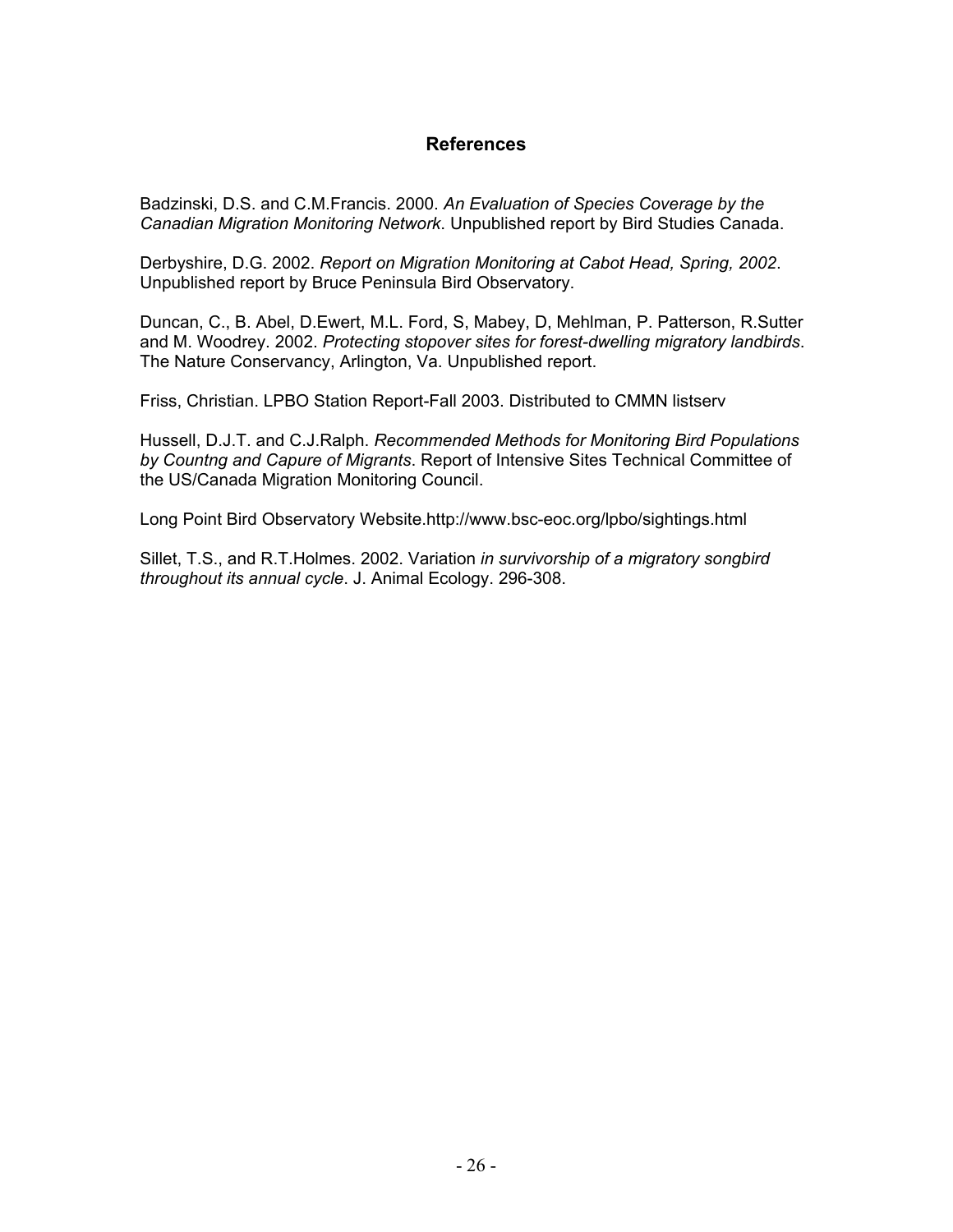**Appendices**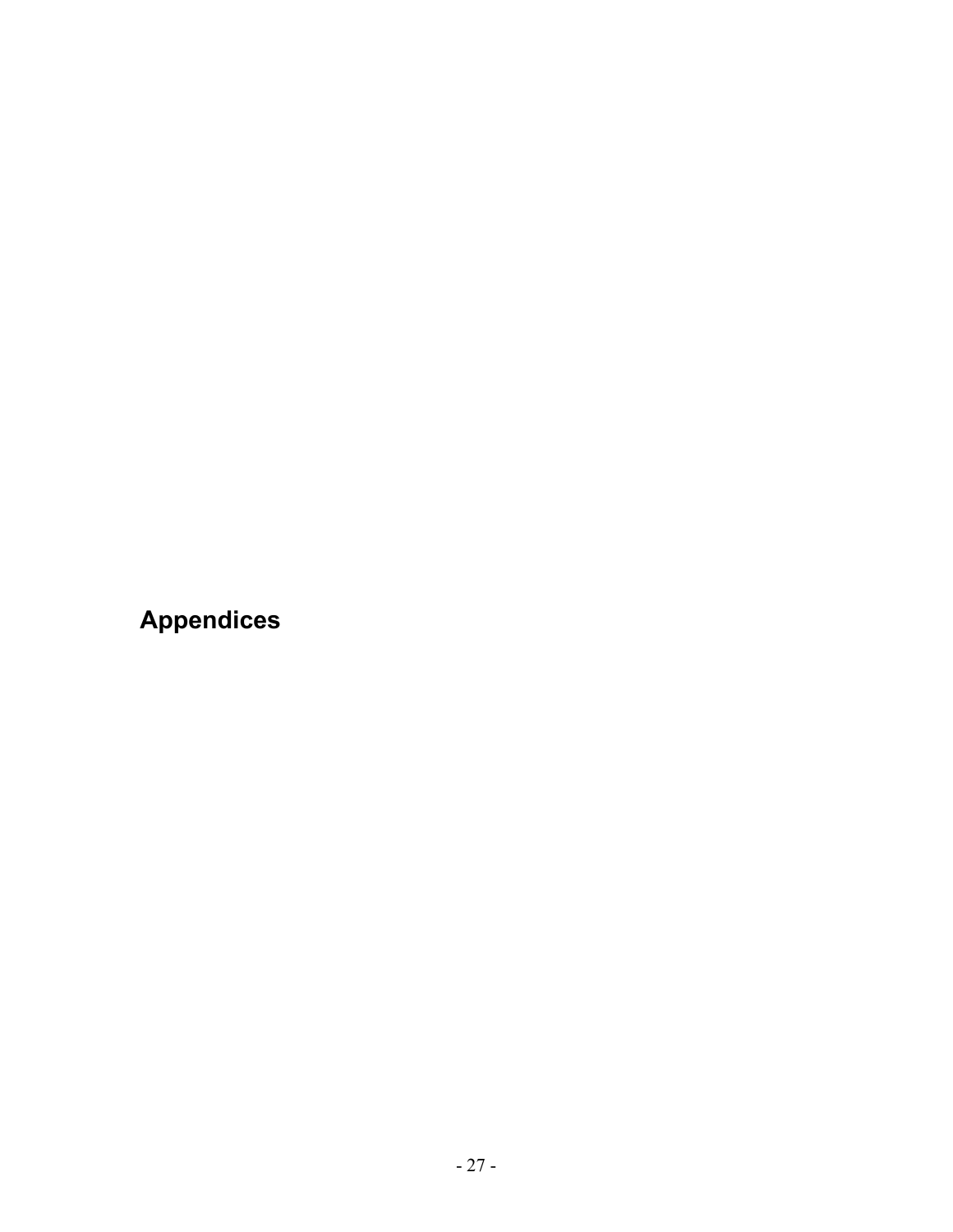| <b>Species</b>                      | Total          | <b>Species</b>                | <b>Total</b>            |
|-------------------------------------|----------------|-------------------------------|-------------------------|
| American Goldfinch                  | 37             | Least Flycatcher              | 36                      |
| American Redstart                   | 25             | Lincoln's Sparrow             | 27                      |
| American Robin                      | 8              | Magnolia Warbler              | 48                      |
| <b>Bank Swallow</b>                 | 1              | Mourning Warbler              | 6                       |
| <b>Baltimore Oriole</b>             | 6              | Myrtle Warbler                | 29                      |
| <b>Barn Swallow</b>                 | 3              | Nashville Warbler             | 18                      |
| <b>Black-and-White Warbler</b>      | 4              | Northern Cardinal             | 3                       |
| Bay-breasted Warbler                | $\overline{2}$ | Northern Waterthrush          | $\overline{7}$          |
| <b>Black-capped Chickadee</b>       | $\overline{2}$ | Northern Rough-winged Swallow | $\overline{\mathbf{4}}$ |
| Brown-headed Cowbird                | 4              | Orange-crowned Warbler        | $\mathbf{1}$            |
| <b>Blackburnian Warbler</b>         | 3              | Ovenbird                      | 13                      |
| <b>Blackpoll Warbler</b>            | 8              | Philadelphia Vireo            | $\overline{2}$          |
| <b>Brown Thrasher</b>               | 10             | Rose-breasted Grosbeak        | 3                       |
| <b>Black-throated Blue Warbler</b>  | 11             | Ruby-crowned Kinglet          | 21                      |
| <b>Black-throated Green Warbler</b> | 4              | Red-eyed Vireo                | 6                       |
| Canada Warbler                      | 5              | Red-winged Blackbird          | 23                      |
| <b>Chipping Sparrow</b>             | $\overline{2}$ | Savannah Sparrow              | $\mathbf{1}$            |
| Common Grackle                      | 4              | Scarlet Tanager               | $\overline{2}$          |
| Common Yellowthroat                 | 41             | Song Sparrow                  | 17                      |
| Chestnut-sided Warbler              | 8              | Swamp Sparrow                 | 4                       |
| Eastern Kingbird                    | $\overline{4}$ | Swainson's Thrush             | 86                      |
| Eastern Phoebe                      | $\overline{2}$ | Tennessee Warbler             | $\mathbf{1}$            |
| <b>Eastern Towhee</b>               | 1              | Tree Swallow                  | 6                       |
| Eastern Wood-Pewee                  | 4              | Traill's Flycatcher           | 22                      |
| European Starling                   | 11             | Veery                         | 9                       |
| Eastern White-crowned Sparrow       | 21             | <b>Warbling Vireo</b>         | 8                       |
| <b>Field Sparrow</b>                | 1              | Wilson's Warbler              | 19                      |
| Great Crested Flycatcher            | 1              | Wood Thrush                   | 1                       |
| Gray-cheeked Thrush                 | 29             | Western Palm Warbler          | 19                      |
| <b>Gray Catbird</b>                 | 43             | White-throated Sparrow        | 47                      |
| <b>Hermit Thrush</b>                | 14             | Yellow-bellied Flycatcher     | 4                       |
| <b>House Wren</b>                   | $\overline{2}$ | <b>Yellow-shafted Flicker</b> | $\overline{2}$          |
| Indigo Bunting                      | 3              | Yellow Warbler                | 51                      |
|                                     |                | Total                         | 870                     |

# **Appendix A.** TTP Spring Banding Totals, 2003 (alpha order)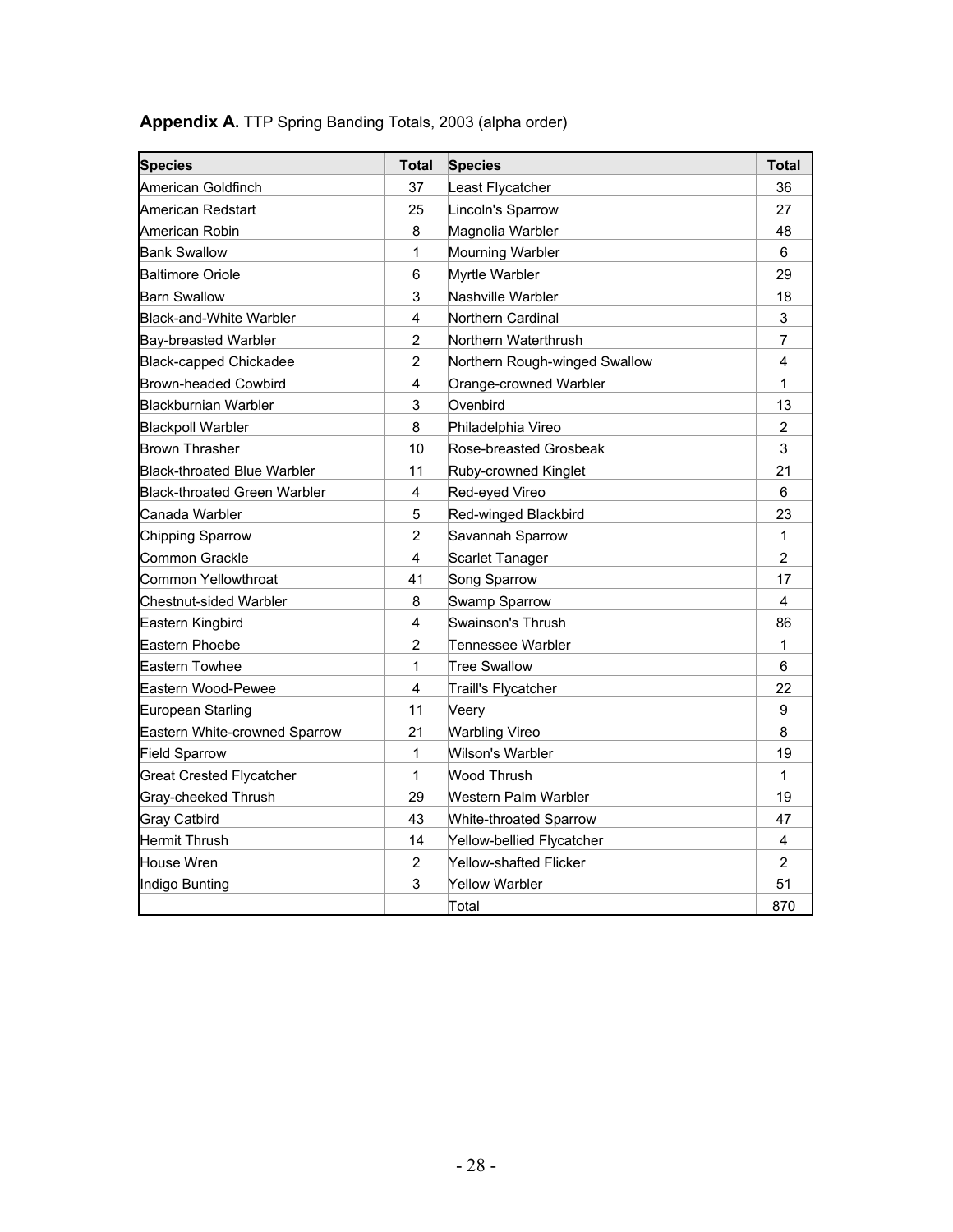#### **Appendix B.** Spring Species List (124 total)

Black-bellied Plover Veery Caspian Tern **Philadelphia Vireo Common Tern** Philadelphia Vireo Common Tern Philadelphia Vireo Ruby-throated Hummingbird Chestnut-sided Warbler Belted Kingfisher Magnolia Warbler

Common Loon **Northern Flicker** Common Cape May Warbler<br>Pied-billed Grebe **Northern Captern Wood-Pewee** Black-throated Blue Pied-billed Grebe **Eastern Wood-Pewee** Black-throated Blue Warbler<br>
Double-crested Cormorant **Example Alter Stephen Hostern Constant** Christen Prellow-rumped Warbler Yellow-bellied Flycatcher American Bittern **Trail's Flycatcher** Black-throated Green Warbler Great Blue Heron **Communist Cleast Flycatcher Cleast Flycatcher** Blackburnian Warbler Great Egret **Eastern Phoebe** Palm Warbler Black-crowned Night Heron Great-crested Flycatcher Bay-breasted Warbler Mute Swan **Eastern Kingbird** Blackpoll Warbler Canada Goose Purple Martin Black and white Warbler American Black Duck Tree Swallow American American Black Duck Tree Swallow American American Covenbird Mallard **Northern Rough-winged Swallow**<br>
Gadwall **Gadwall** Bank Swallow Gadwall Bank Swallow Northern Waterthrush<br>Greater Scaup Cliff Swallow Nourning Warbler Lesser Scaup **Barn Swallow Common Yellowthroat** Barn Swallow Common Yellowthroat Long-tailed Duck Blue Jay Hooded Warbler Bufflehead American Crow Wilson's Warbler Common Merganser Black-capped Chickadee Canada Warbler Red-breasted Merganser Thouse Wren Scarlet Tanager Northern Harrier **Marsh Wren** Marsh Wren Morthern Cardinal<br>Sharp-shinned Hawk **Marsh Marsh Ruby-crowned Kinglet** Rose-breasted Gre Sharp-shinned Hawk **Ruby-crowned Kinglet** Rose-breasted Grosbeak<br>
American Kestrel **Ruby-crowned Kinglet** Rose-breasted Grosbeak Blue-gray Gnatcatcher **Indigo Bunting**<br>
Veery Indigo Eastern Towhee Killdeer **Gray-cheeked Thrush Chipping Sparrow** Greater Yellowlegs **Swainson's Thrush Field Sparrow**<br>
Solted Sandpiper **Field Sparrow**<br>
Hermit Thrush Savannah Spa Spotted Sandpiper Hermit Thrush Savannah Sparrow Whimbrel Mood Thrush Song Sparrow<br>
Ruddy Turnstone Sparrow American Robin Number 2016 Sparrow Ruddy Turnstone **American Robin** Lincoln's Sparrow<br>
Dunlin Cray Cathird Cray Cathird Swamp Sparrow Common Snipe **Brown Thrasher** Brown Thrasher White-throated Sparrow<br>
American Woodcock American Pipit **American Photos** White-crowned Sparrow American Pipit **American Pipit** White-crowned Sparrow Bonaparte's Gull **Cedar Waxwing Conduct Conduct** Dark-eyed Junco Ring-billed Gull **European Starling Communist Communist** Bobolink Herring Gull **Blue-headed Vireo** Red-winged Blackbird Great Black-backed Gull **Warbling Vireo Rusty Blackbird**<br>Caspian Tern **Rusty Blackbird** Philadelphia Vireo **Rusty Blackbird** Common Grackle Common Tern **Common Tern Common Tern Common Tern Red-eyed Vireo Common Brown-headed Cowbird**<br>
Red-eyed Vireo Brown-headed Cowbird<br>
Red-eyed Vireo Charles Brown-headed Cowbird Mourning Dove **Tennessee Warbler** Baltimore Oriole<br>Black-billed Cuckoo **Tennessee Warbler** Black-billed Cuckoo **Orange-crowned Warbler** Common Nighthawk Nashville Warbler American Goldfinch Chimney Swift **The Chimney Swift Chimney Swift** Alleman Yellow Warbler **Manufacture Chimney Sparrow** 

Mourning Warbler Swamp Sparrow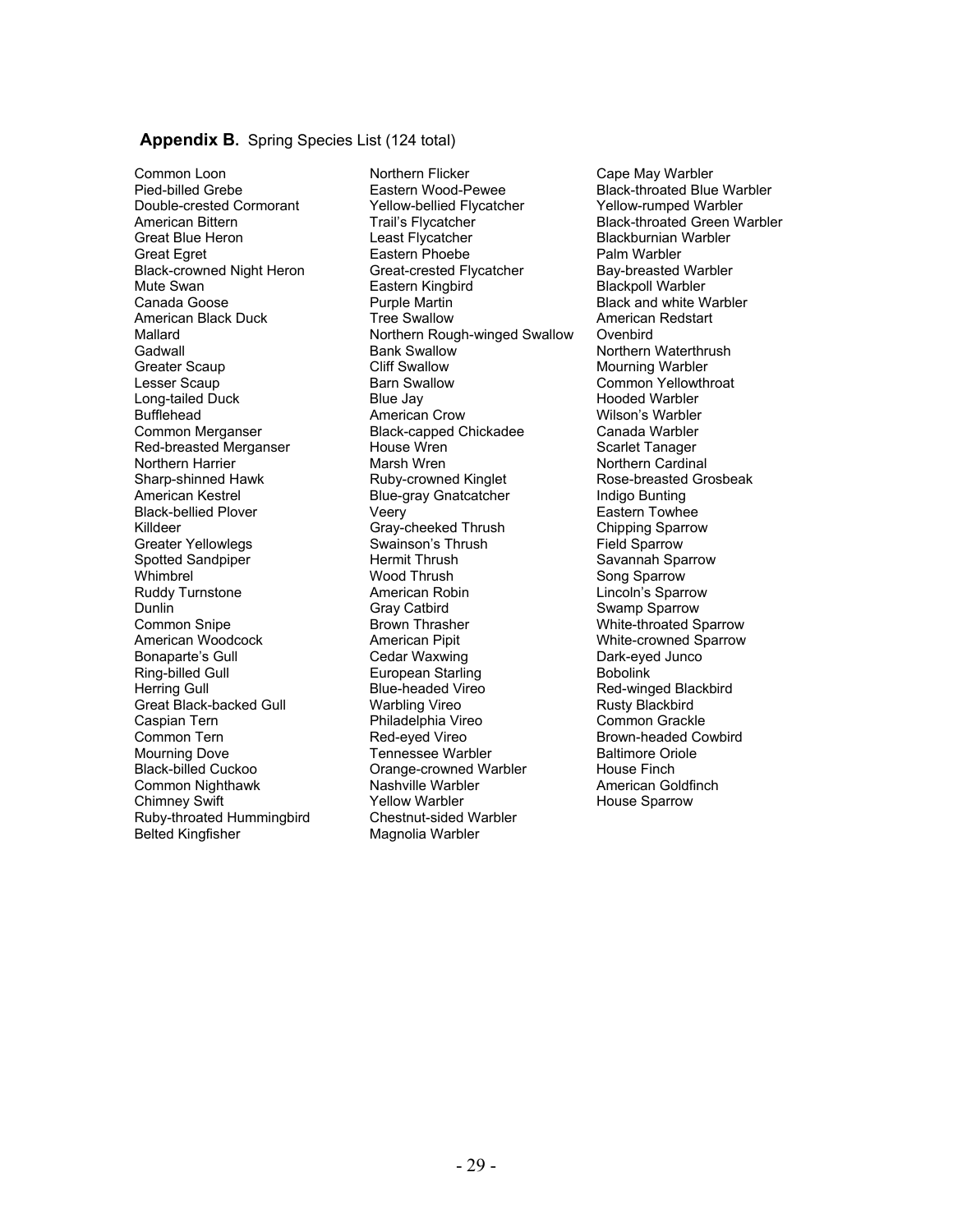**Appendix C**. Priority Species For Spring Migration Monitoring At Tommy Thompson Park. Includes only species expected in the Great Lakes region. Species in Bold are being successfully monitored based on banding data from 2003.

#### **Priority A. Species with <50% of North American breeding range covered by BBS, and <60% of their winter range in U.S. and Canada. 5/17**

Alder Flycatcher **Gray-cheeked Thrush Swainson's Thrush**  American Pipit **Lincoln's Sparrow** Tennessee Warbler Bay-breasted Warbler **Magnolia Warbler Wilson's Warbler**  Blackpoll Warbler Northern Waterthrush Yellow-bellied Flycatcher Cape May Warbler Orange-crowned Warbler Yellow-bellied Sapsucker Connecticut Warbler Savannah Sparrow

**Priority B. Species with <50% of North American breeding range covered by BBS, but 60% of winter range in U.S. and Canada. 4/20** 

American Tree Sparrow **Lapland Longspur** Snow Bunting<br>Bohemian Waxwing **Superset Sparrow Standard Standard Sparrow** Swamp Sparrow Bohemian Waxwing Harris Sparrow Rusty Blackbird

Boreal Chickadee **Myrtle Warbler Western Palm Warbler**  Common Redpoll Northern Shrike White-crowned Sparrow Dark-eyed Junco Pine Grosbeak **White-throated Sparrow**  Fox Sparrow **Ruby-crowned Kinglet** White-winged Crossbill

**Priority C. Species with <60% of their Canadian and Alaskan breeding range covered by BBS, and <60% of their winter range in U.S. and Canada. 5/22** 

Black-and-white Warbler Cliff Swallow Philadelphia Vireo<br>Black-throated Green Warbler Common Nighthawk Red-eved Vireo Black-throated Green Warbler Common Nighthawk **Red-eyed Vireo**<br>Bank Swallow **Common Yellowthroat** Tree Swallow Bank Swallow **Common Yellowthroat** Barn Swallow **Eastern Kingbird** Corresponding Vireo Warbling Vireo Corresponding Vireo Corresponding Vireo Corresponding Vireo Corresponding Vireo Corresponding Vireo Corresponding Vireo Corresponding Vireo Corresponding V Blue Headed Vireo **Least Flycatcher** Canada Warbler **Mourning Warbler** Chipping Sparrow Olive-sided Flycatcher

**American Redstart Clay-coloured Sparrow <b>Ovenbird**<br>
Black-and-white Warbler **Cliff Swallow Clift Constant Cliff Swallow** Philadelph

**Priority D. Species with <60% of their Canadian and Alaskan breeding range (but >50% of North American range) covered by BBS, but >60% of their winter range in U.S. and Canada. 4/24** 

American Crow **Eastern Phoebe Northern Flicker**<br>American Robin **Northern European Starling Northern Pine Siskin** Black-capped Chickadee Golden-crowned Kinglet Purple Finch<br>Belted Kingfisher Great-crested Flycatcher Red-breasted Nuthatch Belted Kingfisher Great-crested Flycatcher<br>Brown Creeper Great Hairy Woodpecker Cedar Waxwing **Hermit Thrush Song Sparrow**  Common Grackle Horned Lark Vesper Sparrow Downy Woodpecker Marsh Wren

European Starling<br>
Golden-crowned Kinglet<br>
Purple Finch

**Red-winged Blackbird**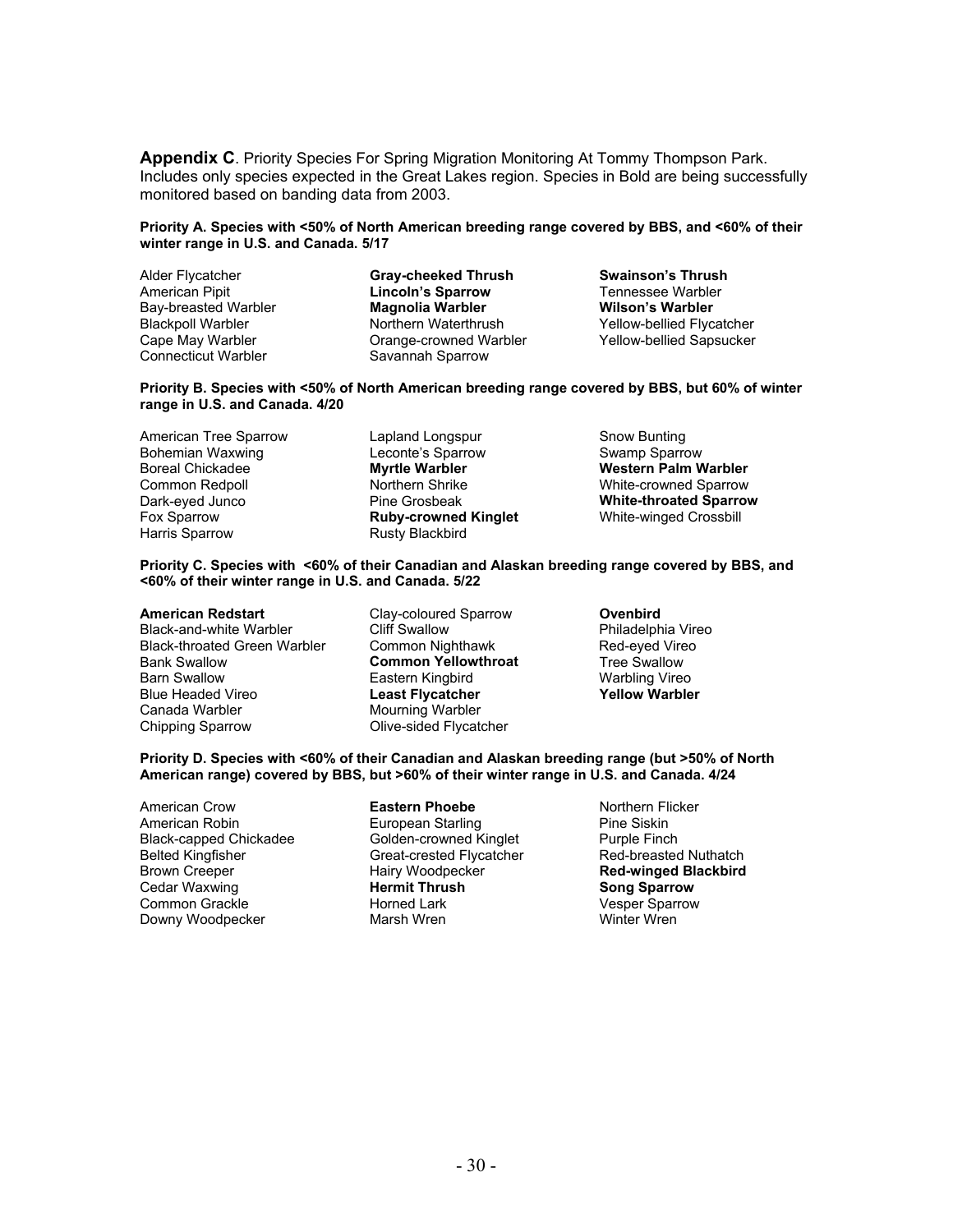| <b>Species</b>                     | <b>Banded</b>  | <b>Species</b>            | <b>Banded</b>  |
|------------------------------------|----------------|---------------------------|----------------|
| American Goldfinch                 | 2              | Least Flycatcher          | 21             |
| American Redstart                  | 38             | Lincoln's Sparrow         | 16             |
| American Robin                     | 38             | Magnolia Warbler          | 76             |
| American Woodcock                  | 2              | Marsh Wren                | 1              |
| American Tree Sparrow              | 50             | Mourning Warbler          | $\mathbf{1}$   |
| <b>Baltimore Oriole</b>            | 4              | Myrtle Warbler            | 137            |
| <b>Black-and-White Warbler</b>     | 9              | Nashville Warbler         | 112            |
| Bay-breasted Warbler               | 4              | Northern Cardinal         | 8              |
| <b>Black-capped Chickadee</b>      | 32(1)          | Northern Parula           | 3              |
| <b>Blue-headed Vireo</b>           | 11             | Northern Waterthrush      | 17             |
| <b>Blackburnian Warbler</b>        | $\mathbf{1}$   | Northern Shrike           | $\mathbf{1}$   |
| Blue Jay                           | 123            | Northern Saw-whet Owl     | 1              |
| <b>Blackpoll Warbler</b>           | 53             | Orange-crowned Warbler    | 17             |
| <b>Brown Creeper</b>               | 139(1)         | Ovenbird                  | 16             |
| <b>Brown Thrasher</b>              | 3              | Philadelphia Vireo        | 4              |
| <b>Black-throated Blue Warbler</b> | 31             | Purple Finch              | $\overline{c}$ |
| Black-throated Green Warbler       | 20             | Rose-breasted Grosbeak    | 2              |
| Canada Warbler                     | 5              | Red-breasted Nuthatch     | 2              |
| Cedar Waxwing                      | 19             | Ruby-crowned Kinglet      | 399            |
| Cape May Warbler                   | 5              | Red-eyed Vireo            | 13             |
| Cooper's Hawk                      | 1              | Red-winged Blackbird      | 2              |
| Connecticut Warbler                | 1              | Savannah Sparrow          | 1              |
| Common Yellowthroat                | 17             | Slate-colored Junco       | 132            |
| Chestnut-sided Warbler             | 21             | Song Sparrow              | 64             |
| Downy Woodpecker                   | 3              | Sharp-shinned Hawk        | 15             |
| Eastern Kingbird                   | 2              | Swamp Sparrow             | 25             |
| Eastern Phoebe                     | 27             | Swainson's Thrush         | 93             |
| Eastern Towhee                     | 2              | Tennessee Warbler         | 16             |
| Eastern Wood-Pewee                 | 5              | Traill's Flycatcher       | 32             |
| <b>European Starling</b>           | 13             | Veery                     | 21             |
| Eastern White-crowned Sparrow      | 19             | Warbling Vireo            | 14             |
| Field Sparrow                      | 5              | White-crowned Sparrow     | $\overline{2}$ |
| Fox Sparrow                        | 17(1)          | Wilson's Warbler          | 29             |
| Great Crested Flycatcher           | 3              | Winter Wren               | 52             |
| Golden-crowned Kinglet             | 525(1)         | Wood Thrush               | $\mathbf{1}$   |
| Gray-cheeked Thrush                | 23             | Western Palm Warbler      | 31             |
| Gray Catbird                       | 42             | White-throated Sparrow    | 394            |
| Gambel's White-crowned Sparrow     | $\overline{c}$ | Yellow-bellied Flycatcher | 11             |
| Hermit Thrush                      | 185(1)         | Yellow-bellied Sapsucker  | 6              |
| House Wren                         | 1              | Yellow-shafted Flicker    | 14             |
|                                    |                | Yellow Warbler            | 20             |
| 81 species                         |                | Total                     | 3327 (5)       |

Appendix D. TTP Fall Banding Totals (alpha order). Non-standard captures are in shown in brackets.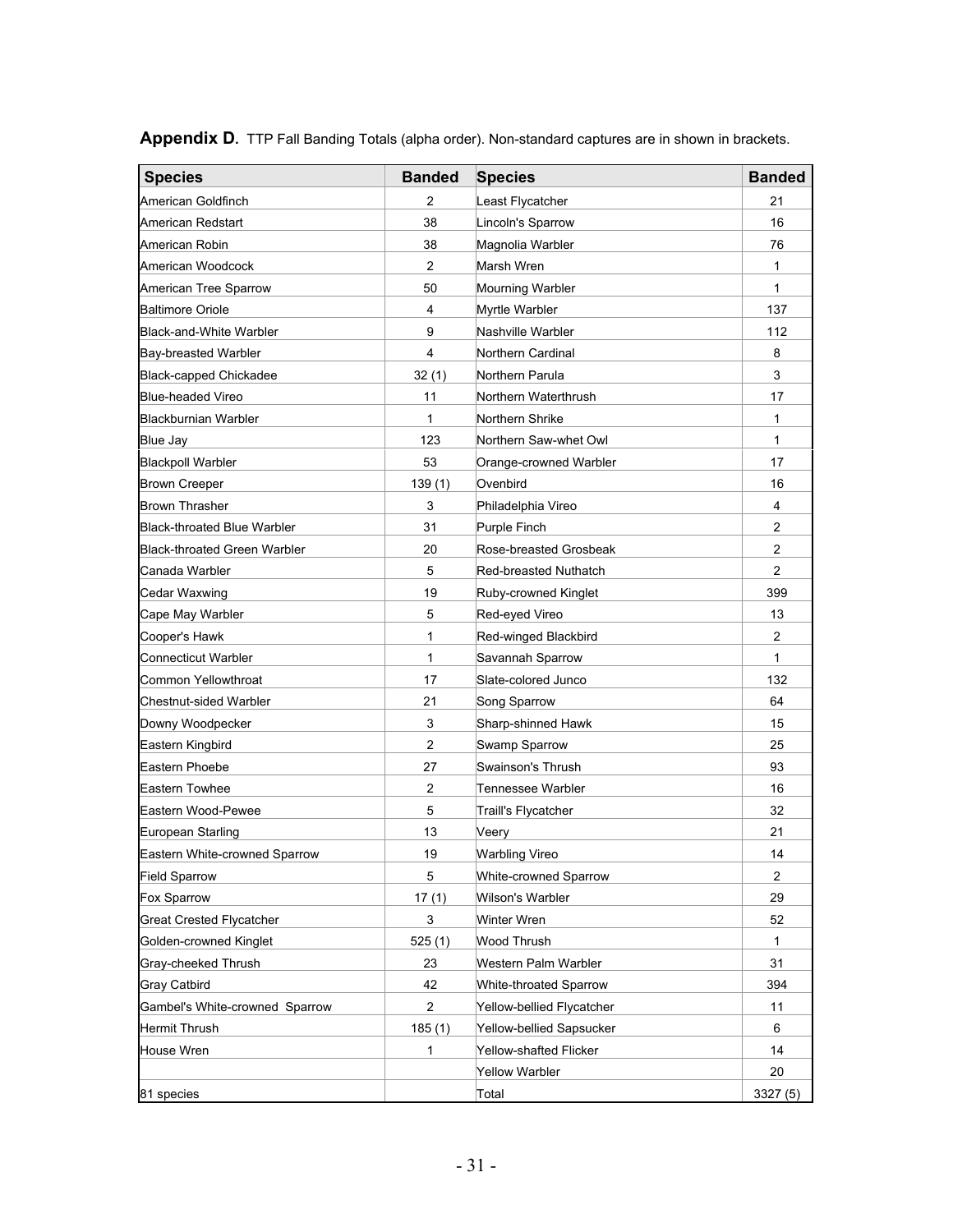**Appendix E**. Priority Species For Fall Migration Monitoring At Tommy Thompson Park. Includes only species expected in the Great Lakes region. Species in Bold are being successfully monitored based on banding data from 2003. Species are considered monitored if at least 10 preferably 20 individuals are recorded on an average of 5 dates per season.

#### **Priority A. Species with <50% of North American breeding range covered by BBS, and <60% of their winter range in U.S. and Canada. 14/17**

Connecticut Warbler Savannah Sparrow

Alder Flycatcher\* **Gray-cheeked Thrush Swainson's Thrush American Pipit Lincoln's Sparrow Tennessee Warbler Bay-breasted Warbler Magnolia Warbler Wilson's Warbler Blackpoll Warbler Northern Waterthrush Yellow-bellied Flycatcher**  Cape May Warbler **Orange-crowned Warbler Yellow-bellied Sapsucker** 

\*Species inseparable from Willow Flycatcher. Traills Flycatcher recorded in sufficient quantity.

**Priority B. Species with <50% of North American breeding range covered by BBS, but 60% of winter range in U.S. and Canada. 10/20** 

**Bohemian Waxwing Leconte's Sparrow Contents** Leconte's Sparrow **Bone Sparrow Bone Sparrow Contents** Harris Sparrow **Rusty Blackbird** 

**American Tree Sparrow Lapland Longspur Show Bunting Community Community Community Community Community Community B<br>
Leconte's Sparrow Swamp Sparrow Community Community Community Community Community Community Community Comm** 

**Western Palm Warbler** Common Redpoll Northern Shrike **White-crowned Sparrow Dark-eyed Junco** Pine Grosbeak **White-throated Sparrow Fox Sparrow Ruby-crowned Kinglet** White-winged Crossbill

**Priority C. Species with <60% of their Canadian and Alaskan breeding range covered by BBS, and <60% of their winter range in U.S. and Canada. 11/22** 

**American Redstart Clay-coloured Sparrow <b>Covenbird**<br> **Clay-Coloured Sparrow Black-and-white Warbler** Cliff Swallow **Philadelphia Vireo Black-and-white Warbler Black-throated Green Warbler** Common Nighthawk **Red-eyed Vireo**  Bank Swallow **Common Yellowthroat** Tree Swallow **Barn Swallow** Eastern Kingbird **Warbling Vireo Blue Headed Vireo Least Flycatcher Yellow Warbler**  Canada Warbler **Mourning Warbler** Chipping Sparrow Olive-sided Flycatcher

- 
- 

**Priority D. Species with <60% of their Canadian and Alaskan breeding range (but >50% of North American range) covered by BBS, but >60% of their winter range in U.S. and Canada. 19/24** 

**American Crow Eastern Phoebe Northern Flicker American Robin Communist Communist European Starling Communist Prince Siskin Black-capped Chickadee Golden-crowned Kinglet Purple Finch Brown Creeper Red-winged Blackbird Hairy Woodpecker Red-winged Blackbird Cedar Waxwing The Community Hermit Thrush Community Song Sparrow Community Community Community Song Sparrow Common Grackle** Horned Lark Vesper Sparrow **Downy Woodpecker Marsh Wren** 

**Great-crested Flycatcher**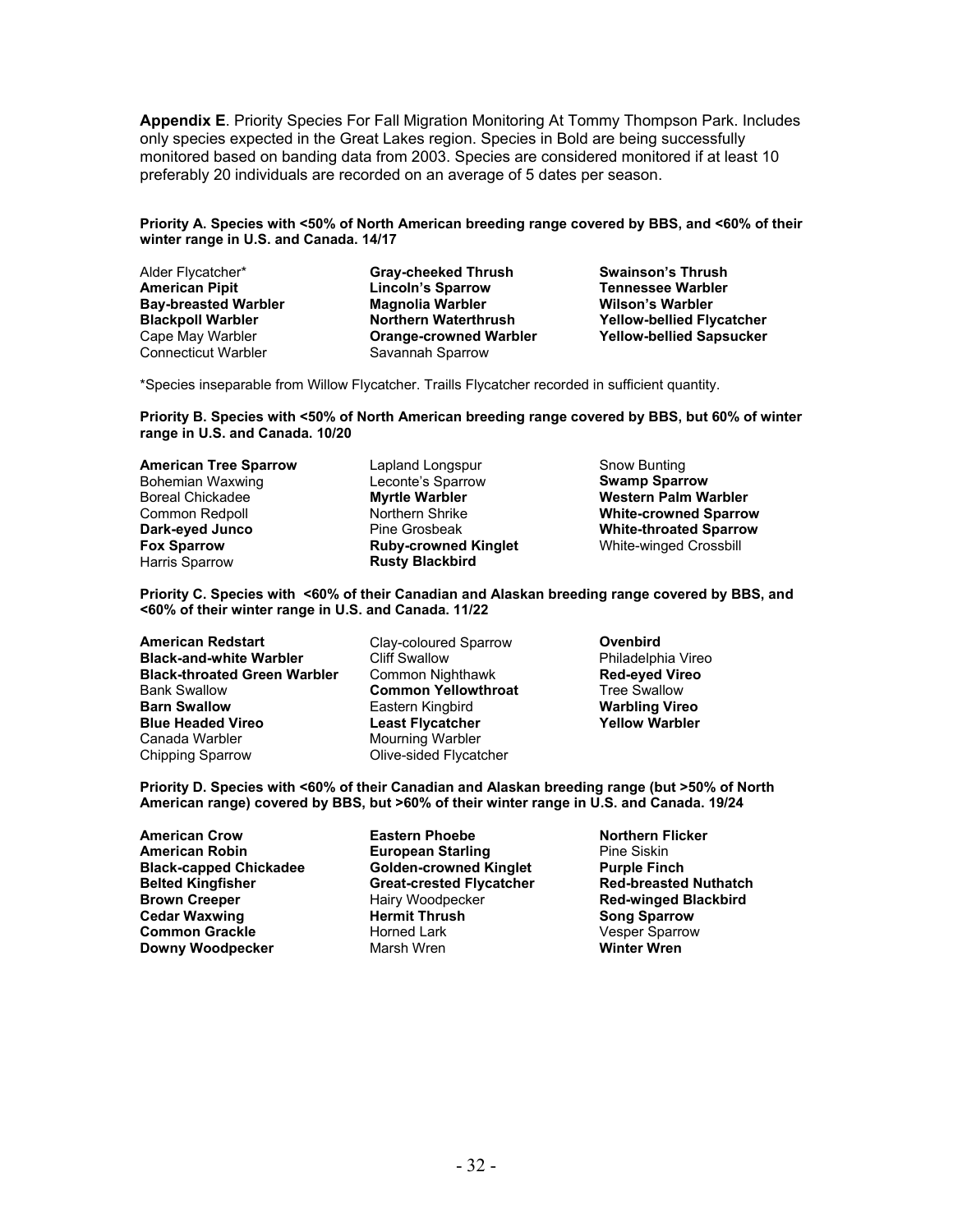| <b>Species</b>                      | <b>Band</b>    | recap                     | foreign     | total           |
|-------------------------------------|----------------|---------------------------|-------------|-----------------|
| American Goldfinch                  | 39             | 12                        | 0           | 51              |
| American Redstart                   | 63             | 9                         | 0           | 72              |
| American Robin                      | 46             | 5                         | 0           | 51              |
| American Woodcock                   | $\overline{2}$ | $\mathbf 0$               | 0           | $\overline{2}$  |
| American Tree Sparrow               | 50             | $\mathbf 0$               | 0           | 50              |
| <b>Bank Swallow</b>                 | 1              | $\mathbf 0$               | 0           | 1               |
| <b>Baltimore Oriole</b>             | 10             | $\overline{2}$            | 0           | 12              |
| <b>Barn Swallow</b>                 | 3              | $\pmb{0}$                 | 0           | 3               |
| Black-and-White Warbler             | 13             | 7                         | 0           | 20              |
| Bay-breasted Warbler                | 6              | 3                         | 0           | 9               |
| <b>Black-capped Chickadee</b>       | 36             | 62                        | 0           | 98              |
| <b>Brown-headed Cowbird</b>         | 4              | 5                         | 0           | 9               |
| <b>Blue-headed Vireo</b>            | 11             | 1                         | 0           | 12              |
| <b>Blackburnian Warbler</b>         | $\overline{4}$ | $\mathbf 0$               | 0           | $\overline{4}$  |
| Blue Jay                            | 123            | $\overline{2}$            | 0           | 125             |
| <b>Blackpoll Warbler</b>            | 61             | 1                         | 0           | 62              |
| <b>Brown Creeper</b>                | 140            | 18                        | 0           | 158             |
| <b>Brown Thrasher</b>               | 13             | $\ensuremath{\mathsf{3}}$ | 0           | 16              |
| <b>Black-throated Blue Warbler</b>  | 42             | 7                         | 0           | 49              |
| <b>Black-throated Green Warbler</b> | 24             | $\overline{2}$            | 0           | 26              |
| Canada Warbler                      | 10             | $\mathbf 0$               | 0           | 10              |
| Cedar Waxwing                       | 19             | $\overline{2}$            | 0           | 21              |
| Chipping Sparrow                    | $\overline{2}$ | $\pmb{0}$                 | 0           | $\overline{2}$  |
| Cape May Warbler                    | 5              | $\mathbf 0$               | 0           | 5               |
| Common Grackle                      | 4              | $\mathbf 0$               | 1           | 5               |
| Cooper's Hawk                       | $\mathbf{1}$   | $\mathbf 0$               | 0           | 1               |
| <b>Connecticut Warbler</b>          | $\mathbf{1}$   | $\mathbf 0$               | 0           | 1               |
| Common Yellowthroat                 | 58             | $\overline{7}$            | 0           | 65              |
| Chestnut-sided Warbler              | 29             | 5                         | $\mathbf 0$ | 34              |
| Downy Woodpecker                    | 3              | 1                         | 0           | $\overline{4}$  |
| Eastern Kingbird                    | 6              | 0                         | 0           | 6               |
| Eastern Phoebe                      | 29             | $\overline{2}$            | 0           | 31              |
| Eastern Towhee                      | 3              | 0                         | 0           | 3               |
| Eastern Wood-Pewee                  | 9              | 1                         | 0           | 10              |
| <b>European Starling</b>            | 24             | $\mathbf 0$               | 0           | 24              |
| Eastern White-crowned Sparrow       | 40             | 7                         | 0           | 47              |
| <b>Field Sparrow</b>                | 6              | $\mathbf 0$               | $\pmb{0}$   | 6               |
| Fox Sparrow                         | 18             | 3                         | $\mathsf 0$ | $\overline{21}$ |
| <b>Great Crested Flycatcher</b>     | 4              | $\mathbf 0$               | 0           | 4               |
| Golden-crowned Kinglet              | 526            | 183                       | 0           | 709             |
| Gray-cheeked Thrush                 | 52             | $\overline{2}$            | 0           | 54              |
| Gray Catbird                        | 85             | 39                        | 0           | 124             |
| Gambel's White-crowned Sparrow      | $\overline{2}$ | 0                         | 0           | $\overline{2}$  |
| Hermit Thrush                       | 200            | 52                        | 1           | 253             |
| House Wren                          | 3              | 0                         | 0           | 3               |
| Indigo Bunting                      | 3              | 0                         | 0           | 3               |
| Least Flycatcher                    | 57             | 1                         | 0           | 58              |
| Lincoln's Sparrow                   | 43             | 1                         | 0           | 44              |
| Magnolia Warbler                    | 124            | 22                        | 0           | 146             |
| Marsh Wren                          | 1              | 0                         | 0           | 1               |
| Mourning Warbler                    | $\overline{7}$ | $\pmb{0}$                 | 0           | 7               |
| Myrtle Warbler                      | 166            | 7                         | 0           | 173             |

# **Appendix F.** Capture Totals, Spring and Fall 2003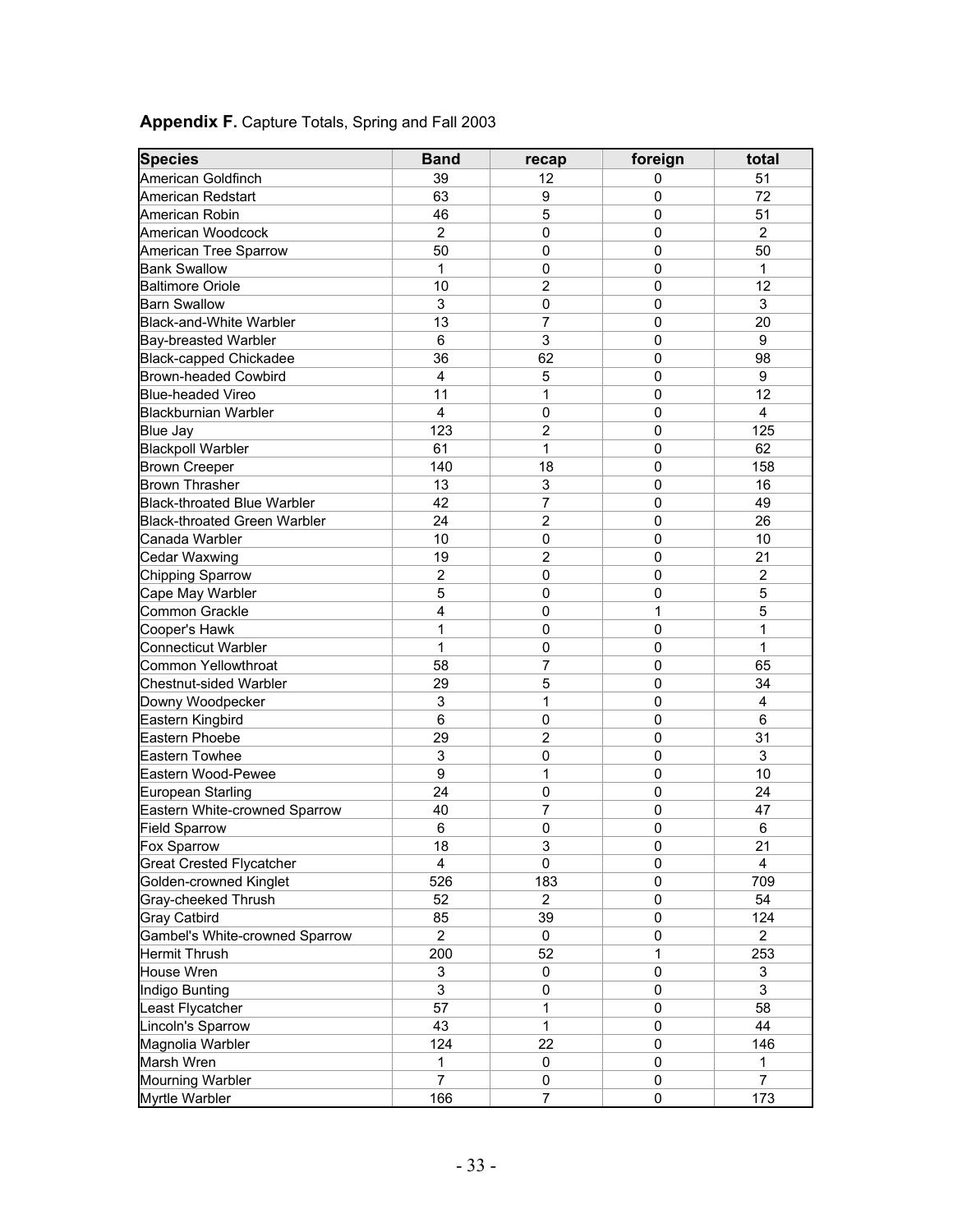| Nashville Warbler            | 130             | 8                       | $\mathbf 0$  | 138            |
|------------------------------|-----------------|-------------------------|--------------|----------------|
| Northern Cardinal            | 11              | 5                       | 0            | 16             |
| Northern Parula              | 3               | $\mathbf 0$             | 0            | 3              |
| Northern Waterthrush         | 24              | $\Omega$                | 0            | 24             |
| Northern Rough-wing. Swallow | 4               | $\mathbf 0$             | 0            | 4              |
| Northern Shrike              | 1               | 0                       | 0            | 1              |
| Northern Saw-whet Owl        | 1               | $\mathbf 0$             | $\mathbf 0$  | 1              |
| Orange-crowned Warbler       | 18              | $\overline{2}$          | $\mathbf 0$  | 20             |
| Ovenbird                     | 29              | $\overline{2}$          | $\mathbf 0$  | 31             |
| Philadelphia Vireo           | $6\phantom{1}6$ | 0                       | $\mathbf 0$  | 6              |
| Purple Finch                 | $\overline{2}$  | 0                       | 0            | $\overline{2}$ |
| Rose-breasted Grosbeak       | 5               | $\mathbf{0}$            | $\mathbf{0}$ | 5              |
| <b>Red-breasted Nuthatch</b> | $\overline{2}$  | $\mathbf 0$             | $\mathbf 0$  | $\overline{2}$ |
| Ruby-crowned Kinglet         | 420             | 111                     | 0            | 531            |
| Red-eyed Vireo               | 19              | 0                       | $\mathbf 0$  | 19             |
| Red-winged Blackbird         | 25              | $\overline{2}$          | 0            | 27             |
| Savannah Sparrow             | $\overline{2}$  | 0                       | $\mathbf 0$  | $\overline{2}$ |
| Slate-colored Junco          | 132             | $\overline{\mathbf{4}}$ | $\mathbf 0$  | 136            |
| <b>Scarlet Tanager</b>       | $\overline{2}$  | $\mathbf{0}$            | $\mathbf 0$  | $\overline{2}$ |
| Song Sparrow                 | 81              | 19                      | 0            | 100            |
| Sharp-shinned Hawk           | 15              | 1                       | $\mathbf{1}$ | 17             |
| Swamp Sparrow                | 29              | $\mathbf 0$             | $\mathbf 0$  | 29             |
| Swainson's Thrush            | 179             | 19                      | $\mathbf 0$  | 198            |
| Tennessee Warbler            | 17              | $\Omega$                | $\mathbf 0$  | 17             |
| <b>Tree Swallow</b>          | 6               | 0                       | 0            | 6              |
| Traill's Flycatcher          | 54              | $\overline{2}$          | 0            | 56             |
| Veery                        | 30              | 8                       | $\mathbf 0$  | 38             |
| <b>Warbling Vireo</b>        | 22              | 8                       | 0            | 30             |
| White-crowned Sparrow        | $\overline{2}$  | $\mathbf 0$             | $\mathbf{0}$ | $\overline{2}$ |
| Wilson's Warbler             | 48              | 9                       | $\mathbf 0$  | 57             |
| <b>Winter Wren</b>           | 52              | 4                       | $\mathbf 0$  | 56             |
| Wood Thrush                  | $\overline{2}$  | 0                       | $\mathbf 0$  | 2              |
| Western Palm Warbler         | 50              | 5                       | $\mathbf 0$  | 55             |
| White-throated Sparrow       | 441             | 39                      | $\mathbf 0$  | 480            |
| Yellow-bellied Flycatcher    | 15              | $\mathbf 0$             | $\mathbf 0$  | 15             |
| Yellow-bellied Sapsucker     | 6               | $\mathbf 0$             | 0            | 6              |
| Yellow-shafted Flicker       | 16              | $\overline{2}$          | $\mathbf 0$  | 18             |
| <b>Yellow Warbler</b>        | 71              | 59                      | 0            | 130            |
| <b>Total</b>                 | 4203            | 783                     | 3            | 4989           |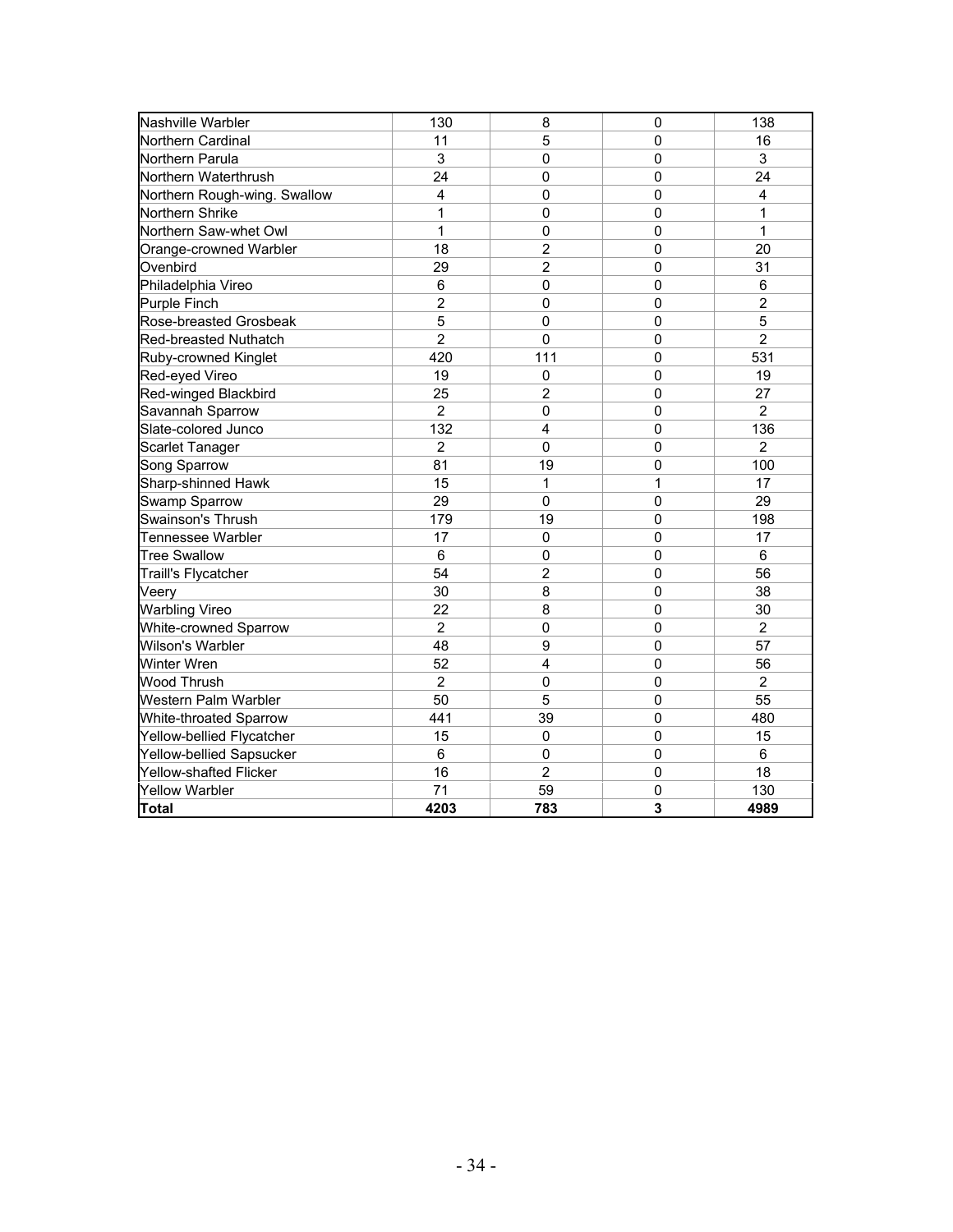**Appendix G**. Monthly Fat Scores, Fall 2003



# **Monthly Fat scores**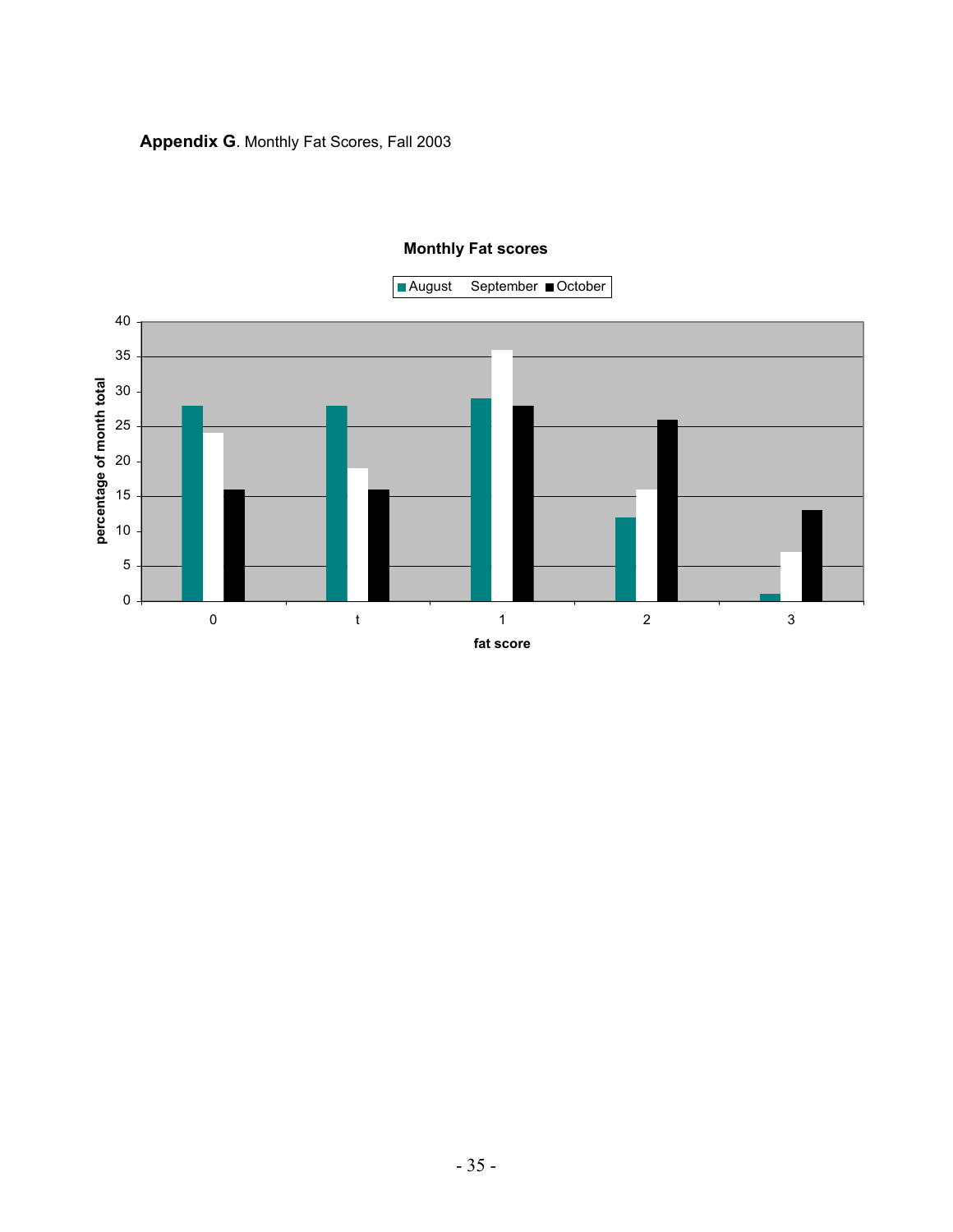| <b>AMGO</b><br>34<br>39<br>0<br>0<br>0<br>0<br>3<br>0<br>1<br>0<br>0<br>0<br>1<br><b>AMRE</b><br>$\mathbf 0$<br>$\pmb{0}$<br>$\pmb{0}$<br>21<br>4<br>0<br>14<br>20<br>$\pmb{0}$<br>63<br>0<br>4<br>0<br><b>AMRO</b><br>0<br>$\pmb{0}$<br>0<br>$\mathbf 0$<br>0<br>27<br>6<br>4<br>1<br>0<br>46<br>0<br>8<br>1<br>$\overline{2}$<br><b>AMWO</b><br>$\mathbf 0$<br>0<br>$\mathbf 0$<br>0<br>0<br>$\mathbf 0$<br>0<br>1<br>0<br>0<br>$\mathbf 0$<br>$\mathbf 0$<br>0<br><b>ATSP</b><br>$\mathbf 0$<br>0<br>$\pmb{0}$<br>0<br>$\mathbf 0$<br>$\mathbf 0$<br>0<br>14<br>36<br>$\pmb{0}$<br>50<br>1<br>1<br><b>BANS</b><br>$\mathbf 0$<br>0<br>$\pmb{0}$<br>$\mathbf 0$<br>$\mathbf 0$<br>0<br>$\mathbf 0$<br>0<br>0<br>$\pmb{0}$<br>$\pmb{0}$<br>$\mathbf 0$<br>3<br>3<br><b>BAOR</b><br>$\mathbf 0$<br>$\mathbf 0$<br>0<br>0<br>4<br>$\mathbf 0$<br>0<br>$\mathbf 0$<br>$\mathbf 0$<br>10<br>3<br>$\mathbf 0$<br>$\mathbf 0$<br>3<br><b>BARS</b><br>$\mathbf 0$<br>0<br>$\mathbf 0$<br>0<br>0<br>0<br>0<br>0<br>$\mathbf 0$<br><b>BAWW</b><br>$\mathbf 0$<br>$\pmb{0}$<br>$\mathbf 0$<br>4<br>$\mathbf 0$<br>0<br>6<br>1<br>$\overline{2}$<br>$\mathsf 0$<br>$\pmb{0}$<br>13<br>0<br>6<br><b>BBWA</b><br>$\pmb{0}$<br>$\pmb{0}$<br>$\pmb{0}$<br>$\pmb{0}$<br>$\overline{\mathbf{c}}$<br>$\pmb{0}$<br>0<br>0<br>$\mathbf 0$<br>0<br>$\mathbf 0$<br>4<br><b>BCCH</b><br>$\pmb{0}$<br>$\pmb{0}$<br>$\pmb{0}$<br>$\overline{\mathbf{c}}$<br>0<br>7<br>3<br>18<br>$\,6$<br>0<br>36<br>0<br>0<br><b>BHCO</b><br>4<br>0<br>0<br>0<br>0<br>4<br>0<br>0<br>0<br>0<br>0<br>0<br>0<br><b>BHVI</b><br>6<br>$\mathbf 5$<br>11<br>0<br>0<br>0<br>0<br>$\pmb{0}$<br>0<br>0<br>0<br>0<br>0<br>$\overline{\mathbf{4}}$<br><b>BLBW</b><br>3<br>0<br>0<br>0<br>0<br>0<br>0<br>0<br>1<br>0<br>0<br>0<br><b>BLJA</b><br>$\mathbf 0$<br>0<br>$\mathsf 0$<br>103<br>123<br>$\mathbf 0$<br>0<br>$\mathbf 0$<br>0<br>0<br>20<br>0<br>0<br><b>BLPW</b><br>$\mathbf 0$<br>$\pmb{0}$<br>$\mathbf 0$<br>$\mathsf 0$<br>5<br>48<br>$\mathbf 0$<br>$\mathsf 0$<br>61<br>0<br>4<br>$\overline{4}$<br>0<br>$\boldsymbol{9}$<br><b>BRCR</b><br>$\mathbf 0$<br>$\mathbf 0$<br>$\pmb{0}$<br>$\pmb{0}$<br>$\mathbf 0$<br>$\pmb{0}$<br>0<br>$\mathsf 0$<br>124<br>0<br>140<br>7<br>$\overline{2}$<br>8<br>$\overline{2}$<br><b>BRTH</b><br>$\pmb{0}$<br>0<br>$\pmb{0}$<br>$\pmb{0}$<br>0<br>$\pmb{0}$<br>0<br>0<br>13<br>1<br>$\overline{2}$<br>11<br>$\mathbf 0$<br>42<br><b>BTBW</b><br>$\mathbf 0$<br>0<br>$\pmb{0}$<br>0<br>0<br>20<br>9<br>$\mathsf 0$<br>$\mathsf 0$<br>$\mathbf 0$<br>0<br>$\pmb{0}$<br>0<br>4<br>$\mathbf 0$<br>0<br>$\mathsf 0$<br>16<br>$\mathsf 0$<br>$\mathsf 0$<br>24<br><b>BTNW</b><br>4<br>1<br>$\mathbf 0$<br>0<br>$\pmb{0}$<br>0<br>5<br>$\mathbf 0$<br>0<br>0<br>0<br>$\mathbf 0$<br>10<br><b>CAWA</b><br>4<br>$\overline{7}$<br>12<br><b>CEDW</b><br>$\mathbf 0$<br>0<br>$\mathbf 0$<br>0<br>$\mathbf 0$<br>$\mathbf 0$<br>0<br>0<br>0<br>$\mathbf 0$<br>19<br><b>CHSP</b><br>$\overline{c}$<br>$\mathbf 0$<br>0<br>$\mathbf 0$<br>0<br>$\overline{\mathbf{c}}$<br>$\mathbf 0$<br>0<br>$\mathbf 0$<br>$\mathbf 0$<br>0<br>0<br>$\mathbf 0$<br>5<br><b>CMWA</b><br>$\mathbf 0$<br>0<br>$\mathbf 0$<br>0<br>1<br>3<br>$\mathbf 0$<br>$\mathbf 0$<br>$\mathbf 0$<br>0<br>0<br>1<br><b>COGR</b><br>$\pmb{0}$<br>$\mathbf 0$<br>0<br>$\mathbf 0$<br>$\pmb{0}$<br>$\pmb{0}$<br>$\mathbf 0$<br>4<br>$\mathbf 0$<br>0<br>$\overline{4}$<br>0<br>0<br><b>COHA</b><br>$\pmb{0}$<br>0<br>$\pmb{0}$<br>1<br>0<br>0<br>0<br>0<br>0<br>0<br>0<br>1<br>0<br><b>CONW</b><br>1<br>1<br>0<br>0<br>0<br>0<br>$\mathbf 0$<br>0<br>0<br>0<br>0<br>0<br>0<br>COYE<br>36<br>$\mathbf 5$<br>3<br>11<br>3<br>58<br>0<br>0<br>$\pmb{0}$<br>0<br>0<br>0<br>0<br><b>CSWA</b><br>12<br>29<br>0<br>0<br>0<br>8<br>0<br>9<br>0<br>0<br>0<br>0<br>0<br>3<br><b>DOWO</b><br>$\mathbf 0$<br>0<br>3<br>$\mathbf 0$<br>0<br>$\mathbf 0$<br>0<br>0<br>0<br>0<br>$\mathbf 0$<br>0<br>$\overline{2}$<br>$\overline{2}$<br>$\overline{2}$<br>$\pmb{0}$<br>6<br><b>EAKI</b><br>$\mathbf 0$<br>$\pmb{0}$<br>$\mathbf 0$<br>$\mathbf 0$<br>0<br>0<br>0<br>0<br><b>EAPH</b><br>$\overline{c}$<br>$\mathsf 0$<br>$\mathbf 0$<br>$\mathbf 0$<br>$\pmb{0}$<br>$\pmb{0}$<br>0<br>$\mathbf 0$<br>8<br>18<br>1<br>0<br>29<br>1<br>$\mathbf 0$<br>$\overline{2}$<br>3<br><b>EATO</b><br>$\pmb{0}$<br>$\mathbf 0$<br>$\pmb{0}$<br>$\pmb{0}$<br>0<br>$\pmb{0}$<br>$\mathbf 0$<br>$\mathbf 0$<br>$\pmb{0}$<br>1<br>9<br>3<br>1<br>3<br>1<br><b>EAWP</b><br>$\mathbf 0$<br>0<br>$\mathbf 0$<br>0<br>0<br>$\mathbf 0$<br>$\pmb{0}$<br>3<br>8<br>13<br>0<br>0<br>24<br><b>EUST</b><br>$\mathbf 0$<br>0<br>$\pmb{0}$<br>0<br>0<br>$\mathbf 0$<br>$\mathbf 0$<br><b>EWCS</b><br>21<br>1<br>$\mathbf 0$<br>0<br>$\pmb{0}$<br>0<br>$\mathbf 0$<br>0<br>$\mathbf 0$<br>18<br>0<br>$\mathbf 0$<br>40<br><b>FISP</b><br>$\pmb{0}$<br>0<br>6<br>0<br>0<br>0<br>1<br>$\mathbf 0$<br>0<br>$\mathbf 0$<br>5<br>$\mathbf 0$<br>$\mathbf 0$<br>$\overline{18}$<br><b>FOSP</b><br>0<br>$\pmb{0}$<br>0<br>0<br>$\mathbf 0$<br>$\mathbf 0$<br>0<br>18<br>0<br>0<br>$\pmb{0}$<br>$\pmb{0}$<br><b>GCFL</b><br>3<br>4<br>0<br>0<br>0<br>0<br>1<br>0<br>$\mathbf 0$<br>0<br>0<br>0<br>0<br><b>GCKI</b><br>$\overline{2}$<br>0<br>0<br>0<br>0<br>0<br>0<br>0<br>0<br>482<br>42<br>0<br>526<br><b>GCTH</b><br>$\mathbf 0$<br>0<br>0<br>0<br>22<br>$\overline{7}$<br>0<br>0<br>19<br>0<br>0<br>52<br>4<br><b>GRCA</b><br>0<br>41<br>$\overline{2}$<br>0<br>25<br>11<br>0<br>0<br>0<br>0<br>6<br>0<br>85<br><b>GWCS</b><br>$\overline{2}$<br>0<br>0<br>$\overline{2}$<br>0<br>0<br>0<br>0<br>0<br>0<br>0<br>0<br>0<br><b>HETH</b><br>0<br>171<br>0<br>200<br>0<br>0<br>0<br>14<br>0<br>0<br>0<br>8<br>7<br><b>HOWR</b><br>0<br>$\overline{c}$<br>0<br>$\mathbf 0$<br>$\mathbf{1}$<br>0<br>0<br>0<br>0<br>0<br>0<br>0<br>3<br>3<br>$\mathbf 0$<br>3<br><b>INBU</b><br>0<br>0<br>0<br>0<br>0<br>0<br>0<br>0<br>0<br>0<br>3<br>LEFL<br>0<br>$\mathbf 0$<br>33<br>0<br>0<br>$\mathbf 0$<br>0<br>0<br>11<br>10<br>0<br>57<br><b>LISP</b><br>0<br>27<br>0<br>$\Omega$<br>$\overline{4}$<br>12<br>0<br>0<br>0<br>0<br>0<br>0<br>43<br><b>MAWA</b><br>6<br>0<br>0<br>0<br>0<br>0<br>42<br>0<br>13<br>55<br>8<br>0<br>124<br>0<br>0<br><b>MAWR</b><br>0<br>0<br>0<br>0<br>0<br>0<br>0<br>0<br>$\mathbf{1}$<br>0<br>$\mathbf{1}$<br>$\mathbf{1}$<br>0<br>$\overline{7}$<br>$\pmb{0}$<br>6<br>$\pmb{0}$<br>0<br>$\pmb{0}$<br><b>MOWA</b><br>0<br>0<br>0<br>0<br>0<br>17<br>0<br>0<br>0<br>28<br>$\mathbf{1}$<br>0<br>0<br>0<br><b>MYWA</b><br>0<br>120<br>0<br>166 | <b>Species</b> | Jan | Feb | Mar | Apr | <b>May</b> | Jun | Jul | Aug | Sep | Oct | Nov | <b>Dec</b> | <b>Total</b> |
|-----------------------------------------------------------------------------------------------------------------------------------------------------------------------------------------------------------------------------------------------------------------------------------------------------------------------------------------------------------------------------------------------------------------------------------------------------------------------------------------------------------------------------------------------------------------------------------------------------------------------------------------------------------------------------------------------------------------------------------------------------------------------------------------------------------------------------------------------------------------------------------------------------------------------------------------------------------------------------------------------------------------------------------------------------------------------------------------------------------------------------------------------------------------------------------------------------------------------------------------------------------------------------------------------------------------------------------------------------------------------------------------------------------------------------------------------------------------------------------------------------------------------------------------------------------------------------------------------------------------------------------------------------------------------------------------------------------------------------------------------------------------------------------------------------------------------------------------------------------------------------------------------------------------------------------------------------------------------------------------------------------------------------------------------------------------------------------------------------------------------------------------------------------------------------------------------------------------------------------------------------------------------------------------------------------------------------------------------------------------------------------------------------------------------------------------------------------------------------------------------------------------------------------------------------------------------------------------------------------------------------------------------------------------------------------------------------------------------------------------------------------------------------------------------------------------------------------------------------------------------------------------------------------------------------------------------------------------------------------------------------------------------------------------------------------------------------------------------------------------------------------------------------------------------------------------------------------------------------------------------------------------------------------------------------------------------------------------------------------------------------------------------------------------------------------------------------------------------------------------------------------------------------------------------------------------------------------------------------------------------------------------------------------------------------------------------------------------------------------------------------------------------------------------------------------------------------------------------------------------------------------------------------------------------------------------------------------------------------------------------------------------------------------------------------------------------------------------------------------------------------------------------------------------------------------------------------------------------------------------------------------------------------------------------------------------------------------------------------------------------------------------------------------------------------------------------------------------------------------------------------------------------------------------------------------------------------------------------------------------------------------------------------------------------------------------------------------------------------------------------------------------------------------------------------------------------------------------------------------------------------------------------------------------------------------------------------------------------------------------------------------------------------------------------------------------------------------------------------------------------------------------------------------------------------------------------------------------------------------------------------------------------------------------------------------------------------------------------------------------------------------------------------------------------------------------------------------------------------------------------------------------------------------------------------------------------------------------------------------------------------------------------------------------------------------------------------------------------------------------------------------------------------------------------------------------------------------------------------------------------------------------------------------------------------------------------------------------------------------------------------------------------------------------------------------------------------------------------------------------------------------------------------------------------------------------------------------------------------------------------------------------------------------------------------------------------------------------------------------------------------------------------------------------------------------------------------------------------------------------------------------------------------------------------------------------|----------------|-----|-----|-----|-----|------------|-----|-----|-----|-----|-----|-----|------------|--------------|
|                                                                                                                                                                                                                                                                                                                                                                                                                                                                                                                                                                                                                                                                                                                                                                                                                                                                                                                                                                                                                                                                                                                                                                                                                                                                                                                                                                                                                                                                                                                                                                                                                                                                                                                                                                                                                                                                                                                                                                                                                                                                                                                                                                                                                                                                                                                                                                                                                                                                                                                                                                                                                                                                                                                                                                                                                                                                                                                                                                                                                                                                                                                                                                                                                                                                                                                                                                                                                                                                                                                                                                                                                                                                                                                                                                                                                                                                                                                                                                                                                                                                                                                                                                                                                                                                                                                                                                                                                                                                                                                                                                                                                                                                                                                                                                                                                                                                                                                                                                                                                                                                                                                                                                                                                                                                                                                                                                                                                                                                                                                                                                                                                                                                                                                                                                                                                                                                                                                                                                                                                                                                                                                                                                                                                                                                                                                                                                                                                                                                                                                                                                 |                |     |     |     |     |            |     |     |     |     |     |     |            |              |
|                                                                                                                                                                                                                                                                                                                                                                                                                                                                                                                                                                                                                                                                                                                                                                                                                                                                                                                                                                                                                                                                                                                                                                                                                                                                                                                                                                                                                                                                                                                                                                                                                                                                                                                                                                                                                                                                                                                                                                                                                                                                                                                                                                                                                                                                                                                                                                                                                                                                                                                                                                                                                                                                                                                                                                                                                                                                                                                                                                                                                                                                                                                                                                                                                                                                                                                                                                                                                                                                                                                                                                                                                                                                                                                                                                                                                                                                                                                                                                                                                                                                                                                                                                                                                                                                                                                                                                                                                                                                                                                                                                                                                                                                                                                                                                                                                                                                                                                                                                                                                                                                                                                                                                                                                                                                                                                                                                                                                                                                                                                                                                                                                                                                                                                                                                                                                                                                                                                                                                                                                                                                                                                                                                                                                                                                                                                                                                                                                                                                                                                                                                 |                |     |     |     |     |            |     |     |     |     |     |     |            |              |
|                                                                                                                                                                                                                                                                                                                                                                                                                                                                                                                                                                                                                                                                                                                                                                                                                                                                                                                                                                                                                                                                                                                                                                                                                                                                                                                                                                                                                                                                                                                                                                                                                                                                                                                                                                                                                                                                                                                                                                                                                                                                                                                                                                                                                                                                                                                                                                                                                                                                                                                                                                                                                                                                                                                                                                                                                                                                                                                                                                                                                                                                                                                                                                                                                                                                                                                                                                                                                                                                                                                                                                                                                                                                                                                                                                                                                                                                                                                                                                                                                                                                                                                                                                                                                                                                                                                                                                                                                                                                                                                                                                                                                                                                                                                                                                                                                                                                                                                                                                                                                                                                                                                                                                                                                                                                                                                                                                                                                                                                                                                                                                                                                                                                                                                                                                                                                                                                                                                                                                                                                                                                                                                                                                                                                                                                                                                                                                                                                                                                                                                                                                 |                |     |     |     |     |            |     |     |     |     |     |     |            |              |
|                                                                                                                                                                                                                                                                                                                                                                                                                                                                                                                                                                                                                                                                                                                                                                                                                                                                                                                                                                                                                                                                                                                                                                                                                                                                                                                                                                                                                                                                                                                                                                                                                                                                                                                                                                                                                                                                                                                                                                                                                                                                                                                                                                                                                                                                                                                                                                                                                                                                                                                                                                                                                                                                                                                                                                                                                                                                                                                                                                                                                                                                                                                                                                                                                                                                                                                                                                                                                                                                                                                                                                                                                                                                                                                                                                                                                                                                                                                                                                                                                                                                                                                                                                                                                                                                                                                                                                                                                                                                                                                                                                                                                                                                                                                                                                                                                                                                                                                                                                                                                                                                                                                                                                                                                                                                                                                                                                                                                                                                                                                                                                                                                                                                                                                                                                                                                                                                                                                                                                                                                                                                                                                                                                                                                                                                                                                                                                                                                                                                                                                                                                 |                |     |     |     |     |            |     |     |     |     |     |     |            |              |
|                                                                                                                                                                                                                                                                                                                                                                                                                                                                                                                                                                                                                                                                                                                                                                                                                                                                                                                                                                                                                                                                                                                                                                                                                                                                                                                                                                                                                                                                                                                                                                                                                                                                                                                                                                                                                                                                                                                                                                                                                                                                                                                                                                                                                                                                                                                                                                                                                                                                                                                                                                                                                                                                                                                                                                                                                                                                                                                                                                                                                                                                                                                                                                                                                                                                                                                                                                                                                                                                                                                                                                                                                                                                                                                                                                                                                                                                                                                                                                                                                                                                                                                                                                                                                                                                                                                                                                                                                                                                                                                                                                                                                                                                                                                                                                                                                                                                                                                                                                                                                                                                                                                                                                                                                                                                                                                                                                                                                                                                                                                                                                                                                                                                                                                                                                                                                                                                                                                                                                                                                                                                                                                                                                                                                                                                                                                                                                                                                                                                                                                                                                 |                |     |     |     |     |            |     |     |     |     |     |     |            |              |
|                                                                                                                                                                                                                                                                                                                                                                                                                                                                                                                                                                                                                                                                                                                                                                                                                                                                                                                                                                                                                                                                                                                                                                                                                                                                                                                                                                                                                                                                                                                                                                                                                                                                                                                                                                                                                                                                                                                                                                                                                                                                                                                                                                                                                                                                                                                                                                                                                                                                                                                                                                                                                                                                                                                                                                                                                                                                                                                                                                                                                                                                                                                                                                                                                                                                                                                                                                                                                                                                                                                                                                                                                                                                                                                                                                                                                                                                                                                                                                                                                                                                                                                                                                                                                                                                                                                                                                                                                                                                                                                                                                                                                                                                                                                                                                                                                                                                                                                                                                                                                                                                                                                                                                                                                                                                                                                                                                                                                                                                                                                                                                                                                                                                                                                                                                                                                                                                                                                                                                                                                                                                                                                                                                                                                                                                                                                                                                                                                                                                                                                                                                 |                |     |     |     |     |            |     |     |     |     |     |     |            |              |
|                                                                                                                                                                                                                                                                                                                                                                                                                                                                                                                                                                                                                                                                                                                                                                                                                                                                                                                                                                                                                                                                                                                                                                                                                                                                                                                                                                                                                                                                                                                                                                                                                                                                                                                                                                                                                                                                                                                                                                                                                                                                                                                                                                                                                                                                                                                                                                                                                                                                                                                                                                                                                                                                                                                                                                                                                                                                                                                                                                                                                                                                                                                                                                                                                                                                                                                                                                                                                                                                                                                                                                                                                                                                                                                                                                                                                                                                                                                                                                                                                                                                                                                                                                                                                                                                                                                                                                                                                                                                                                                                                                                                                                                                                                                                                                                                                                                                                                                                                                                                                                                                                                                                                                                                                                                                                                                                                                                                                                                                                                                                                                                                                                                                                                                                                                                                                                                                                                                                                                                                                                                                                                                                                                                                                                                                                                                                                                                                                                                                                                                                                                 |                |     |     |     |     |            |     |     |     |     |     |     |            |              |
|                                                                                                                                                                                                                                                                                                                                                                                                                                                                                                                                                                                                                                                                                                                                                                                                                                                                                                                                                                                                                                                                                                                                                                                                                                                                                                                                                                                                                                                                                                                                                                                                                                                                                                                                                                                                                                                                                                                                                                                                                                                                                                                                                                                                                                                                                                                                                                                                                                                                                                                                                                                                                                                                                                                                                                                                                                                                                                                                                                                                                                                                                                                                                                                                                                                                                                                                                                                                                                                                                                                                                                                                                                                                                                                                                                                                                                                                                                                                                                                                                                                                                                                                                                                                                                                                                                                                                                                                                                                                                                                                                                                                                                                                                                                                                                                                                                                                                                                                                                                                                                                                                                                                                                                                                                                                                                                                                                                                                                                                                                                                                                                                                                                                                                                                                                                                                                                                                                                                                                                                                                                                                                                                                                                                                                                                                                                                                                                                                                                                                                                                                                 |                |     |     |     |     |            |     |     |     |     |     |     |            |              |
|                                                                                                                                                                                                                                                                                                                                                                                                                                                                                                                                                                                                                                                                                                                                                                                                                                                                                                                                                                                                                                                                                                                                                                                                                                                                                                                                                                                                                                                                                                                                                                                                                                                                                                                                                                                                                                                                                                                                                                                                                                                                                                                                                                                                                                                                                                                                                                                                                                                                                                                                                                                                                                                                                                                                                                                                                                                                                                                                                                                                                                                                                                                                                                                                                                                                                                                                                                                                                                                                                                                                                                                                                                                                                                                                                                                                                                                                                                                                                                                                                                                                                                                                                                                                                                                                                                                                                                                                                                                                                                                                                                                                                                                                                                                                                                                                                                                                                                                                                                                                                                                                                                                                                                                                                                                                                                                                                                                                                                                                                                                                                                                                                                                                                                                                                                                                                                                                                                                                                                                                                                                                                                                                                                                                                                                                                                                                                                                                                                                                                                                                                                 |                |     |     |     |     |            |     |     |     |     |     |     |            |              |
|                                                                                                                                                                                                                                                                                                                                                                                                                                                                                                                                                                                                                                                                                                                                                                                                                                                                                                                                                                                                                                                                                                                                                                                                                                                                                                                                                                                                                                                                                                                                                                                                                                                                                                                                                                                                                                                                                                                                                                                                                                                                                                                                                                                                                                                                                                                                                                                                                                                                                                                                                                                                                                                                                                                                                                                                                                                                                                                                                                                                                                                                                                                                                                                                                                                                                                                                                                                                                                                                                                                                                                                                                                                                                                                                                                                                                                                                                                                                                                                                                                                                                                                                                                                                                                                                                                                                                                                                                                                                                                                                                                                                                                                                                                                                                                                                                                                                                                                                                                                                                                                                                                                                                                                                                                                                                                                                                                                                                                                                                                                                                                                                                                                                                                                                                                                                                                                                                                                                                                                                                                                                                                                                                                                                                                                                                                                                                                                                                                                                                                                                                                 |                |     |     |     |     |            |     |     |     |     |     |     |            |              |
|                                                                                                                                                                                                                                                                                                                                                                                                                                                                                                                                                                                                                                                                                                                                                                                                                                                                                                                                                                                                                                                                                                                                                                                                                                                                                                                                                                                                                                                                                                                                                                                                                                                                                                                                                                                                                                                                                                                                                                                                                                                                                                                                                                                                                                                                                                                                                                                                                                                                                                                                                                                                                                                                                                                                                                                                                                                                                                                                                                                                                                                                                                                                                                                                                                                                                                                                                                                                                                                                                                                                                                                                                                                                                                                                                                                                                                                                                                                                                                                                                                                                                                                                                                                                                                                                                                                                                                                                                                                                                                                                                                                                                                                                                                                                                                                                                                                                                                                                                                                                                                                                                                                                                                                                                                                                                                                                                                                                                                                                                                                                                                                                                                                                                                                                                                                                                                                                                                                                                                                                                                                                                                                                                                                                                                                                                                                                                                                                                                                                                                                                                                 |                |     |     |     |     |            |     |     |     |     |     |     |            |              |
|                                                                                                                                                                                                                                                                                                                                                                                                                                                                                                                                                                                                                                                                                                                                                                                                                                                                                                                                                                                                                                                                                                                                                                                                                                                                                                                                                                                                                                                                                                                                                                                                                                                                                                                                                                                                                                                                                                                                                                                                                                                                                                                                                                                                                                                                                                                                                                                                                                                                                                                                                                                                                                                                                                                                                                                                                                                                                                                                                                                                                                                                                                                                                                                                                                                                                                                                                                                                                                                                                                                                                                                                                                                                                                                                                                                                                                                                                                                                                                                                                                                                                                                                                                                                                                                                                                                                                                                                                                                                                                                                                                                                                                                                                                                                                                                                                                                                                                                                                                                                                                                                                                                                                                                                                                                                                                                                                                                                                                                                                                                                                                                                                                                                                                                                                                                                                                                                                                                                                                                                                                                                                                                                                                                                                                                                                                                                                                                                                                                                                                                                                                 |                |     |     |     |     |            |     |     |     |     |     |     |            |              |
|                                                                                                                                                                                                                                                                                                                                                                                                                                                                                                                                                                                                                                                                                                                                                                                                                                                                                                                                                                                                                                                                                                                                                                                                                                                                                                                                                                                                                                                                                                                                                                                                                                                                                                                                                                                                                                                                                                                                                                                                                                                                                                                                                                                                                                                                                                                                                                                                                                                                                                                                                                                                                                                                                                                                                                                                                                                                                                                                                                                                                                                                                                                                                                                                                                                                                                                                                                                                                                                                                                                                                                                                                                                                                                                                                                                                                                                                                                                                                                                                                                                                                                                                                                                                                                                                                                                                                                                                                                                                                                                                                                                                                                                                                                                                                                                                                                                                                                                                                                                                                                                                                                                                                                                                                                                                                                                                                                                                                                                                                                                                                                                                                                                                                                                                                                                                                                                                                                                                                                                                                                                                                                                                                                                                                                                                                                                                                                                                                                                                                                                                                                 |                |     |     |     |     |            |     |     |     |     |     |     |            |              |
|                                                                                                                                                                                                                                                                                                                                                                                                                                                                                                                                                                                                                                                                                                                                                                                                                                                                                                                                                                                                                                                                                                                                                                                                                                                                                                                                                                                                                                                                                                                                                                                                                                                                                                                                                                                                                                                                                                                                                                                                                                                                                                                                                                                                                                                                                                                                                                                                                                                                                                                                                                                                                                                                                                                                                                                                                                                                                                                                                                                                                                                                                                                                                                                                                                                                                                                                                                                                                                                                                                                                                                                                                                                                                                                                                                                                                                                                                                                                                                                                                                                                                                                                                                                                                                                                                                                                                                                                                                                                                                                                                                                                                                                                                                                                                                                                                                                                                                                                                                                                                                                                                                                                                                                                                                                                                                                                                                                                                                                                                                                                                                                                                                                                                                                                                                                                                                                                                                                                                                                                                                                                                                                                                                                                                                                                                                                                                                                                                                                                                                                                                                 |                |     |     |     |     |            |     |     |     |     |     |     |            |              |
|                                                                                                                                                                                                                                                                                                                                                                                                                                                                                                                                                                                                                                                                                                                                                                                                                                                                                                                                                                                                                                                                                                                                                                                                                                                                                                                                                                                                                                                                                                                                                                                                                                                                                                                                                                                                                                                                                                                                                                                                                                                                                                                                                                                                                                                                                                                                                                                                                                                                                                                                                                                                                                                                                                                                                                                                                                                                                                                                                                                                                                                                                                                                                                                                                                                                                                                                                                                                                                                                                                                                                                                                                                                                                                                                                                                                                                                                                                                                                                                                                                                                                                                                                                                                                                                                                                                                                                                                                                                                                                                                                                                                                                                                                                                                                                                                                                                                                                                                                                                                                                                                                                                                                                                                                                                                                                                                                                                                                                                                                                                                                                                                                                                                                                                                                                                                                                                                                                                                                                                                                                                                                                                                                                                                                                                                                                                                                                                                                                                                                                                                                                 |                |     |     |     |     |            |     |     |     |     |     |     |            |              |
|                                                                                                                                                                                                                                                                                                                                                                                                                                                                                                                                                                                                                                                                                                                                                                                                                                                                                                                                                                                                                                                                                                                                                                                                                                                                                                                                                                                                                                                                                                                                                                                                                                                                                                                                                                                                                                                                                                                                                                                                                                                                                                                                                                                                                                                                                                                                                                                                                                                                                                                                                                                                                                                                                                                                                                                                                                                                                                                                                                                                                                                                                                                                                                                                                                                                                                                                                                                                                                                                                                                                                                                                                                                                                                                                                                                                                                                                                                                                                                                                                                                                                                                                                                                                                                                                                                                                                                                                                                                                                                                                                                                                                                                                                                                                                                                                                                                                                                                                                                                                                                                                                                                                                                                                                                                                                                                                                                                                                                                                                                                                                                                                                                                                                                                                                                                                                                                                                                                                                                                                                                                                                                                                                                                                                                                                                                                                                                                                                                                                                                                                                                 |                |     |     |     |     |            |     |     |     |     |     |     |            |              |
|                                                                                                                                                                                                                                                                                                                                                                                                                                                                                                                                                                                                                                                                                                                                                                                                                                                                                                                                                                                                                                                                                                                                                                                                                                                                                                                                                                                                                                                                                                                                                                                                                                                                                                                                                                                                                                                                                                                                                                                                                                                                                                                                                                                                                                                                                                                                                                                                                                                                                                                                                                                                                                                                                                                                                                                                                                                                                                                                                                                                                                                                                                                                                                                                                                                                                                                                                                                                                                                                                                                                                                                                                                                                                                                                                                                                                                                                                                                                                                                                                                                                                                                                                                                                                                                                                                                                                                                                                                                                                                                                                                                                                                                                                                                                                                                                                                                                                                                                                                                                                                                                                                                                                                                                                                                                                                                                                                                                                                                                                                                                                                                                                                                                                                                                                                                                                                                                                                                                                                                                                                                                                                                                                                                                                                                                                                                                                                                                                                                                                                                                                                 |                |     |     |     |     |            |     |     |     |     |     |     |            |              |
|                                                                                                                                                                                                                                                                                                                                                                                                                                                                                                                                                                                                                                                                                                                                                                                                                                                                                                                                                                                                                                                                                                                                                                                                                                                                                                                                                                                                                                                                                                                                                                                                                                                                                                                                                                                                                                                                                                                                                                                                                                                                                                                                                                                                                                                                                                                                                                                                                                                                                                                                                                                                                                                                                                                                                                                                                                                                                                                                                                                                                                                                                                                                                                                                                                                                                                                                                                                                                                                                                                                                                                                                                                                                                                                                                                                                                                                                                                                                                                                                                                                                                                                                                                                                                                                                                                                                                                                                                                                                                                                                                                                                                                                                                                                                                                                                                                                                                                                                                                                                                                                                                                                                                                                                                                                                                                                                                                                                                                                                                                                                                                                                                                                                                                                                                                                                                                                                                                                                                                                                                                                                                                                                                                                                                                                                                                                                                                                                                                                                                                                                                                 |                |     |     |     |     |            |     |     |     |     |     |     |            |              |
|                                                                                                                                                                                                                                                                                                                                                                                                                                                                                                                                                                                                                                                                                                                                                                                                                                                                                                                                                                                                                                                                                                                                                                                                                                                                                                                                                                                                                                                                                                                                                                                                                                                                                                                                                                                                                                                                                                                                                                                                                                                                                                                                                                                                                                                                                                                                                                                                                                                                                                                                                                                                                                                                                                                                                                                                                                                                                                                                                                                                                                                                                                                                                                                                                                                                                                                                                                                                                                                                                                                                                                                                                                                                                                                                                                                                                                                                                                                                                                                                                                                                                                                                                                                                                                                                                                                                                                                                                                                                                                                                                                                                                                                                                                                                                                                                                                                                                                                                                                                                                                                                                                                                                                                                                                                                                                                                                                                                                                                                                                                                                                                                                                                                                                                                                                                                                                                                                                                                                                                                                                                                                                                                                                                                                                                                                                                                                                                                                                                                                                                                                                 |                |     |     |     |     |            |     |     |     |     |     |     |            |              |
|                                                                                                                                                                                                                                                                                                                                                                                                                                                                                                                                                                                                                                                                                                                                                                                                                                                                                                                                                                                                                                                                                                                                                                                                                                                                                                                                                                                                                                                                                                                                                                                                                                                                                                                                                                                                                                                                                                                                                                                                                                                                                                                                                                                                                                                                                                                                                                                                                                                                                                                                                                                                                                                                                                                                                                                                                                                                                                                                                                                                                                                                                                                                                                                                                                                                                                                                                                                                                                                                                                                                                                                                                                                                                                                                                                                                                                                                                                                                                                                                                                                                                                                                                                                                                                                                                                                                                                                                                                                                                                                                                                                                                                                                                                                                                                                                                                                                                                                                                                                                                                                                                                                                                                                                                                                                                                                                                                                                                                                                                                                                                                                                                                                                                                                                                                                                                                                                                                                                                                                                                                                                                                                                                                                                                                                                                                                                                                                                                                                                                                                                                                 |                |     |     |     |     |            |     |     |     |     |     |     |            |              |
|                                                                                                                                                                                                                                                                                                                                                                                                                                                                                                                                                                                                                                                                                                                                                                                                                                                                                                                                                                                                                                                                                                                                                                                                                                                                                                                                                                                                                                                                                                                                                                                                                                                                                                                                                                                                                                                                                                                                                                                                                                                                                                                                                                                                                                                                                                                                                                                                                                                                                                                                                                                                                                                                                                                                                                                                                                                                                                                                                                                                                                                                                                                                                                                                                                                                                                                                                                                                                                                                                                                                                                                                                                                                                                                                                                                                                                                                                                                                                                                                                                                                                                                                                                                                                                                                                                                                                                                                                                                                                                                                                                                                                                                                                                                                                                                                                                                                                                                                                                                                                                                                                                                                                                                                                                                                                                                                                                                                                                                                                                                                                                                                                                                                                                                                                                                                                                                                                                                                                                                                                                                                                                                                                                                                                                                                                                                                                                                                                                                                                                                                                                 |                |     |     |     |     |            |     |     |     |     |     |     |            |              |
|                                                                                                                                                                                                                                                                                                                                                                                                                                                                                                                                                                                                                                                                                                                                                                                                                                                                                                                                                                                                                                                                                                                                                                                                                                                                                                                                                                                                                                                                                                                                                                                                                                                                                                                                                                                                                                                                                                                                                                                                                                                                                                                                                                                                                                                                                                                                                                                                                                                                                                                                                                                                                                                                                                                                                                                                                                                                                                                                                                                                                                                                                                                                                                                                                                                                                                                                                                                                                                                                                                                                                                                                                                                                                                                                                                                                                                                                                                                                                                                                                                                                                                                                                                                                                                                                                                                                                                                                                                                                                                                                                                                                                                                                                                                                                                                                                                                                                                                                                                                                                                                                                                                                                                                                                                                                                                                                                                                                                                                                                                                                                                                                                                                                                                                                                                                                                                                                                                                                                                                                                                                                                                                                                                                                                                                                                                                                                                                                                                                                                                                                                                 |                |     |     |     |     |            |     |     |     |     |     |     |            |              |
|                                                                                                                                                                                                                                                                                                                                                                                                                                                                                                                                                                                                                                                                                                                                                                                                                                                                                                                                                                                                                                                                                                                                                                                                                                                                                                                                                                                                                                                                                                                                                                                                                                                                                                                                                                                                                                                                                                                                                                                                                                                                                                                                                                                                                                                                                                                                                                                                                                                                                                                                                                                                                                                                                                                                                                                                                                                                                                                                                                                                                                                                                                                                                                                                                                                                                                                                                                                                                                                                                                                                                                                                                                                                                                                                                                                                                                                                                                                                                                                                                                                                                                                                                                                                                                                                                                                                                                                                                                                                                                                                                                                                                                                                                                                                                                                                                                                                                                                                                                                                                                                                                                                                                                                                                                                                                                                                                                                                                                                                                                                                                                                                                                                                                                                                                                                                                                                                                                                                                                                                                                                                                                                                                                                                                                                                                                                                                                                                                                                                                                                                                                 |                |     |     |     |     |            |     |     |     |     |     |     |            |              |
|                                                                                                                                                                                                                                                                                                                                                                                                                                                                                                                                                                                                                                                                                                                                                                                                                                                                                                                                                                                                                                                                                                                                                                                                                                                                                                                                                                                                                                                                                                                                                                                                                                                                                                                                                                                                                                                                                                                                                                                                                                                                                                                                                                                                                                                                                                                                                                                                                                                                                                                                                                                                                                                                                                                                                                                                                                                                                                                                                                                                                                                                                                                                                                                                                                                                                                                                                                                                                                                                                                                                                                                                                                                                                                                                                                                                                                                                                                                                                                                                                                                                                                                                                                                                                                                                                                                                                                                                                                                                                                                                                                                                                                                                                                                                                                                                                                                                                                                                                                                                                                                                                                                                                                                                                                                                                                                                                                                                                                                                                                                                                                                                                                                                                                                                                                                                                                                                                                                                                                                                                                                                                                                                                                                                                                                                                                                                                                                                                                                                                                                                                                 |                |     |     |     |     |            |     |     |     |     |     |     |            |              |
|                                                                                                                                                                                                                                                                                                                                                                                                                                                                                                                                                                                                                                                                                                                                                                                                                                                                                                                                                                                                                                                                                                                                                                                                                                                                                                                                                                                                                                                                                                                                                                                                                                                                                                                                                                                                                                                                                                                                                                                                                                                                                                                                                                                                                                                                                                                                                                                                                                                                                                                                                                                                                                                                                                                                                                                                                                                                                                                                                                                                                                                                                                                                                                                                                                                                                                                                                                                                                                                                                                                                                                                                                                                                                                                                                                                                                                                                                                                                                                                                                                                                                                                                                                                                                                                                                                                                                                                                                                                                                                                                                                                                                                                                                                                                                                                                                                                                                                                                                                                                                                                                                                                                                                                                                                                                                                                                                                                                                                                                                                                                                                                                                                                                                                                                                                                                                                                                                                                                                                                                                                                                                                                                                                                                                                                                                                                                                                                                                                                                                                                                                                 |                |     |     |     |     |            |     |     |     |     |     |     |            |              |
|                                                                                                                                                                                                                                                                                                                                                                                                                                                                                                                                                                                                                                                                                                                                                                                                                                                                                                                                                                                                                                                                                                                                                                                                                                                                                                                                                                                                                                                                                                                                                                                                                                                                                                                                                                                                                                                                                                                                                                                                                                                                                                                                                                                                                                                                                                                                                                                                                                                                                                                                                                                                                                                                                                                                                                                                                                                                                                                                                                                                                                                                                                                                                                                                                                                                                                                                                                                                                                                                                                                                                                                                                                                                                                                                                                                                                                                                                                                                                                                                                                                                                                                                                                                                                                                                                                                                                                                                                                                                                                                                                                                                                                                                                                                                                                                                                                                                                                                                                                                                                                                                                                                                                                                                                                                                                                                                                                                                                                                                                                                                                                                                                                                                                                                                                                                                                                                                                                                                                                                                                                                                                                                                                                                                                                                                                                                                                                                                                                                                                                                                                                 |                |     |     |     |     |            |     |     |     |     |     |     |            |              |
|                                                                                                                                                                                                                                                                                                                                                                                                                                                                                                                                                                                                                                                                                                                                                                                                                                                                                                                                                                                                                                                                                                                                                                                                                                                                                                                                                                                                                                                                                                                                                                                                                                                                                                                                                                                                                                                                                                                                                                                                                                                                                                                                                                                                                                                                                                                                                                                                                                                                                                                                                                                                                                                                                                                                                                                                                                                                                                                                                                                                                                                                                                                                                                                                                                                                                                                                                                                                                                                                                                                                                                                                                                                                                                                                                                                                                                                                                                                                                                                                                                                                                                                                                                                                                                                                                                                                                                                                                                                                                                                                                                                                                                                                                                                                                                                                                                                                                                                                                                                                                                                                                                                                                                                                                                                                                                                                                                                                                                                                                                                                                                                                                                                                                                                                                                                                                                                                                                                                                                                                                                                                                                                                                                                                                                                                                                                                                                                                                                                                                                                                                                 |                |     |     |     |     |            |     |     |     |     |     |     |            |              |
|                                                                                                                                                                                                                                                                                                                                                                                                                                                                                                                                                                                                                                                                                                                                                                                                                                                                                                                                                                                                                                                                                                                                                                                                                                                                                                                                                                                                                                                                                                                                                                                                                                                                                                                                                                                                                                                                                                                                                                                                                                                                                                                                                                                                                                                                                                                                                                                                                                                                                                                                                                                                                                                                                                                                                                                                                                                                                                                                                                                                                                                                                                                                                                                                                                                                                                                                                                                                                                                                                                                                                                                                                                                                                                                                                                                                                                                                                                                                                                                                                                                                                                                                                                                                                                                                                                                                                                                                                                                                                                                                                                                                                                                                                                                                                                                                                                                                                                                                                                                                                                                                                                                                                                                                                                                                                                                                                                                                                                                                                                                                                                                                                                                                                                                                                                                                                                                                                                                                                                                                                                                                                                                                                                                                                                                                                                                                                                                                                                                                                                                                                                 |                |     |     |     |     |            |     |     |     |     |     |     |            |              |
|                                                                                                                                                                                                                                                                                                                                                                                                                                                                                                                                                                                                                                                                                                                                                                                                                                                                                                                                                                                                                                                                                                                                                                                                                                                                                                                                                                                                                                                                                                                                                                                                                                                                                                                                                                                                                                                                                                                                                                                                                                                                                                                                                                                                                                                                                                                                                                                                                                                                                                                                                                                                                                                                                                                                                                                                                                                                                                                                                                                                                                                                                                                                                                                                                                                                                                                                                                                                                                                                                                                                                                                                                                                                                                                                                                                                                                                                                                                                                                                                                                                                                                                                                                                                                                                                                                                                                                                                                                                                                                                                                                                                                                                                                                                                                                                                                                                                                                                                                                                                                                                                                                                                                                                                                                                                                                                                                                                                                                                                                                                                                                                                                                                                                                                                                                                                                                                                                                                                                                                                                                                                                                                                                                                                                                                                                                                                                                                                                                                                                                                                                                 |                |     |     |     |     |            |     |     |     |     |     |     |            |              |
|                                                                                                                                                                                                                                                                                                                                                                                                                                                                                                                                                                                                                                                                                                                                                                                                                                                                                                                                                                                                                                                                                                                                                                                                                                                                                                                                                                                                                                                                                                                                                                                                                                                                                                                                                                                                                                                                                                                                                                                                                                                                                                                                                                                                                                                                                                                                                                                                                                                                                                                                                                                                                                                                                                                                                                                                                                                                                                                                                                                                                                                                                                                                                                                                                                                                                                                                                                                                                                                                                                                                                                                                                                                                                                                                                                                                                                                                                                                                                                                                                                                                                                                                                                                                                                                                                                                                                                                                                                                                                                                                                                                                                                                                                                                                                                                                                                                                                                                                                                                                                                                                                                                                                                                                                                                                                                                                                                                                                                                                                                                                                                                                                                                                                                                                                                                                                                                                                                                                                                                                                                                                                                                                                                                                                                                                                                                                                                                                                                                                                                                                                                 |                |     |     |     |     |            |     |     |     |     |     |     |            |              |
|                                                                                                                                                                                                                                                                                                                                                                                                                                                                                                                                                                                                                                                                                                                                                                                                                                                                                                                                                                                                                                                                                                                                                                                                                                                                                                                                                                                                                                                                                                                                                                                                                                                                                                                                                                                                                                                                                                                                                                                                                                                                                                                                                                                                                                                                                                                                                                                                                                                                                                                                                                                                                                                                                                                                                                                                                                                                                                                                                                                                                                                                                                                                                                                                                                                                                                                                                                                                                                                                                                                                                                                                                                                                                                                                                                                                                                                                                                                                                                                                                                                                                                                                                                                                                                                                                                                                                                                                                                                                                                                                                                                                                                                                                                                                                                                                                                                                                                                                                                                                                                                                                                                                                                                                                                                                                                                                                                                                                                                                                                                                                                                                                                                                                                                                                                                                                                                                                                                                                                                                                                                                                                                                                                                                                                                                                                                                                                                                                                                                                                                                                                 |                |     |     |     |     |            |     |     |     |     |     |     |            |              |
|                                                                                                                                                                                                                                                                                                                                                                                                                                                                                                                                                                                                                                                                                                                                                                                                                                                                                                                                                                                                                                                                                                                                                                                                                                                                                                                                                                                                                                                                                                                                                                                                                                                                                                                                                                                                                                                                                                                                                                                                                                                                                                                                                                                                                                                                                                                                                                                                                                                                                                                                                                                                                                                                                                                                                                                                                                                                                                                                                                                                                                                                                                                                                                                                                                                                                                                                                                                                                                                                                                                                                                                                                                                                                                                                                                                                                                                                                                                                                                                                                                                                                                                                                                                                                                                                                                                                                                                                                                                                                                                                                                                                                                                                                                                                                                                                                                                                                                                                                                                                                                                                                                                                                                                                                                                                                                                                                                                                                                                                                                                                                                                                                                                                                                                                                                                                                                                                                                                                                                                                                                                                                                                                                                                                                                                                                                                                                                                                                                                                                                                                                                 |                |     |     |     |     |            |     |     |     |     |     |     |            |              |
|                                                                                                                                                                                                                                                                                                                                                                                                                                                                                                                                                                                                                                                                                                                                                                                                                                                                                                                                                                                                                                                                                                                                                                                                                                                                                                                                                                                                                                                                                                                                                                                                                                                                                                                                                                                                                                                                                                                                                                                                                                                                                                                                                                                                                                                                                                                                                                                                                                                                                                                                                                                                                                                                                                                                                                                                                                                                                                                                                                                                                                                                                                                                                                                                                                                                                                                                                                                                                                                                                                                                                                                                                                                                                                                                                                                                                                                                                                                                                                                                                                                                                                                                                                                                                                                                                                                                                                                                                                                                                                                                                                                                                                                                                                                                                                                                                                                                                                                                                                                                                                                                                                                                                                                                                                                                                                                                                                                                                                                                                                                                                                                                                                                                                                                                                                                                                                                                                                                                                                                                                                                                                                                                                                                                                                                                                                                                                                                                                                                                                                                                                                 |                |     |     |     |     |            |     |     |     |     |     |     |            |              |
|                                                                                                                                                                                                                                                                                                                                                                                                                                                                                                                                                                                                                                                                                                                                                                                                                                                                                                                                                                                                                                                                                                                                                                                                                                                                                                                                                                                                                                                                                                                                                                                                                                                                                                                                                                                                                                                                                                                                                                                                                                                                                                                                                                                                                                                                                                                                                                                                                                                                                                                                                                                                                                                                                                                                                                                                                                                                                                                                                                                                                                                                                                                                                                                                                                                                                                                                                                                                                                                                                                                                                                                                                                                                                                                                                                                                                                                                                                                                                                                                                                                                                                                                                                                                                                                                                                                                                                                                                                                                                                                                                                                                                                                                                                                                                                                                                                                                                                                                                                                                                                                                                                                                                                                                                                                                                                                                                                                                                                                                                                                                                                                                                                                                                                                                                                                                                                                                                                                                                                                                                                                                                                                                                                                                                                                                                                                                                                                                                                                                                                                                                                 |                |     |     |     |     |            |     |     |     |     |     |     |            |              |
|                                                                                                                                                                                                                                                                                                                                                                                                                                                                                                                                                                                                                                                                                                                                                                                                                                                                                                                                                                                                                                                                                                                                                                                                                                                                                                                                                                                                                                                                                                                                                                                                                                                                                                                                                                                                                                                                                                                                                                                                                                                                                                                                                                                                                                                                                                                                                                                                                                                                                                                                                                                                                                                                                                                                                                                                                                                                                                                                                                                                                                                                                                                                                                                                                                                                                                                                                                                                                                                                                                                                                                                                                                                                                                                                                                                                                                                                                                                                                                                                                                                                                                                                                                                                                                                                                                                                                                                                                                                                                                                                                                                                                                                                                                                                                                                                                                                                                                                                                                                                                                                                                                                                                                                                                                                                                                                                                                                                                                                                                                                                                                                                                                                                                                                                                                                                                                                                                                                                                                                                                                                                                                                                                                                                                                                                                                                                                                                                                                                                                                                                                                 |                |     |     |     |     |            |     |     |     |     |     |     |            |              |
|                                                                                                                                                                                                                                                                                                                                                                                                                                                                                                                                                                                                                                                                                                                                                                                                                                                                                                                                                                                                                                                                                                                                                                                                                                                                                                                                                                                                                                                                                                                                                                                                                                                                                                                                                                                                                                                                                                                                                                                                                                                                                                                                                                                                                                                                                                                                                                                                                                                                                                                                                                                                                                                                                                                                                                                                                                                                                                                                                                                                                                                                                                                                                                                                                                                                                                                                                                                                                                                                                                                                                                                                                                                                                                                                                                                                                                                                                                                                                                                                                                                                                                                                                                                                                                                                                                                                                                                                                                                                                                                                                                                                                                                                                                                                                                                                                                                                                                                                                                                                                                                                                                                                                                                                                                                                                                                                                                                                                                                                                                                                                                                                                                                                                                                                                                                                                                                                                                                                                                                                                                                                                                                                                                                                                                                                                                                                                                                                                                                                                                                                                                 |                |     |     |     |     |            |     |     |     |     |     |     |            |              |
|                                                                                                                                                                                                                                                                                                                                                                                                                                                                                                                                                                                                                                                                                                                                                                                                                                                                                                                                                                                                                                                                                                                                                                                                                                                                                                                                                                                                                                                                                                                                                                                                                                                                                                                                                                                                                                                                                                                                                                                                                                                                                                                                                                                                                                                                                                                                                                                                                                                                                                                                                                                                                                                                                                                                                                                                                                                                                                                                                                                                                                                                                                                                                                                                                                                                                                                                                                                                                                                                                                                                                                                                                                                                                                                                                                                                                                                                                                                                                                                                                                                                                                                                                                                                                                                                                                                                                                                                                                                                                                                                                                                                                                                                                                                                                                                                                                                                                                                                                                                                                                                                                                                                                                                                                                                                                                                                                                                                                                                                                                                                                                                                                                                                                                                                                                                                                                                                                                                                                                                                                                                                                                                                                                                                                                                                                                                                                                                                                                                                                                                                                                 |                |     |     |     |     |            |     |     |     |     |     |     |            |              |
|                                                                                                                                                                                                                                                                                                                                                                                                                                                                                                                                                                                                                                                                                                                                                                                                                                                                                                                                                                                                                                                                                                                                                                                                                                                                                                                                                                                                                                                                                                                                                                                                                                                                                                                                                                                                                                                                                                                                                                                                                                                                                                                                                                                                                                                                                                                                                                                                                                                                                                                                                                                                                                                                                                                                                                                                                                                                                                                                                                                                                                                                                                                                                                                                                                                                                                                                                                                                                                                                                                                                                                                                                                                                                                                                                                                                                                                                                                                                                                                                                                                                                                                                                                                                                                                                                                                                                                                                                                                                                                                                                                                                                                                                                                                                                                                                                                                                                                                                                                                                                                                                                                                                                                                                                                                                                                                                                                                                                                                                                                                                                                                                                                                                                                                                                                                                                                                                                                                                                                                                                                                                                                                                                                                                                                                                                                                                                                                                                                                                                                                                                                 |                |     |     |     |     |            |     |     |     |     |     |     |            |              |
|                                                                                                                                                                                                                                                                                                                                                                                                                                                                                                                                                                                                                                                                                                                                                                                                                                                                                                                                                                                                                                                                                                                                                                                                                                                                                                                                                                                                                                                                                                                                                                                                                                                                                                                                                                                                                                                                                                                                                                                                                                                                                                                                                                                                                                                                                                                                                                                                                                                                                                                                                                                                                                                                                                                                                                                                                                                                                                                                                                                                                                                                                                                                                                                                                                                                                                                                                                                                                                                                                                                                                                                                                                                                                                                                                                                                                                                                                                                                                                                                                                                                                                                                                                                                                                                                                                                                                                                                                                                                                                                                                                                                                                                                                                                                                                                                                                                                                                                                                                                                                                                                                                                                                                                                                                                                                                                                                                                                                                                                                                                                                                                                                                                                                                                                                                                                                                                                                                                                                                                                                                                                                                                                                                                                                                                                                                                                                                                                                                                                                                                                                                 |                |     |     |     |     |            |     |     |     |     |     |     |            |              |
|                                                                                                                                                                                                                                                                                                                                                                                                                                                                                                                                                                                                                                                                                                                                                                                                                                                                                                                                                                                                                                                                                                                                                                                                                                                                                                                                                                                                                                                                                                                                                                                                                                                                                                                                                                                                                                                                                                                                                                                                                                                                                                                                                                                                                                                                                                                                                                                                                                                                                                                                                                                                                                                                                                                                                                                                                                                                                                                                                                                                                                                                                                                                                                                                                                                                                                                                                                                                                                                                                                                                                                                                                                                                                                                                                                                                                                                                                                                                                                                                                                                                                                                                                                                                                                                                                                                                                                                                                                                                                                                                                                                                                                                                                                                                                                                                                                                                                                                                                                                                                                                                                                                                                                                                                                                                                                                                                                                                                                                                                                                                                                                                                                                                                                                                                                                                                                                                                                                                                                                                                                                                                                                                                                                                                                                                                                                                                                                                                                                                                                                                                                 |                |     |     |     |     |            |     |     |     |     |     |     |            |              |
|                                                                                                                                                                                                                                                                                                                                                                                                                                                                                                                                                                                                                                                                                                                                                                                                                                                                                                                                                                                                                                                                                                                                                                                                                                                                                                                                                                                                                                                                                                                                                                                                                                                                                                                                                                                                                                                                                                                                                                                                                                                                                                                                                                                                                                                                                                                                                                                                                                                                                                                                                                                                                                                                                                                                                                                                                                                                                                                                                                                                                                                                                                                                                                                                                                                                                                                                                                                                                                                                                                                                                                                                                                                                                                                                                                                                                                                                                                                                                                                                                                                                                                                                                                                                                                                                                                                                                                                                                                                                                                                                                                                                                                                                                                                                                                                                                                                                                                                                                                                                                                                                                                                                                                                                                                                                                                                                                                                                                                                                                                                                                                                                                                                                                                                                                                                                                                                                                                                                                                                                                                                                                                                                                                                                                                                                                                                                                                                                                                                                                                                                                                 |                |     |     |     |     |            |     |     |     |     |     |     |            |              |
|                                                                                                                                                                                                                                                                                                                                                                                                                                                                                                                                                                                                                                                                                                                                                                                                                                                                                                                                                                                                                                                                                                                                                                                                                                                                                                                                                                                                                                                                                                                                                                                                                                                                                                                                                                                                                                                                                                                                                                                                                                                                                                                                                                                                                                                                                                                                                                                                                                                                                                                                                                                                                                                                                                                                                                                                                                                                                                                                                                                                                                                                                                                                                                                                                                                                                                                                                                                                                                                                                                                                                                                                                                                                                                                                                                                                                                                                                                                                                                                                                                                                                                                                                                                                                                                                                                                                                                                                                                                                                                                                                                                                                                                                                                                                                                                                                                                                                                                                                                                                                                                                                                                                                                                                                                                                                                                                                                                                                                                                                                                                                                                                                                                                                                                                                                                                                                                                                                                                                                                                                                                                                                                                                                                                                                                                                                                                                                                                                                                                                                                                                                 |                |     |     |     |     |            |     |     |     |     |     |     |            |              |
|                                                                                                                                                                                                                                                                                                                                                                                                                                                                                                                                                                                                                                                                                                                                                                                                                                                                                                                                                                                                                                                                                                                                                                                                                                                                                                                                                                                                                                                                                                                                                                                                                                                                                                                                                                                                                                                                                                                                                                                                                                                                                                                                                                                                                                                                                                                                                                                                                                                                                                                                                                                                                                                                                                                                                                                                                                                                                                                                                                                                                                                                                                                                                                                                                                                                                                                                                                                                                                                                                                                                                                                                                                                                                                                                                                                                                                                                                                                                                                                                                                                                                                                                                                                                                                                                                                                                                                                                                                                                                                                                                                                                                                                                                                                                                                                                                                                                                                                                                                                                                                                                                                                                                                                                                                                                                                                                                                                                                                                                                                                                                                                                                                                                                                                                                                                                                                                                                                                                                                                                                                                                                                                                                                                                                                                                                                                                                                                                                                                                                                                                                                 |                |     |     |     |     |            |     |     |     |     |     |     |            |              |
|                                                                                                                                                                                                                                                                                                                                                                                                                                                                                                                                                                                                                                                                                                                                                                                                                                                                                                                                                                                                                                                                                                                                                                                                                                                                                                                                                                                                                                                                                                                                                                                                                                                                                                                                                                                                                                                                                                                                                                                                                                                                                                                                                                                                                                                                                                                                                                                                                                                                                                                                                                                                                                                                                                                                                                                                                                                                                                                                                                                                                                                                                                                                                                                                                                                                                                                                                                                                                                                                                                                                                                                                                                                                                                                                                                                                                                                                                                                                                                                                                                                                                                                                                                                                                                                                                                                                                                                                                                                                                                                                                                                                                                                                                                                                                                                                                                                                                                                                                                                                                                                                                                                                                                                                                                                                                                                                                                                                                                                                                                                                                                                                                                                                                                                                                                                                                                                                                                                                                                                                                                                                                                                                                                                                                                                                                                                                                                                                                                                                                                                                                                 |                |     |     |     |     |            |     |     |     |     |     |     |            |              |
|                                                                                                                                                                                                                                                                                                                                                                                                                                                                                                                                                                                                                                                                                                                                                                                                                                                                                                                                                                                                                                                                                                                                                                                                                                                                                                                                                                                                                                                                                                                                                                                                                                                                                                                                                                                                                                                                                                                                                                                                                                                                                                                                                                                                                                                                                                                                                                                                                                                                                                                                                                                                                                                                                                                                                                                                                                                                                                                                                                                                                                                                                                                                                                                                                                                                                                                                                                                                                                                                                                                                                                                                                                                                                                                                                                                                                                                                                                                                                                                                                                                                                                                                                                                                                                                                                                                                                                                                                                                                                                                                                                                                                                                                                                                                                                                                                                                                                                                                                                                                                                                                                                                                                                                                                                                                                                                                                                                                                                                                                                                                                                                                                                                                                                                                                                                                                                                                                                                                                                                                                                                                                                                                                                                                                                                                                                                                                                                                                                                                                                                                                                 |                |     |     |     |     |            |     |     |     |     |     |     |            |              |
|                                                                                                                                                                                                                                                                                                                                                                                                                                                                                                                                                                                                                                                                                                                                                                                                                                                                                                                                                                                                                                                                                                                                                                                                                                                                                                                                                                                                                                                                                                                                                                                                                                                                                                                                                                                                                                                                                                                                                                                                                                                                                                                                                                                                                                                                                                                                                                                                                                                                                                                                                                                                                                                                                                                                                                                                                                                                                                                                                                                                                                                                                                                                                                                                                                                                                                                                                                                                                                                                                                                                                                                                                                                                                                                                                                                                                                                                                                                                                                                                                                                                                                                                                                                                                                                                                                                                                                                                                                                                                                                                                                                                                                                                                                                                                                                                                                                                                                                                                                                                                                                                                                                                                                                                                                                                                                                                                                                                                                                                                                                                                                                                                                                                                                                                                                                                                                                                                                                                                                                                                                                                                                                                                                                                                                                                                                                                                                                                                                                                                                                                                                 |                |     |     |     |     |            |     |     |     |     |     |     |            |              |
|                                                                                                                                                                                                                                                                                                                                                                                                                                                                                                                                                                                                                                                                                                                                                                                                                                                                                                                                                                                                                                                                                                                                                                                                                                                                                                                                                                                                                                                                                                                                                                                                                                                                                                                                                                                                                                                                                                                                                                                                                                                                                                                                                                                                                                                                                                                                                                                                                                                                                                                                                                                                                                                                                                                                                                                                                                                                                                                                                                                                                                                                                                                                                                                                                                                                                                                                                                                                                                                                                                                                                                                                                                                                                                                                                                                                                                                                                                                                                                                                                                                                                                                                                                                                                                                                                                                                                                                                                                                                                                                                                                                                                                                                                                                                                                                                                                                                                                                                                                                                                                                                                                                                                                                                                                                                                                                                                                                                                                                                                                                                                                                                                                                                                                                                                                                                                                                                                                                                                                                                                                                                                                                                                                                                                                                                                                                                                                                                                                                                                                                                                                 |                |     |     |     |     |            |     |     |     |     |     |     |            |              |
|                                                                                                                                                                                                                                                                                                                                                                                                                                                                                                                                                                                                                                                                                                                                                                                                                                                                                                                                                                                                                                                                                                                                                                                                                                                                                                                                                                                                                                                                                                                                                                                                                                                                                                                                                                                                                                                                                                                                                                                                                                                                                                                                                                                                                                                                                                                                                                                                                                                                                                                                                                                                                                                                                                                                                                                                                                                                                                                                                                                                                                                                                                                                                                                                                                                                                                                                                                                                                                                                                                                                                                                                                                                                                                                                                                                                                                                                                                                                                                                                                                                                                                                                                                                                                                                                                                                                                                                                                                                                                                                                                                                                                                                                                                                                                                                                                                                                                                                                                                                                                                                                                                                                                                                                                                                                                                                                                                                                                                                                                                                                                                                                                                                                                                                                                                                                                                                                                                                                                                                                                                                                                                                                                                                                                                                                                                                                                                                                                                                                                                                                                                 |                |     |     |     |     |            |     |     |     |     |     |     |            |              |
|                                                                                                                                                                                                                                                                                                                                                                                                                                                                                                                                                                                                                                                                                                                                                                                                                                                                                                                                                                                                                                                                                                                                                                                                                                                                                                                                                                                                                                                                                                                                                                                                                                                                                                                                                                                                                                                                                                                                                                                                                                                                                                                                                                                                                                                                                                                                                                                                                                                                                                                                                                                                                                                                                                                                                                                                                                                                                                                                                                                                                                                                                                                                                                                                                                                                                                                                                                                                                                                                                                                                                                                                                                                                                                                                                                                                                                                                                                                                                                                                                                                                                                                                                                                                                                                                                                                                                                                                                                                                                                                                                                                                                                                                                                                                                                                                                                                                                                                                                                                                                                                                                                                                                                                                                                                                                                                                                                                                                                                                                                                                                                                                                                                                                                                                                                                                                                                                                                                                                                                                                                                                                                                                                                                                                                                                                                                                                                                                                                                                                                                                                                 |                |     |     |     |     |            |     |     |     |     |     |     |            |              |
|                                                                                                                                                                                                                                                                                                                                                                                                                                                                                                                                                                                                                                                                                                                                                                                                                                                                                                                                                                                                                                                                                                                                                                                                                                                                                                                                                                                                                                                                                                                                                                                                                                                                                                                                                                                                                                                                                                                                                                                                                                                                                                                                                                                                                                                                                                                                                                                                                                                                                                                                                                                                                                                                                                                                                                                                                                                                                                                                                                                                                                                                                                                                                                                                                                                                                                                                                                                                                                                                                                                                                                                                                                                                                                                                                                                                                                                                                                                                                                                                                                                                                                                                                                                                                                                                                                                                                                                                                                                                                                                                                                                                                                                                                                                                                                                                                                                                                                                                                                                                                                                                                                                                                                                                                                                                                                                                                                                                                                                                                                                                                                                                                                                                                                                                                                                                                                                                                                                                                                                                                                                                                                                                                                                                                                                                                                                                                                                                                                                                                                                                                                 |                |     |     |     |     |            |     |     |     |     |     |     |            |              |
|                                                                                                                                                                                                                                                                                                                                                                                                                                                                                                                                                                                                                                                                                                                                                                                                                                                                                                                                                                                                                                                                                                                                                                                                                                                                                                                                                                                                                                                                                                                                                                                                                                                                                                                                                                                                                                                                                                                                                                                                                                                                                                                                                                                                                                                                                                                                                                                                                                                                                                                                                                                                                                                                                                                                                                                                                                                                                                                                                                                                                                                                                                                                                                                                                                                                                                                                                                                                                                                                                                                                                                                                                                                                                                                                                                                                                                                                                                                                                                                                                                                                                                                                                                                                                                                                                                                                                                                                                                                                                                                                                                                                                                                                                                                                                                                                                                                                                                                                                                                                                                                                                                                                                                                                                                                                                                                                                                                                                                                                                                                                                                                                                                                                                                                                                                                                                                                                                                                                                                                                                                                                                                                                                                                                                                                                                                                                                                                                                                                                                                                                                                 |                |     |     |     |     |            |     |     |     |     |     |     |            |              |
|                                                                                                                                                                                                                                                                                                                                                                                                                                                                                                                                                                                                                                                                                                                                                                                                                                                                                                                                                                                                                                                                                                                                                                                                                                                                                                                                                                                                                                                                                                                                                                                                                                                                                                                                                                                                                                                                                                                                                                                                                                                                                                                                                                                                                                                                                                                                                                                                                                                                                                                                                                                                                                                                                                                                                                                                                                                                                                                                                                                                                                                                                                                                                                                                                                                                                                                                                                                                                                                                                                                                                                                                                                                                                                                                                                                                                                                                                                                                                                                                                                                                                                                                                                                                                                                                                                                                                                                                                                                                                                                                                                                                                                                                                                                                                                                                                                                                                                                                                                                                                                                                                                                                                                                                                                                                                                                                                                                                                                                                                                                                                                                                                                                                                                                                                                                                                                                                                                                                                                                                                                                                                                                                                                                                                                                                                                                                                                                                                                                                                                                                                                 |                |     |     |     |     |            |     |     |     |     |     |     |            |              |

# **Appendix H.** Monthly Totals, Spring and Fall 2003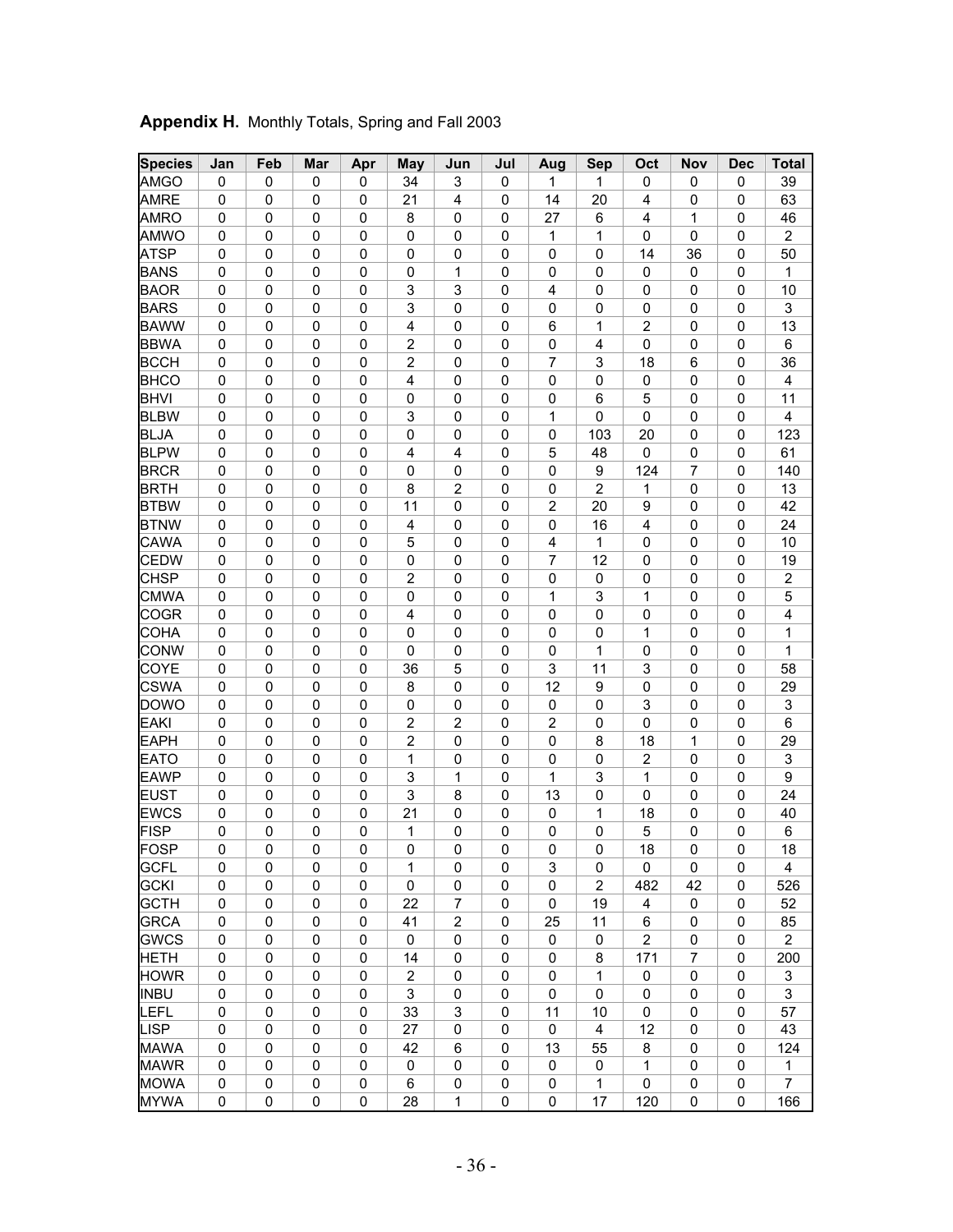| <b>NAWA</b>  | $\mathbf 0$ | $\pmb{0}$   | 0           | 0           | 18                      | 0              | $\mathbf 0$ | 5                | 72             | 35             | 0                         | 0              | 130                     |
|--------------|-------------|-------------|-------------|-------------|-------------------------|----------------|-------------|------------------|----------------|----------------|---------------------------|----------------|-------------------------|
| <b>NOCA</b>  | $\mathbf 0$ | 0           | 0           | $\mathbf 0$ | 3                       | 0              | $\mathbf 0$ | $\mathbf 2$      | $\mathsf 0$    | 5              | $\mathbf{1}$              | 0              | 11                      |
| <b>NOPA</b>  | 0           | 0           | 0           | 0           | $\pmb{0}$               | 0              | 0           | 0                | 3              | 0              | 0                         | 0              | 3                       |
| <b>NOWA</b>  | $\mathbf 0$ | $\pmb{0}$   | $\mathbf 0$ | $\mathbf 0$ | 7                       | $\mathbf 0$    | 0           | 11               | 6              | 0              | $\pmb{0}$                 | 0              | 24                      |
| <b>NRWS</b>  | $\mathbf 0$ | 0           | 0           | $\mathbf 0$ | $\overline{\mathbf{4}}$ | $\mathbf 0$    | $\mathbf 0$ | 0                | $\mathbf 0$    | 0              | 0                         | 0              | $\overline{\mathbf{4}}$ |
| <b>NSHR</b>  | $\mathbf 0$ | 0           | $\mathbf 0$ | $\mathbf 0$ | $\mathbf 0$             | $\mathbf 0$    | 0           | 0                | 0              | 1              | $\mathbf 0$               | $\mathbf 0$    | $\overline{1}$          |
| <b>NSWO</b>  | $\mathbf 0$ | $\mathbf 0$ | $\mathbf 0$ | $\mathbf 0$ | $\mathbf 0$             | 0              | 0           | 0                | $\mathbf 0$    | 1              | $\mathbf 0$               | $\mathbf 0$    | 1                       |
| <b>OCWA</b>  | $\pmb{0}$   | $\mathsf 0$ | $\pmb{0}$   | $\mathbf 0$ | 1                       | $\mathbf 0$    | $\mathbf 0$ | 0                | 3              | 14             | $\pmb{0}$                 | $\mathbf 0$    | 18                      |
| <b>OVEN</b>  | $\mathbf 0$ | $\pmb{0}$   | $\pmb{0}$   | $\mathbf 0$ | 10                      | 3              | $\mathbf 0$ | $\boldsymbol{2}$ | 7              | 7              | 0                         | $\mathbf 0$    | 29                      |
| PHVI         | 0           | 0           | 0           | $\mathbf 0$ | 1                       | 1              | 0           | 0                | 4              | 0              | $\mathbf 0$               | 0              | $\,6$                   |
| <b>PUFI</b>  | $\mathbf 0$ | 0           | $\pmb{0}$   | $\mathbf 0$ | 0                       | $\mathbf 0$    | $\mathbf 0$ | 0                | $\overline{2}$ | 0              | $\mathbf 0$               | 0              | $\overline{c}$          |
| <b>RBGR</b>  | $\mathbf 0$ | 0           | $\mathbf 0$ | $\mathbf 0$ | 3                       | 0              | 0           | 0                | $\overline{2}$ | 0              | 0                         | $\mathbf 0$    | $\overline{5}$          |
| <b>RBNU</b>  | $\mathbf 0$ | 0           | 0           | $\mathbf 0$ | $\mathbf 0$             | 0              | 0           | 0                | $\mathbf 0$    | $\overline{2}$ | $\mathbf 0$               | $\overline{0}$ | $\overline{2}$          |
| <b>RCKI</b>  | $\mathbf 0$ | $\mathbf 0$ | 0           | $\mathbf 0$ | 21                      | 0              | $\mathbf 0$ | 0                | 16             | 372            | 11                        | $\mathbf 0$    | 420                     |
| <b>REVI</b>  | $\pmb{0}$   | $\pmb{0}$   | $\mathbf 0$ | $\mathbf 0$ | $\overline{\mathbf{4}}$ | $\overline{2}$ | $\mathbf 0$ | 1                | 11             | 1              | $\pmb{0}$                 | $\mathbf 0$    | 19                      |
| <b>RWBL</b>  | $\mathbf 0$ | $\pmb{0}$   | $\mathbf 0$ | $\mathbf 0$ | 23                      | 0              | $\mathbf 0$ | $\mathbf 2$      | 0              | 0              | $\mathbf 0$               | 0              | 25                      |
| <b>SAVS</b>  | $\mathbf 0$ | 0           | $\mathbf 0$ | $\mathbf 0$ | 1                       | 0              | 0           | 0                | 0              | 1              | $\mathbf 0$               | $\mathbf 0$    | $\overline{c}$          |
| SCJU         | $\mathbf 0$ | $\mathbf 0$ | 0           | $\mathbf 0$ | $\mathbf 0$             | $\mathbf 0$    | 0           | 0                | 3              | 120            | 9                         | 0              | 132                     |
| <b>SCTA</b>  | $\mathbf 0$ | 0           | $\mathbf 0$ | $\mathbf 0$ | $\overline{2}$          | $\mathbf 0$    | 0           | 0                | $\mathbf 0$    | $\mathsf 0$    | 0                         | $\mathbf 0$    | $\overline{c}$          |
| SOSP         | $\mathbf 0$ | 0           | 0           | $\mathbf 0$ | 16                      | 1              | 0           | 24               | $\overline{2}$ | 37             | 1                         | $\mathbf 0$    | 81                      |
| <b>SSHA</b>  | $\mathbf 0$ | $\mathbf 0$ | $\mathbf 0$ | $\mathbf 0$ | $\pmb{0}$               | $\mathbf 0$    | $\mathbf 0$ | $\boldsymbol{2}$ | 4              | 9              | $\mathbf 0$               | $\mathbf 0$    | 15                      |
| <b>SWSP</b>  | $\mathbf 0$ | 0           | 0           | 0           | $\overline{\mathbf{4}}$ | 0              | $\mathbf 0$ | 0                | 3              | 22             | $\pmb{0}$                 | $\mathbf 0$    | 29                      |
| <b>SWTH</b>  | 0           | 0           | 0           | 0           | 67                      | 19             | $\mathbf 0$ | 5                | 79             | 9              | 0                         | 0              | 179                     |
| <b>TEWA</b>  | $\mathbf 0$ | 0           | $\mathbf 0$ | $\mathbf 0$ | 1                       | $\mathbf 0$    | 0           | 5                | 10             | 1              | $\mathbf 0$               | $\mathbf 0$    | 17                      |
| <b>TRES</b>  | $\mathbf 0$ | 0           | 0           | $\mathbf 0$ | 6                       | $\mathbf 0$    | $\mathbf 0$ | 0                | 0              | 0              | $\mathbf 0$               | 0              | 6                       |
| <b>TRFL</b>  | $\mathbf 0$ | 0           | $\mathbf 0$ | $\mathbf 0$ | 11                      | 11             | $\mathbf 0$ | 22               | 10             | 0              | 0                         | $\mathbf 0$    | 54                      |
| <b>VEER</b>  | $\mathbf 0$ | 0           | $\mathbf 0$ | $\mathbf 0$ | 8                       | 1              | 0           | 5                | 16             | 0              | $\mathbf 0$               | $\mathbf 0$    | 30                      |
| <b>WAVI</b>  | $\mathbf 0$ | $\mathsf 0$ | $\mathbf 0$ | $\mathbf 0$ | $\,6$                   | $\overline{2}$ | $\mathbf 0$ | 11               | 3              | $\pmb{0}$      | $\pmb{0}$                 | $\mathbf 0$    | 22                      |
| <b>WCSP</b>  | $\mathbf 0$ | $\pmb{0}$   | $\mathbf 0$ | $\mathbf 0$ | $\mathbf 0$             | $\pmb{0}$      | $\mathbf 0$ | 0                | 0              | $\overline{c}$ | $\pmb{0}$                 | $\mathbf 0$    | $\overline{2}$          |
| <b>WIWA</b>  | 0           | 0           | 0           | 0           | 14                      | 5              | 0           | 8                | 20             | 1              | 0                         | 0              | 48                      |
| <b>WIWR</b>  | $\mathbf 0$ | 0           | 0           | $\mathbf 0$ | $\mathbf 0$             | $\mathbf 0$    | 0           | $\pmb{0}$        | 11             | 38             | $\ensuremath{\mathsf{3}}$ | 0              | 52                      |
| <b>WOTH</b>  | $\mathbf 0$ | 0           | $\mathbf 0$ | $\mathbf 0$ | 1                       | $\mathbf 0$    | $\mathbf 0$ | $\pmb{0}$        | $\mathbf{1}$   | 0              | $\mathbf 0$               | 0              | $\overline{2}$          |
| <b>WPWA</b>  | $\mathbf 0$ | 0           | $\mathbf 0$ | $\mathbf 0$ | 19                      | 0              | 0           | $\pmb{0}$        | 18             | 13             | $\mathbf 0$               | $\mathbf 0$    | 50                      |
| <b>WTSP</b>  | $\mathbf 0$ | 0           | $\mathbf 0$ | $\mathbf 0$ | 46                      | 1              | 0           | 0                | 55             | 336            | 3                         | $\mathbf 0$    | 441                     |
| YBFL         | $\mathbf 0$ | $\mathsf 0$ | $\pmb{0}$   | $\mathbf 0$ | 3                       | 1              | $\mathbf 0$ | $\,6\,$          | 5              | $\mathbf 0$    | $\pmb{0}$                 | $\mathbf 0$    | 15                      |
| <b>YBSA</b>  | 0           | 0           | 0           | $\mathbf 0$ | 0                       | 0              | $\mathbf 0$ | 0                | 1              | 5              | 0                         | 0              | 6                       |
| <b>YSFL</b>  | 0           | 0           | 0           | $\mathbf 0$ | $\overline{2}$          | 0              | 0           | $\overline{2}$   | 9              | 3              | 0                         | 0              | 16                      |
| <b>YWAR</b>  | $\mathbf 0$ | $\pmb{0}$   | $\mathbf 0$ | $\mathbf 0$ | 44                      | 7              | 0           | 18               | $\overline{2}$ | 0              | $\pmb{0}$                 | $\pmb{0}$      | 71                      |
| Sp.          | $\bf{0}$    | 0           | 0           | $\mathbf 0$ | 65                      | 27             | $\mathbf 0$ | 39               | 61             | 53             | 13                        | $\pmb{0}$      | 90                      |
| <b>Total</b> | 0           | 0           | 0           | 0           | 764                     | 106            | 0           | 294              | 795            | 2116           | 127                       | 0              | 4203                    |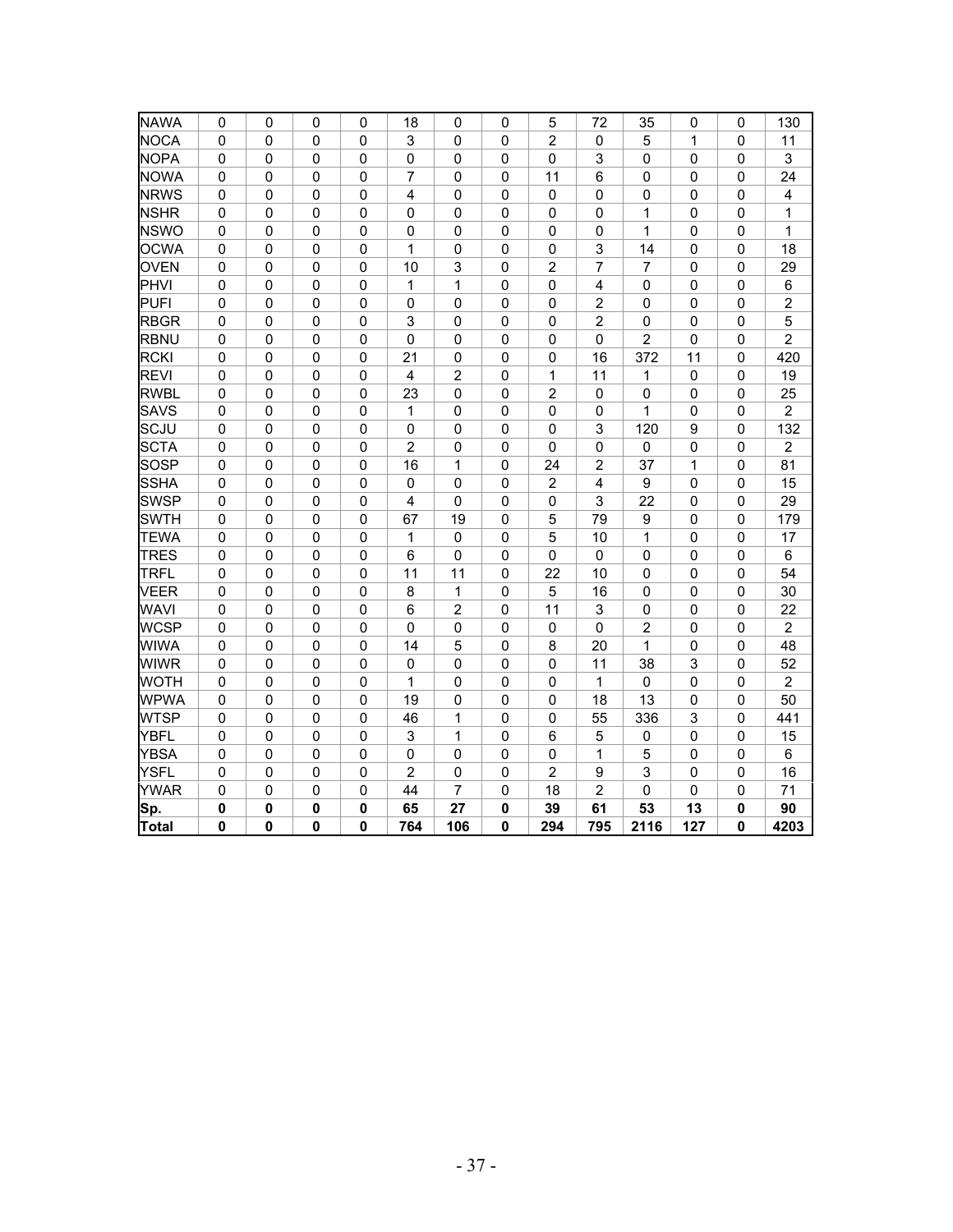# **Appendix I. Daily Totals, Fall 2003**

| 210<br>13-Aug-03<br>29<br>210<br>5<br>184<br>0<br>0<br>2<br>0<br>27<br>$\overline{c}$<br>$\overline{2}$<br>30<br>$\pmb{0}$<br>226<br>$\pmb{0}$<br>228<br>16-Aug-03<br>195<br>0<br>33<br>$\overline{\mathbf{4}}$<br>17-Aug-03<br>30<br>$\pmb{0}$<br>166<br>197<br>$\pmb{0}$<br>$\pmb{0}$<br>1<br>198<br>29<br>$\overline{\mathbf{4}}$<br>$\pmb{0}$<br>18-Aug-03<br>37<br>$\mathbf 0$<br>254<br>0<br>$\mathbf 0$<br>254<br>39<br>218<br>$\overline{\mathbf{4}}$<br>$\mathbf 0$<br>9<br>9<br>19-Aug-03<br>5<br>$\mathbf 0$<br>9<br>0<br>$\mathbf 0$<br>0<br>$\overline{3}$<br>11<br>$\pmb{0}$<br>201<br>28<br>$\pmb{0}$<br>187<br>201<br>$\pmb{0}$<br>$\pmb{0}$<br>20-Aug-03<br>$\overline{2}$<br>$\mathsf 0$<br>27<br>$\pmb{0}$<br>639<br>$\pmb{0}$<br>$\pmb{0}$<br>$\mathbf 0$<br>639<br>21-Aug-03<br>637<br>8<br>3<br>$\mathbf 0$<br>11<br>$\overline{7}$<br>22-Aug-03<br>$\mathbf 0$<br>0<br>11<br>$\mathbf 0$<br>$\mathbf 0$<br>$\overline{2}$<br>37<br>$\overline{2}$<br>469<br>33<br>429<br>469<br>0<br>$\pmb{0}$<br>$\mathbf 0$<br>23-Aug-03<br>3<br>11<br>$\pmb{0}$<br>$\pmb{0}$<br>$\pmb{0}$<br>567<br>35<br>24-Aug-03<br>556<br>567<br>0<br>6<br>11<br>$\pmb{0}$<br>$\pmb{0}$<br>$\pmb{0}$<br>$\pmb{0}$<br>266<br>29<br>25-Aug-03<br>254<br>266<br>$\boldsymbol{9}$<br>$\ensuremath{\mathsf{3}}$<br>1<br>$\pmb{0}$<br>$\pmb{0}$<br>218<br>33<br>26-Aug-03<br>207<br>217<br>0<br>5<br>0<br>416<br>$\pmb{0}$<br>416<br>28<br>27-Aug-03<br>0<br>411<br>0<br>0<br>19<br>$\overline{c}$<br>127<br>$\pmb{0}$<br>144<br>36<br>28-Aug-03<br>0<br>144<br>0<br>0<br>5<br>132<br>16<br>121<br>$\pmb{0}$<br>29-Aug-03<br>0<br>100<br>0<br>11<br>49<br>5<br>22<br>$\pmb{0}$<br>200<br>43<br>30-Aug-03<br>0<br>178<br>200<br>0<br>0<br>6<br>31-Aug-03<br>13<br>221<br>$\pmb{0}$<br>$\mathbf 0$<br>221<br>40<br>0<br>206<br>0<br>14<br>$\overline{\mathbf{4}}$<br>01-Sep-03<br>1<br>141<br>$\pmb{0}$<br>$\pmb{0}$<br>91<br>238<br>42<br>158<br>$\overline{\mathbf{4}}$<br>$\pmb{0}$<br>334<br>02-Sep-03<br>17<br>$\,6\,$<br>280<br>304<br>0<br>31<br>47<br>$\overline{\mathbf{4}}$<br>$\pmb{0}$<br>251<br>11<br>1<br>204<br>$\pmb{0}$<br>35<br>03-Sep-03<br>190<br>59<br>$\overline{2}$<br>$\overline{2}$<br>6<br>$\pmb{0}$<br>135<br>86<br>96<br>$\pmb{0}$<br>41<br>04-Sep-03<br>46<br>$\overline{2}$<br>1<br>45<br>223<br>$\pmb{0}$<br>$\pmb{0}$<br>223<br>40<br>05-Sep-03<br>175<br>0<br>27<br>3<br>$\overline{2}$<br>$\mathbf 0$<br>191<br>$\pmb{0}$<br>3<br>194<br>43<br>06-Sep-03<br>159<br>$\overline{\mathbf{4}}$<br>33<br>26<br>1<br>250<br>$\pmb{0}$<br>$\pmb{0}$<br>$\mathbf 0$<br>250<br>07-Sep-03<br>220<br>5<br>08-Sep-03<br>24<br>$\pmb{0}$<br>194<br>$\pmb{0}$<br>$\pmb{0}$<br>45<br>236<br>39<br>165<br>18<br>7<br>$\pmb{0}$<br>$\pmb{0}$<br>$\pmb{0}$<br>232<br>30<br>09-Sep-03<br>209<br>232<br>0<br>18<br>4<br>$\pmb{0}$<br>$\pmb{0}$<br>$\pmb{0}$<br>28<br>10-Sep-03<br>155<br>177<br>0<br>177<br>20<br>1<br>$\overline{c}$<br>99<br>36<br>11-Sep-03<br>78<br>99<br>0<br>0<br>0<br>11<br>1<br>38<br>51<br>51<br>12-Sep-03<br>1<br>0<br>0<br>0<br>26<br>11<br>1<br>1<br>97<br>$\pmb{0}$<br>17<br>123<br>29<br>13-Sep-03<br>108<br>0<br>3<br>$\overline{\mathbf{4}}$<br>$\pmb{0}$<br>$\pmb{0}$<br>95<br>23<br>14-Sep-03<br>90<br>95<br>0<br>0<br>$\overline{2}$<br>5<br>15-Sep-03<br>238<br>$\pmb{0}$<br>$\pmb{0}$<br>29<br>264<br>27<br>0<br>233<br>31<br>$\overline{c}$<br>16-Sep-03<br>0<br>709<br>$\pmb{0}$<br>$\pmb{0}$<br>1902<br>40<br>681<br>1224<br>17-Sep-03<br>13<br>0<br>1<br>169<br>$\pmb{0}$<br>$\pmb{0}$<br>237<br>406<br>39<br>155<br>$\overline{2}$<br>27<br>262<br>32<br>18-Sep-03<br>0<br>153<br>181<br>0<br>$\pmb{0}$<br>88<br>1<br>$\pmb{0}$<br>20-Sep-03<br>80<br>$\pmb{0}$<br>289<br>364<br>$\pmb{0}$<br>462<br>35<br>144<br>3<br>$\pmb{0}$<br>43<br>21-Sep-03<br>45<br>0<br>174<br>$\pmb{0}$<br>242<br>134<br>76<br>$\overline{2}$<br>28<br>18<br>97<br>22-Sep-03<br>0<br>$77\,$<br>97<br>$\pmb{0}$<br>$\pmb{0}$<br>0<br>22<br>1<br>0<br>0<br>254<br>23-Sep-03<br>13<br>0<br>246<br>254<br>0 | <b>Date</b> | <b>Banded</b> | Recap | Cap. | <b>Census</b> | DT  | <b>NSB</b> | <b>NSR</b> | Obs | <b>DST</b> | <b>Tot Species</b> |
|----------------------------------------------------------------------------------------------------------------------------------------------------------------------------------------------------------------------------------------------------------------------------------------------------------------------------------------------------------------------------------------------------------------------------------------------------------------------------------------------------------------------------------------------------------------------------------------------------------------------------------------------------------------------------------------------------------------------------------------------------------------------------------------------------------------------------------------------------------------------------------------------------------------------------------------------------------------------------------------------------------------------------------------------------------------------------------------------------------------------------------------------------------------------------------------------------------------------------------------------------------------------------------------------------------------------------------------------------------------------------------------------------------------------------------------------------------------------------------------------------------------------------------------------------------------------------------------------------------------------------------------------------------------------------------------------------------------------------------------------------------------------------------------------------------------------------------------------------------------------------------------------------------------------------------------------------------------------------------------------------------------------------------------------------------------------------------------------------------------------------------------------------------------------------------------------------------------------------------------------------------------------------------------------------------------------------------------------------------------------------------------------------------------------------------------------------------------------------------------------------------------------------------------------------------------------------------------------------------------------------------------------------------------------------------------------------------------------------------------------------------------------------------------------------------------------------------------------------------------------------------------------------------------------------------------------------------------------------------------------------------------------------------------------------------------------------------------------------------------------------------------------------------------------------------------------------------------------------------------------------------------------------------------------------------------------------------------------------------------------------------------------------------------------------------------------------------------------------------------------------------------------------------------------------------------------------------------------------------------------------------------------------------------------------------------------------------------------------------------------------------------------------------------------------------------------------------------------------------------------------------------------------------------------------------------------------------------------------------------------------------------------------------|-------------|---------------|-------|------|---------------|-----|------------|------------|-----|------------|--------------------|
|                                                                                                                                                                                                                                                                                                                                                                                                                                                                                                                                                                                                                                                                                                                                                                                                                                                                                                                                                                                                                                                                                                                                                                                                                                                                                                                                                                                                                                                                                                                                                                                                                                                                                                                                                                                                                                                                                                                                                                                                                                                                                                                                                                                                                                                                                                                                                                                                                                                                                                                                                                                                                                                                                                                                                                                                                                                                                                                                                                                                                                                                                                                                                                                                                                                                                                                                                                                                                                                                                                                                                                                                                                                                                                                                                                                                                                                                                                                                                                                                                                  |             |               |       |      |               |     |            |            |     |            |                    |
|                                                                                                                                                                                                                                                                                                                                                                                                                                                                                                                                                                                                                                                                                                                                                                                                                                                                                                                                                                                                                                                                                                                                                                                                                                                                                                                                                                                                                                                                                                                                                                                                                                                                                                                                                                                                                                                                                                                                                                                                                                                                                                                                                                                                                                                                                                                                                                                                                                                                                                                                                                                                                                                                                                                                                                                                                                                                                                                                                                                                                                                                                                                                                                                                                                                                                                                                                                                                                                                                                                                                                                                                                                                                                                                                                                                                                                                                                                                                                                                                                                  |             |               |       |      |               |     |            |            |     |            |                    |
|                                                                                                                                                                                                                                                                                                                                                                                                                                                                                                                                                                                                                                                                                                                                                                                                                                                                                                                                                                                                                                                                                                                                                                                                                                                                                                                                                                                                                                                                                                                                                                                                                                                                                                                                                                                                                                                                                                                                                                                                                                                                                                                                                                                                                                                                                                                                                                                                                                                                                                                                                                                                                                                                                                                                                                                                                                                                                                                                                                                                                                                                                                                                                                                                                                                                                                                                                                                                                                                                                                                                                                                                                                                                                                                                                                                                                                                                                                                                                                                                                                  |             |               |       |      |               |     |            |            |     |            |                    |
|                                                                                                                                                                                                                                                                                                                                                                                                                                                                                                                                                                                                                                                                                                                                                                                                                                                                                                                                                                                                                                                                                                                                                                                                                                                                                                                                                                                                                                                                                                                                                                                                                                                                                                                                                                                                                                                                                                                                                                                                                                                                                                                                                                                                                                                                                                                                                                                                                                                                                                                                                                                                                                                                                                                                                                                                                                                                                                                                                                                                                                                                                                                                                                                                                                                                                                                                                                                                                                                                                                                                                                                                                                                                                                                                                                                                                                                                                                                                                                                                                                  |             |               |       |      |               |     |            |            |     |            |                    |
|                                                                                                                                                                                                                                                                                                                                                                                                                                                                                                                                                                                                                                                                                                                                                                                                                                                                                                                                                                                                                                                                                                                                                                                                                                                                                                                                                                                                                                                                                                                                                                                                                                                                                                                                                                                                                                                                                                                                                                                                                                                                                                                                                                                                                                                                                                                                                                                                                                                                                                                                                                                                                                                                                                                                                                                                                                                                                                                                                                                                                                                                                                                                                                                                                                                                                                                                                                                                                                                                                                                                                                                                                                                                                                                                                                                                                                                                                                                                                                                                                                  |             |               |       |      |               |     |            |            |     |            |                    |
|                                                                                                                                                                                                                                                                                                                                                                                                                                                                                                                                                                                                                                                                                                                                                                                                                                                                                                                                                                                                                                                                                                                                                                                                                                                                                                                                                                                                                                                                                                                                                                                                                                                                                                                                                                                                                                                                                                                                                                                                                                                                                                                                                                                                                                                                                                                                                                                                                                                                                                                                                                                                                                                                                                                                                                                                                                                                                                                                                                                                                                                                                                                                                                                                                                                                                                                                                                                                                                                                                                                                                                                                                                                                                                                                                                                                                                                                                                                                                                                                                                  |             |               |       |      |               |     |            |            |     |            |                    |
|                                                                                                                                                                                                                                                                                                                                                                                                                                                                                                                                                                                                                                                                                                                                                                                                                                                                                                                                                                                                                                                                                                                                                                                                                                                                                                                                                                                                                                                                                                                                                                                                                                                                                                                                                                                                                                                                                                                                                                                                                                                                                                                                                                                                                                                                                                                                                                                                                                                                                                                                                                                                                                                                                                                                                                                                                                                                                                                                                                                                                                                                                                                                                                                                                                                                                                                                                                                                                                                                                                                                                                                                                                                                                                                                                                                                                                                                                                                                                                                                                                  |             |               |       |      |               |     |            |            |     |            |                    |
|                                                                                                                                                                                                                                                                                                                                                                                                                                                                                                                                                                                                                                                                                                                                                                                                                                                                                                                                                                                                                                                                                                                                                                                                                                                                                                                                                                                                                                                                                                                                                                                                                                                                                                                                                                                                                                                                                                                                                                                                                                                                                                                                                                                                                                                                                                                                                                                                                                                                                                                                                                                                                                                                                                                                                                                                                                                                                                                                                                                                                                                                                                                                                                                                                                                                                                                                                                                                                                                                                                                                                                                                                                                                                                                                                                                                                                                                                                                                                                                                                                  |             |               |       |      |               |     |            |            |     |            |                    |
|                                                                                                                                                                                                                                                                                                                                                                                                                                                                                                                                                                                                                                                                                                                                                                                                                                                                                                                                                                                                                                                                                                                                                                                                                                                                                                                                                                                                                                                                                                                                                                                                                                                                                                                                                                                                                                                                                                                                                                                                                                                                                                                                                                                                                                                                                                                                                                                                                                                                                                                                                                                                                                                                                                                                                                                                                                                                                                                                                                                                                                                                                                                                                                                                                                                                                                                                                                                                                                                                                                                                                                                                                                                                                                                                                                                                                                                                                                                                                                                                                                  |             |               |       |      |               |     |            |            |     |            |                    |
|                                                                                                                                                                                                                                                                                                                                                                                                                                                                                                                                                                                                                                                                                                                                                                                                                                                                                                                                                                                                                                                                                                                                                                                                                                                                                                                                                                                                                                                                                                                                                                                                                                                                                                                                                                                                                                                                                                                                                                                                                                                                                                                                                                                                                                                                                                                                                                                                                                                                                                                                                                                                                                                                                                                                                                                                                                                                                                                                                                                                                                                                                                                                                                                                                                                                                                                                                                                                                                                                                                                                                                                                                                                                                                                                                                                                                                                                                                                                                                                                                                  |             |               |       |      |               |     |            |            |     |            |                    |
|                                                                                                                                                                                                                                                                                                                                                                                                                                                                                                                                                                                                                                                                                                                                                                                                                                                                                                                                                                                                                                                                                                                                                                                                                                                                                                                                                                                                                                                                                                                                                                                                                                                                                                                                                                                                                                                                                                                                                                                                                                                                                                                                                                                                                                                                                                                                                                                                                                                                                                                                                                                                                                                                                                                                                                                                                                                                                                                                                                                                                                                                                                                                                                                                                                                                                                                                                                                                                                                                                                                                                                                                                                                                                                                                                                                                                                                                                                                                                                                                                                  |             |               |       |      |               |     |            |            |     |            |                    |
|                                                                                                                                                                                                                                                                                                                                                                                                                                                                                                                                                                                                                                                                                                                                                                                                                                                                                                                                                                                                                                                                                                                                                                                                                                                                                                                                                                                                                                                                                                                                                                                                                                                                                                                                                                                                                                                                                                                                                                                                                                                                                                                                                                                                                                                                                                                                                                                                                                                                                                                                                                                                                                                                                                                                                                                                                                                                                                                                                                                                                                                                                                                                                                                                                                                                                                                                                                                                                                                                                                                                                                                                                                                                                                                                                                                                                                                                                                                                                                                                                                  |             |               |       |      |               |     |            |            |     |            |                    |
|                                                                                                                                                                                                                                                                                                                                                                                                                                                                                                                                                                                                                                                                                                                                                                                                                                                                                                                                                                                                                                                                                                                                                                                                                                                                                                                                                                                                                                                                                                                                                                                                                                                                                                                                                                                                                                                                                                                                                                                                                                                                                                                                                                                                                                                                                                                                                                                                                                                                                                                                                                                                                                                                                                                                                                                                                                                                                                                                                                                                                                                                                                                                                                                                                                                                                                                                                                                                                                                                                                                                                                                                                                                                                                                                                                                                                                                                                                                                                                                                                                  |             |               |       |      |               |     |            |            |     |            |                    |
|                                                                                                                                                                                                                                                                                                                                                                                                                                                                                                                                                                                                                                                                                                                                                                                                                                                                                                                                                                                                                                                                                                                                                                                                                                                                                                                                                                                                                                                                                                                                                                                                                                                                                                                                                                                                                                                                                                                                                                                                                                                                                                                                                                                                                                                                                                                                                                                                                                                                                                                                                                                                                                                                                                                                                                                                                                                                                                                                                                                                                                                                                                                                                                                                                                                                                                                                                                                                                                                                                                                                                                                                                                                                                                                                                                                                                                                                                                                                                                                                                                  |             |               |       |      |               |     |            |            |     |            |                    |
|                                                                                                                                                                                                                                                                                                                                                                                                                                                                                                                                                                                                                                                                                                                                                                                                                                                                                                                                                                                                                                                                                                                                                                                                                                                                                                                                                                                                                                                                                                                                                                                                                                                                                                                                                                                                                                                                                                                                                                                                                                                                                                                                                                                                                                                                                                                                                                                                                                                                                                                                                                                                                                                                                                                                                                                                                                                                                                                                                                                                                                                                                                                                                                                                                                                                                                                                                                                                                                                                                                                                                                                                                                                                                                                                                                                                                                                                                                                                                                                                                                  |             |               |       |      |               |     |            |            |     |            |                    |
|                                                                                                                                                                                                                                                                                                                                                                                                                                                                                                                                                                                                                                                                                                                                                                                                                                                                                                                                                                                                                                                                                                                                                                                                                                                                                                                                                                                                                                                                                                                                                                                                                                                                                                                                                                                                                                                                                                                                                                                                                                                                                                                                                                                                                                                                                                                                                                                                                                                                                                                                                                                                                                                                                                                                                                                                                                                                                                                                                                                                                                                                                                                                                                                                                                                                                                                                                                                                                                                                                                                                                                                                                                                                                                                                                                                                                                                                                                                                                                                                                                  |             |               |       |      |               |     |            |            |     |            |                    |
|                                                                                                                                                                                                                                                                                                                                                                                                                                                                                                                                                                                                                                                                                                                                                                                                                                                                                                                                                                                                                                                                                                                                                                                                                                                                                                                                                                                                                                                                                                                                                                                                                                                                                                                                                                                                                                                                                                                                                                                                                                                                                                                                                                                                                                                                                                                                                                                                                                                                                                                                                                                                                                                                                                                                                                                                                                                                                                                                                                                                                                                                                                                                                                                                                                                                                                                                                                                                                                                                                                                                                                                                                                                                                                                                                                                                                                                                                                                                                                                                                                  |             |               |       |      |               |     |            |            |     |            |                    |
|                                                                                                                                                                                                                                                                                                                                                                                                                                                                                                                                                                                                                                                                                                                                                                                                                                                                                                                                                                                                                                                                                                                                                                                                                                                                                                                                                                                                                                                                                                                                                                                                                                                                                                                                                                                                                                                                                                                                                                                                                                                                                                                                                                                                                                                                                                                                                                                                                                                                                                                                                                                                                                                                                                                                                                                                                                                                                                                                                                                                                                                                                                                                                                                                                                                                                                                                                                                                                                                                                                                                                                                                                                                                                                                                                                                                                                                                                                                                                                                                                                  |             |               |       |      |               |     |            |            |     |            |                    |
|                                                                                                                                                                                                                                                                                                                                                                                                                                                                                                                                                                                                                                                                                                                                                                                                                                                                                                                                                                                                                                                                                                                                                                                                                                                                                                                                                                                                                                                                                                                                                                                                                                                                                                                                                                                                                                                                                                                                                                                                                                                                                                                                                                                                                                                                                                                                                                                                                                                                                                                                                                                                                                                                                                                                                                                                                                                                                                                                                                                                                                                                                                                                                                                                                                                                                                                                                                                                                                                                                                                                                                                                                                                                                                                                                                                                                                                                                                                                                                                                                                  |             |               |       |      |               |     |            |            |     |            |                    |
|                                                                                                                                                                                                                                                                                                                                                                                                                                                                                                                                                                                                                                                                                                                                                                                                                                                                                                                                                                                                                                                                                                                                                                                                                                                                                                                                                                                                                                                                                                                                                                                                                                                                                                                                                                                                                                                                                                                                                                                                                                                                                                                                                                                                                                                                                                                                                                                                                                                                                                                                                                                                                                                                                                                                                                                                                                                                                                                                                                                                                                                                                                                                                                                                                                                                                                                                                                                                                                                                                                                                                                                                                                                                                                                                                                                                                                                                                                                                                                                                                                  |             |               |       |      |               |     |            |            |     |            |                    |
|                                                                                                                                                                                                                                                                                                                                                                                                                                                                                                                                                                                                                                                                                                                                                                                                                                                                                                                                                                                                                                                                                                                                                                                                                                                                                                                                                                                                                                                                                                                                                                                                                                                                                                                                                                                                                                                                                                                                                                                                                                                                                                                                                                                                                                                                                                                                                                                                                                                                                                                                                                                                                                                                                                                                                                                                                                                                                                                                                                                                                                                                                                                                                                                                                                                                                                                                                                                                                                                                                                                                                                                                                                                                                                                                                                                                                                                                                                                                                                                                                                  |             |               |       |      |               |     |            |            |     |            |                    |
|                                                                                                                                                                                                                                                                                                                                                                                                                                                                                                                                                                                                                                                                                                                                                                                                                                                                                                                                                                                                                                                                                                                                                                                                                                                                                                                                                                                                                                                                                                                                                                                                                                                                                                                                                                                                                                                                                                                                                                                                                                                                                                                                                                                                                                                                                                                                                                                                                                                                                                                                                                                                                                                                                                                                                                                                                                                                                                                                                                                                                                                                                                                                                                                                                                                                                                                                                                                                                                                                                                                                                                                                                                                                                                                                                                                                                                                                                                                                                                                                                                  |             |               |       |      |               |     |            |            |     |            |                    |
|                                                                                                                                                                                                                                                                                                                                                                                                                                                                                                                                                                                                                                                                                                                                                                                                                                                                                                                                                                                                                                                                                                                                                                                                                                                                                                                                                                                                                                                                                                                                                                                                                                                                                                                                                                                                                                                                                                                                                                                                                                                                                                                                                                                                                                                                                                                                                                                                                                                                                                                                                                                                                                                                                                                                                                                                                                                                                                                                                                                                                                                                                                                                                                                                                                                                                                                                                                                                                                                                                                                                                                                                                                                                                                                                                                                                                                                                                                                                                                                                                                  |             |               |       |      |               |     |            |            |     |            |                    |
|                                                                                                                                                                                                                                                                                                                                                                                                                                                                                                                                                                                                                                                                                                                                                                                                                                                                                                                                                                                                                                                                                                                                                                                                                                                                                                                                                                                                                                                                                                                                                                                                                                                                                                                                                                                                                                                                                                                                                                                                                                                                                                                                                                                                                                                                                                                                                                                                                                                                                                                                                                                                                                                                                                                                                                                                                                                                                                                                                                                                                                                                                                                                                                                                                                                                                                                                                                                                                                                                                                                                                                                                                                                                                                                                                                                                                                                                                                                                                                                                                                  |             |               |       |      |               |     |            |            |     |            |                    |
|                                                                                                                                                                                                                                                                                                                                                                                                                                                                                                                                                                                                                                                                                                                                                                                                                                                                                                                                                                                                                                                                                                                                                                                                                                                                                                                                                                                                                                                                                                                                                                                                                                                                                                                                                                                                                                                                                                                                                                                                                                                                                                                                                                                                                                                                                                                                                                                                                                                                                                                                                                                                                                                                                                                                                                                                                                                                                                                                                                                                                                                                                                                                                                                                                                                                                                                                                                                                                                                                                                                                                                                                                                                                                                                                                                                                                                                                                                                                                                                                                                  |             |               |       |      |               |     |            |            |     |            |                    |
|                                                                                                                                                                                                                                                                                                                                                                                                                                                                                                                                                                                                                                                                                                                                                                                                                                                                                                                                                                                                                                                                                                                                                                                                                                                                                                                                                                                                                                                                                                                                                                                                                                                                                                                                                                                                                                                                                                                                                                                                                                                                                                                                                                                                                                                                                                                                                                                                                                                                                                                                                                                                                                                                                                                                                                                                                                                                                                                                                                                                                                                                                                                                                                                                                                                                                                                                                                                                                                                                                                                                                                                                                                                                                                                                                                                                                                                                                                                                                                                                                                  |             |               |       |      |               |     |            |            |     |            |                    |
|                                                                                                                                                                                                                                                                                                                                                                                                                                                                                                                                                                                                                                                                                                                                                                                                                                                                                                                                                                                                                                                                                                                                                                                                                                                                                                                                                                                                                                                                                                                                                                                                                                                                                                                                                                                                                                                                                                                                                                                                                                                                                                                                                                                                                                                                                                                                                                                                                                                                                                                                                                                                                                                                                                                                                                                                                                                                                                                                                                                                                                                                                                                                                                                                                                                                                                                                                                                                                                                                                                                                                                                                                                                                                                                                                                                                                                                                                                                                                                                                                                  |             |               |       |      |               |     |            |            |     |            |                    |
|                                                                                                                                                                                                                                                                                                                                                                                                                                                                                                                                                                                                                                                                                                                                                                                                                                                                                                                                                                                                                                                                                                                                                                                                                                                                                                                                                                                                                                                                                                                                                                                                                                                                                                                                                                                                                                                                                                                                                                                                                                                                                                                                                                                                                                                                                                                                                                                                                                                                                                                                                                                                                                                                                                                                                                                                                                                                                                                                                                                                                                                                                                                                                                                                                                                                                                                                                                                                                                                                                                                                                                                                                                                                                                                                                                                                                                                                                                                                                                                                                                  |             |               |       |      |               |     |            |            |     |            |                    |
|                                                                                                                                                                                                                                                                                                                                                                                                                                                                                                                                                                                                                                                                                                                                                                                                                                                                                                                                                                                                                                                                                                                                                                                                                                                                                                                                                                                                                                                                                                                                                                                                                                                                                                                                                                                                                                                                                                                                                                                                                                                                                                                                                                                                                                                                                                                                                                                                                                                                                                                                                                                                                                                                                                                                                                                                                                                                                                                                                                                                                                                                                                                                                                                                                                                                                                                                                                                                                                                                                                                                                                                                                                                                                                                                                                                                                                                                                                                                                                                                                                  |             |               |       |      |               |     |            |            |     |            |                    |
|                                                                                                                                                                                                                                                                                                                                                                                                                                                                                                                                                                                                                                                                                                                                                                                                                                                                                                                                                                                                                                                                                                                                                                                                                                                                                                                                                                                                                                                                                                                                                                                                                                                                                                                                                                                                                                                                                                                                                                                                                                                                                                                                                                                                                                                                                                                                                                                                                                                                                                                                                                                                                                                                                                                                                                                                                                                                                                                                                                                                                                                                                                                                                                                                                                                                                                                                                                                                                                                                                                                                                                                                                                                                                                                                                                                                                                                                                                                                                                                                                                  |             |               |       |      |               |     |            |            |     |            |                    |
|                                                                                                                                                                                                                                                                                                                                                                                                                                                                                                                                                                                                                                                                                                                                                                                                                                                                                                                                                                                                                                                                                                                                                                                                                                                                                                                                                                                                                                                                                                                                                                                                                                                                                                                                                                                                                                                                                                                                                                                                                                                                                                                                                                                                                                                                                                                                                                                                                                                                                                                                                                                                                                                                                                                                                                                                                                                                                                                                                                                                                                                                                                                                                                                                                                                                                                                                                                                                                                                                                                                                                                                                                                                                                                                                                                                                                                                                                                                                                                                                                                  |             |               |       |      |               |     |            |            |     |            |                    |
|                                                                                                                                                                                                                                                                                                                                                                                                                                                                                                                                                                                                                                                                                                                                                                                                                                                                                                                                                                                                                                                                                                                                                                                                                                                                                                                                                                                                                                                                                                                                                                                                                                                                                                                                                                                                                                                                                                                                                                                                                                                                                                                                                                                                                                                                                                                                                                                                                                                                                                                                                                                                                                                                                                                                                                                                                                                                                                                                                                                                                                                                                                                                                                                                                                                                                                                                                                                                                                                                                                                                                                                                                                                                                                                                                                                                                                                                                                                                                                                                                                  |             |               |       |      |               |     |            |            |     |            |                    |
|                                                                                                                                                                                                                                                                                                                                                                                                                                                                                                                                                                                                                                                                                                                                                                                                                                                                                                                                                                                                                                                                                                                                                                                                                                                                                                                                                                                                                                                                                                                                                                                                                                                                                                                                                                                                                                                                                                                                                                                                                                                                                                                                                                                                                                                                                                                                                                                                                                                                                                                                                                                                                                                                                                                                                                                                                                                                                                                                                                                                                                                                                                                                                                                                                                                                                                                                                                                                                                                                                                                                                                                                                                                                                                                                                                                                                                                                                                                                                                                                                                  |             |               |       |      |               |     |            |            |     |            |                    |
|                                                                                                                                                                                                                                                                                                                                                                                                                                                                                                                                                                                                                                                                                                                                                                                                                                                                                                                                                                                                                                                                                                                                                                                                                                                                                                                                                                                                                                                                                                                                                                                                                                                                                                                                                                                                                                                                                                                                                                                                                                                                                                                                                                                                                                                                                                                                                                                                                                                                                                                                                                                                                                                                                                                                                                                                                                                                                                                                                                                                                                                                                                                                                                                                                                                                                                                                                                                                                                                                                                                                                                                                                                                                                                                                                                                                                                                                                                                                                                                                                                  |             |               |       |      |               |     |            |            |     |            |                    |
|                                                                                                                                                                                                                                                                                                                                                                                                                                                                                                                                                                                                                                                                                                                                                                                                                                                                                                                                                                                                                                                                                                                                                                                                                                                                                                                                                                                                                                                                                                                                                                                                                                                                                                                                                                                                                                                                                                                                                                                                                                                                                                                                                                                                                                                                                                                                                                                                                                                                                                                                                                                                                                                                                                                                                                                                                                                                                                                                                                                                                                                                                                                                                                                                                                                                                                                                                                                                                                                                                                                                                                                                                                                                                                                                                                                                                                                                                                                                                                                                                                  |             |               |       |      |               |     |            |            |     |            |                    |
|                                                                                                                                                                                                                                                                                                                                                                                                                                                                                                                                                                                                                                                                                                                                                                                                                                                                                                                                                                                                                                                                                                                                                                                                                                                                                                                                                                                                                                                                                                                                                                                                                                                                                                                                                                                                                                                                                                                                                                                                                                                                                                                                                                                                                                                                                                                                                                                                                                                                                                                                                                                                                                                                                                                                                                                                                                                                                                                                                                                                                                                                                                                                                                                                                                                                                                                                                                                                                                                                                                                                                                                                                                                                                                                                                                                                                                                                                                                                                                                                                                  |             |               |       |      |               |     |            |            |     |            |                    |
|                                                                                                                                                                                                                                                                                                                                                                                                                                                                                                                                                                                                                                                                                                                                                                                                                                                                                                                                                                                                                                                                                                                                                                                                                                                                                                                                                                                                                                                                                                                                                                                                                                                                                                                                                                                                                                                                                                                                                                                                                                                                                                                                                                                                                                                                                                                                                                                                                                                                                                                                                                                                                                                                                                                                                                                                                                                                                                                                                                                                                                                                                                                                                                                                                                                                                                                                                                                                                                                                                                                                                                                                                                                                                                                                                                                                                                                                                                                                                                                                                                  |             |               |       |      |               |     |            |            |     |            |                    |
|                                                                                                                                                                                                                                                                                                                                                                                                                                                                                                                                                                                                                                                                                                                                                                                                                                                                                                                                                                                                                                                                                                                                                                                                                                                                                                                                                                                                                                                                                                                                                                                                                                                                                                                                                                                                                                                                                                                                                                                                                                                                                                                                                                                                                                                                                                                                                                                                                                                                                                                                                                                                                                                                                                                                                                                                                                                                                                                                                                                                                                                                                                                                                                                                                                                                                                                                                                                                                                                                                                                                                                                                                                                                                                                                                                                                                                                                                                                                                                                                                                  |             |               |       |      |               |     |            |            |     |            |                    |
|                                                                                                                                                                                                                                                                                                                                                                                                                                                                                                                                                                                                                                                                                                                                                                                                                                                                                                                                                                                                                                                                                                                                                                                                                                                                                                                                                                                                                                                                                                                                                                                                                                                                                                                                                                                                                                                                                                                                                                                                                                                                                                                                                                                                                                                                                                                                                                                                                                                                                                                                                                                                                                                                                                                                                                                                                                                                                                                                                                                                                                                                                                                                                                                                                                                                                                                                                                                                                                                                                                                                                                                                                                                                                                                                                                                                                                                                                                                                                                                                                                  |             |               |       |      |               |     |            |            |     |            |                    |
|                                                                                                                                                                                                                                                                                                                                                                                                                                                                                                                                                                                                                                                                                                                                                                                                                                                                                                                                                                                                                                                                                                                                                                                                                                                                                                                                                                                                                                                                                                                                                                                                                                                                                                                                                                                                                                                                                                                                                                                                                                                                                                                                                                                                                                                                                                                                                                                                                                                                                                                                                                                                                                                                                                                                                                                                                                                                                                                                                                                                                                                                                                                                                                                                                                                                                                                                                                                                                                                                                                                                                                                                                                                                                                                                                                                                                                                                                                                                                                                                                                  | 24-Sep-03   | 28            | 1     | 0    | 381           | 407 | 0          | 0          | 27  | 434        | 37                 |
| 8<br>4<br>$\pmb{0}$<br>$\pmb{0}$<br>30<br>25-Sep-03<br>171<br>183<br>0<br>18<br>201                                                                                                                                                                                                                                                                                                                                                                                                                                                                                                                                                                                                                                                                                                                                                                                                                                                                                                                                                                                                                                                                                                                                                                                                                                                                                                                                                                                                                                                                                                                                                                                                                                                                                                                                                                                                                                                                                                                                                                                                                                                                                                                                                                                                                                                                                                                                                                                                                                                                                                                                                                                                                                                                                                                                                                                                                                                                                                                                                                                                                                                                                                                                                                                                                                                                                                                                                                                                                                                                                                                                                                                                                                                                                                                                                                                                                                                                                                                                              |             |               |       |      |               |     |            |            |     |            |                    |
| $\mathbf 2$<br>52<br>26-Sep-03<br>62<br>0<br>170<br>$\pmb{0}$<br>0<br>142<br>299<br>107                                                                                                                                                                                                                                                                                                                                                                                                                                                                                                                                                                                                                                                                                                                                                                                                                                                                                                                                                                                                                                                                                                                                                                                                                                                                                                                                                                                                                                                                                                                                                                                                                                                                                                                                                                                                                                                                                                                                                                                                                                                                                                                                                                                                                                                                                                                                                                                                                                                                                                                                                                                                                                                                                                                                                                                                                                                                                                                                                                                                                                                                                                                                                                                                                                                                                                                                                                                                                                                                                                                                                                                                                                                                                                                                                                                                                                                                                                                                          |             |               |       |      |               |     |            |            |     |            |                    |
| 28-Sep-03<br>57<br>5<br>0<br>112<br>167<br>0<br>109<br>267<br>47<br>0                                                                                                                                                                                                                                                                                                                                                                                                                                                                                                                                                                                                                                                                                                                                                                                                                                                                                                                                                                                                                                                                                                                                                                                                                                                                                                                                                                                                                                                                                                                                                                                                                                                                                                                                                                                                                                                                                                                                                                                                                                                                                                                                                                                                                                                                                                                                                                                                                                                                                                                                                                                                                                                                                                                                                                                                                                                                                                                                                                                                                                                                                                                                                                                                                                                                                                                                                                                                                                                                                                                                                                                                                                                                                                                                                                                                                                                                                                                                                            |             |               |       |      |               |     |            |            |     |            |                    |
| 107<br>9<br>7<br>200<br>309<br>378<br>52<br>29-Sep-03<br>0<br>0<br>95                                                                                                                                                                                                                                                                                                                                                                                                                                                                                                                                                                                                                                                                                                                                                                                                                                                                                                                                                                                                                                                                                                                                                                                                                                                                                                                                                                                                                                                                                                                                                                                                                                                                                                                                                                                                                                                                                                                                                                                                                                                                                                                                                                                                                                                                                                                                                                                                                                                                                                                                                                                                                                                                                                                                                                                                                                                                                                                                                                                                                                                                                                                                                                                                                                                                                                                                                                                                                                                                                                                                                                                                                                                                                                                                                                                                                                                                                                                                                            |             |               |       |      |               |     |            |            |     |            |                    |
| 30-Sep-03<br>4<br>259<br>309<br>$\pmb{0}$<br>371<br>47<br>50<br>1<br>0<br>71                                                                                                                                                                                                                                                                                                                                                                                                                                                                                                                                                                                                                                                                                                                                                                                                                                                                                                                                                                                                                                                                                                                                                                                                                                                                                                                                                                                                                                                                                                                                                                                                                                                                                                                                                                                                                                                                                                                                                                                                                                                                                                                                                                                                                                                                                                                                                                                                                                                                                                                                                                                                                                                                                                                                                                                                                                                                                                                                                                                                                                                                                                                                                                                                                                                                                                                                                                                                                                                                                                                                                                                                                                                                                                                                                                                                                                                                                                                                                     |             |               |       |      |               |     |            |            |     |            |                    |
| 1<br>41<br>142<br>$\pmb{0}$<br>239<br>45<br>01-Oct-03<br>0<br>181<br>0<br>68                                                                                                                                                                                                                                                                                                                                                                                                                                                                                                                                                                                                                                                                                                                                                                                                                                                                                                                                                                                                                                                                                                                                                                                                                                                                                                                                                                                                                                                                                                                                                                                                                                                                                                                                                                                                                                                                                                                                                                                                                                                                                                                                                                                                                                                                                                                                                                                                                                                                                                                                                                                                                                                                                                                                                                                                                                                                                                                                                                                                                                                                                                                                                                                                                                                                                                                                                                                                                                                                                                                                                                                                                                                                                                                                                                                                                                                                                                                                                     |             |               |       |      |               |     |            |            |     |            |                    |
| $\boldsymbol{2}$<br>15<br>29<br>02-Oct-03<br>1<br>163<br>177<br>0<br>0<br>64<br>235                                                                                                                                                                                                                                                                                                                                                                                                                                                                                                                                                                                                                                                                                                                                                                                                                                                                                                                                                                                                                                                                                                                                                                                                                                                                                                                                                                                                                                                                                                                                                                                                                                                                                                                                                                                                                                                                                                                                                                                                                                                                                                                                                                                                                                                                                                                                                                                                                                                                                                                                                                                                                                                                                                                                                                                                                                                                                                                                                                                                                                                                                                                                                                                                                                                                                                                                                                                                                                                                                                                                                                                                                                                                                                                                                                                                                                                                                                                                              |             |               |       |      |               |     |            |            |     |            |                    |
| $\boldsymbol{2}$<br>37<br>03-Oct-03<br>103<br>0<br>145<br>245<br>0<br>0<br>86<br>309                                                                                                                                                                                                                                                                                                                                                                                                                                                                                                                                                                                                                                                                                                                                                                                                                                                                                                                                                                                                                                                                                                                                                                                                                                                                                                                                                                                                                                                                                                                                                                                                                                                                                                                                                                                                                                                                                                                                                                                                                                                                                                                                                                                                                                                                                                                                                                                                                                                                                                                                                                                                                                                                                                                                                                                                                                                                                                                                                                                                                                                                                                                                                                                                                                                                                                                                                                                                                                                                                                                                                                                                                                                                                                                                                                                                                                                                                                                                             |             |               |       |      |               |     |            |            |     |            |                    |
| 91<br>24<br>265<br>37<br>04-Oct-03<br>0<br>94<br>184<br>0<br>0<br>102                                                                                                                                                                                                                                                                                                                                                                                                                                                                                                                                                                                                                                                                                                                                                                                                                                                                                                                                                                                                                                                                                                                                                                                                                                                                                                                                                                                                                                                                                                                                                                                                                                                                                                                                                                                                                                                                                                                                                                                                                                                                                                                                                                                                                                                                                                                                                                                                                                                                                                                                                                                                                                                                                                                                                                                                                                                                                                                                                                                                                                                                                                                                                                                                                                                                                                                                                                                                                                                                                                                                                                                                                                                                                                                                                                                                                                                                                                                                                            |             |               |       |      |               |     |            |            |     |            |                    |
| 367<br>37<br>58<br>15<br>0<br>306<br>0<br>0<br>49<br>408<br>05-Oct-03                                                                                                                                                                                                                                                                                                                                                                                                                                                                                                                                                                                                                                                                                                                                                                                                                                                                                                                                                                                                                                                                                                                                                                                                                                                                                                                                                                                                                                                                                                                                                                                                                                                                                                                                                                                                                                                                                                                                                                                                                                                                                                                                                                                                                                                                                                                                                                                                                                                                                                                                                                                                                                                                                                                                                                                                                                                                                                                                                                                                                                                                                                                                                                                                                                                                                                                                                                                                                                                                                                                                                                                                                                                                                                                                                                                                                                                                                                                                                            |             |               |       |      |               |     |            |            |     |            |                    |
| 245<br>8<br>24<br>0<br>228<br>873<br>50<br>06-Oct-03<br>417<br>696<br>0                                                                                                                                                                                                                                                                                                                                                                                                                                                                                                                                                                                                                                                                                                                                                                                                                                                                                                                                                                                                                                                                                                                                                                                                                                                                                                                                                                                                                                                                                                                                                                                                                                                                                                                                                                                                                                                                                                                                                                                                                                                                                                                                                                                                                                                                                                                                                                                                                                                                                                                                                                                                                                                                                                                                                                                                                                                                                                                                                                                                                                                                                                                                                                                                                                                                                                                                                                                                                                                                                                                                                                                                                                                                                                                                                                                                                                                                                                                                                          |             |               |       |      |               |     |            |            |     |            |                    |
| 22<br>43<br>07-Oct-03<br>108<br>0<br>389<br>517<br>0<br>0<br>46<br>563                                                                                                                                                                                                                                                                                                                                                                                                                                                                                                                                                                                                                                                                                                                                                                                                                                                                                                                                                                                                                                                                                                                                                                                                                                                                                                                                                                                                                                                                                                                                                                                                                                                                                                                                                                                                                                                                                                                                                                                                                                                                                                                                                                                                                                                                                                                                                                                                                                                                                                                                                                                                                                                                                                                                                                                                                                                                                                                                                                                                                                                                                                                                                                                                                                                                                                                                                                                                                                                                                                                                                                                                                                                                                                                                                                                                                                                                                                                                                           |             |               |       |      |               |     |            |            |     |            |                    |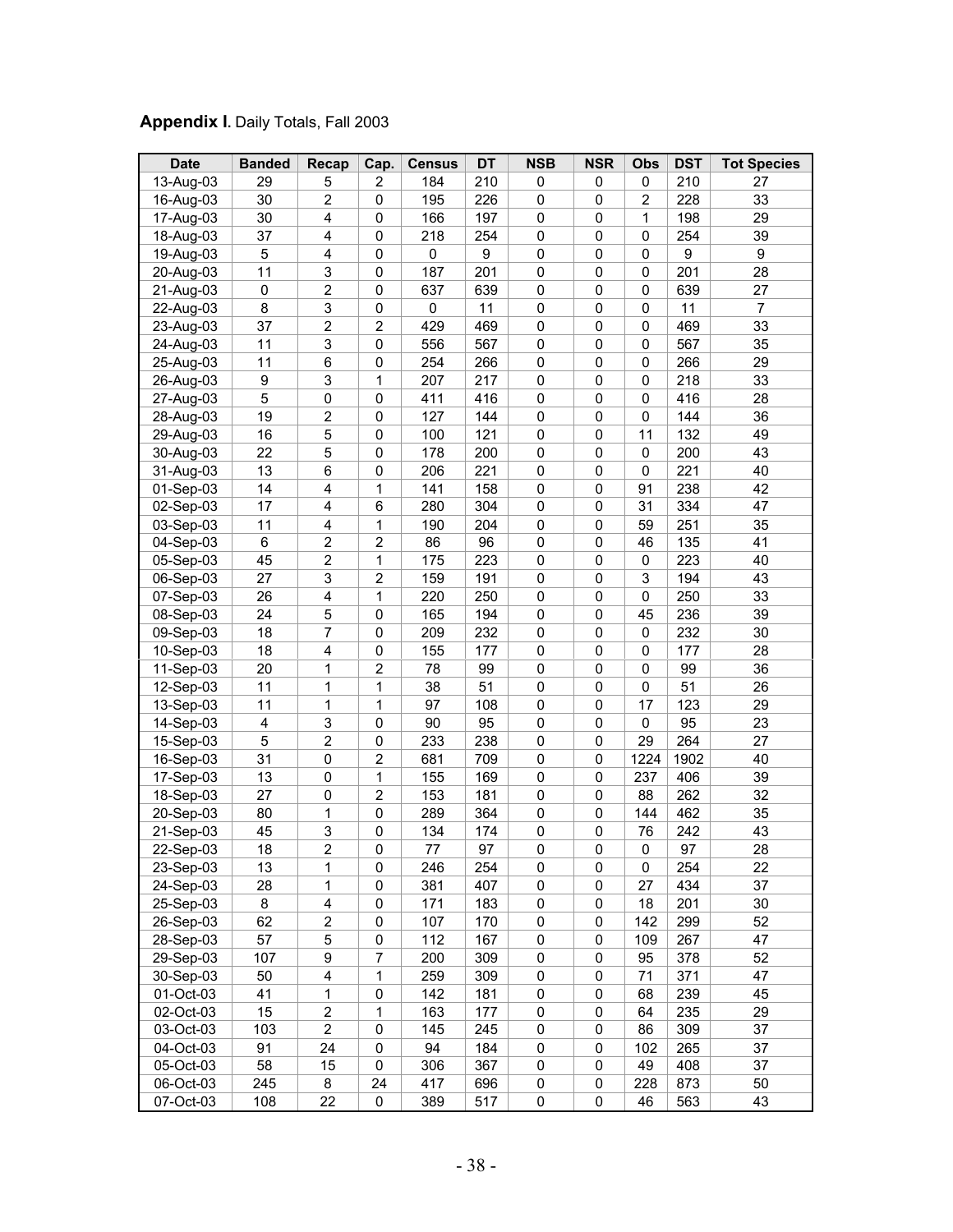| 08-Oct-03 | 66             | 24                      | $\overline{2}$ | 354  | 434  | $\mathbf 0$ | 0           | $\mathbf 0$ | 434  | 37 |
|-----------|----------------|-------------------------|----------------|------|------|-------------|-------------|-------------|------|----|
| 09-Oct-03 | 75             | 16                      | 0              | 333  | 412  | $\mathbf 0$ | 0           | 213         | 593  | 49 |
| 10-Oct-03 | 111            | $\overline{7}$          | $\overline{2}$ | 137  | 243  | $\Omega$    | $\Omega$    | 114         | 330  | 36 |
| 11-Oct-03 | 174            | 5                       | $\mathbf 0$    | 234  | 358  | $\mathbf 0$ | 0           | 178         | 463  | 35 |
| 12-Oct-03 | 32             | 15                      | 1              | 212  | 254  | $\mathbf 0$ | 0           | 71          | 314  | 35 |
| 13-Oct-03 | 66             | $\overline{7}$          | $\mathbf 0$    | 308  | 369  | $\mathbf 0$ | 0           | $\mathbf 0$ | 369  | 29 |
| 14-Oct-03 | 31             | $6\phantom{1}$          | $\mathbf{0}$   | 150  | 183  | $\mathbf 0$ | 0           | 120         | 287  | 31 |
| 16-Oct-03 | 46             | $\overline{7}$          | $\overline{2}$ | 183  | 232  | $\mathbf 0$ | 0           | 69          | 280  | 30 |
| 17-Oct-03 | 54             | 13                      | 1              | 118  | 180  | $\pmb{0}$   | $\pmb{0}$   | 66          | 236  | 35 |
| 18-Oct-03 | 139            | 15                      | $\Omega$       | 135  | 274  | $\Omega$    | 0           | 202         | 421  | 38 |
| 19-Oct-03 | 78             | 41                      | 1              | 103  | 222  | $\mathbf 0$ | $\mathbf 0$ | 128         | 336  | 31 |
| 20-Oct-03 | 194            | 40                      | 1              | 480  | 636  | $\mathbf 0$ | 0           | 212         | 803  | 39 |
| 21-Oct-03 | 101            | 66                      | $\mathbf 0$    | 179  | 337  | $\mathbf 0$ | 0           | 103         | 418  | 28 |
| 22-Oct-03 | 110            | 38                      | 75             | 217  | 400  | 0           | 0           | 232         | 588  | 37 |
| 23-Oct-03 | 64             | 32                      | 3              | 263  | 356  | $\mathbf 0$ | 0           | 113         | 454  | 36 |
| 24-Oct-03 | 16             | 15                      | $\mathbf{1}$   | 242  | 268  | $\mathbf 0$ | 0           | 71          | 317  | 33 |
| 25-Oct-03 | 4              | 5                       | $\mathbf{0}$   | 75   | 83   | $\mathbf 0$ | 0           | 104         | 184  | 37 |
| 26-Oct-03 | 0              | $\mathbf 0$             | 0              | 288  | 288  | $\mathbf 0$ | 0           | $\mathbf 0$ | 288  | 21 |
| 27-Oct-03 | 28             | 11                      | $\mathbf 0$    | 348  | 384  | 5           | 0           | 87          | 468  | 39 |
| 28-Oct-03 | 24             | 9                       | $\mathbf{0}$   | 684  | 707  | $\Omega$    | 0           | 91          | 777  | 37 |
| 29-Oct-03 | 3              | 10                      | $\mathbf 0$    | 405  | 417  | $\mathbf 0$ | 0           | 115         | 527  | 27 |
| 30-Oct-03 | 25             | 6                       | 1              | 251  | 282  | $\mathbf 0$ | 0           | 47          | 326  | 36 |
| 31-Oct-03 | $\overline{7}$ | 4                       | $\mathbf 0$    | 754  | 764  | $\mathbf 0$ | 0           | 216         | 944  | 30 |
| 01-Nov-03 | 42             | $\overline{7}$          | $\mathbf 0$    | 557  | 605  | $\mathbf 0$ | 0           | 74          | 671  | 35 |
| 03-Nov-03 | 0              | $\mathbf 0$             | 0              | 570  | 570  | $\mathbf 0$ | $\mathbf 0$ | 0           | 570  | 24 |
| 05-Nov-03 | 57             | 3                       | 1              | 1294 | 1349 | $\mathbf 0$ | 0           | 80          | 1415 | 33 |
| 06-Nov-03 | 26             | $\overline{\mathbf{4}}$ | $\Omega$       | 2178 | 2203 | $\mathbf 0$ | 0           | 557         | 2745 | 37 |
| 07-Nov-03 | 3              | 5                       | $\mathbf 0$    | 965  | 973  | $\mathbf 0$ | 0           | 60          | 1031 | 29 |
| 08-Nov-03 | 0              | $\mathbf 0$             | $\pmb{0}$      | 1981 | 1981 | $\mathbf 0$ | $\mathbf 0$ | 20          | 2001 | 30 |
| 09-Nov-03 | 0              | 0                       | $\mathbf{0}$   | 1824 | 1824 | 0           | 0           | 0           | 1824 | 18 |
| 10-Nov-03 | 0              | 0                       | $\Omega$       | 4818 | 4818 | 0           | 0           | $\Omega$    | 4818 | 21 |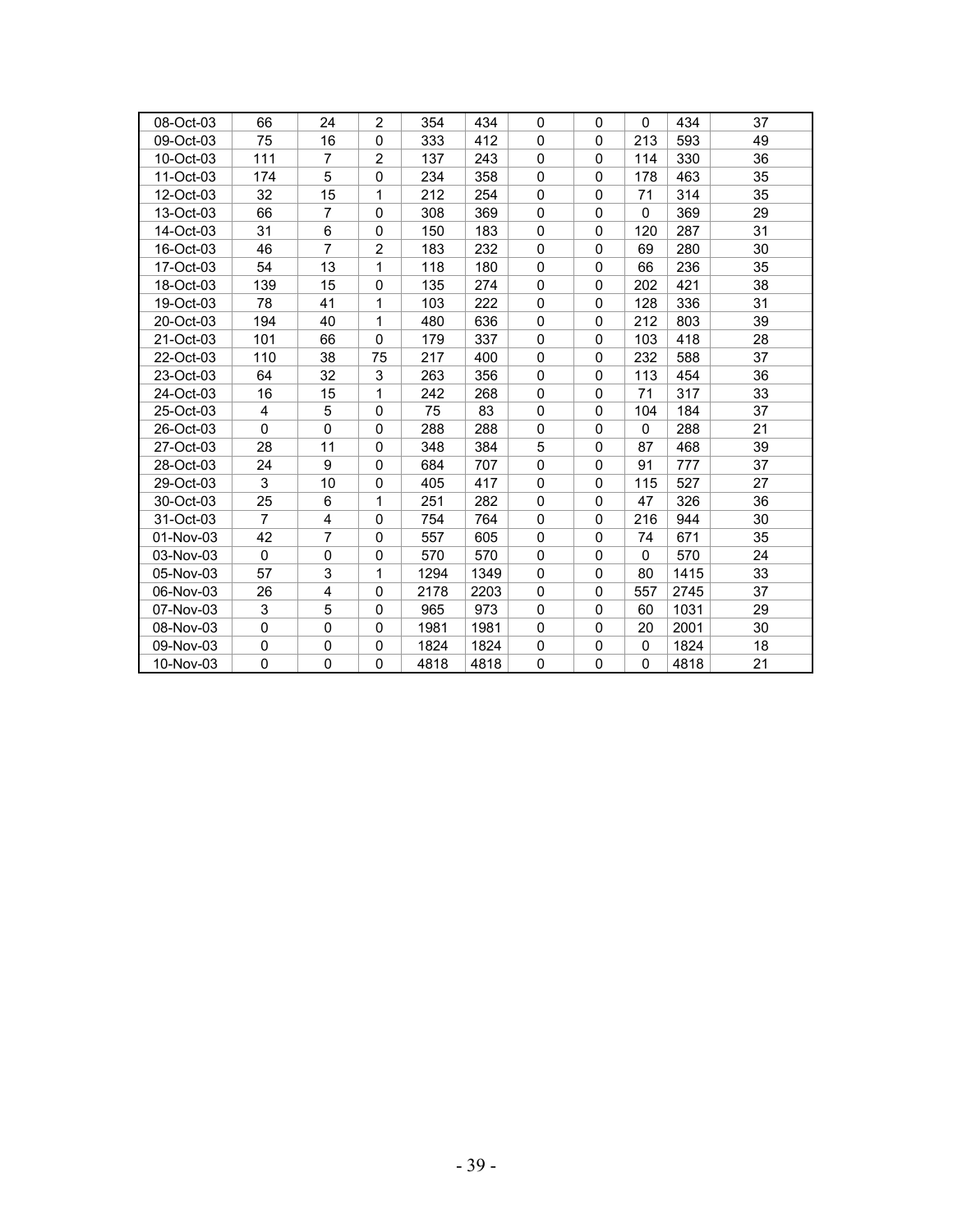| <b>Species</b>                      | Fall<br>1999   | Fall<br>2000            | Fall<br>2003<br><b>TTP</b> | 2000           | 2001           | Spring Spring Spring Spring<br>2002 | 2003<br><b>TTP</b> |
|-------------------------------------|----------------|-------------------------|----------------------------|----------------|----------------|-------------------------------------|--------------------|
| American Goldfinch                  |                | $\overline{2}$          | $\overline{2}$             | 9              |                | 15                                  | 37                 |
| American Redstart                   | 15             | 24                      | 38                         | 37             | $\mathbf{1}$   | 30                                  | 25                 |
| American Robin                      | 1              | 27                      | 38                         | $\overline{7}$ | $\overline{2}$ | 8                                   | 8                  |
| American Tree Sparrow               |                | 1                       | 50                         | $\overline{c}$ | 1              |                                     |                    |
| American Woodcock                   |                |                         | $\overline{2}$             |                |                |                                     |                    |
| <b>Baltimore Oriole</b>             | 1              | $\overline{2}$          | $\overline{\mathbf{4}}$    | $\overline{4}$ |                | 3                                   | 6                  |
| <b>Bank Swallow</b>                 |                |                         |                            |                |                |                                     | 1                  |
| <b>Barn Swallow</b>                 |                |                         |                            |                |                |                                     | 3                  |
| <b>Bay-breasted Warbler</b>         | $\overline{4}$ | $\mathbf{1}$            | $\overline{4}$             | $\overline{2}$ |                | 4                                   | $\overline{2}$     |
| Bicknell's/Gray-ch. Thrush          | 1              |                         |                            |                |                |                                     |                    |
| <b>Black-and-white Warbler</b>      | 9              | 9                       | 9                          | 4              | $\overline{2}$ | 10                                  | 4                  |
| <b>Black-billed Cuckoo</b>          | $\overline{2}$ | $\mathbf{1}$            |                            |                |                | 2                                   |                    |
| <b>Blackburnian Warbler</b>         |                | $\overline{c}$          | $\mathbf{1}$               |                |                |                                     | 3                  |
| <b>Black-capped Chickadee</b>       | 14             | 7                       | 33                         | 1              | $\overline{7}$ | 10                                  | $\overline{2}$     |
| <b>Blackpoll Warbler</b>            | 1              | 3                       | 53                         |                |                | 8                                   | 8                  |
| <b>Black-throated Blue Warbler</b>  | 28             | 16                      | 31                         | 29             | $\overline{2}$ |                                     | 11                 |
| <b>Black-throated Green Warbler</b> | 3              | 3                       | 20                         | $\overline{2}$ |                | 3                                   | $\overline{4}$     |
| Blue Jay                            | 20             | $\mathbf{1}$            | 123                        |                | 1              | 1                                   |                    |
| <b>Blue-gray Gnatcatcher</b>        |                | 4                       |                            |                |                | 5                                   |                    |
| <b>Blue-headed Vireo</b>            | 1              | 6                       | 11                         | $\mathsf 3$    | $\overline{2}$ | 3                                   |                    |
| <b>Blue-winged Warbler</b>          |                | $\mathbf{1}$            |                            |                |                | 2                                   |                    |
| <b>Brown Creeper</b>                | $\overline{7}$ | 9                       | 140                        | 26             | 3              | 11                                  |                    |
| <b>Brown Thrasher</b>               | 1              | 3                       | 3                          | 2              |                | $\overline{2}$                      | 10                 |
| Brown-headed Cowbird                |                |                         |                            | 3              |                | 6                                   | $\overline{4}$     |
| Canada Warbler                      | 8              | 9                       | 5                          | 10             | 3              | 9                                   | 5                  |
| Cape May Warbler                    |                |                         | 5                          |                |                |                                     |                    |
| Carolina Wren                       | $\overline{2}$ | $\mathbf{1}$            |                            |                |                | 1                                   |                    |
| Cedar Waxwing                       | 4              | 14                      | 19                         | $\overline{2}$ | 5              | 1                                   |                    |
| <b>Chestnut-sided Warbler</b>       | 3              | 9                       | 21                         | 21             | 1              | 24                                  | 8                  |
| Chipping Sparrow                    |                | 1                       |                            |                |                |                                     | $\overline{2}$     |
| Common Grackle                      |                | $\overline{\mathbf{c}}$ |                            |                |                | 1                                   | $\overline{4}$     |
| Common Yellowthroat                 | 11             | 9                       | 17                         | 27             | 6              | 73                                  | 41                 |
| <b>Connecticut Warbler</b>          |                | $\mathbf 1$             | $\mathbf{1}$               |                |                |                                     |                    |
| Cooper's Hawk                       |                |                         | 1                          |                |                |                                     |                    |
| Downy Woodpecker                    | $\overline{2}$ | 1                       | 3                          | $\overline{2}$ | $\mathbf 1$    |                                     |                    |
| Eastern Kingbird                    |                | $\mathbf{1}$            | $\overline{2}$             |                |                | $\overline{2}$                      | 4                  |
| Eastern Phoebe                      | 3              | 12                      | 27                         | 5              | $\mathbf{1}$   | 4                                   | 2                  |
| Eastern Towhee                      |                |                         | $\overline{2}$             |                |                | 1                                   | 1                  |
| Eastern White-crowned Sparrow       |                |                         | 19                         |                |                |                                     | 21                 |
| Eastern Wood-Pewee                  | $\overline{2}$ | $\overline{\mathbf{c}}$ | $\sqrt{5}$                 | $\mathbf{1}$   |                | 3                                   | 4                  |
| European Starling                   |                | 8                       | 13                         |                |                |                                     | 11                 |

# **Appendix J**. Banding Totals for Mugg's Island and Tommy Thompson Park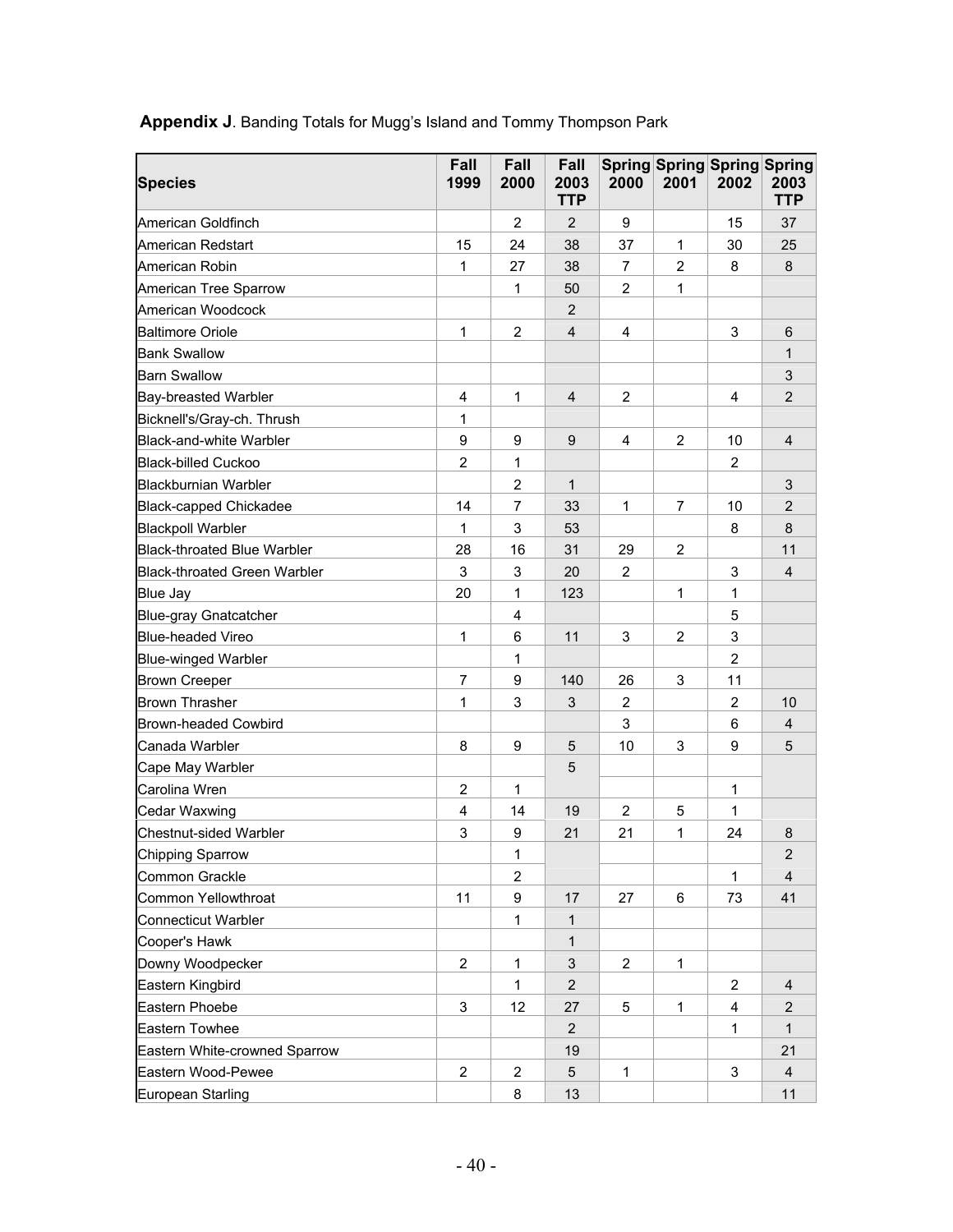| <b>Field Sparrow</b>           | $\overline{2}$          |                | 5              |                           |                | 5                | $\mathbf{1}$              |
|--------------------------------|-------------------------|----------------|----------------|---------------------------|----------------|------------------|---------------------------|
| Fox Sparrow                    | 1                       |                | 18             | 4                         | $\overline{2}$ | 1                |                           |
| Gambel's White-crown. Sparrow  |                         |                | $\overline{2}$ |                           |                |                  |                           |
| Golden-crowned Kinglet         | 38                      | 143            | 526            | 48                        | 47             | 5                |                           |
| Golden-winged Warbler          |                         |                |                | 1                         |                |                  |                           |
| <b>Gray Catbird</b>            | 9                       | 13             | 42             | 29                        | 1              | 49               | 43                        |
| Gray-cheeked Thrush            | 21                      | 9              | 23             | 9                         | 6              | 8                | 29                        |
| Gray-cheeked/Bicknell's Thrush |                         | 1              |                |                           |                |                  |                           |
| Great-crested Flycatcher       | $\overline{4}$          | $\overline{c}$ | 3              | 4                         |                | $\overline{2}$   | 1                         |
| Hairy Woodpecker               |                         |                |                |                           |                | 1                |                           |
| <b>Hermit Thrush</b>           | 34                      | 117            | 186            | 116                       | 43             | 80               | 14                        |
| <b>House Finch</b>             |                         | 4              |                |                           |                |                  |                           |
| House Wren                     |                         | $\overline{2}$ | 1              | 13                        |                | 8                | $\overline{2}$            |
| Indigo Bunting                 |                         | 1              |                |                           |                |                  | 3                         |
| Least Flycatcher               | 6                       | 14             | 21             | 21                        | $\overline{c}$ | 16               | 36                        |
| Lincoln's Sparrow              | 5                       | 6              | 16             | 6                         | $\overline{4}$ | 22               | 27                        |
| Magnolia Warbler               | 59                      | 67             | 76             | 87                        | 14             | 83               | 48                        |
| Marsh Wren                     |                         |                | 1              |                           |                |                  |                           |
| <b>Mourning Warbler</b>        | 3                       |                | 1              | $\mathbf{1}$              |                | $\overline{7}$   | 6                         |
| Myrtle Warbler                 | 5                       | $\overline{7}$ | 137            | 5                         | 13             | 26               | 29                        |
| Nashville Warbler              | 27                      | 64             | 112            | 12                        | 14             | 23               | 18                        |
| Northern Cardinal              | 6                       | 4              | $\bf 8$        | $\ensuremath{\mathsf{3}}$ | $\overline{2}$ | 1                | $\sqrt{3}$                |
| Northern Flicker               | 3                       | 2              | 14             | 1                         | 6              |                  | $\overline{2}$            |
| Northern Parula                | 1                       |                | 3              | 1                         |                | 1                |                           |
| Northern Rough-wing. Swallow   |                         |                |                |                           |                |                  | $\overline{4}$            |
| Northern Saw-whet Owl          |                         |                | 1              |                           |                |                  |                           |
| Northern Shrike                |                         |                | 1              |                           |                |                  |                           |
| Northern Waterthrush           | 3                       | $\overline{2}$ | 17             | $\overline{7}$            | 1              | $\overline{4}$   | 7                         |
| Olive-sided Flycatcher         | 1                       |                |                | 1                         |                |                  |                           |
| Orange-crowned Warbler         | 6                       | 7              | 17             | 1                         |                | 3                | 1                         |
| Ovenbird                       | 15                      | 16             | 16             | 21                        | 5              | 14               | 13                        |
| Philadelphia Vireo             |                         | 1              | $\overline{4}$ | 1                         |                | 3                | $\overline{2}$            |
| <b>Purple Finch</b>            | $\overline{c}$          |                | $\sqrt{2}$     |                           |                |                  |                           |
| Red-breasted Nuthatch          |                         |                | $\overline{2}$ |                           | $\overline{2}$ | 1                |                           |
| Red-eyed Vireo                 | 13                      | 10             | 13             | 11                        | 6              | 11               | 6                         |
| Red-winged Blackbird           |                         |                | $\overline{c}$ |                           |                | $\boldsymbol{2}$ | 23                        |
| Rose-breasted Grosbeak         | $\overline{2}$          | 1              | $\overline{2}$ | $\mathbf{1}$              | $\mathbf{1}$   | $\overline{2}$   | $\ensuremath{\mathsf{3}}$ |
| Ruby-crowned Kinglet           | 73                      | 88             | 399            | 72                        | 20             | 76               | 21                        |
| Rufous-sided Towhee            |                         |                |                | $\overline{c}$            |                |                  |                           |
| Savannah Sparrow               |                         |                | 1              |                           |                |                  | $\mathbf 1$               |
| Scarlet Tanager                | 3                       |                |                | $\mathbf 1$               |                | 3                | $\overline{2}$            |
| Sharp-shinned Hawk             | $\overline{c}$          | 1              | 15             |                           | $\overline{2}$ | 1                |                           |
| Slate-coloured Junco           | $\overline{\mathbf{4}}$ | 25             | 132            | 30                        | $\overline{2}$ | $\overline{4}$   |                           |
| Song Sparrow                   | $\mathbf 1$             | 15             | 64             | 26                        | 6              | 8                | 17                        |
| Swainson's Thrush              | 34                      | 32             | 93             | 76                        | 33             | 43               | 86                        |
| Swamp Sparrow                  | $\overline{2}$          | 12             | 25             | 16                        | $\overline{2}$ | 27               | $\overline{4}$            |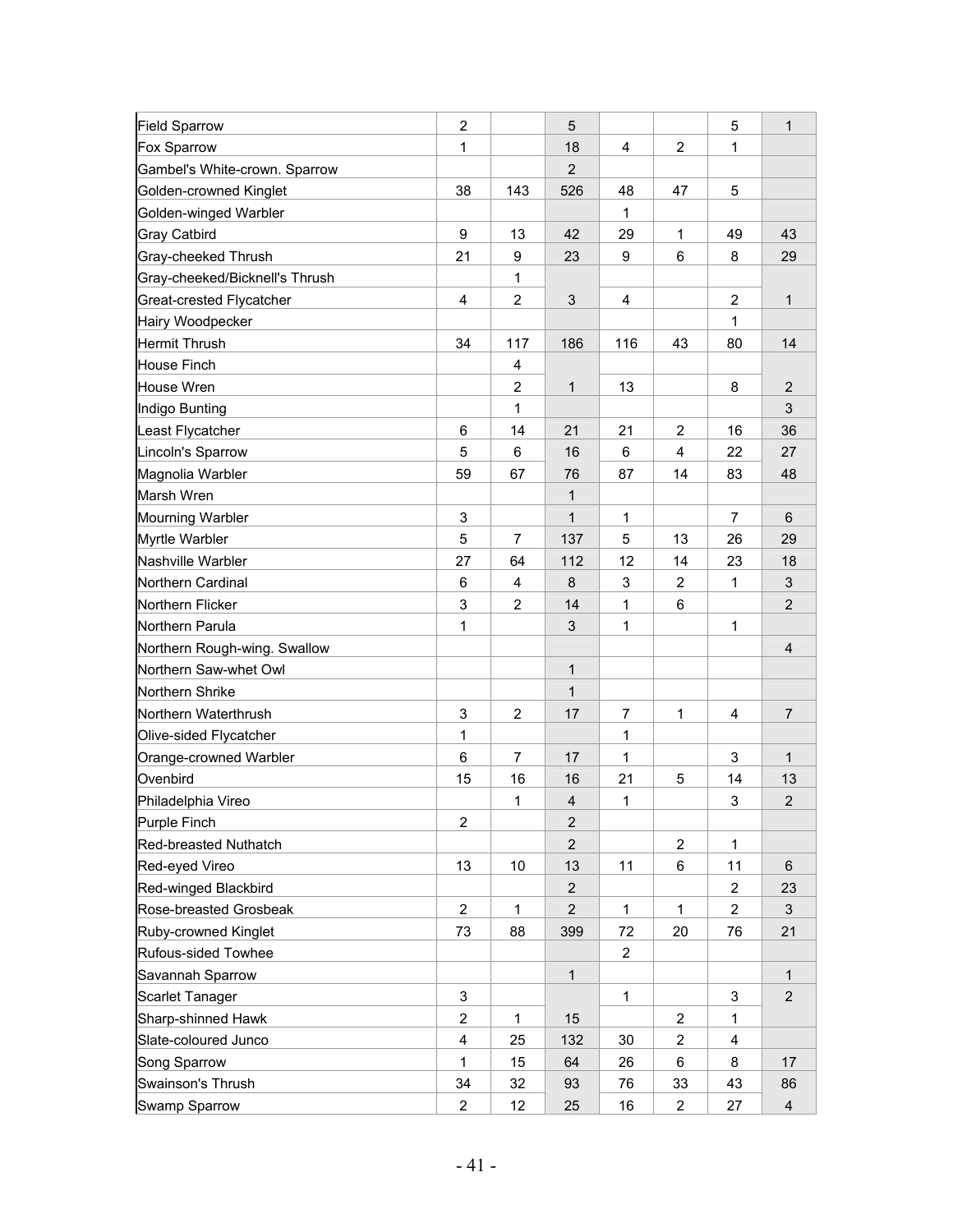| Tennessee Warbler          | 1   | 1              | 16   | 2    | 1   | 1    | 1              |
|----------------------------|-----|----------------|------|------|-----|------|----------------|
| <b>Traill's Flycatcher</b> | 3   | 9              | 32   | 10   | 1   | 20   | 22             |
| <b>Tree Swallow</b>        |     |                |      |      |     |      | 6              |
| Veery                      | 15  | 3              | 21   | 11   | 2   | 16   | 9              |
| <b>Warbling Vireo</b>      | 2   | 7              | 14   |      |     | 6    | 8              |
| Western Palm Warbler       | 3   | $\overline{2}$ | 31   | 2    |     | 7    | 19             |
| White-crowned Sparrow      |     | 4              | 2    | 5    | 6   | 5    |                |
| White-eyed Vireo           | 1   |                |      |      |     |      |                |
| White-throated Sparrow     | 74  | 77             | 394  | 230  | 46  | 317  | 47             |
| Wilson's Warbler           | 10  | 15             | 29   | 14   | 1   | 21   | 19             |
| Winter Wren                | 5   | 8              | 52   | 11   | 2   | 10   |                |
| Wood Thrush                | 1   |                | 1    | 3    | 1   | 5    | 1              |
| <b>Yellow Warbler</b>      |     | 12             | 20   | 12   |     | 50   | 51             |
| Yellow-bellied Flycatcher  | 7   | 4              | 11   | 12   |     | 13   | $\overline{4}$ |
| Yellow-bellied Sapsucker   |     | 2              | 6    |      |     | 1    |                |
| Yellow-billed Cuckoo       |     | 1              |      |      |     |      |                |
| <b>Grand Total</b>         | 650 | 1003           | 3332 | 1138 | 332 | 1254 | 870            |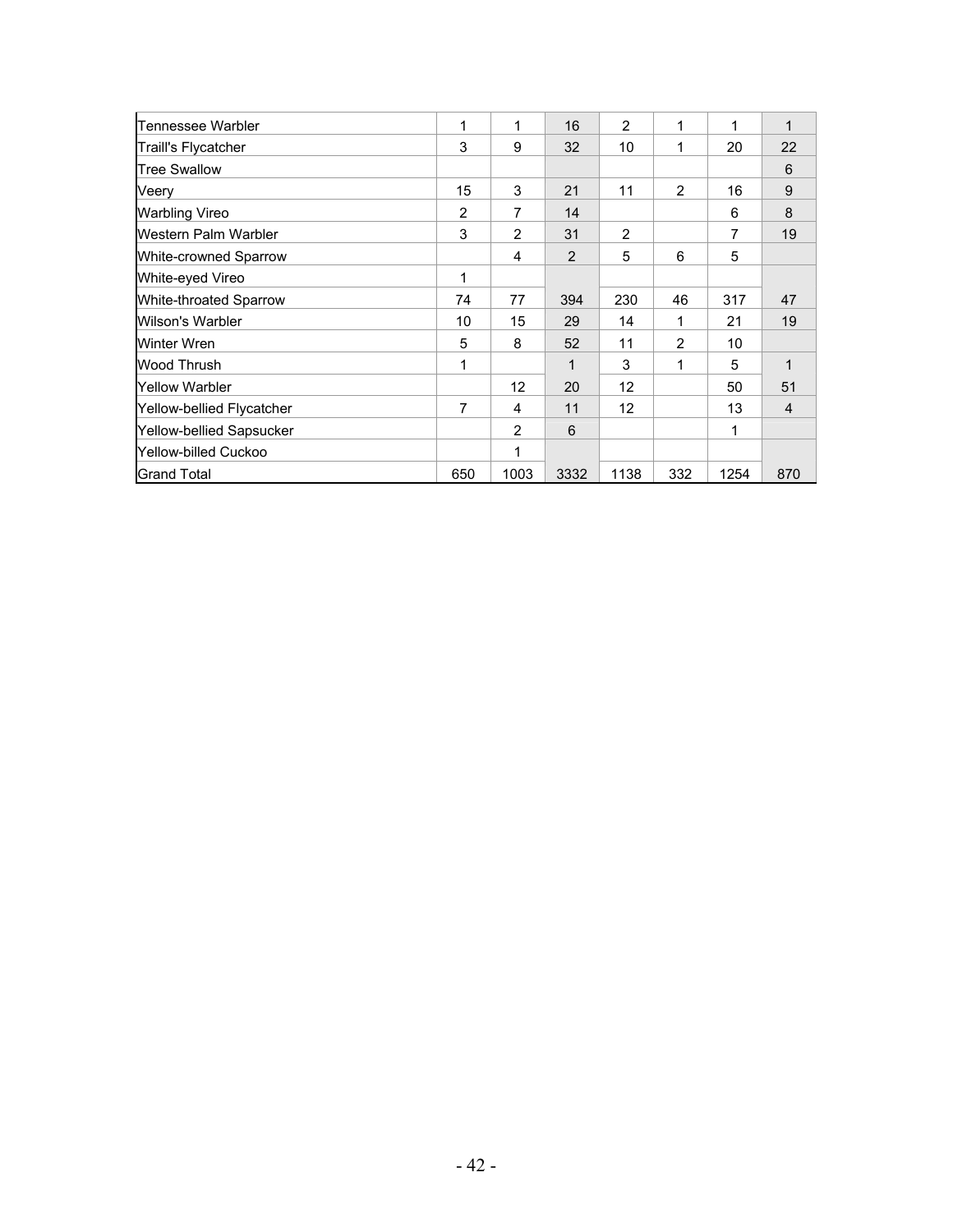|                | <b>Number of</b>        | <b>Peak</b>             |             |                     |                    |
|----------------|-------------------------|-------------------------|-------------|---------------------|--------------------|
| <b>Species</b> | <b>Dates</b>            | <b>Number</b>           | <b>Date</b> | <b>First Record</b> | <b>Last Record</b> |
| <b>ABDU</b>    | 22                      | 12                      | 22-Oct      | 26-Aug              | 11-Nov             |
| <b>AGWT</b>    | 15                      | 14                      | 8-Nov       | 8-Sep               | 8-Nov              |
| <b>AMCO</b>    | $\overline{\mathbf{4}}$ | 1                       | several     | 25-Oct              | 1-Nov              |
| <b>AMCR</b>    | 11                      | 9                       | 10-Nov      | 11-Sep              | 10-Nov             |
| <b>AMGO</b>    | 73                      | 23                      | 31-Oct      | 13-Aug              | 10-Nov             |
| <b>AMKE</b>    | 8                       | 9                       | 2-Oct       | 17-Sep              | 30-Oct             |
| <b>AMPI</b>    | 43                      | 119                     | 31-Oct      | 6-Sep               | 10-Nov             |
| <b>AMRE</b>    | 33                      | 5                       | 1-Sep       | 18-Aug              | 10-Oct             |
| <b>AMRO</b>    | 63                      | 22                      | 13-Aug      | 13-Aug              | 10-Nov             |
| <b>AMWI</b>    | 3                       | 9                       | 1-Oct       | 15-Sep              | 29-Oct             |
| AMWO           | 16                      | 1                       | several     | 24-Aug              | 25-Oct             |
| <b>ATSP</b>    | 14                      | 22                      | 1-Nov       | 18-Oct              | 9-Nov              |
| <b>BANS</b>    | $\overline{4}$          | 6                       | 18-Aug      | 18-Aug              | 28-Aug             |
| <b>BAOR</b>    | 13                      |                         | several     | 13-Aug              | 12-Sep             |
| <b>BARS</b>    | 18                      | 62                      | 26-Aug      | 13-Aug              | 15-Sep             |
| <b>BAWW</b>    | 13                      | $\overline{2}$          | several     | 20-Aug              | 19-Oct             |
| <b>BBPL</b>    | 1                       | 1                       | 11-Oct      |                     |                    |
| <b>BBWA</b>    | 8                       | $\overline{2}$          | several     | 1-Sep               | 30-Sep             |
| <b>BCCH</b>    | 82                      | 22                      | 5-Nov       | 13-Aug              | 10-Nov             |
| <b>BCNH</b>    | 21                      | 16                      | 24-Aug      | 16-Aug              | 1-Nov              |
| <b>BEKI</b>    | 30                      | $\overline{\mathbf{c}}$ | Several     | 27-Aug              | 25-Oct             |
| <b>BGGN</b>    | $\,6$                   | $\overline{2}$          | 2 Dates     | 16-Aug              | 6-Sep              |
| <b>BHCO</b>    | 3                       | $\mathbf{1}$            | Several     | 16-Aug              | 8-Oct              |
| <b>BHVI</b>    | 9                       | $\overline{2}$          | Several     | 8-Sep               | 10-Oct             |
| <b>BLBW</b>    | $\overline{4}$          | 3                       | 2-Sep       | 18-Aug              | 2-Sep              |
| <b>BLJA</b>    | 34                      | 530                     | 16-Sep      | 12-Sep              | 26-Oct             |
| <b>BLPW</b>    | 21                      | 55                      | 20-Sep      | 23-Aug              | 2-Oct              |
| <b>BOBO</b>    | $\overline{2}$          | 1                       | 16-Sep      | 16-Sep              | 27-Oct             |
| <b>BOGU</b>    | 1                       | 1                       | 25-Oct      |                     |                    |
| <b>BRCR</b>    | 38                      | 24                      | 10-Oct      | 11-Sep              | 8-Nov              |
| <b>BRTH</b>    | 5                       | $\mathbf{1}$            | Several     | 16-Aug              | 11-Oct             |
| <b>BTBW</b>    | 30                      | 5                       | 5-Oct       | 23-Aug              | 16-Oct             |
| <b>BTNW</b>    | 18                      | $\overline{7}$          | 29-Sep      | 30-Aug              | 18-Oct             |
| <b>BUFF</b>    | 16                      | 205                     | 10-Nov      | 17-Oct              | 10-Nov             |
| <b>BWTE</b>    | 3                       | 5                       | 22-Sep      | 21-Aug              | 22-Sep             |
| <b>BWWA</b>    | 1                       | 1                       | 29-Aug      |                     |                    |
| <b>CAGO</b>    | 66                      | 76                      | 21-Aug      | 13-Aug              | 8-Nov              |
| CATE           | 16                      | 3                       | 26-Aug      | 18-Aug              | 21-Sep             |
| CAWA           | $6\phantom{1}$          | $\overline{2}$          | 31-Aug      | 18-Aug              | 5-Sep              |
| <b>CEDW</b>    | 49                      | 55                      | 2-Sep       | 13-Aug              | 6-Nov              |
| <b>CHSP</b>    | 3                       | $\mathbf{1}$            | Several     | 21-Sep              | 10-Oct             |
| <b>CHSW</b>    | 5                       | 11                      | 21-Aug      | 21-Aug              | 29-Aug             |
| <b>CMWA</b>    | $\overline{7}$          | $\mathbf 1$             |             |                     | 16-Oct             |
| <b>COGO</b>    | $\overline{7}$          | 10                      | 8-Nov       | 29-Aug<br>28-Oct    | 10-Nov             |
| <b>COGR</b>    | 22                      | 75                      | 28-Oct      |                     | 28-Oct             |
| <b>COHA</b>    | 10                      | 1                       | Several     | 13-Aug<br>16-Aug    | 30-Oct             |
|                |                         |                         |             |                     |                    |

**Appendix K**. Summary Of Fall Records By Species (161 Species)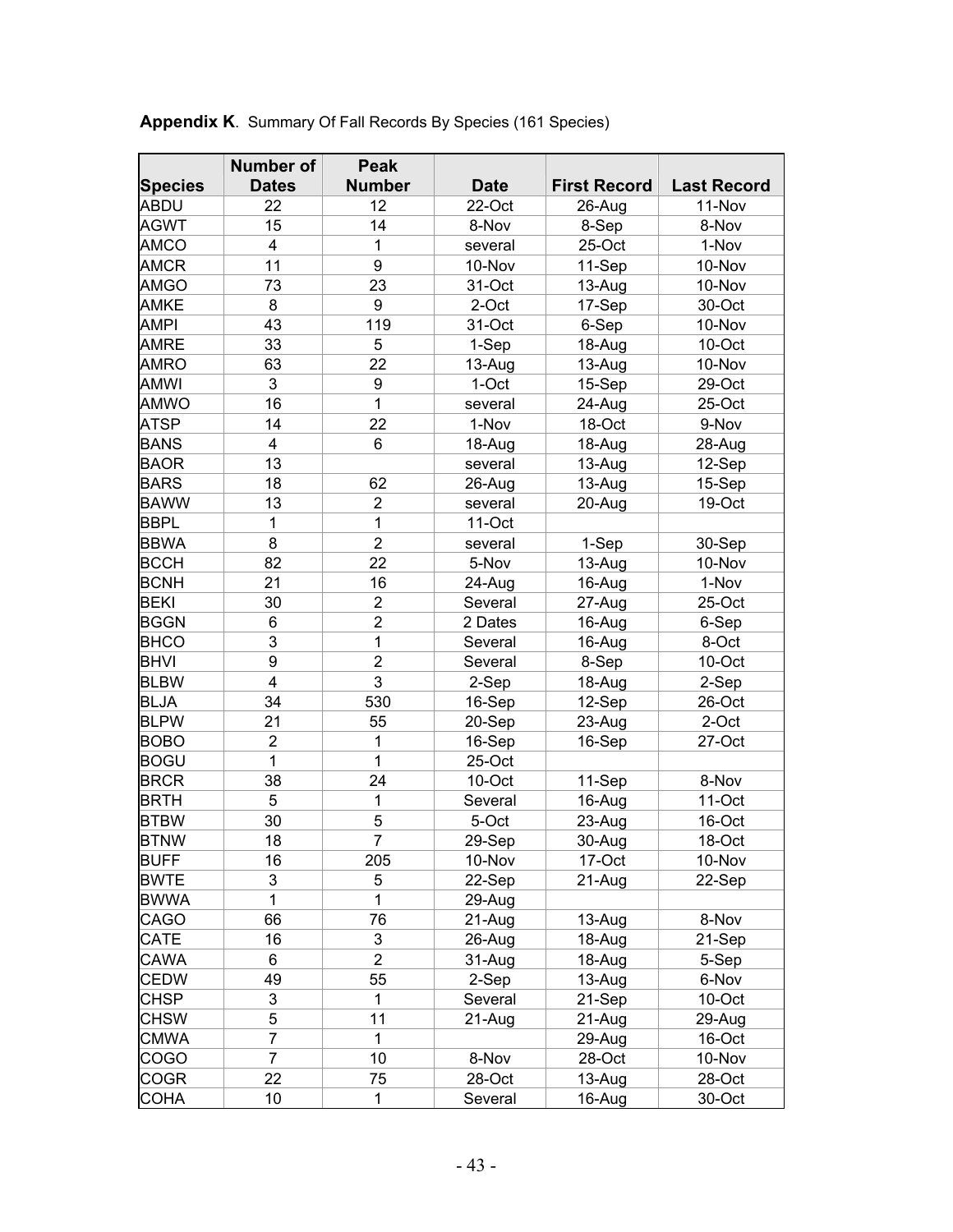| COLO        | 11             | 1                                |         | 4-Sep  | 8-Nov  |
|-------------|----------------|----------------------------------|---------|--------|--------|
| <b>CONW</b> | 1              | 1                                | 7-Sep   |        |        |
| <b>CORE</b> | $\overline{2}$ | $\overline{2}$                   | 8-Nov   | 6-Nov  | 8-Nov  |
| <b>COSN</b> | $\overline{2}$ | $\mathbf{1}$                     | 13-Aug  | 13-Aug | 18-Sep |
| COTE        | 17             | $\overline{7}$                   | 21-Aug  | 13-Aug | 13-Sep |
| COYE        | 29             | 4                                | 3-Sep   | 20-Aug | 17-Oct |
| <b>CSWA</b> | 17             | 3                                | Several | 18-Aug | 21-Sep |
| <b>DCCO</b> | 53             | 396                              | 21-Aug  | 13-Aug | 6-Nov  |
| <b>DOWO</b> | 12             | $\overline{2}$                   | 5-Nov   | 24-Aug | 7-Nov  |
| <b>DUNL</b> | $\overline{2}$ | 5                                | 8-Nov   | 7-Nov  | 8-Nov  |
| <b>EAKI</b> | $\overline{7}$ | $\overline{2}$                   | 20-Aug  | 13-Aug | 2-Sep  |
| <b>EAPH</b> | 29             | 4                                | Several | 24-Sep | 1-Nov  |
| <b>EATO</b> | 3              | 4                                | 12-Oct  | 10-Oct | 12-Oct |
| <b>EAWP</b> | 11             | $\overline{2}$                   | 7-Sep   | 28-Aug | 3-Oct  |
| <b>EUST</b> | 74             | 45                               | 5-Oct   | 13-Aug | 9-Nov  |
| <b>EVGR</b> | 1              | 1                                | 6-Oct   |        |        |
| <b>FISP</b> | $\overline{7}$ | 5                                | 20-Oct  | 21-Aug | 22-Oct |
| <b>FOSP</b> | 16             | 5                                | 23-Oct  | 3-Oct  | 10-Nov |
| <b>GADW</b> | 37             | 17                               | 23-Oct  | 17-Aug | 8-Nov  |
| <b>GBBG</b> | 16             | 4                                | 2 Dates | 24-Aug | 8-Nov  |
| <b>GBHE</b> | 21             | $\overline{2}$                   | Several | 13-Aug | 2-Oct  |
| <b>GCFL</b> | 9              | $\overline{2}$                   | 29-Aug  | 13-Aug | 6-Sep  |
| <b>GCKI</b> | 37             | 150                              | 6-Oct   | 30-Sep | 8-Nov  |
| <b>GCTH</b> | 12             | 3                                | Several |        | 4-Oct  |
| <b>GHOW</b> | 1              | 1                                | 27-Oct  | 9-Sep  |        |
| <b>GRCA</b> | 55             | 11                               | 2 Dates |        | 24-Oct |
| <b>GREG</b> | 3              | $\overline{2}$                   |         | 13-Aug | 5-Sep  |
|             | $\overline{2}$ | $\mathbf{1}$                     | 30-Aug  | 30-Aug |        |
| <b>GRSC</b> |                |                                  | 23-Sep  | 23-Sep | 6-Nov  |
| <b>GRYE</b> | 13             | $\overline{2}$<br>$\overline{2}$ | 2 Dates | 29-Aug | 7-Nov  |
| <b>HAWO</b> | 6              |                                  | 6-Sep   | 22-Oct | 31-Oct |
| <b>HERG</b> | 55             | 17                               | 26-Aug  | 18-Aug | 10-Nov |
| <b>HETH</b> | 40             | 44                               | 7-Oct   | 7-Sep  | 10-Nov |
| <b>HOFI</b> | 10             | 10                               | 24-Aug  | 13-Aug | 31-Oct |
| <b>HOGR</b> | 1              | 1                                | 4-Sep   |        |        |
| <b>HOME</b> | 15             | 25                               | 9-Nov   | 14-Sep | 10-Nov |
| <b>HOWR</b> | 4              | 2                                | 2 Dates | 21-Sep | 26-Sep |
| <b>INBU</b> | 1              | $\mathbf{1}$                     | 26-Sep  |        |        |
| <b>KILL</b> | 19             | 6                                | 29-Sep  | 16-Aug | 14-Oct |
| <b>LALO</b> | $\overline{2}$ | $\mathbf 1$                      |         | 9-Oct  | 6-Nov  |
| LEFL        | 21             | 3                                | 18-Aug  | 13-Aug | 22-Sep |
| <b>LESA</b> | 1              | 4                                | 24-Aug  |        |        |
| LESC        | $\overline{2}$ | 80                               | 10-Nov  | 31-Oct | 10-Nov |
| <b>LEYE</b> | 1              | $\mathbf{1}$                     | 6-Sep   |        |        |
| <b>LISP</b> | 12             | 5                                | 10-Oct  | 18-Sep | 27-Oct |
| <b>MALL</b> | 77             | 136                              | 27-Aug  | 13-Aug | 10-Nov |
| <b>MAWA</b> | 40             | 8                                | 9-Sep   | 18-Aug | 11-Oct |
| <b>MAWR</b> | 1              | $\mathbf 1$                      | 27-Oct  |        |        |
| <b>MERL</b> | 1              | 1                                | 17-Oct  |        |        |
| <b>MODO</b> | 11             | $\overline{2}$                   | 25-Aug  | 17-Aug | 6-Nov  |
| <b>MOWA</b> | $\overline{2}$ | 1                                | 2 Dates | 2-Sep  | 3-Sep  |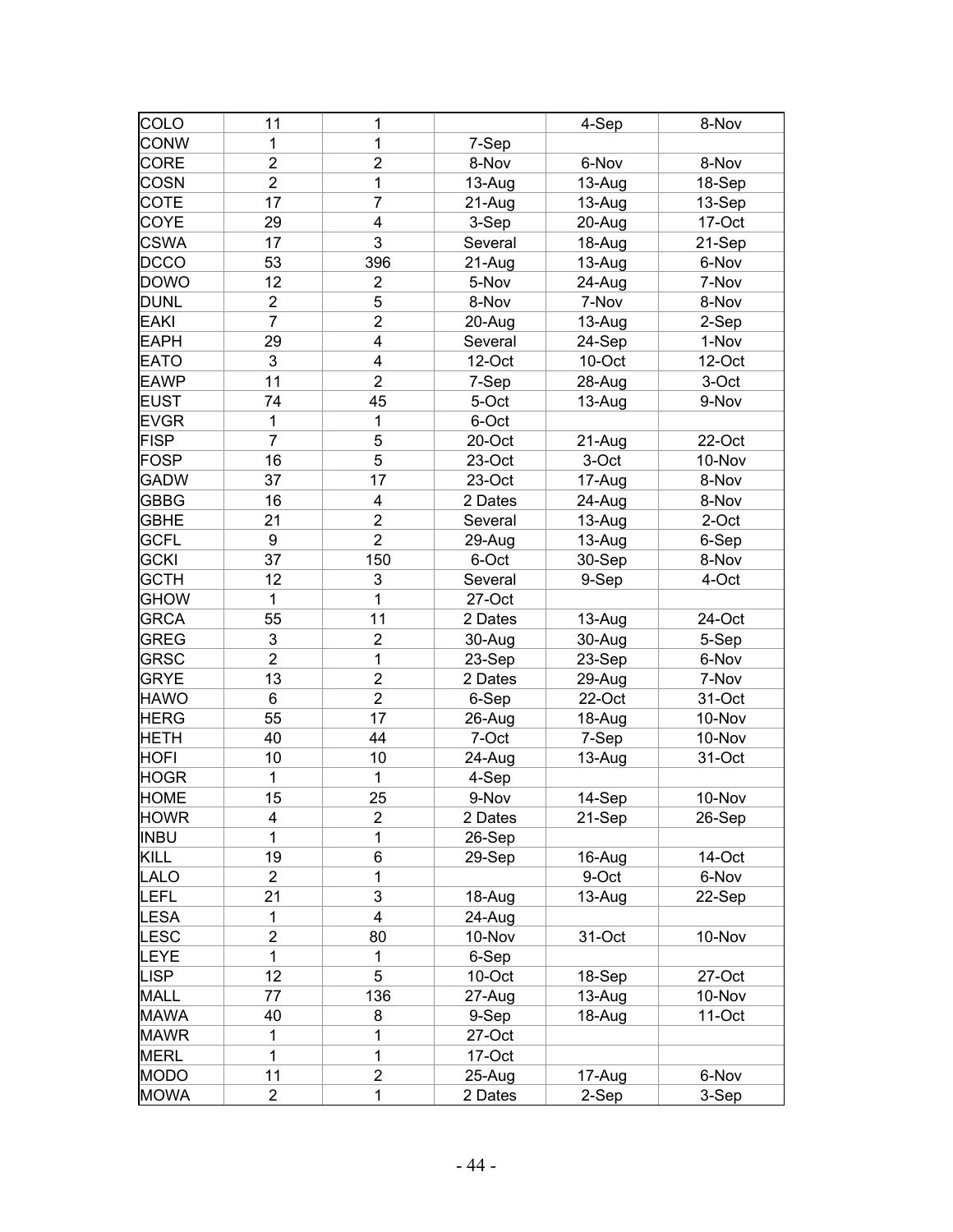| <b>MUSW</b> | 49             | 71                      | 30-Sep         | 21-Aug | 10-Nov           |
|-------------|----------------|-------------------------|----------------|--------|------------------|
| <b>MYWA</b> | 42             | 65                      | 6-Oct          | 20-Sep | 6-Nov            |
| <b>NAWA</b> | 35             | 24                      | 29-Sep         | 23-Aug | 16-Oct           |
| <b>NOCA</b> | 64             | 4                       |                | 13-Aug | 10-Nov           |
| <b>NOGO</b> | 6              | $\overline{2}$          | 25-Oct         | 14-Oct | 8-Nov            |
| <b>NOHA</b> | 14             | $\overline{\mathbf{4}}$ | 1-Oct          | 17-Aug | 17-Oct           |
| <b>NOPA</b> | 4              | $\mathbf{1}$            | Several        | 2-Sep  | 26-Sep           |
| <b>NOPI</b> | $\overline{2}$ | $\mathbf{1}$            | 2 Dates        | 8-Sep  | 20-Oct           |
| <b>NOWA</b> | 20             | 4                       | 5-Sep          | 13-Aug | 20-Sep           |
| <b>NRWS</b> | $\mathbf{1}$   | $\overline{2}$          | 28-Aug         |        |                  |
| <b>NSHO</b> | 4              | 5                       | 20-Oct         | 18-Sep | 23-Oct           |
| <b>NSHR</b> | 1              | $\mathbf{1}$            | 30-Oct         |        |                  |
| <b>NSWO</b> | $\mathbf{1}$   | $\mathbf{1}$            | 20-Oct         |        |                  |
| <b>OCWA</b> | 12             | $\overline{\mathbf{4}}$ | 3-Oct          | 26-Sep | 21-Oct           |
| <b>OLDS</b> | 18             | 4400                    | 10-Nov         | 22-Oct | 10-Nov           |
| <b>OSFL</b> | $\mathbf{1}$   | 1                       | 25-Sep         |        |                  |
| <b>OSPR</b> | $\overline{2}$ | 1                       | 2 Dates        | 3-Sep  | 17-Sep           |
| <b>OVEN</b> | 14             | 3                       | 5-Oct          | 17-Aug | 9-Oct            |
| <b>PEFA</b> | 4              | $\mathbf{1}$            | Several        | 28-Aug | 19-Oct           |
| <b>PESA</b> | 1              | 6                       | 14-Oct         |        |                  |
| PHVI        | 6              | $\mathbf{1}$            |                | 29-Aug | 29-Sep           |
| PISI        | 8              | 1                       | Several        | 6-Oct  | 6-Nov            |
| <b>PIWA</b> | 1              | $\mathbf{1}$            | 20-Sep         |        |                  |
| <b>PUFI</b> | 29             | 3                       | 12-Oct         | 16-Aug | 6-Nov            |
| <b>PUMA</b> | $\overline{2}$ | 3                       | 2 Dates        | 1-Sep  | 3-Sep            |
| <b>RBGR</b> | 4              | $\overline{2}$          | 24-Sep         | 8-Sep  | 24-Sep           |
| <b>RBGU</b> | 77             | 159                     |                |        |                  |
| <b>RBME</b> | $\overline{4}$ | 10                      | 6-Oct<br>3-Nov | 13-Aug | 10-Nov<br>10-Nov |
|             | 24             |                         |                | 25-Oct |                  |
| <b>RBNU</b> | $\overline{2}$ | 4<br>1                  | 6-Oct          | 18-Aug | 5-Nov            |
| <b>RBWO</b> |                |                         | 2 Dates        | 28-Sep | 1-Oct            |
| <b>RCKI</b> | 41             | 110                     | 20-Oct         | 5-Sep  | 7-Nov            |
| <b>REDH</b> | $\overline{2}$ | $\overline{2}$          | 23-Oct         | 23-Oct | 8-Nov            |
| <b>REKN</b> | 1              | $\mathbf{1}$            | 29-Aug         |        |                  |
| <b>REVI</b> | 17             | 3                       | 2 Dates        | 28-Aug | 5-Oct            |
| <b>RODO</b> | 1              | $\mathbf{1}$            | 4-Sep          |        |                  |
| <b>RTHA</b> | 3              | $\mathbf 1$             | Several        | 16-Sep | 7-Nov            |
| <b>RTHU</b> | 11             | 6                       | 2-Sep          | 26-Aug | 17-Sep           |
| <b>RUBL</b> | 12             | 42                      | 12-Oct         | 1-Oct  | 9-Nov            |
| <b>RWBL</b> | 26             | 150                     | 28-Oct         | 13-Aug | 10-Nov           |
| <b>SAVS</b> | 1              | 1                       | 13-Oct         |        |                  |
| SCJU        | 36             | 60                      | 20-Oct         | 24-Sep | 8-Nov            |
| SNBU        | 4              | $\mathbf 1$             |                | 30-Oct | 8-Nov            |
| SOSP        | 71             | 13                      | 17-Aug         | 13-Aug | 10-Nov           |
| <b>SPSA</b> | 14             | $\mathbf 1$             | Several        | 20-Aug | 15-Sep           |
| <b>SSHA</b> | 35             | 4                       | 6-Oct          | 25-Aug | 24-Oct           |
| <b>SWSP</b> | 16             | 3                       | 2 Dates        | 10-Sep | 29-Oct           |
| <b>SWTH</b> | 38             | 11                      | 16-Sep         | 16-Aug | 24-Oct           |
| <b>TEWA</b> | 10             | 5                       | 30-Sep         | 23-Aug | 5-Oct            |
| <b>TRES</b> | 3              | 6                       | 21-Aug         | 21-Aug | 30-Sep           |
| <b>TRFL</b> | 24             | 6                       | 16-Aug         | 13-Aug | 30-Sep           |